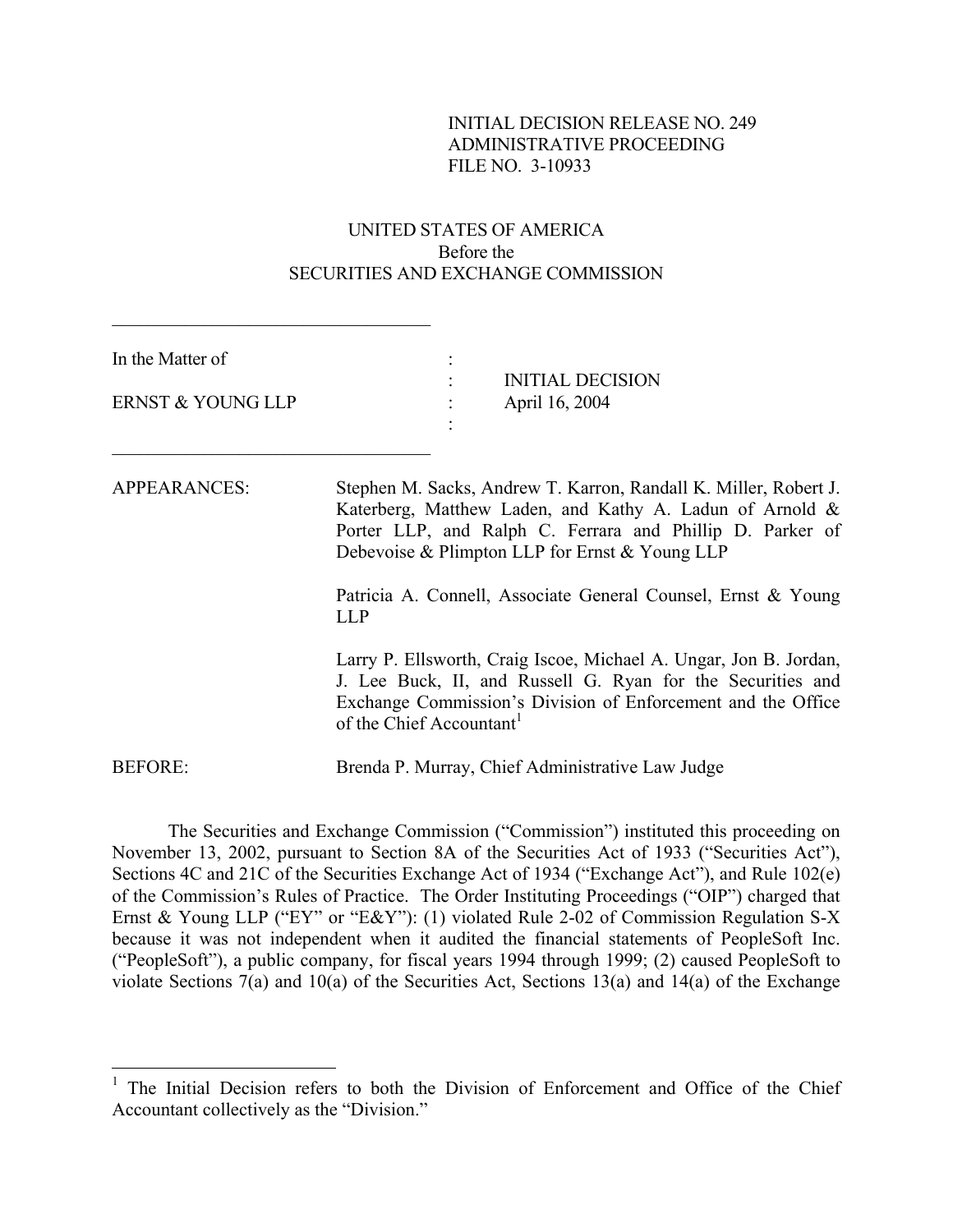Act, and Exchange Act Rules  $13a-1$  and  $14a-3$  thereunder;<sup>[2](#page-1-0)</sup> and (3) engaged in improper professional conduct within the meaning of Section 4C of the Exchange Act and Rule 102(e) of the Commission's Rules of Practice.

Eleven days of public hearings took place in March and April 2003. The Division called fourteen witnesses, including two experts, Douglas R. Carmichael and Walter K. Rush, III, and introduced 844 exhibits.<sup>3</sup> Five Division witnesses were either active or retired EY employees and were represented by EY's counsel. EY called two expert witnesses, Lorin M. Hitt and William A. Mooney, Jr., and introduced 180 exhibits. The record also contains the parties' stipulations ("Stipulations"). The parties briefs and proposed findings of fact.<sup>[4](#page-1-2)</sup> The final brief was filed on July 21, 2003. Preparation of the Initial Decision was stayed for about a month.

# **I. PRELIMINARY MATTERS**

On July 31, 2003, EY filed a Motion to Supplement the Record with a three-page document and cover letter dated July 30, 2003, from the Executive Director of the Transition Oversight Staff that prepared a Report on the Independence Quality Control Systems of the Four Reviewed Firms ("TOS Report") that is in evidence as EY Ex. 1078. According to the cover letter, the three-page document addresses inaccurate representations that the Division made about the TOS Report in the Division's Reply Brief. The Division filed an opposition contending that the Motion to Supplement the Record does not comply with the Commission's Rules of Practice, and lacks any probative value.

On December 18, 2003, the Division filed a Motion to Supplement the Record. The Division seeks to put into evidence two articles from the November 20, 2003, Wall Street Journal and five documents recently unsealed from state court litigation involving claims that EY and other accounting firms overcharged clients and that EY had potential independence violations due to its relationship with its audit clients. The Division argues that these materials support its request for sanctions. EY opposes the Division's request citing the Commission's Rules of Practice 320, 323, and 326. 17 C.F.R. §§ 201.320, .323, .326. EY also claims the

<span id="page-1-0"></span><sup>&</sup>lt;sup>2</sup> The OIP alleges that due to EY's lack of independence, PeopleSoft's annual reports on Form 10-K, for fiscal years 1994 through 2001, as well as its registration statements, prospectuses, and proxy statements filed during that period did not comply with Sections 7(a) and 10(a) of the Securities Act, Sections 13(a) and 14(a) of the Exchange Act, and Exchange Act Rules 13a-1 and 14a-3.

<span id="page-1-1"></span><sup>&</sup>lt;sup>3</sup> Each hearing transcript volume begins with page one so transcript references are cited by date and page as " $($ <sub>1</sub>, 2003, Tr. <sub>1</sub>)." I will refer to the Division's exhibits and Respondent's exhibits as "(Div. Ex.  $\therefore$ )," and "(EY Ex.  $\therefore$ )," respectively.

<span id="page-1-2"></span><sup>&</sup>lt;sup>4</sup> I will refer to the post hearing filings as follows: Proposed Findings of the SEC's Office of the Chief Accountant and the Division of Enforcement ("Div. Findings of Fact"); Division/OCA's Posthearing Memorandum ("Div. Initial Brief"); Proposed Finding of Fact and Conclusions of Law Submitted by Respondent Ernst & Young LLP ("EY Findings of Fact"); Post-Trial Brief of Respondent Ernst & Young LLP ("EY Brief"); and the Division/OCA's Posthearing Reply Memorandum ("Div. Reply Brief").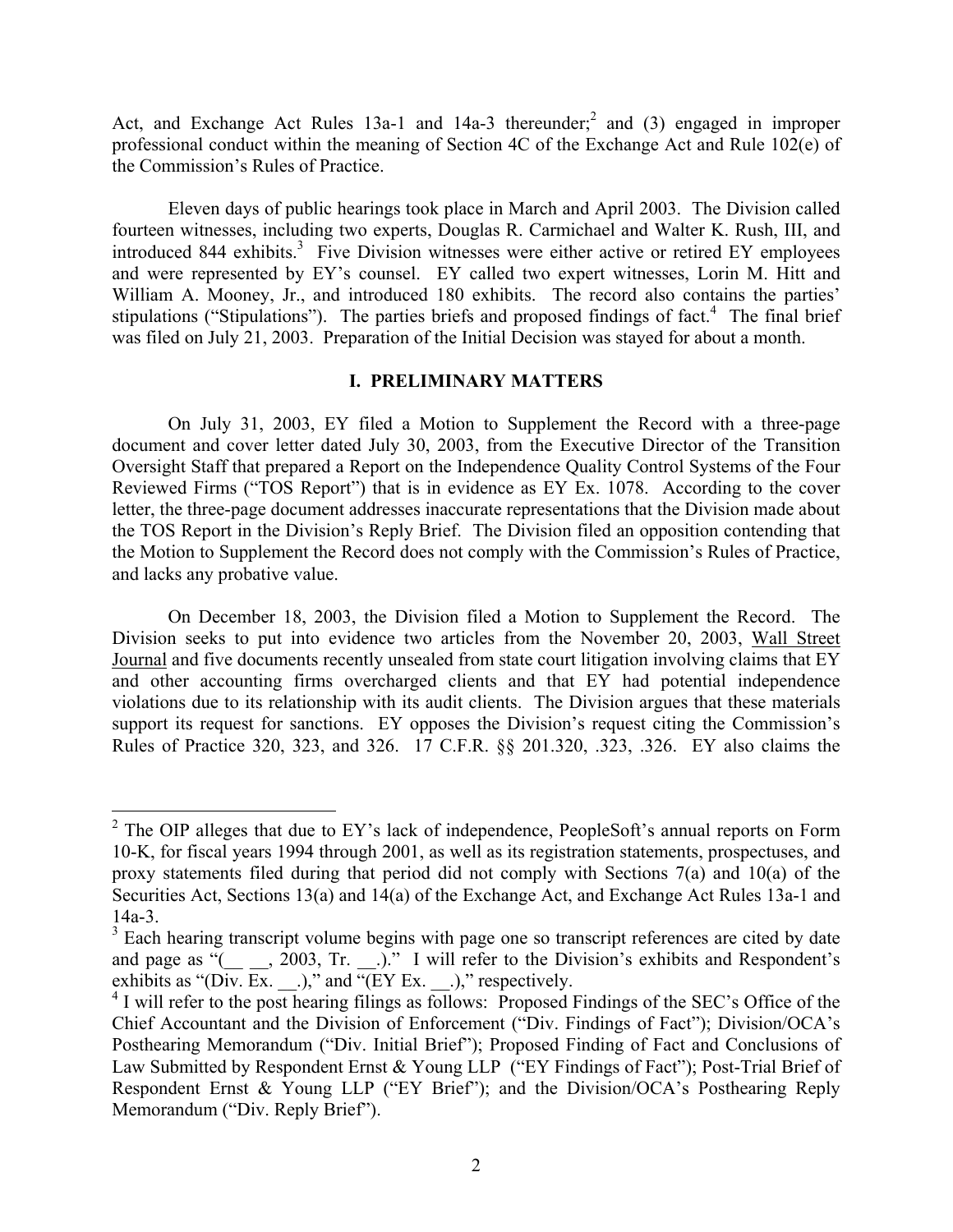Division is wrong to assert that the information portrays EY's current practices, as the materials indicate that the practices at issue ceased by January 2002.

The Commission has made it clear that it favors a liberal standard of admissibility. Del Mar Fin. Serv., Inc., 81 SEC Docket 1691, 1705 (Oct. 24, 2003); City of Anaheim, 71 SEC Docket 191, 193-94 & nn.4-8 (Nov. 16, 1999). Accordingly, I ORDER that the following material is received in evidence:

| EY Ex. 1312  | July 30, 2003, letter from Jerry D. Sullivan, Executive<br>Director, to the Parties to the TOS Memorandum of<br>Understanding; |
|--------------|--------------------------------------------------------------------------------------------------------------------------------|
| Div. Ex. 752 | Wall Street Journal, November 20, 2003, article, Ernst<br>Defends Wording Choices;                                             |
| Div. Ex. 753 | Wall Street Journal, November 20, 2003, article, Large Size<br>of Travel Rebates Adds to Questions on Ernst;                   |
| Div. Ex. 754 | Confidential Travel Management Service Agreement;                                                                              |
| Div. Ex. 755 | March 20, 1997, letter from Leslie Thompson;                                                                                   |
| Div. Ex. 756 | One-page document dated May 5, 1994;                                                                                           |
| Div. Ex. 757 | One-page document, EY 1997 Preliminary Budget; and                                                                             |
| Div. Ex. 758 | Multi-page document, Airline Contract Options.                                                                                 |

I have given this material little weight because it is difficult to assess its significance without testimony and cross-examination of witnesses familiar with the contents.

Next, I ORDER the Stipulated Corrections To Transcript that the parties submitted jointly on February 18, 2004. 17 C.F.R. § 201.302(c).

### **II. ISSUE**

The issue is whether EY was independent in fact and appearance when it audited PeopleSoft's financial statements for fiscal years 1994 through 1999. Specifically, did EY's business relationships with PeopleSoft, involving EY's Global Expatriate Management System for PeopleSoft and/or actions by EY's consulting group, create an identity or mutuality of interests between EY and PeopleSoft so that EY was not independent in fact and appearance when it issued audit reports on PeopleSoft's financial statements?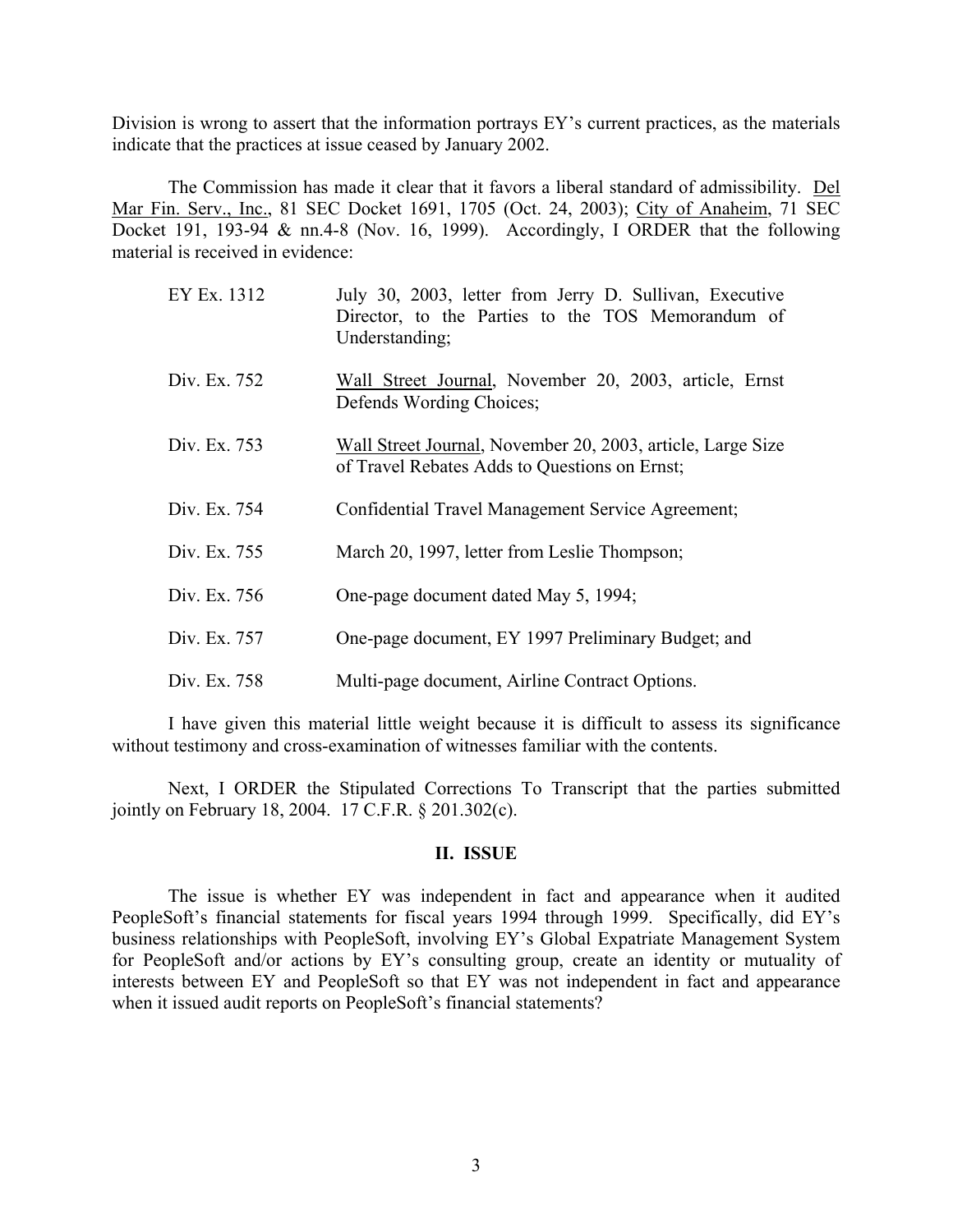### **III. FINDINGS OF FACT**

My findings are based on the record and my observation of the witnesses' demeanor. I applied preponderance of the evidence as the standard of proof. Steadman v. SEC, 450 U.S. 91 (1981). I have considered all proposed findings, conclusions, and arguments raised by the parties and accept those consistent with this Initial Decision.

# **EY**

From at least 1994 until about May 25, 2000, when EY sold its Management Consulting Group ("Consulting"), EY was a "Big Six" accounting firm organized as a limited liability partnership that referred to itself as a leading professional services firm. (EY Findings of Fact at 2) Ernst & Young LLP, SEC No-Action Letter, [2000 Transfer Binder] Fed. Sec. L. Rep. (CCH)  $\P$  77,863 (May 25, 2000). In the period 1996 to 2000, EY had 70,000 to 80,000 employees, annual revenues of \$6 to \$12 billion, and offices in 700 locations in 130 countries. (March 25, 2003, Tr. 96; Div. Exs. 169 at 032052, 413 at 036204, 514 at 040028.) EY's organizational structure was matrix-based, not hierarchical, and it operated on a very decentralized basis. (April 1, 2003, Tr. 123, April 2, 2003, Tr. 84.) The organization consisted of a management committee, a chief executive officer or senior partner, several deputy partners, separate leadership for the practice areas of audit, tax, and consulting, and, at a lower level, regional or area structures. (April 1, 2003, Tr. 127.) EY's national office was spread geographically over EY's twelve regions. (March 25, 2003, Tr. 178.)

EY's audit revenues increased at a much slower pace than revenues from both tax and consulting as shown by figures for two years, 1994 and 1999.

| Audit                | <u>Tax</u>       | Consulting       | Total            |
|----------------------|------------------|------------------|------------------|
| 1994 \$1,225 million | $$543$ million   | \$ 775 million   | $$2,543$ million |
| 1999 \$2,205 million | $$1,436$ million | $$2,459$ million | $$6,100$ million |

#### (Stipulations.)

EY was PeopleSoft's auditor from at least 1994 until June 2000, and audited PeopleSoft's financial statements for the year ended December 31, 1994, through the year ended December 31, 1999. (March 25, 2003, Tr. 11; EY Findings of Fact at 3.) EY sold its Consulting practice on or about May 25, 2000, to Cap Gemini Group, S.A. ("Cap Gemini"), and EY was to have no ownership interest in Cap Gemini within five years after the closing. (April 1, 2003, Tr. 9, 15, April 2, 2003, Tr. 66) Ernst & Young LLP, SEC No-Action Letter, [2000 Transfer Binder] Fed. Sec. L. Rep. (CCH) ¶ 77,863 (May 25, 2000).

### **PeopleSoft**

PeopleSoft, founded in 1987 and headquartered in Pleasanton, California, is a leading provider of software applications that assists companies in managing business activities, such as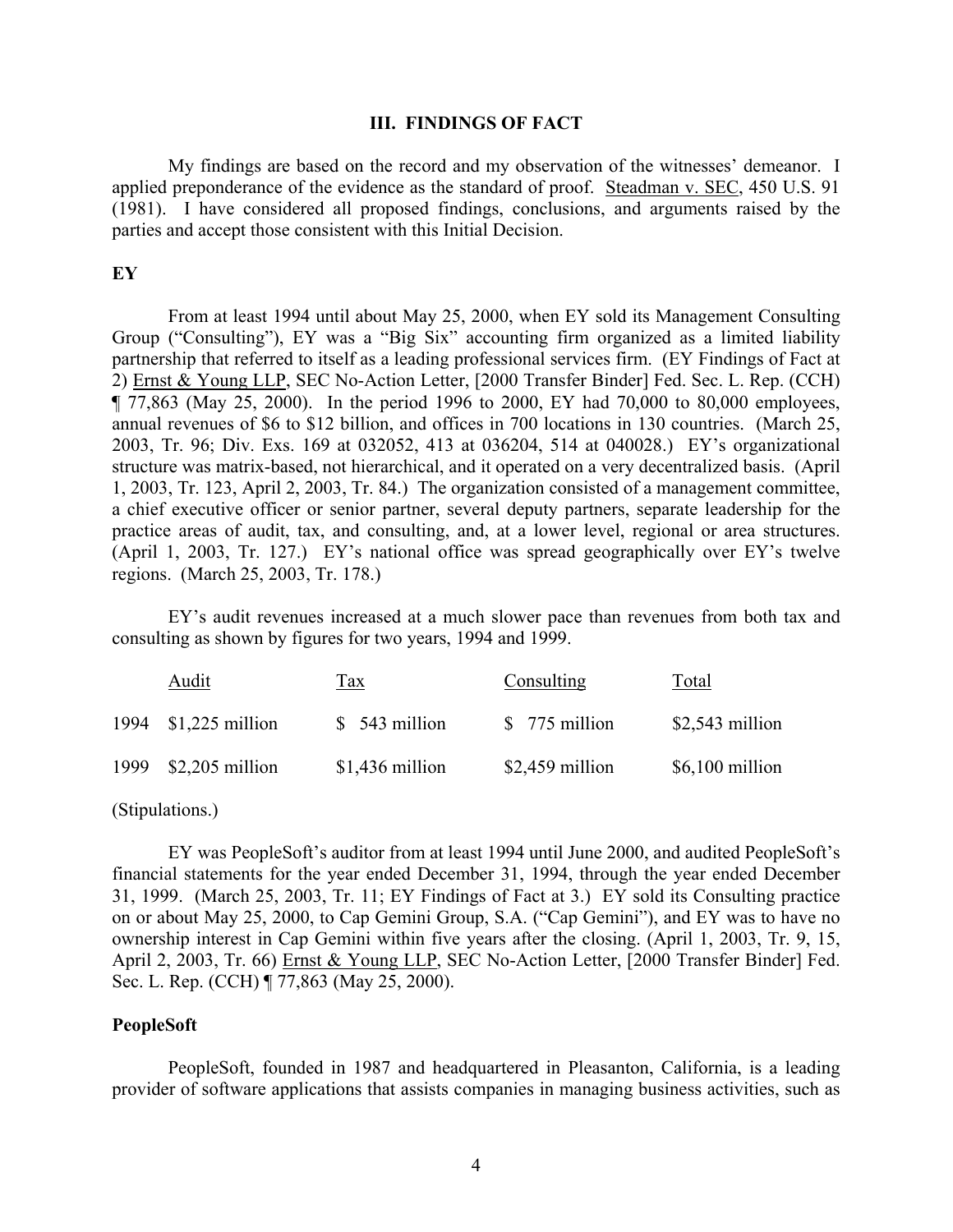human resources management systems ("HRMS"), financials, distribution, manufacturing, and supply-chain and higher education.<sup>[5](#page-4-0)</sup> (March 31, 2003, Tr. 8, 201; EY Ex. 1310 at 5-7.) PeopleSoft's common stock is registered with the Commission and is publicly traded.

As is general industry practice, PeopleSoft's software is licensed not sold. However, the term sale is used and the licensee is referred to as a purchaser, but it cannot make and resell copies because of the need to protect the creator's intellectual property. (March 27, 2003, Tr. 200-01, March 28, 2003, Tr. 81-82.) In 1999, PeopleSoft was a leading vendor in integration applications for human resource management, financial management, and enterprise performance analysis. (Div. Ex. 182 at 032253.) Larger business units with at least \$250 million in sales were interested in acquiring PeopleSoft products. (EY Ex. 1310 at 22.) These business firms, including health-care providers, generally retain system integrators ("SIs") or implementation consultants to, among other things, install, implement, customize, and configure their new sophisticated software programs or significant upgrades.<sup>[6](#page-4-1)</sup> (March 27, 2003, Tr. 203, March 31, 2003, Tr. 9-10; EY Ex. 1310 at 5-6.)

From 1994 through 1996, PeopleSoft was included in Fortune magazine's list of the fastest growing companies. (Div. Ex. 299, Tab H at 034802.) PeopleSoft's revenues increased from about \$113 million in 1995 to about \$1.4 billion in 1999. (March 25, 2003, Tr. 18-19.)

# **EY's Independence Policies on Engagements in Association With Audit Clients**

All EY professionals received a multi-page document effective April 29, 1991, titled "Independence and Related Matters." It appears that this material is in EY's Policy and Practice Statement ("PPS") AA 7502. One paragraph, headed "Engagements in Association with Clients" states:

As provided for in Policy and Practice Statement *Management Consulting Engagement and Client Acceptance* (SCORE Retrieval File No. PP7500), when a proposed cooperative agreement would potentially jeopardize our independence or place us in a potential conflict of interest with an audit client, the regional managing partner, a national director of [Consulting] operations, and the vice chairman of [Consulting] must approve the arrangement before entering into such an alliance. Any cooperative agreement with an SEC audit client is referred to the regional managing partner, the regional director of accounting and auditing, a national director of [Consulting] operations, and the vice chairman of [Consulting] for approval. Cooperative agreements with SEC audit clients may be appropriate in some cases involving separate contracts and separate fee

<span id="page-4-0"></span> $5$  One expert described the PeopleSoft system as having two parts: a PeopleSoft platform that acts like an operating system and PeopleSoft modules that provide specific business capabilities. He characterizes PeopleSoft's products as enterprise software, "applications that are meant to provide a set of capabilities for managing business activities and access to shared data to multiple users in a business." (EY Ex. 1310 at 5, 7-9.)

<span id="page-4-1"></span><sup>&</sup>lt;sup>6</sup> In this context, the term "implementation" includes, among other things, installing, configuring, customizing, and consulting on software licensed by third parties. (April 2, 2003, Tr. 187.)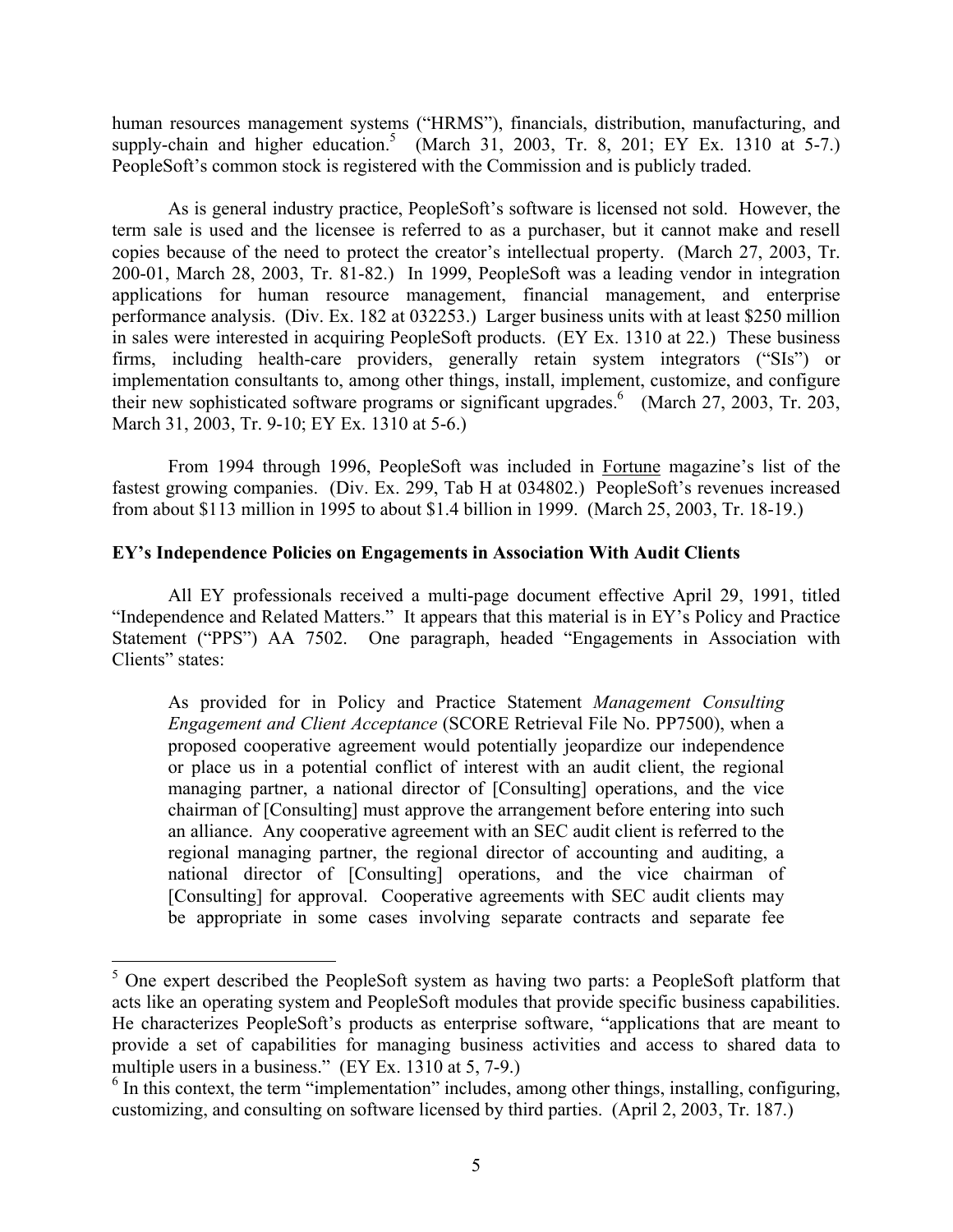arrangements. However, each situation must be considered on a case-by-case basis.

(EY Ex. 1160 at 003292.) A version marked "1995 draft" sent to Victor Vagar of EY in the Netherlands on February 5, 1996, contains one additional sentence, "Review by the General Counsel's Office also is required in certain circumstances."<sup>7</sup> (March 27, 2003, Tr. 49-50; Div. Ex. 134 at 031961) In its brief, EY refers to additional written policies.<sup>[8](#page-5-1)</sup> (EY Brief at 132.)

Each EY employee was ultimately responsible for ensuring that EY observed the rules on auditor independence as to its audit clients, and EY relied heavily on its culture of consultation to assure compliance. (March 25, 2003, Tr. 14, 180-81, March 26, 2003, Tr. 86-87, 90-92, 96-97, 99-100, 115.) "[E]very professional was encouraged to consult with the appropriate people in the firm that had more expertise in the area of independence." (March 25, 2003, Tr. 45.) Two policies were "at the heart" of EY's independence system:

- 1. independence was the responsibility of every professional at E&Y; and
- 2. because the independence rules were general and depended on facts and circumstances, the firm placed heavy emphasis on the need for every professional – accountant or consultant – to consult with independence experts when questions arose.

(EY Brief at 131.) Edmund Coulson has been EY's senior person on independence issues in EY's national office since January 1991, when he left the position of Chief Accountant at the Commission to become a partner in EY's professional practice group.<sup>9</sup> (March 26, 2003, Tr. 5-6, 9.) Consultations on independence matters are a very heavy focus of Mr. Coulson's work. (March 26, 2003, Tr. 81.) Unlike his predecessor, Mr. Coulson kept no logs or any other written record of the independence advice that he has provided. (March 26, 2003, Tr. 81.) Mr. Coulson represented that EY considered the necessity of consultation a very important responsibility for

<span id="page-5-0"></span> $<sup>7</sup>$  Mr. Coulson testified that his staff began working on this material in 1994 and put together</sup> "do's" and "don'ts" that were circulated to EY partners. (March 27, 2003, Tr. 49-50.)

<span id="page-5-1"></span>EY Ex. 1159, EY Policies and Practice Statement: Management Consulting Engagement and Client Acceptance; EY Ex. 1160, EY Independence and Related Matters: Independence; EY Ex. 1161, EY Policies and Practice Statement: EY Independence and Related Matters; EY Ex. 1162, EY Policies and Practice Statement: Management Consulting Client and Engagement Acceptance; EY Ex. 1163, EY Information Release: Management Consulting Engagement Acceptance Guidelines; and EY Ex. 1164, An Addendum to the Independence Policy and Practice Statement, Independence and Related Matters.

<span id="page-5-2"></span><sup>&</sup>lt;sup>9</sup> Mr. Coulson received the title "national director of independence" in the late 1990s. (March 26, 2003, Tr. 5-6.) Mr. Coulson holds a bachelor's degree in accounting from the University of Maryland and is licensed as a certified public accountant in Maryland and New York. (March 27, 2003, Tr. 159-60.) According to Mr. Coulson, he is "considered to be quite reputable amongst the firms, probably the most knowledgeable" on the issue of independence, and the American Institute of Certified Public Accountants recognized his status in 2001. (March 26, 2003, Tr. 84, March 27, 2003, Tr. 158-59.)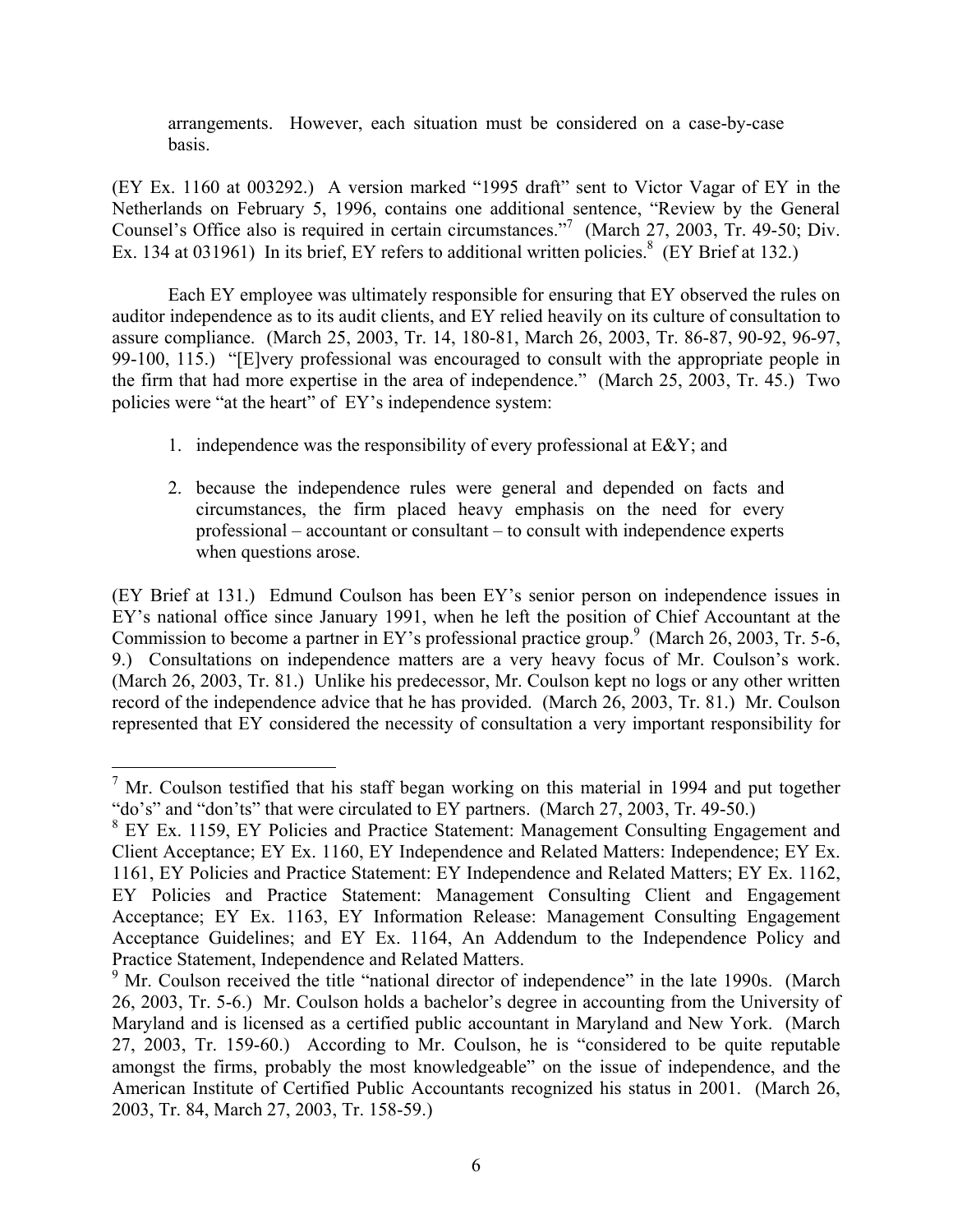every EY employee. (March 26, 2003, Tr. 86-100.) Mr. Coulson knew of only one or two instances where EY fired an employee for failing to consult on an issue of auditor independence. (March 26, 2003, Tr. 101-06.)

In December 1998, John Fridley, a consulting partner who joined EY in 1990 and who was in charge of EY's PeopleSoft Service Line from 1998 to 1999, distributed two pages of informal independence guidance, Relationship Considerations with E&Y Audit Clients and Audit Relationship Guidelines ("Guidelines") to participants at an EY planning meeting. (April 1, 2003, Tr. 136; Div. Ex. 201.) On January 1, 1999, Mr. Fridley circulated the Guidelines to additional people at EY. (March 25, 2003, Tr. 109-11; Div. Ex. 201.) In his investigative testimony, Mr. Fridley stated that he obtained the Guidelines from his predecessor Mr. Lindeman and that Mr. Lindeman did not know who created them. [10](#page-6-0) (April 1, 2003, Tr. 133-35.) At the hearing, Mr. Fridley testified that Mr. Lindeman told him the Guidelines came from EY's national office headed by Mr. Coulson. (April 1, 2003, Tr. 134-38.) The Guidelines contained the following prohibitions:

Cannot have a joint marketing program.

Cannot have client and E&Y names appear on a marketing/promotional brochure prepared by either organization.

Cannot jointly host a seminar on a product/service topic. (Can participate on same program with a client without referencing a relationship.)

Cannot make joint calls on multiple prospective clients/customers. (Can respond to individual client/customer request for information.)

Cannot be subcontractor to each other.

<u>.</u>

Cannot have article(s) published which perceptively endorses/supports either client and/or E&Y services/products.

Cannot have E&Y identified as "preferred" or "partner" or announce that we have an "alliance" or a "relationship."

Cannot take advantage of demo products, education, or technical documentation discounts unless offered broadly to other "Big 6" firms.

Cannot have client reference E&Y services specifically in a client's proposal to a prospective customer.

Cannot participate in any structured Consultant Relations or Partnering program of a client.

Cannot provide to the other organization extensive quantities of the other organization's brochures and other marketing materials for mass mail or trade show distribution to the other party's clients or customers.

<span id="page-6-0"></span> $10$  Thomas Lindeman was in charge of EY's PeopleSoft Consulting from 1997 until November 1998. Mr. Fridley was the PeopleSoft Service Line Leader from November 1998, until October-November 1999. (April 1, 2003, Tr. 31, 33.) Lynn E. Anderson, an EY partner, claims that Mr. Fridley also headed the PeopleSoft Service Line from 1995 to 1997, but Mr. Fridley did not mention this in his testimony. (April 2, 2003, Tr. 194.) Mr. Fridley retired from Cap Gemini Ernst & Young in 2002. (April 1, 2003, Tr. 13-14.)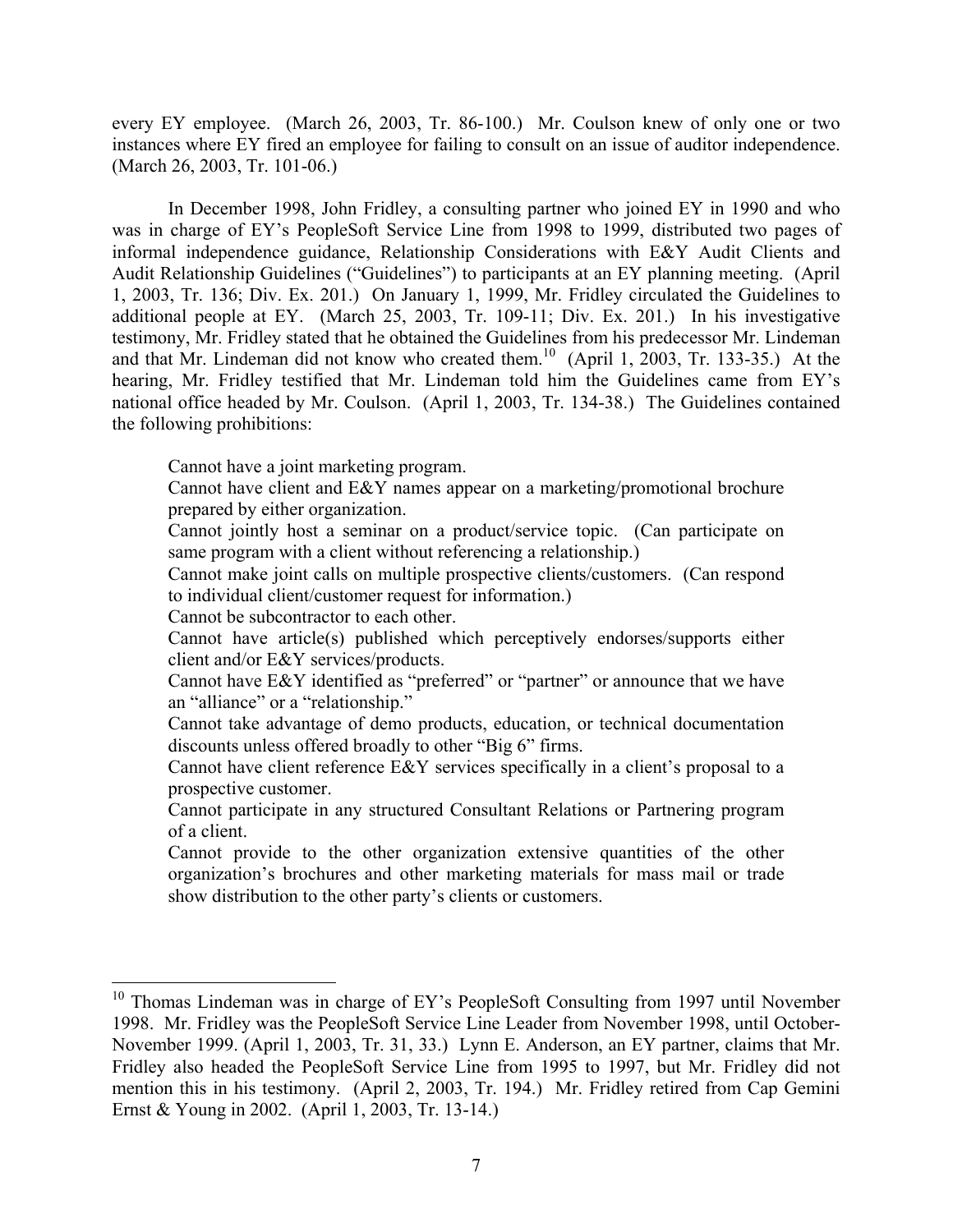The selection of one party's products or services may not be contingent on the other, and the pricing of one party's products and services cannot be dependent on the other.

CANNOT Sub/Prime to each other Submit joint proposals Refer to E&Y as a "partner," "exclusive," "preferred," or that we have an "alliance" or a "relationship" Have a joint marketing program, participate in events where the relationship is mentioned, or where E&Y endorses the product Have the vendor's and E&Y's name or logo appear together on marketing or promotional material Make joint calls on multiple prospective clients

(Div. Ex. 201.) EY never adopted the Guidelines, which many EY witnesses used as guidance on independence issues. (March 25, 2003, Tr. 116, April 1, 2003, Tr. 52-53, 122.**)** Much of EY's conduct described in the evidence was contrary to the Guidelines.

Mr. Fridley gave conflicting testimony on procedures that EY had in place so that consulting proposals did not violate the independence standards. Mr. Fridley testified under oath during the investigation that the partner involved was responsible and it was a very decentralized process. (April 2, 2003, Tr. 83-84.) At the hearing, he testified that responsibility was with the engagement partner who had to seek approval from the quality assurance partner, EY legal department, and perhaps the deal review board depending on the size of the proposal. (April 2, 2003, Tr. 82-85.) Mr. Fridley also testified that EY followed procedures described in the document, "Management Consulting Engagement and Client Acceptance," and a question and answer form, and that the number of people who had to approve a consulting contract depended on the nature, size, and risk of the engagement.<sup>11</sup> (April 2, 2003, 100-02, 123; EY Ex. 1159 at 3264.) Mr. Fridley estimated that EY submitted between one hundred and two hundred fifty consulting proposals during the period he headed the PeopleSoft Service Line and he reviewed a half dozen of them. (April 2, 2003, Tr. 103.)

EY audited PeopleSoft's financial statements for the year ended December 31, 1994, through the year ended December 31, 1999. (EY Findings of Fact at 3.) Richard Frick was EY's lead engagement partner on the audits of PeopleSoft's financial statements that were included in Commission filings from 1995 through 2000. Mr. Frick certified that EY was independent, and that each audit was conducted in accordance with Generally Accepted Auditing Standards

<span id="page-7-0"></span> $11$  The "Management Consulting Engagement and Client Acceptance," is the SCORE Retrieval File No. PP 7500 referenced previously. It lists certain types of engagements for SEC registrants as a type of consulting engagement that requires additional reviews or approvals than the document specifies and cites Appendix I for details. (EY Ex. 1159 at 003263.) The Appendix states, "Any cooperative agreement with an SEC audit client is referred to the regional managing partner, the regional director of accounting and auditing, a national director of [Consulting] operations, and the vice chairman of [Consulting] for approval." (EY Ex. 1159 at 003269.)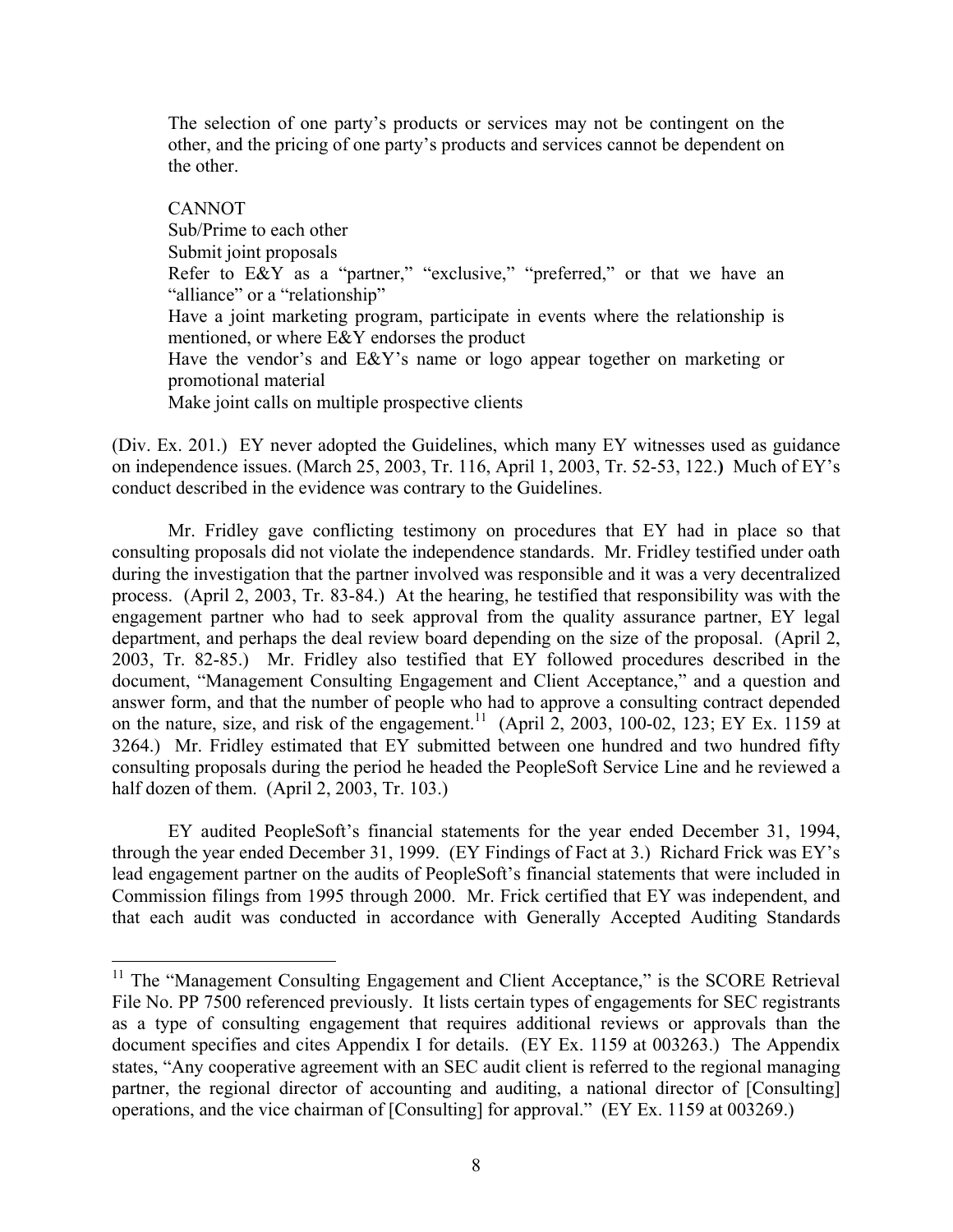("GAAS"). (March 25, 2003, Tr. 18, 36.) Mr. Frick was also EY's coordinating partner for PeopleSoft from the fall of 1995 until June 2000. (March 25, 2003, Tr. 11.) As the coordinating partner, Mr. Frick was responsible for overseeing all EY services provided to PeopleSoft, and was expected to have a comfort level that all business relationships did not raise independence concerns before signing the audit report.<sup>12</sup> (March 25, 2003, Tr. 36; March 26, 2003, Tr. 113-14.) According to Mr. Frick:

I don't think it was necessary to have these kind[s] of guidelines for people to address independence issues. Our people are educated on independence issues. The firm has extensive policies and procedures that are issued to all employees with respect to independence, and in fact, they have to confirm annually their adherence to the firm's policies and procedures regarding independence.

(March 25, 2003, Tr. 115.) Mr. Frick also testified that the independence rules were pretty vague and not easy to understand. (March 25, 2003, Tr. 44.)

Mr. Mooney<sup>13</sup> opined that:

1

E&Y established, maintained and monitored independence processes and procedures governing (a) consulting services involving the implementation of computer software developed and sold by its audit clients and (b) the formation of business relationships with audit clients, that were sufficient to provide reasonable assurance that the firm retained its independence from its audit clients and complied with the independence rules and regulations promulgated by the profession and the SEC. . . .

E&Y . . . established an extensive system of controls to educate its partners and staff as to what types of activities were prohibited and what types were of such a nature that they required consultation before proceeding. . . .

The evidence clearly demonstrates that in the case of the subjective arrangements and relationships with PeopleSoft, the system operated effectively. Consultation was initiated when required and the advice given was sound. Furthermore, partners and staff were knowledgeable of what kinds of relationships were prohibited, and they made sure PeopleSoft personnel were also aware of them.

<span id="page-8-0"></span> $12$  Mr. Frick was not responsible for overseeing the implementation services that EY provided to third persons. (March 25, 2003, Tr. 11-12.)

<span id="page-8-1"></span><sup>&</sup>lt;sup>13</sup> Mr. Mooney, a former certified public accountant in Massachusetts, New York, and Connecticut, was a PriceWaterhouseCoopers partner from 1981 to 2001. He was with the predecessor firm of PriceWaterhouseCoopers for thirty-one years, and a firm partner for twenty years. From 1994 until 1998, Mr. Mooney was the senior technical partner for the firm. Mr. Mooney managed PriceWaterhouseCoopers's response to the Commission's investigation of independence in 1998 and 1999. He was the firm's Global Independence Leader in 1999 and 2000, and he was in the Office of the Chairman in 2000 and 2001. (EY Div. 1311, Appendix A.)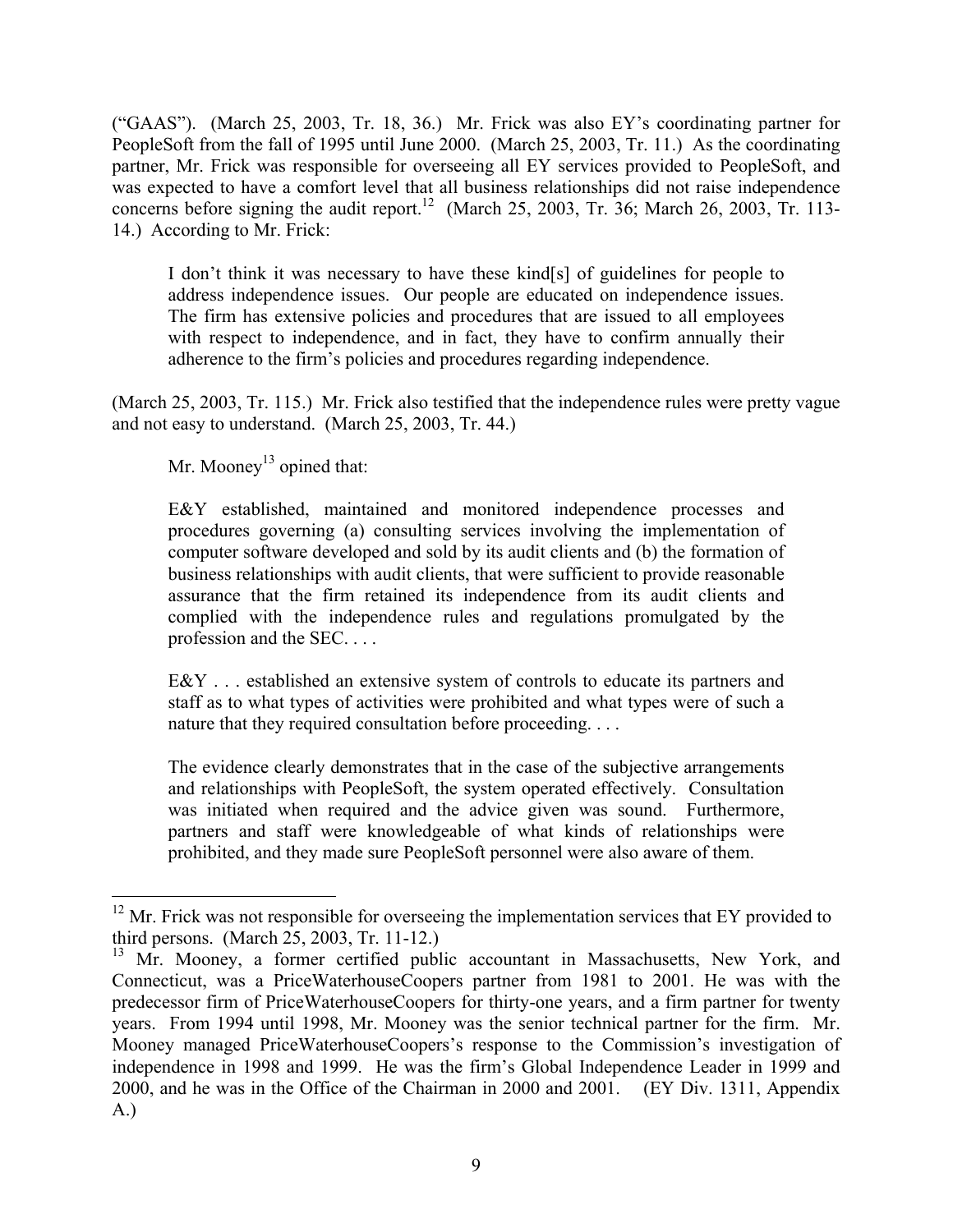(EY Ex. 1311 at 5-6, 26.)

1

The record does not support Mr. Mooney's opinion. EY relied more on "a culture of consulting" than on written guidelines. (March 25, 2003, Tr. 44-45.) There is no evidence of an extensive system of controls to educate partners; rather, the evidence shows that from 1992 through 1999, EY did not hold any regular training sessions on the subject of auditor independence and that EY's only effort at supervising independence in business relationships with clients was one paragraph in an annual self-reporting form, which was aimed at EY's business relationships with audit clients. (March 27, 2003, Tr. 10-16, April 1, 2003, Tr. 119-20.) There is considerable evidence that EY did not observe the Guidelines. I am unaware that EY submitted any evidence that it followed the directives in "Engagements in Association with Clients," PPS AA 7502, "Management Consulting Engagement and Client Acceptance," PPS 7500, or any other written policy as to its implementation activities with PeopleSoft that the Division has challenged in this proceeding.

# **EY's Business Relationships With PeopleSoft**

In 1996, PeopleSoft described its relationship with EY as four-dimensional:

- 1. EY's Consulting had an Implementation Partnership with PeopleSoft. From fiscal year 1995 through fiscal year 1999, EY earned approximately \$425 million from implementing PeopleSoft software for third parties.<sup>14</sup>
- 2. EY's International Tax Group had an Application Software partnership with PeopleSoft for "EY/GEMS for PeopleSoft."
- 3. EY was PeopleSoft's auditor. EY earned almost \$1.7 million for auditing PeopleSoft's financial statements from 1994 through 1999.<sup>15</sup>
- 4. EY was a PeopleSoft customer and used PeopleSoft's HRMS Payroll and Financials for its internal operations.

(Div. Exs. 413 at 036205, 185.) EY's business relationships with PeopleSoft concerning software developed by its Tax Group (Number 2 above) and its consulting activities (Number 1 above) are at issue.

<span id="page-9-0"></span><sup>&</sup>lt;sup>14</sup> The Stipulations give a total of \$452 million but the sum of the yearly amounts is \$425 million. The yearly fees were \$10 million in 1995, \$40 million in 1996, \$75 million in 1997, and \$150 million in both 1998 and 1999.

<span id="page-9-1"></span><sup>&</sup>lt;sup>15</sup> The individual totals were \$136,500 in 1994, \$205,000 in 1995, \$155,000 in 1996, \$240,000 in 1997, \$372,000 in 1998, and \$578,000 in 1999.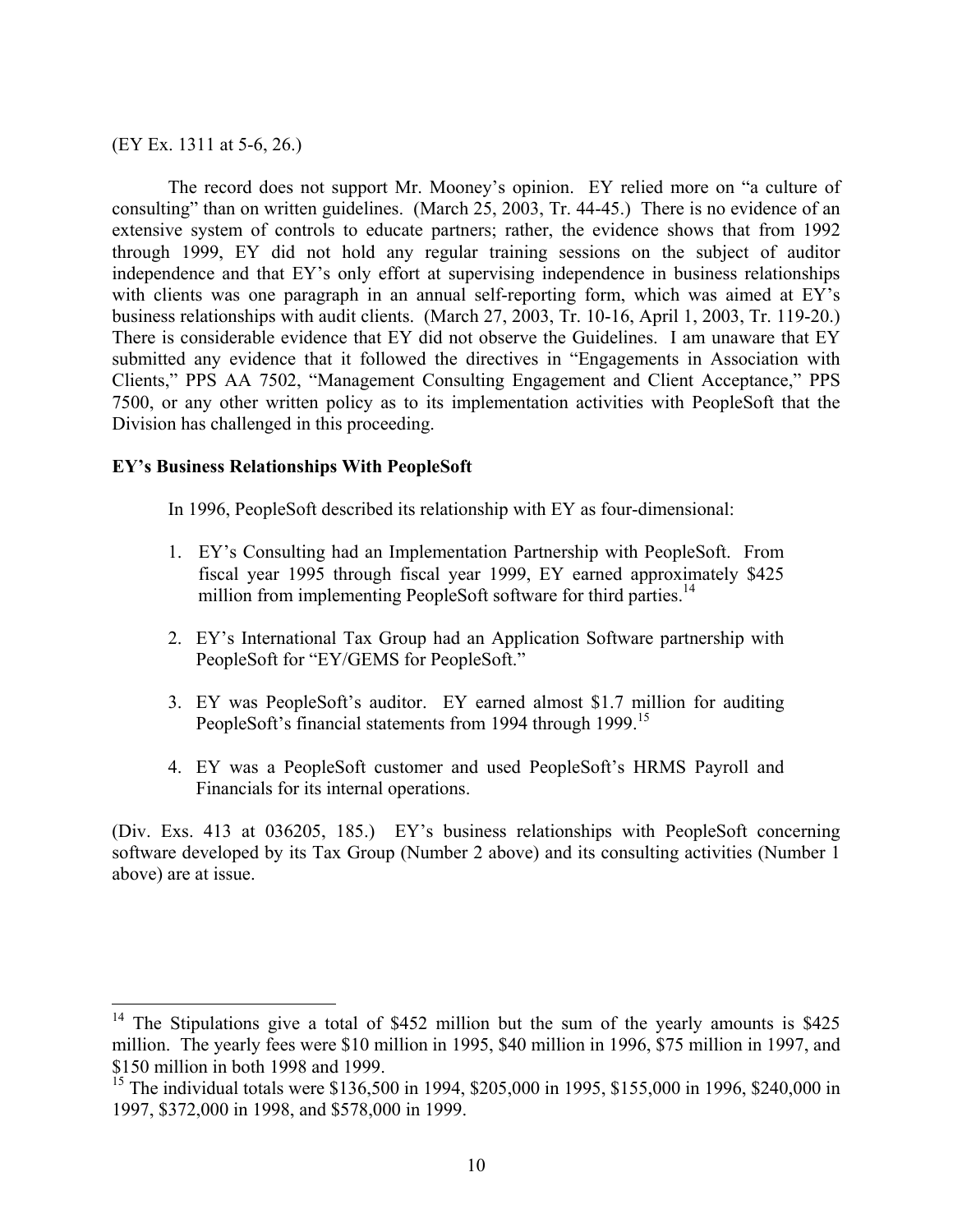## <span id="page-10-1"></span>**EY's Global Expatriate Management System for PeopleSoft**

EY considered itself the world leader in providing centralized, coordinated expatriate tax return preparation and consulting services. (Div. Ex. 122 at 031907.) In 1976, EY's Tax Group developed an in-house software program for assisting clients with the tax consequences of managing employees with international assignments. (March 21, 2003, Tr. 101-02.) The program had several iterations before EY began offering an Expatriate Tracking System to its customers in 1989. (Div. Ex. 238C at 032792.) In 1990, as the result of "a partnership effort with one of [its] largest clients," EY developed a Global Expatriate Management System ("EY/GEMS"), a DOS-based product. (Id.) In July 1995, EY released EY/GEMS for Windows, followed by EY/GEMS for PeopleSoft in January 1997, and in April 1998, it released EY/GEMS Client/Server ("C/S"). (Id.)

In the early 1990s, EY sought out PeopleSoft for a license to use PeopleTools to develop a new version of EY/GEMS for PeopleSoft. (March 21, 2003, Tr. 123; Div. Ex. 123.) Michael Bishko, a partner and National Director Expatriate Services, initiated the project and led it until he retired on October 1, 1999.<sup>16</sup> (March 21, 2003, Tr. 92, 98-99, 104.) Mr. Bishko believed that an auditor could enter a business arrangement with a client as long as it was a standard industry agreement and not a sweetheart deal, but that the auditor and client could not have joint marketing and sales materials, or joint marketing seminars. (March 21, 2003, Tr. 173.) Mr. Bishko claimed to have told PeopleSoft in late 1993 or early 1994 that EY was required to remain independent from PeopleSoft because it was PeopleSoft's auditor, and that joint marketing efforts, joint sales calls, marketing brochures featuring the PeopleSoft and EY logos, and treating EY differently were all prohibited activities. (March 21, 2003, Tr. 129, 144-46.)

Mr. Bishko claimed that he informed EY's PeopleSoft auditors in the Walnut Creek, California, office and persons in EY's general counsel office that EY was entering a business relationship with PeopleSoft and they voiced no concerns about auditor independence. (March 21, 2003, Tr. 158-59, 281-83.) There are no documents or EY attorneys who can confirm Mr. Bishko's representation, and Mr. Frick, who was located in San Jose, California, was not informed. (March 25, 2003, Tr. 37; Div. Ex. 539.) In 2000, Mr. Bishko did not recall discussing the subject with EY's in-house independence expert, Mr. Coulson. However, in March 2003, after he read Mr. Coulson's investigative testimony, Mr. Bishko recalled that he talked with Mr. Coulson at least three times. (March 21, 2003, Tr. 163-66, 179, March 26, 2003, Tr. 158.)

Based on assurances from Mr. Bishko, Mr. Coulson believed that PeopleSoft routinely issued this type of license and that the arrangement was a license under conditions available to other PeopleSoft customers.[17](#page-10-1) (March 26, 2003, Tr. 156-58, 172-73.) Mr. Coulson did not

<span id="page-10-0"></span><sup>&</sup>lt;sup>16</sup> Mr. Bishko testified that he relinquished responsibility about a year before he retired, which would have been October 1998; however, an internal EY document generated on April 28, 1999, named Mr. Bishko as head of the project. (Div. Ex. 234 at 032727.)

<sup>&</sup>lt;sup>17</sup> Mr. Bishko had no first-hand knowledge that the terms and conditions of the Licensing Agreement were standard provisions. Mr. Bishko asked PeopleSoft to draft a standard form agreement and he assumed he got what he requested. (March 21, 2003, Tr. 151.) In fact, the terms and conditions in the few licenses for product development that PeopleSoft issued from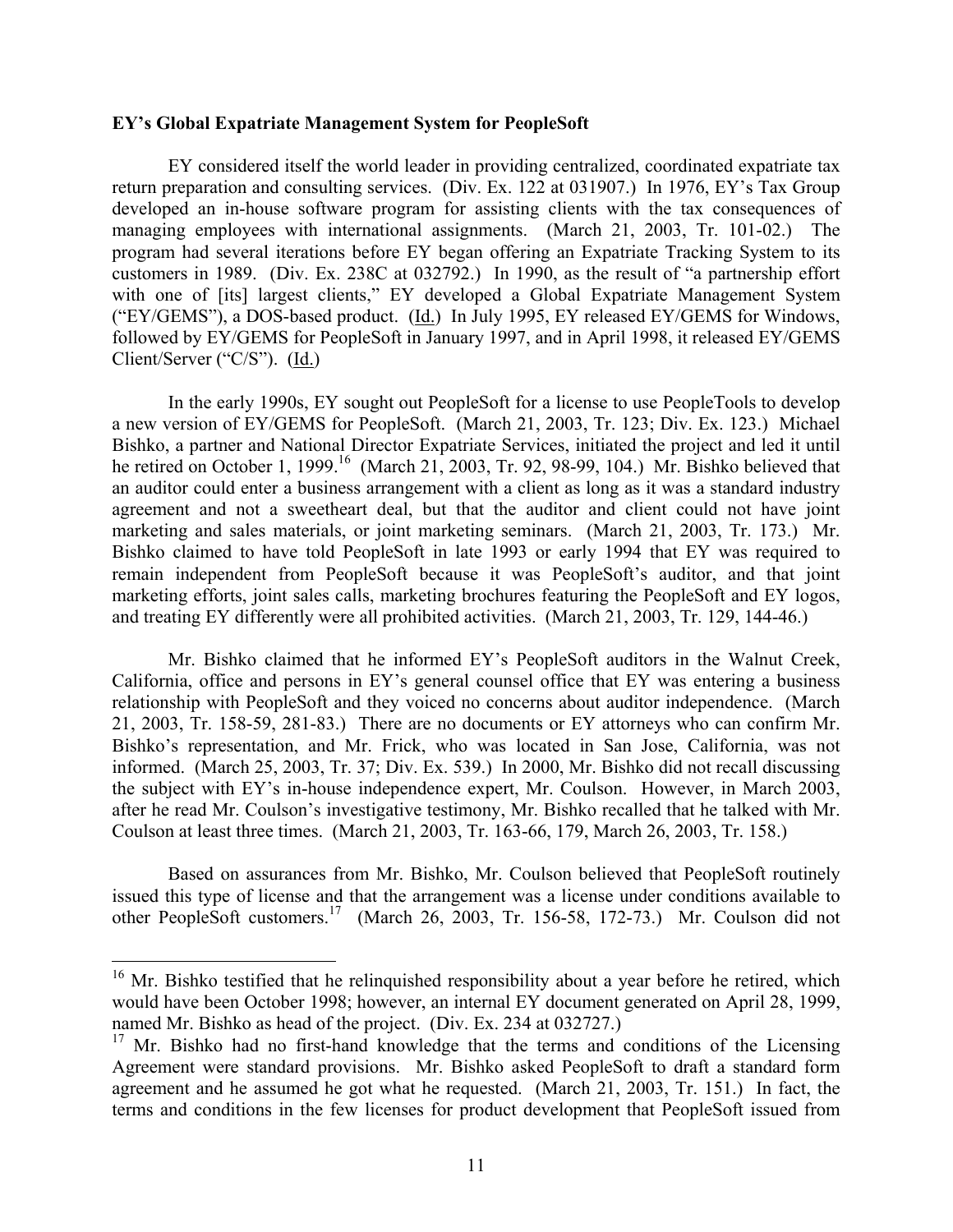believe that the license created a direct business relationship. (March 26, 2003, Tr. 158-59.) Mr. Coulson reasoned that this was a purchase from an audit client that was not material to the auditor or the client because it was available to other customers under the same conditions.<sup>18</sup> (March 26, 2003, Tr. 161, 172, March 27, 2003, Tr. 150-52.) Mr. Coulson "kept stressing the need to be comfortable that it was the standard kind of arrangement and it is not a sweetheart deal." (EY Ex. 1311 at 13.) After a few phone conversations, Mr. Coulson advised Mr. Bishko that EY could proceed with the venture without impairing its independence as an auditor. (March 26, 2003, Tr. 158.)

Mr. Bishko for EY and PeopleSoft's corporate counsel both signed a License and Distribution Agreement for PeopleTools ("Licensing Agreement"), effective October 1, 1994, that terminated in January 1999. (Div. Exs. 121, 465A.) The Licensing Agreement:

A. Allowed EY to use PeopleTools and PeopleSoft HRMS "solely for use in connection with [EY's] development, Distribution, and provision of technical support for the Derivative Software."<sup>19'</sup> (Div. Ex. 121 at 031894.)

B. Provided that EY would pay PeopleSoft fifteen percent of each license fee it received for the new software, thirty percent of each license renewal fee it received, and a minimum royalty of \$300,000, payable in twelve quarterly payments of \$25,000 each. (Id. at Exhibit A.)

C. Provided that EY would make PeopleSoft a third-party beneficiary of each sublicense. (Id. at 031896.)

D. Provided that PeopleSoft agreed to assist EY's efforts by providing technical assistance for a \$15,000 quarterly fee [for five quarters]. ( $\underline{Id}$  at Exhibit A.)

E. Provided that EY shall not distribute the derivative software to PeopleSoft's direct competitors. (Id. at 031894.)

F. Permitted EY to use PeopleSoft trademarks and tradenames in marketing materials. (Id.)

<sup>1987</sup> to 1993, "were not specifically disclosed." (EY Ex. 1310 at Tr. 8.) Mr. Bishko did not review any agreements that PeopleSoft had with application partners. (March 21, 2003, Tr. 206- 07.) Mr. Bishko heard there were one or two other applications of PeopleSoft HRMS software that had used PeopleTools. (March 21, 2003, Tr. 152.)

<span id="page-11-0"></span><sup>&</sup>lt;sup>18</sup> Mr. Coulson would reach the same conclusion in 2003. (March 27, 2003, Tr. 146.)

<span id="page-11-1"></span><sup>&</sup>lt;sup>19</sup> According to one expert, PeopleSoft's platform was in a "programming language, PeopleCode, which is written or modified using a set of development tools, a product called PeopleTools." (EY Ex. 1310 at 7.) The Licensing Agreement defines "PeopleTools" as "all or any portion of PeopleSoft's then current commercially available object code software toolset and associated documentation delivered by PeopleSoft to Licensee hereunder which is designed solely for use in application development and customization of applications." (Div. Ex. 121 at 031893.)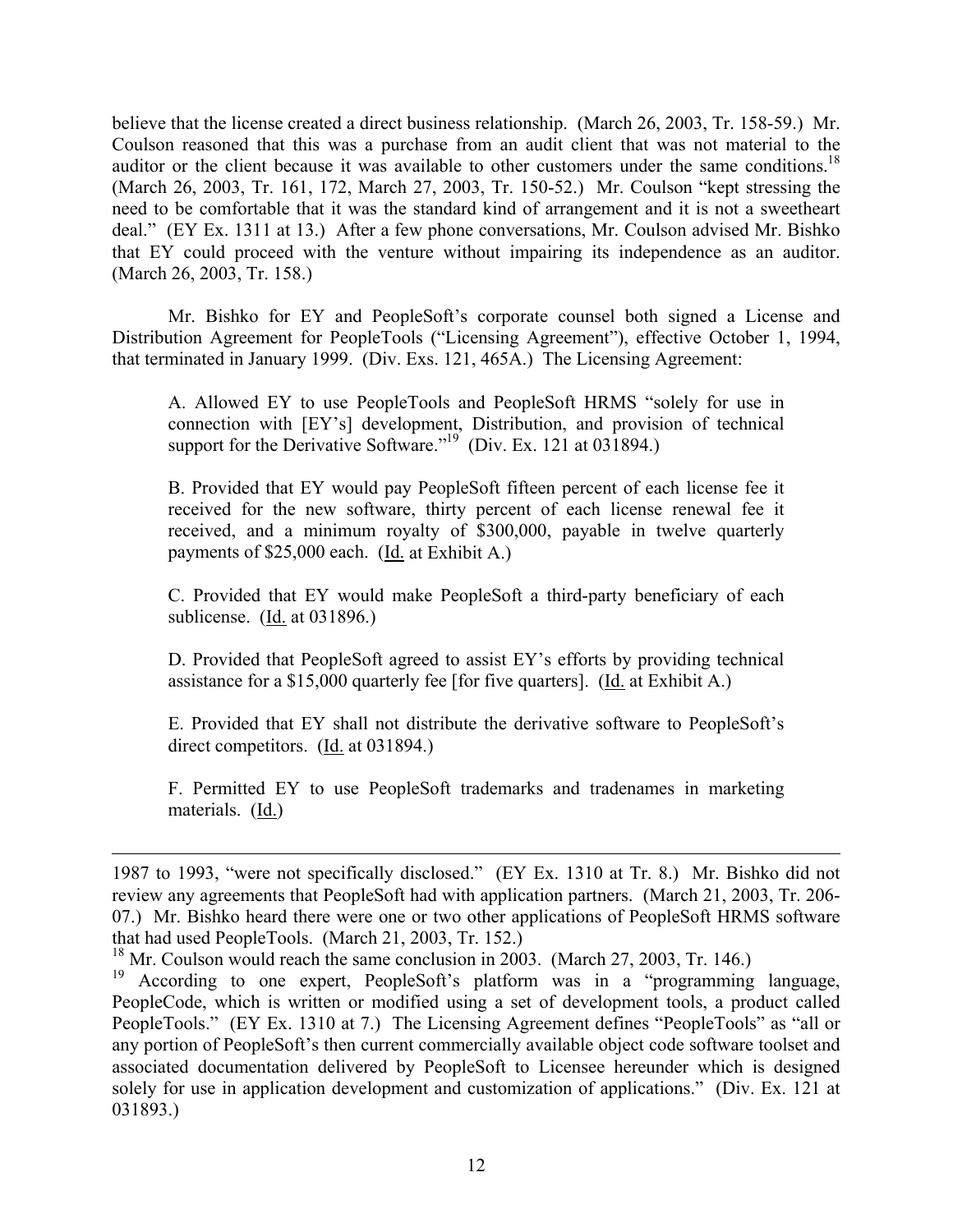G. Finally, PeopleSoft maintained a degree of control over the product. EY could not distribute it to certain PeopleSoft competitors. EY had to work with PeopleSoft to establish a reasonable suggested price list, and agreed to work closely with PeopleSoft to ensure the quality of the product. (March 28, 2003, Tr. 92-93; Div. Exs. 121 at 031895, 741 at 10-11, 748 at 5-6, EY Ex. 1310 at 13-15.)

Mr. Bishko was responsible for a January 24, 1995, press release titled "Ernst & Young Announces Licensing Agreement with PeopleSoft to Develop Global Expatriate Management System" that quoted PeopleSoft's Director of Product Marketing as stating: "EY/GEMS for PeopleSoft will provide a seamless interface of information between PeopleSoft's software (HRMS) and EY/GEMS, and will allow expatriate human resource managers to access existing employee information from PeopleSoft HRMS, located internationally or at corporate headquarters." (EY Ex. 122.)

Mr. Bishko's office submitted a "PeopleSoft Application Partner Profile Questionnaire" to PeopleSoft's Strategic Marketing Group on March 1, 1995, which listed the target market for the new version of EY/GEMS as "the PeopleSoft market," and the product as "integrated" with PeopleSoft's HRMS. (Div. Ex. 600 at 043575-77.) PeopleSoft incorporated information from the questionnaire into an online database for PeopleSoft staff to enable PeopleSoft salespeople in the field immediate access to information about EY's products and services. "Field representatives will be able to quickly respond to prospects or customers seeking applications like yours which complement the PeopleSoft environment." (Div. Ex. 600 at 043575.) PeopleSoft's "Partner Profile" for EY noted under "Red Flags" admonitions very similar to EY's Guidelines.

E&Y audits PeopleSoft and must maintain an air of independence when dealing with PeopleSoft in the market place. This means that they cannot do joint marketing initiatives, create joint co-logo collateral, subcontract to each other, refer to E&Y as "a partner", "exclusive", "preferred" or that we have an alliance. E&Y is a Global Implementation Provider. They are not part of our Global Consulting Alliance program, but have equal capabilities to deliver services globally to our customers.

Audit Relationship

As E&Y is the auditor of PeopleSoft, Inc. certain restrictions apply to our relationship. . . .

We cannot:

Submit joint proposals.

Refer to E&Y as a 'partner', 'exclusive', 'preferred', or that we have an 'alliance' Have a joint marketing program, participate in events where the relationship is mentioned, or where E&Y endorses the product

Have the [PeopleSoft] and E&Y's name or logo appear together on marketing material

Make joint calls on multiple prospective customers

(Div. Ex. 169 at 032052.)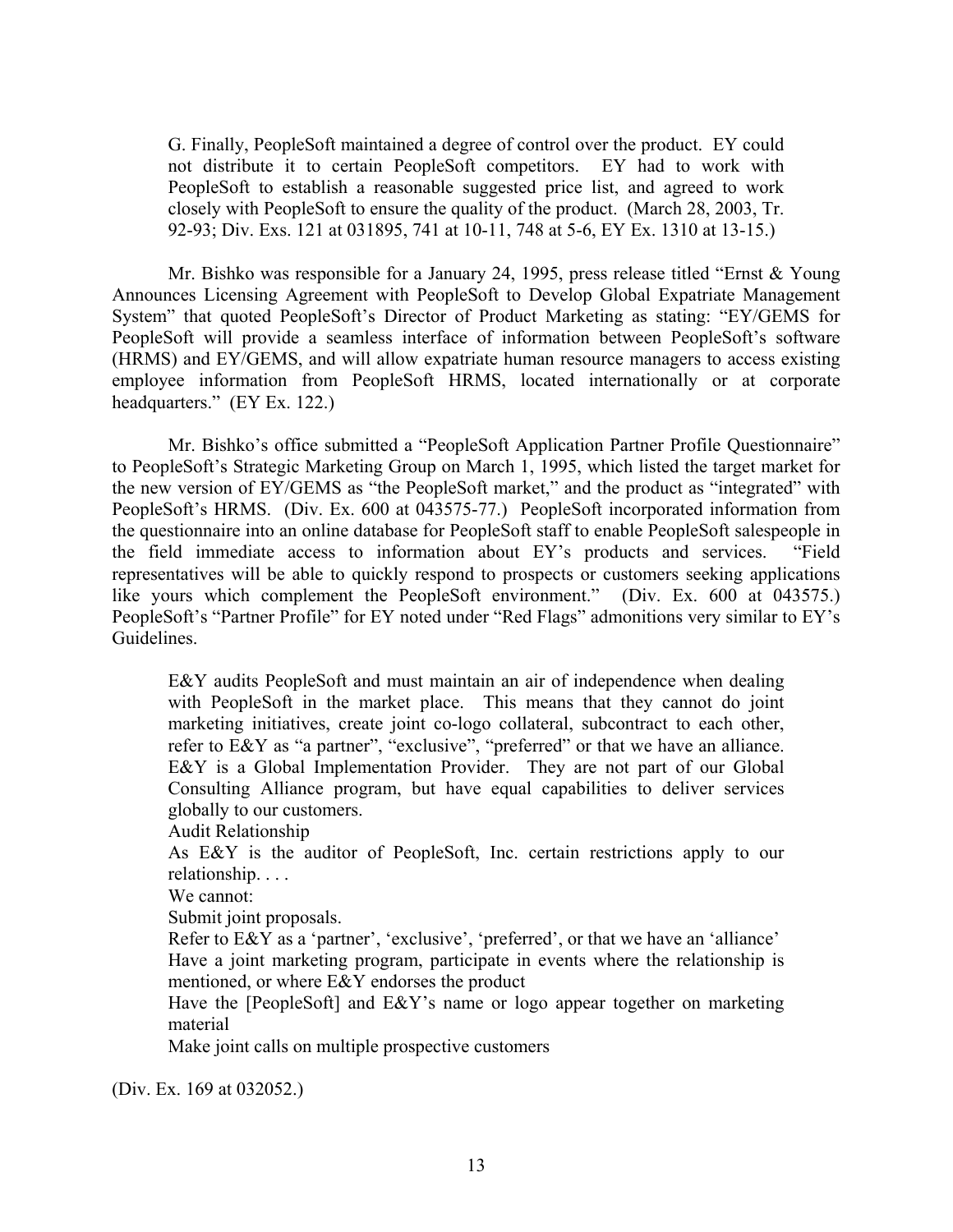<span id="page-13-1"></span>In 1999, EY and PeopleSoft engaged in discussions to continue (1) the 1994 Licensing Agreement, and (2) the relationship so as to include upgraded expatriate software in an HRMS/Payroll upgrade. (March 24, 2003, Tr. 14-16, 28-29, 32, 34-35, 37-41; Div. Ex. 237A.) The proposed changes in the PeopleSoft code would eliminate the need for EY to redo coding when PeopleSoft upgraded HRMS. (March 24, 2003, Tr. 35-43.) In communications in the spring of 1999, EY and PeopleSoft discussed how they were going to position the product as PeopleSoft's "preferred solution because of the tight integration and the fact that it was written in the language." (March 24, 2003, Tr. 60-61; Div. Ex. 499E at 039148.) Janice Jane Gonzalez, who worked for PeopleSoft in negotiating with EY, did so at the 1999 PeopleSoft User Conference where she stressed that: EY/GEMS for PeopleSoft was EY's preferred solution; it was written in PeopleTools; and it provided a seamless integration with PeopleSoft software. (March 24, 2003, Tr. 78-79.) On July 19, 1999, EY's Web page had a section that was titled "Managing Your Expatriate Resources Using PeopleSoft and EY/GEMS."

[EY] has worked with PeopleSoft to provide international assignment management functionality needed by many multinational companies utilizing the PeopleSoft HRMS/Payroll System.

EY/GEMS for PeopleSoft gives clients an integrated system solution, incorporating the international assignment capabilities from [EY's] windows version into the PeopleSoft HRMS product using PeopleTools. The design utilizes our in-depth knowledge of expatriate tax, human resources and administrative issues with the most up-to-date technology.

(Div. Ex. 244.) PeopleSoft did not grant these privileges to EY's competitors and agreed to announce the new arrangement at the 1999 PeopleSoft Users Conference. (Div. Ex. 741 at 11.) PeopleSoft announced at the 1999 User Conference that it had found a solution for expatriate processing and that it had a partnership with EY. (March 24, 2003, Tr. 86-90.) Michael Fisher of EY Tax insisted that PeopleSoft inform people at the User Conference that EY/GEMS for PeopleSoft was PeopleSoft's "preferred solution for expatriate software." (March 24, 2003, Tr. 85-91.) Ms. Gonzalez believed that EY and PeopleSoft agreed to do many of the activities that EY's Partner Profile prohibited. (March 24, 2003, Tr. 84-85; Div. Exs. 201, 474.) The negotiations in 1999 did not result in a written agreement.

EY licensed a total of three copies of EY/GEMS for PeopleSoft. (March 28, 2003, Tr. 50.) It granted the last license in September/October 1999.<sup>20</sup> (March 21, 2003, Tr. 260.) EY paid PeopleSoft royalties totaling \$300,000, and technical support and maintenance payments totaling  $$75,000$ , pursuant to the Licensing Agreement.<sup>21</sup> (Stipulations.) EY earned  $$767,500$  from licensing fees for EY/GEMS for PeopleSoft in fiscal years 1998 through 2001. (Stipulations.)

<span id="page-13-0"></span> $20$  The licensees were Applied Materials, Anadarko, and Mobil Oil. The parties and the terms of the 1994 licensing agreement allowed a sale to occur beyond the expiration date of the Licensing Agreement. (March 21, 2003, Tr. 260-61.)

 $21$  EY made consecutive quarterly royalty payments in 1996, 1997, and 1998, and consecutive quarterly support payments of \$15,000 each beginning in the last quarter of 1994 and continuing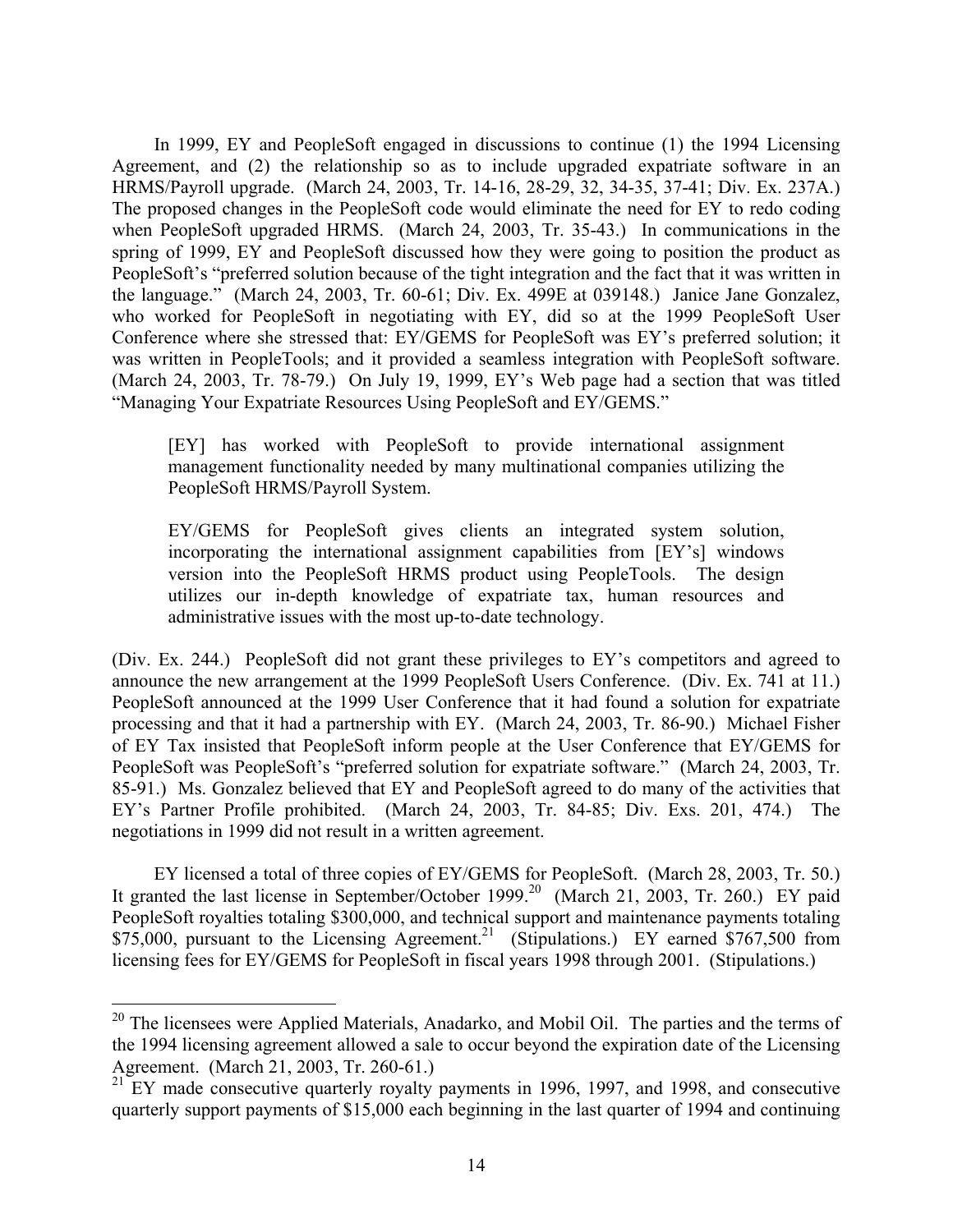# **EY's Consulting Service Implementing PeopleSoft Software**

Businesses, including non-profits, often enter into separate contracts with software vendors and implementation consultants.<sup>22</sup> Software implementation can cost two to five times more than the cost of the software, and the implementation process can extend over many months. (April 1, 2003, Tr. 197; EY Ex. 1310 at 7, 20.) According to Dr. Hitt, a "typical" business software application costs approximately \$15 million, and takes, on average, twenty-one months to complete, but installations at large firms with many sites could run into tens of millions.<sup>23</sup> (EY Ex. 1310 at 20.) In the 1990s, there were ten to twenty major SIs that planned software implementations, performed actual implementations, offered training on applications, and redesigned other applications for changed environment. (March 31, 2003, Tr. 196-97, April 1, 2003, Tr. 88-89; EY Ex. 1310 at 21.) In 1998, the implementation or application services market was valued at \$19 billion. (EY Ex. 1109.)

EY's Consulting consisted of Health Care Consulting, Financial Advisory Services, and Consulting. (Div. Ex. 165 at 32039.) In most cases, EY's Consulting assisted clients in selecting software and sometimes assisted with negotiating the contract with the vendor. In other situations, it installed and customized software that the customer had already selected. (April 2, 2003, Tr. 95, 206-08.) EY established a service line for a specific vendor when consulting contracts for a vendor's software reached approximately \$50 million annually. (April 2, 2003, Tr. 188-89.) The mission of EY's Consulting practice was:

to help their clients achieve a competitive advantage by applying technology, improving performance and managing change in a manner that adds value to their organization. Consultants in the [Consulting] practice assist clients with strategic planning, total quality management, business process improvement, cost management, information systems planning, software selection and implementation and reengineering. The [Consulting] practice competes with Andersen Consulting, Price Waterhouse, Deloitte & Touche, Coopers and Lybrand, KPMG Peat Marwick, Computer Sciences Corporation and EDS.

(Div. Ex. 413 at 036204.)

1

through 1995. (Stipulations.) EY disclosed to customers that the initial and renewal license fees for EY/GEMS for PeopleSoft included royalties EY paid to PeopleSoft. (March 21, 2003, Tr. 239-41.)

<span id="page-14-0"></span> $22$  In the 1990s, major software vendors included Arbor Software, Hewlett Packard, Hyperion Software Corp., IBM, Informix, Lotus, Microsoft, Oracle, PeopleSoft, SAP, Texas Instruments, and Xerox Corp. (Div. Ex. 425 at 036532.)

<span id="page-14-1"></span> $23$  Dr. Hitt received his PhD from the Massachusetts Institute of Technology in 1996. He holds undergraduate and masters degrees in electrical engineering from Brown University. Dr. Hitt is presently the Alberto Vitale Term Associate Professor of Operations and Information Management at the University of Pennsylvania, Wharton School. Dr. Hitt's area of expertise is the management and economics of information systems. (EY Ex. 1310 at 1.) Dr. Hitt provided a detailed description between two types of applications software: personal productivity software and enterprise software, which requires the services of an implementer. (EY Ex. 1310 at 5-6.)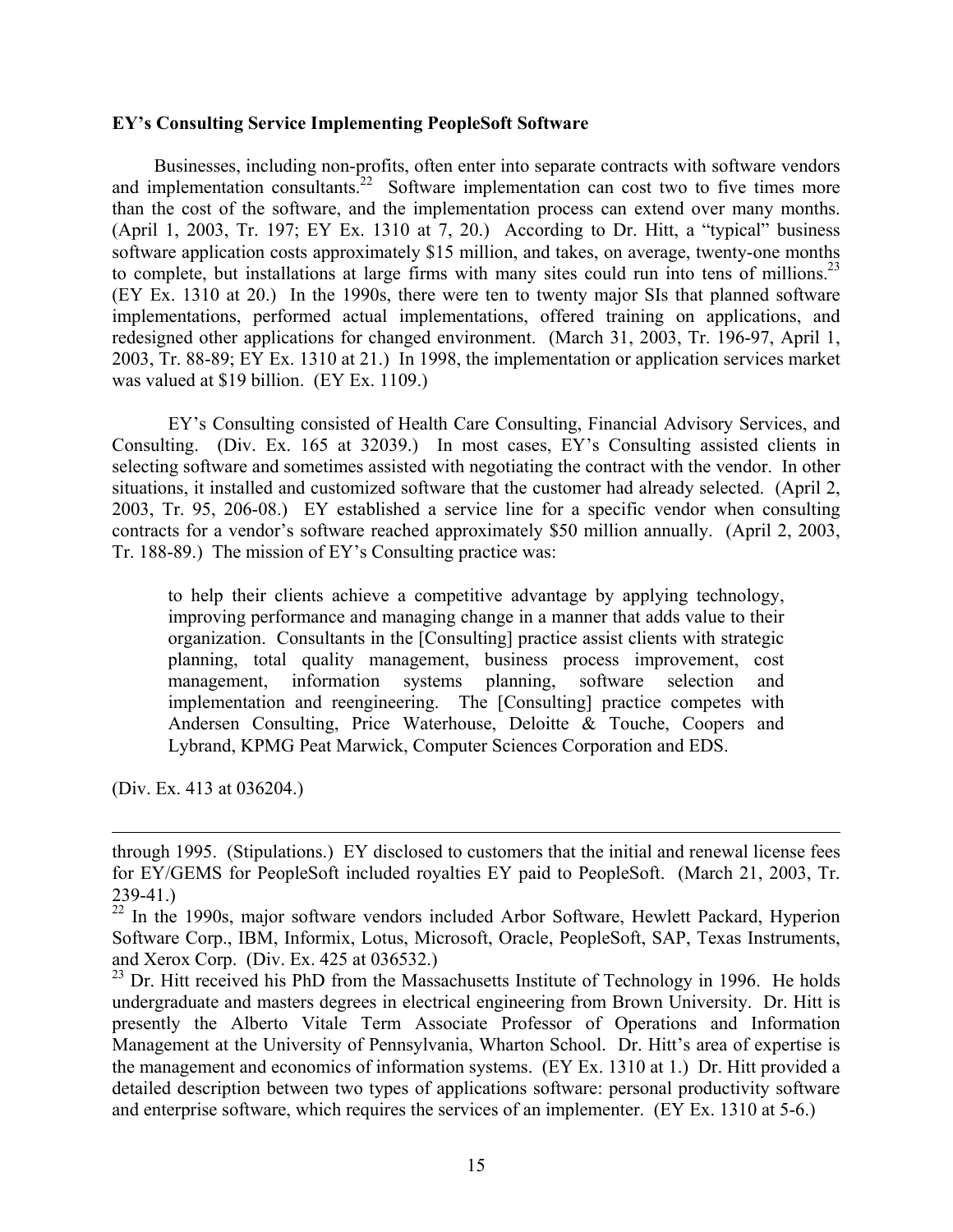To provide service, an implementation consultant must have a license to use the particular software and associated tools. EY and PeopleSoft entered into an Implementation Partners Agreement ("Implementation Agreement") on December 15, 1993, that was effective to February 2000.<sup>24</sup> (Div. Exs. 163, 741 at 19.) Mr. Coulson believed that there was consultation in EY on "just about anything that raises any [independence] question about an SEC audit client"; however, there is no evidence that EY consulted with Mr. Coulson and its national office on independence before entering the Implementation Agreement. (March 26, 2003, Tr. 90; Div. Ex. 741 at 23.) The Implementation Agreement:

1. Gave EY a "license, pursuant to PeopleSoft's standard License Agreement . . . to use the Software to develop Implementation Tools solely in connection with [EY's] provision of Services to End Users" for one year that envisioned annual renewal;

2. Designated EY as a participant in PeopleSoft's Implementation Partner Program;

3. Required PeopleSoft to supply its "End Users" and business prospects with a one-page company profile on EY;

4. Gave EY the right to participate in PeopleSoft's annual User Conference and participate in the product fair; $^{25}$ 

5. Granted EY technical support and training, and prohibited the disclosure of confidential information; and

6. Specified that EY performed under the agreement as an independent contractor, and that the agreement did not create a partnership, joint venture or agency relationship.

(Div. Ex. 163.) The Division began the investigation that led to this proceeding in 1998 or 1999.[26](#page-15-2) Ms. Anderson, and Bill Parsons, PeopleSoft's Alliance Vice President, signed a Software License Agreement for Global Consulting Companies effective February 17, 2000, that succeeded the Implementation Agreement.<sup>27</sup> (Div. Ex. 277 at 034438, 034442.) There is no

1

<span id="page-15-0"></span> $24$  The original agreement was for one year and it was renewed annually. According to Dr. Hitt, EY exited the business in 2000. (EY Ex. 1310 at 21.)

<span id="page-15-1"></span><sup>&</sup>lt;sup>25</sup> PeopleSoft held User Conferences in various parts of the world. The one held in the United States was attended by a "huge" number of PeopleSoft customers. (March 24, 2003, Tr. 92.)

<span id="page-15-2"></span> $26$  In a Wells submission dated June 11, 2001, EY states that the Division's charges followed a three-year investigation. (Div. Ex. 241 at 032818.) The subject of an "SEC inquiry into PeopleSoft/E&Y Relationship" was an agenda item at a meeting EY held with the new President of PeopleSoft on July 26, 1999. (Div. Ex. 232.)

<span id="page-15-3"></span> $27$  Ms. Anderson, a consulting partner, replaced Mr. Fridley as head of the PeopleSoft Service Line in October 1999. (April 2, 2003, Tr. 193-94.)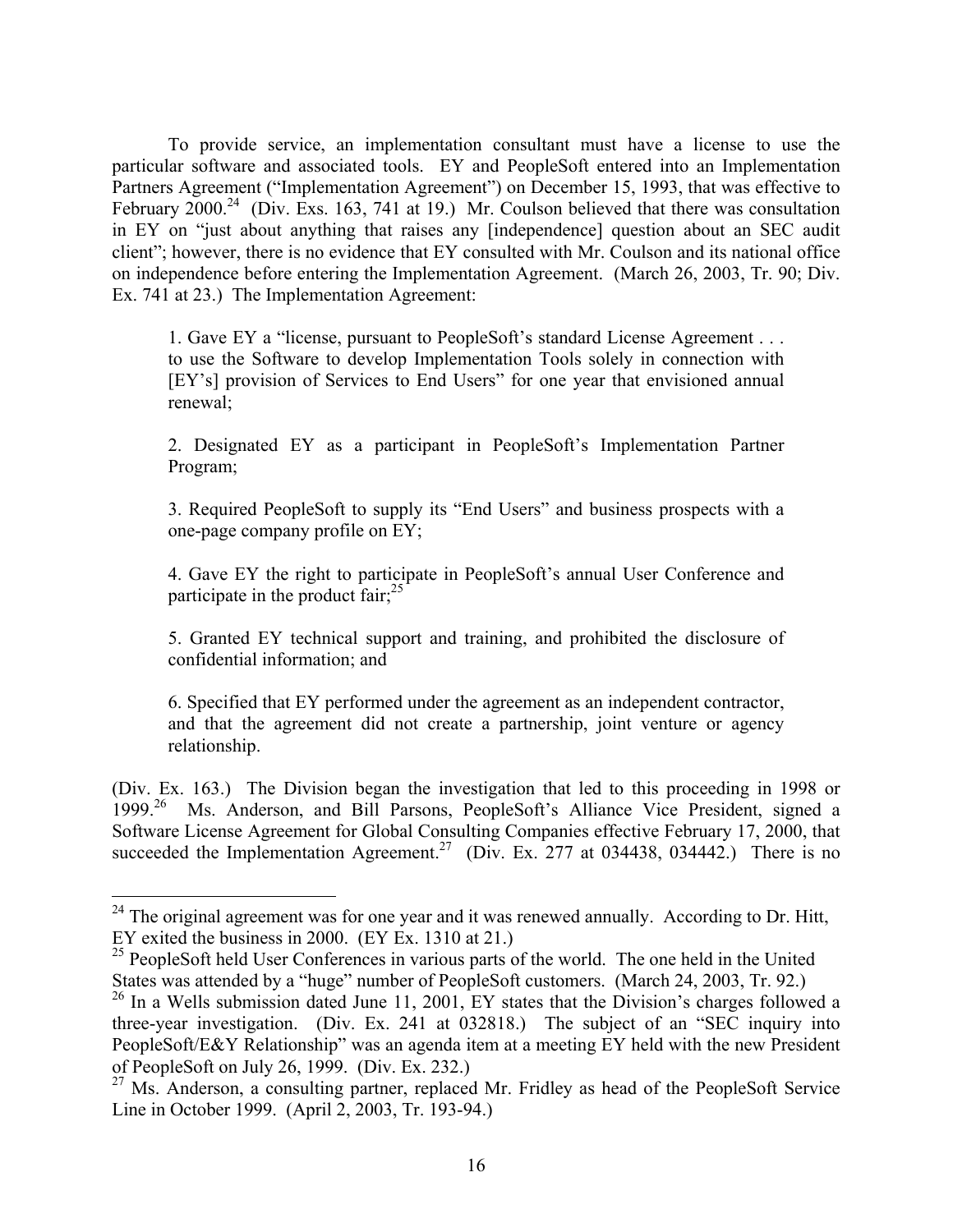evidence that Ms. Anderson consulted with Mr. Coulson, or anyone else at EY, on independence issues before signing the new agreement.

EY's Web site contained information about the PeopleSoft Service Line and contained a link to the PeopleSoft Web site. (April 1, 2003, Tr. 159.) EY's Auditing Group, Legal Group, Marketing Services Group, and Web Services reviewed material prepared by Ms. Anderson, about EY's services that appeared on PeopleSoft's Web page. (April 2, 2003, Tr. 237.) PeopleSoft's Web site listed EY as an application alliance member and a service alliance partner. (Div. Exs. 724D, 724E.)

By 1997, EY had some 3,600 consultants globally working as implementers in software applications. (EY Ex. 1310 at 26.) By 1998, EY had a PeopleSoft Service Line with 400 consultants and twenty partners located in the United States and over 750 consultants worldwide assigned to PeopleSoft implementations. (March 25, 2003, Tr. 117, April 1, 2003, Tr. 58, 174; Div. Ex. 185.) According to a group that reports on the industry, the Gartner Group, in 1998, EY was rated as the third largest implementer of PeopleSoft globally, and the fourth largest implementer in the United States. (EY Ex. 1310 at 27.) In order of size, EY was rated fifth of the eight largest United States PeopleSoft implementers in 1998. These PeopleSoft consultants were: Andersen Consulting, PeopleSoft, Price Waterhouse, Cambridge Technology Partners, EY, Deloitte & Touche, Hunter, and KPMG Peat Marwick.<sup>28</sup> (EY Ex. 1310 at 21.) Most of EY's consulting proposals were of significant size. (April 2, 2003, Tr. 82.)

EY and PeopleSoft had a symbiotic relationship. (April 1, 2003, Tr. 86-87.) PeopleSoft wanted a lot of consultants capable of implementing its products because as a vendor, PeopleSoft needed fast, knowledgeable implementation to satisfy customers. PeopleSoft believed that EY had direct knowledge of its client accounts that would enable PeopleSoft to differentiate its software to a potential customer. (April 7, 2003, Tr. 47; Div. Exs. 169 at 032054, 306C at 034931.) EY's PeopleSoft Service Line benefited from recommending PeopleSoft products because new PeopleSoft licenses provided more consulting opportunities. A business acquiring software would often ask EY as a consultant to help select a software product, and EY believed it had a better chance of being selected to do the implementation if it had been involved in selecting the software. (April 7, 2003, Tr. 59-61; Div. Ex. 173 at 32131.) EY believed that it was better positioned to be included as a qualified implementer recommended by PeopleSoft if it had a good working relationship with PeopleSoft salespeople. (April 1, 2003, Tr. 220-22.)

PeopleSoft described the fifty to one hundred companies that offered implementation services as service or implementation partners.<sup>29</sup> (March 31, 2003, Tr. 16, 19, 50.) EY's "PeopleSoft relationship was titled an alliance, and the program of implementing PeopleSoft services was called an Alliance program and an Implementation Partner program." (April 2, 2003, Tr. 195.)

<span id="page-16-0"></span> $28$  The Gartner Group noted that EY "had a lower overall quality ranking in Gartner's survey than any of the other large external vendors." (EY Ex. 1310 at 27.)

<span id="page-16-1"></span><sup>&</sup>lt;sup>29</sup> PeopleSoft had hardware partners, software partners, and implementation partners. (April 2, 2003, Tr. 148.)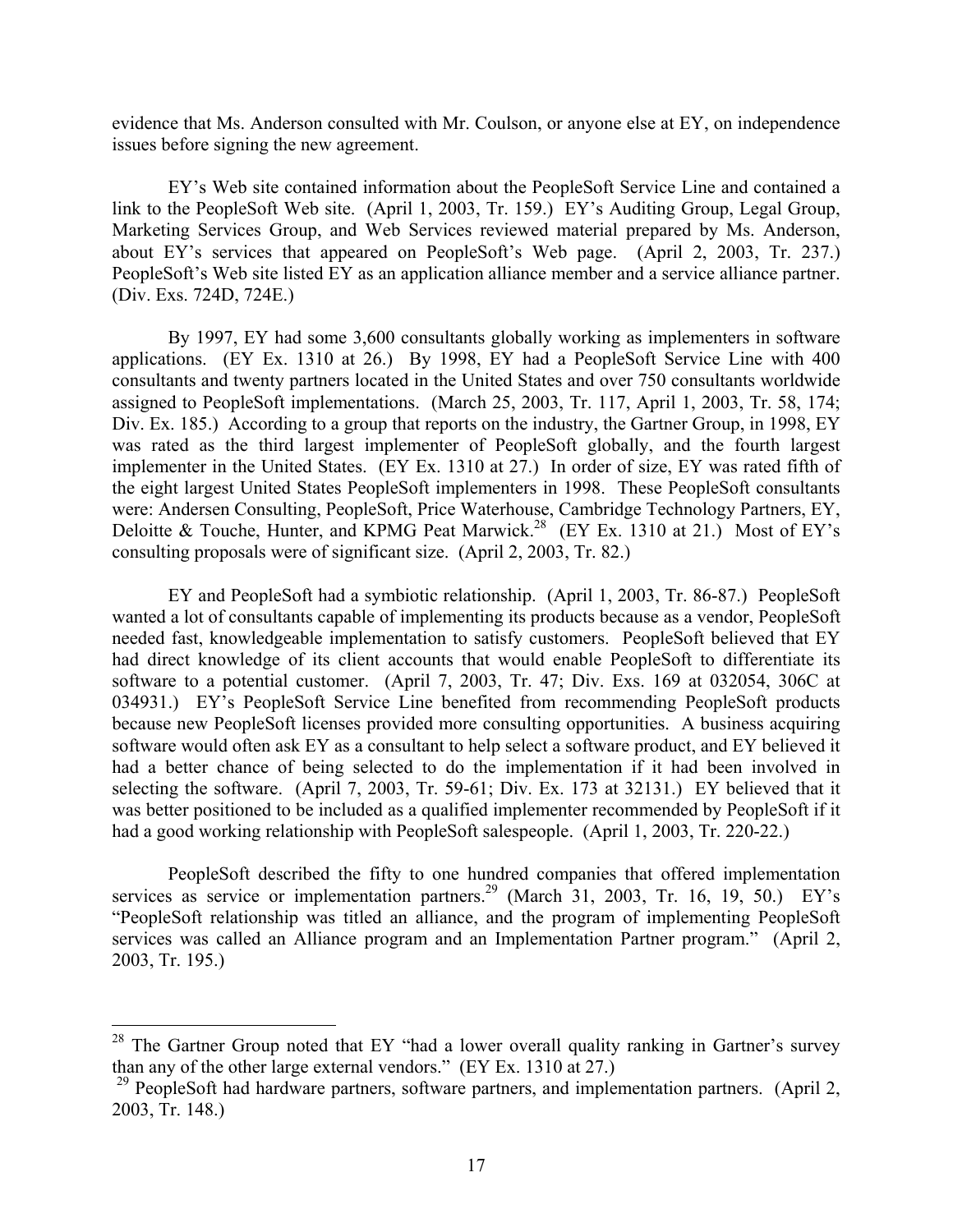PeopleSoft had an organization within its corporate marketing department whose job it was to manage PeopleSoft's relationship with its various partners. (April 2, 2003, Tr. 148.) PeopleSoft assigned a "Global Alliance Manager" to EY. One of his responsibilities was to make sure that EY was knowledgeable about PeopleSoft products. (March 31, 2003, Tr. 8.) Documents show EY as a Global Alliance Partner of PeopleSoft, but certain witnesses said EY never formally had this status. (March 31, 2003, Tr. 184; Div. Ex. 490 at 38632.) Stuart Horne, PeopleSoft's Global Alliance Manager for EY from June 1998 to July 1999, believed that PeopleSoft and EY could pursue and close business together as long as "they followed the guidelines and didn't do joint proposals or joint sales meetings." (March 31, 2003, Tr. 7, 74, 153.) Mr. Horne interpreted joint sales calls and joint presentations as occasions when PeopleSoft and EY were present physically together. (March 31, 2003, Tr. 153.) Even though Mr. Horne knew that EY had a different relationship with PeopleSoft than other SIs, Mr. Horne and others generally used the terms "partner" and "alliance member" when discussing EY's relationship with PeopleSoft. (March 31, 2003, Tr. 16, 40-41.) Mr. Horne acknowledged that auditor independence would not allow PeopleSoft to designate EY as its preferred partner. (March 31, 2003, Tr. 185.)

Mr. Fridley saw his role as increasing the business and EY's market share of PeopleSoft implementations. EY's PeopleSoft Service Line had sales of \$150 million and revenue of \$110 million in the United States in fiscal year 1998, and Mr. Fridley projected \$275 million in sales and \$160 million in revenue for fiscal year  $1999$ .<sup>30</sup> (April 1, 2003, Tr. 213-14; Div. Ex. 199 at 032373, 032405.) In December 1998, Mr. Fridley announced that EY needed to have a partner focus on PeopleSoft, and that "I am that partner," and that the business had grown so much that three partners would spend fifty percent of their time "driving business in their area." (Div. Ex. 364 at 035533.)

At the hearing, Mr. Fridley refused to acknowledge that EY and PeopleSoft had a formal alliance, but in a 1999 e-mail, he noted that EY was one of PeopleSoft's twelve alliance partners, he praised Mr. Horne's good work as a Global Alliance Manager, and he argued that EY did not want Mr. Horne "reassigned to another or multiple Partner(s)." (April 1, 2003, Tr. 200; Div. Ex. 226 at 032654.) Mr. Fridley testified that EY could be listed as a member of PeopleSoft's global alliance program, but that EY could not be referred to as a Global Alliance Partner. (April 1, 2003, Tr. 160.) Mr. Fridley testified that EY was one of five companies in PeopleSoft's global alliance program, but he told PeopleSoft not to refer to EY as a Global Alliance Partner because EY did not sign a Global Alliance Partner agreement. (April 1, 2003, Tr. 160-61.) In February 1998, PeopleSoft created a global consulting alliance program with Andersen, Deloitte and Touche, KPMG, and Price Waterhouse as members. (EY Ex. 1310 at 30.)

1

<span id="page-17-0"></span> $30$  One of Mr. Fridley's first engagements at EY was the implementation of PeopleSoft's HRMS software for Bell South from 1992 through 1995. The engagement involved a total of fifty-one EY people but no more than seventeen at any one time and no subcontractors. EY, a co-project manager, earned \$10 million where the client's total implementation cost was over \$100 million. (April 1, 2003, Tr. 23-24.) Mr. Fridley considered the projected growth astronomical considering that the industry was growing at twenty percent, and EY experienced no growth in fiscal year 1999 because of the business downturn. (April 1, 2003, Tr. 218.)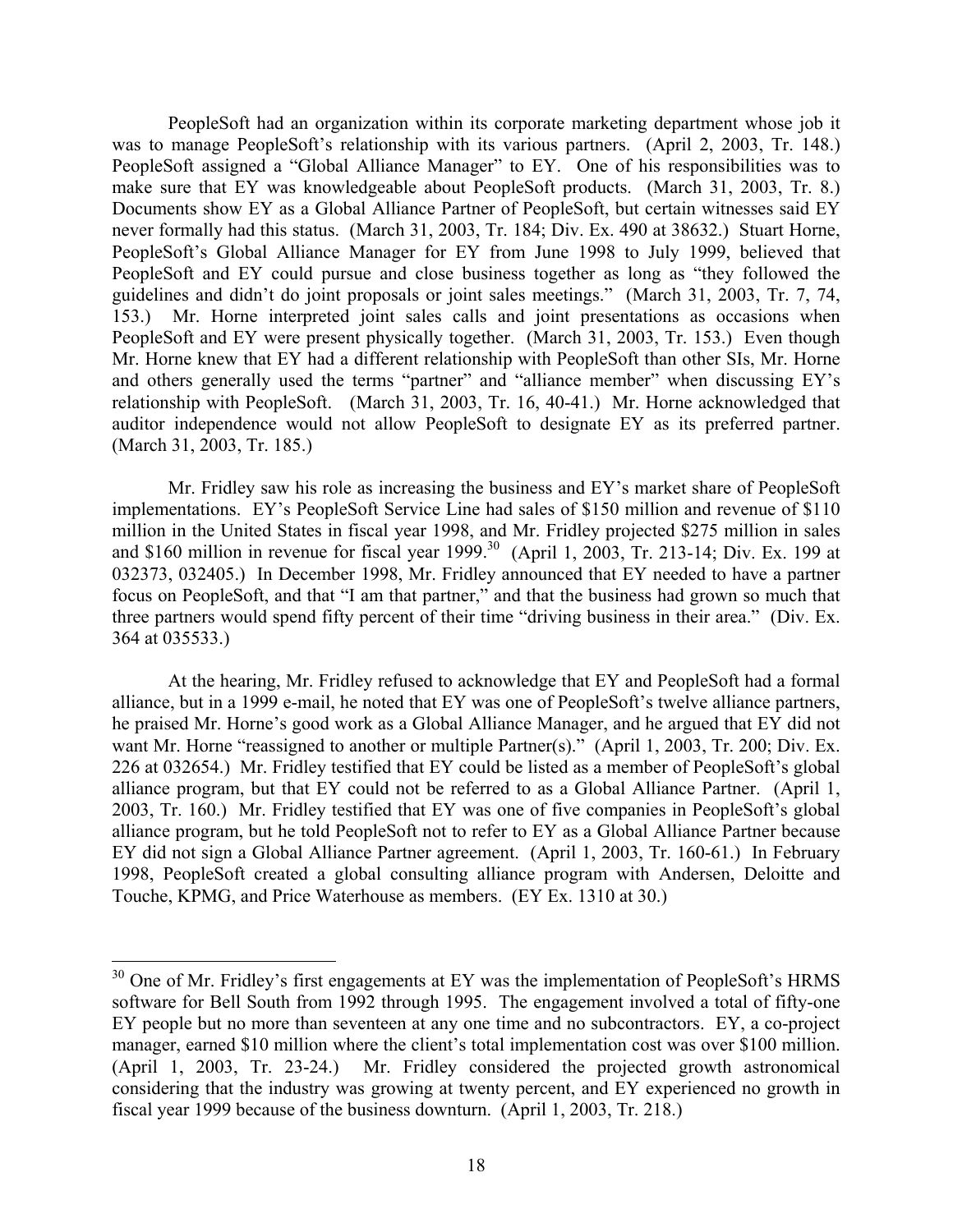An EY sales document stated, "We have been classified as a PeopleSoft Global Solutions Provider - the highest ranking of a PeopleSoft Implementation Partner – every year since 1991." (Div. Exs. 425 at 036532, 513 at 39943, 514 at 040032.) Robert Flury, PeopleSoft's vice president and general manager in 1998, considered EY to be a PeopleSoft global implementation partner since 1991. (March 31, 2003, Tr. 192, 234.) Ms. Anderson considered EY to be a "Global Solutions Provider Partner" like the other Big Six accounting firms. (April 2, 2003, Tr. 238.) Ms. Anderson acknowledged that EY would mention in sales solicitations that it had been a PeopleSoft global implementation partner since 1991 and that it was an alliance member. (April 2, 2003, Tr. 263-64, 273.) Ms. Anderson used the term "implementation partner" because that is what PeopleSoft called the program and it was what customers were familiar with. (April 2, 2003, Tr. 273, 275.) PeopleSoft ranked EY among its top twelve alliance partners. (Div. Ex. 226 at 032654.)

PeopleSoft sent EY draft rules of engagement, "Global Solution Provider Teaming Approach," in December 1999. The document, which Ms. Anderson believes was sent to all PeopleSoft Global Solution Providers, stated that the "partners" first objective was to maximize revenue for PeopleSoft and its partners. According to the document, "[i]f, during account planning, a partner fails to appropriately commit to heavily influencing a software sale, PeopleSoft may select another partner or use PeopleSoft Consulting in its service strategy for that customer." (Div. Ex. 359 at 035354.) The rules of engagement also has a diagram that shows joint activities. (Div. Ex. 359 at 035357.) In its response to PeopleSoft, EY did not mention that its status as PeopleSoft's auditor put limitations on its activities. (April 2, 2003, Tr. 249-52.)

EY's engaged in a wide variety of actions with PeopleSoft to secure business to implement PeopleSoft software. The Division claims that EY and PeopleSoft's relationship "involved extensive and intricately interwoven joint activities that created a direct business relationship." (Div. Initial Brief at 42.) The large amount of evidence can best be understood if grouped into certain subject categories although there is considerable overlap.

### **Joint Sales Efforts**

The evidence is overwhelming that EY partnered with PeopleSoft to the maximum extent possible to accomplish sales and boost EY's consulting revenues. In 1998, EY earned \$150 million from implementing PeopleSoft software and \$372,000 from auditing PeopleSoft's financials. In 1999, EY earned \$150 million from implementing PeopleSoft software and \$578,000 from auditing PeopleSoft's financials. (Stipulations.) The record contains scant mention by EY that sales and marketing activities actions might be prohibited by EY's status as PeopleSoft's auditor. There is no evidence that anyone in EY sought Mr. Coulson's advice on any independence issue that arose from EY's consulting activities or that EY complied with the provisions of PPS AA 7502, Engagements in Association with Clients. (EY Ex. 1160 at 003292.)

PeopleSoft sent EY quarterly copies of its "closed business reports," which indicate the PeopleSoft software sales in which EY was involved. (March 31, 2003, Tr. 67, April 1, 2003, Tr. 104-05; Div. Exs. 311, 319.) From the third quarter of 1997 through the third quarter of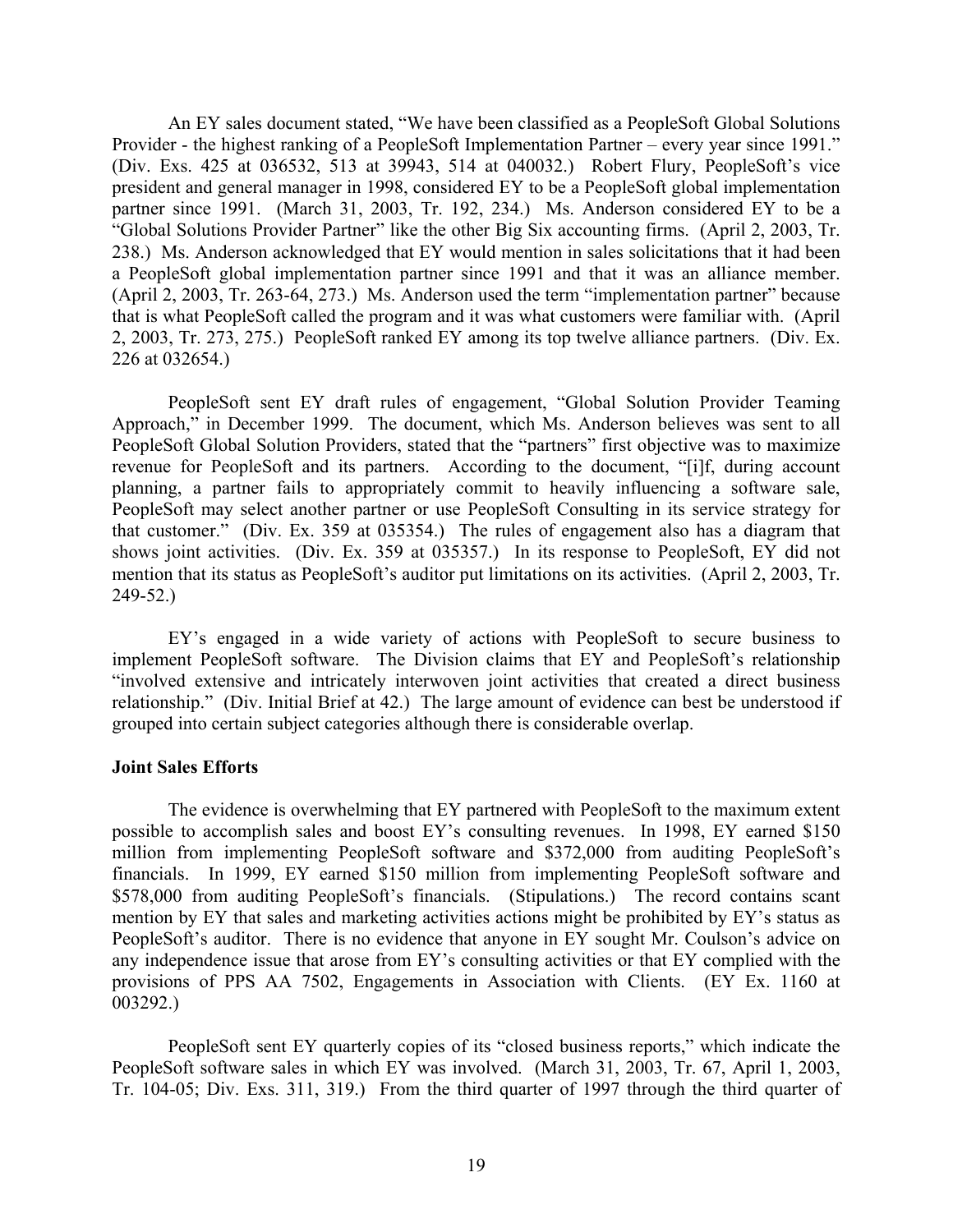1998, PeopleSoft's closed business reports show that EY was involved in approximately fiftynine PeopleSoft sales. (Div. Ex. 311.) On six occasions, the report notes that EY provided sales assistance, and on thirty occasions EY is shown as providing help in making the sale, which was rated four or five on a five-point scale, where five is the highest score.<sup>31</sup> (March 31, 2003, Tr. 68-69, 71-73; Div. Ex. 311.) Some comments indicate that EY brought PeopleSoft the lead or initial information that led to the sale, or that EY co-sold with PeopleSoft. (Div. Ex. 311.)

On December 2, 1998, Marie Duginski, PeopleSoft's alliance manager for health care, sent several EY partners information identifying specific PeopleSoft customers in Michigan. (Div. Ex. 291.) In the same communication, Ms. Duginski mentioned the Econosystem concept, which was a concept of Hewlett Packard for a joint project with PeopleSoft and EY, and "opportunities [PeopleSoft] outlined within Henry Ford." (April 7, 2003, Tr. 35-36; Div. Ex. 291.)

On December 1, 1998, Ms. Duginski supplied Mr. Fridley with a confidential closed business report showing customer, product sold, date, the "sales partner" in a column headed "Sales Cycle," a one to five rating for help making the sale, and the system implementer. (March 31, 2003, Tr. 65, 150-51, April 7, 2003, Tr. 20-24; Div. Ex. 292.) EY is shown among the partners. (Div. Ex. 292.) Ms. Duginski's goal was to have more sales by PeopleSoft and EY. (April 7, 2003, Tr. 10-12.) Ms. Duginski urged discretion in how the information was used because she did not want PeopleSoft's other service partners to know that she had disclosed information about them to EY, one of their competitors. (April 7, 2003, Tr. 21-22.)

On June 4, 1999, Mr. Horne informed Mr. Fridley that EY helped close five PeopleSoft sales in the first quarter of fiscal year 1999. (Div. Ex. 319.) PeopleSoft's closed business report for the first quarter of 1998 through the first quarter of 1999 lists forty-six PeopleSoft sales that EY "helped out on." (Div. Ex. 319 at 35075-76.) In half the sales, PeopleSoft rated EY's assistance as either a four or five on a five-point scale. (March 31, 2003, Tr. 145-47; Div. Ex. 319 at 35076.)

In October 1996, five EY partners, including Mr. Frick, met with PeopleSoft executives as part of PeopleSoft's effort to extend its business alliances. As a result of the meeting, the focus of EY's 1997 PeopleSoft practice strategy was to "sustain a 30% practice growth and align with [PeopleSoft] vertically to go after target industries." (Div. Ex. 413 at 036203.) EY's Partner Profile advised PeopleSoft salespeople that:

E&Y has what they refer to as Target Account Leaders. They are senior level partners assigned to cover E&Y's most important clients. These partners generally have a good working relationship with the [chief] level executives and can provide insights on the organization and access to these executives. . . . It is important to identify an E&Y partner within the PeopleSoft service line to help you work with the Target Account leaders and pursuing the customer. . . . When we are in a sales cycle, it can also be helpful to know if E&Y is the audit firm for

<span id="page-19-0"></span> $31$  Mr. Fridley claimed that Mr. Horne considered the reports to be of poor quality because they reflect the subjective comments of PeopleSoft's sales personnel. (April 1, 2003, Tr. 97-98.)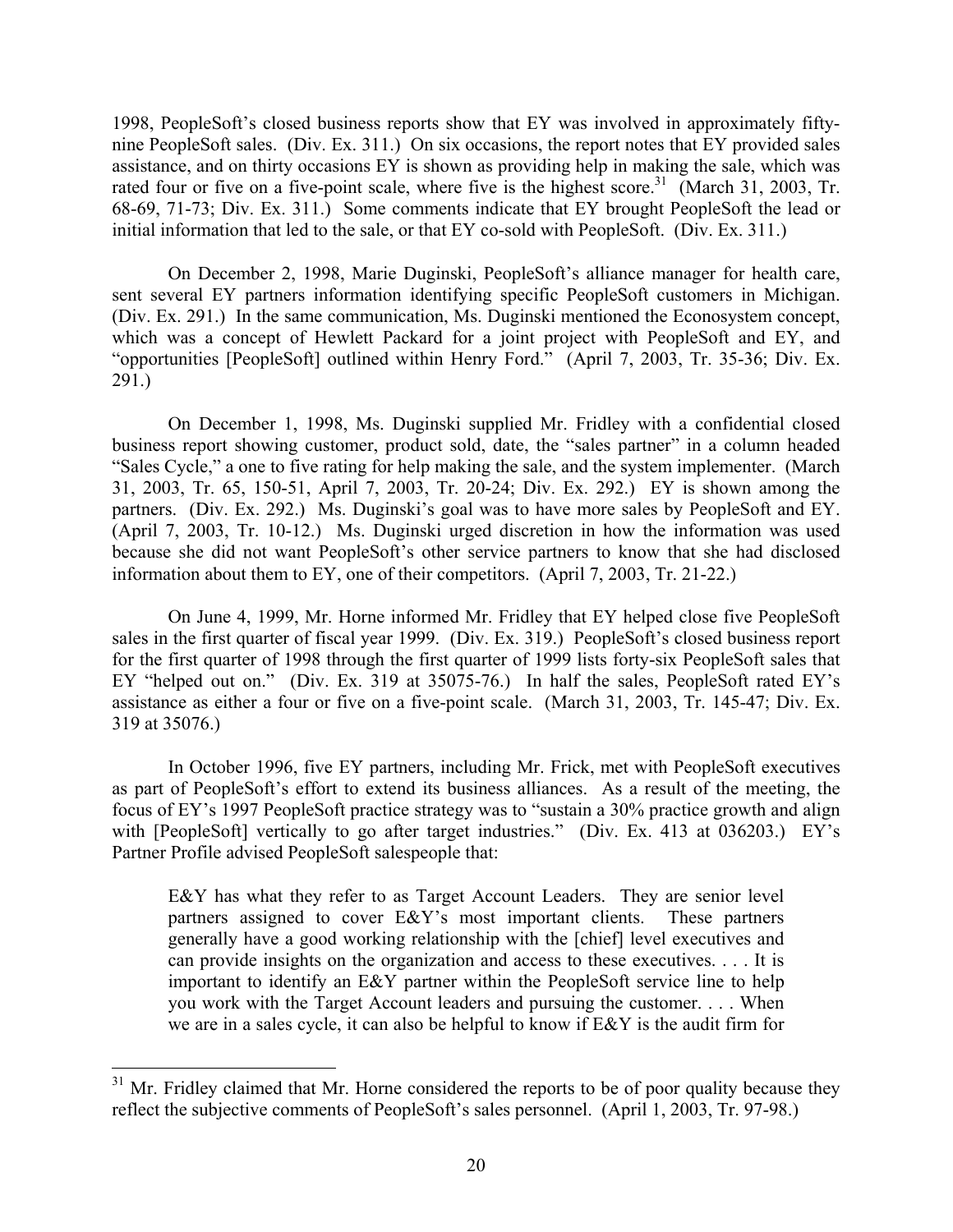our prospective customer since audit firms have a strong knowledge of the company's business issues.

(Div. Ex. 169 at 032054.) In November 1996, Zeev Gur, who headed PeopleSoft's consulting relationship with EY, wrote that PeopleSoft's alliance with EY grew significantly during the past year "both in the number of [PeopleSoft] trained consultants and the number of joint deals closed." (Div. Ex. 413 at 036203.)

EY publicized its close relationship with PeopleSoft in order to promote sales. An EY document titled "1998 Global Business Case for Our PeopleSoft Solution Team" bears the PeopleSoft Global Alliance Partner logo. (Div. Ex. 420.) The document describes the EY/PeopleSoft relations in terms of EY's status as auditor, PeopleSoft Global Solutions Provider, client, and expatriate relationship – EY/GEMS. (Div. Ex. 420 at 036336.)

In 1998, EY significantly strengthened its relationships with PeopleSoft's sales representatives in the field by sharing information about business leads and prospects. (April 1, 2003, Tr. 204-05; Div. Ex. 486 at 038541.) In 1998, EY did about half the PeopleSoft healthcare implementations where the licensee used a third-party consultant or implementer. (March 31, 2003, Tr. 198.) Strong sales force relationships between EY and PeopleSoft continued as an EY objective in 1999. (Div. Ex. 199 at 032373.)

On December 1, 1998, at Mr. Fridley's direction, Ms. Duginski contacted two EY partners to support PeopleSoft's request that they urge a third EY partner to stop the purchase of a PeopleSoft competitor's software. (April 7, 2003, Tr. 17-19; Div. Ex. 293.)

During a meeting of twenty-five members of EY's PeopleSoft Service Line in December 1998, the attendees considered strategies for "Leveraging EY's audit relationship with PeopleSoft." (April 1, 2003, Tr. 191; Div. Ex. 363 at 035450.) The following comments were made in a wide-ranging discussion of options:

- (1) At times, EY's auditor status precluded it from partnering with PeopleSoft;
- (2) EY should leverage its audit relationship with PeopleSoft and use it to EY's advantage; and
- (3) EY should operate as one with PeopleSoft in terms of global focus and market opportunities.

(April 1, 2003, Tr. 184-86; Div. Ex. 363 at 035392, 035427.) The meeting participants theorized that if EY should become the dominant software implementer in three years, it would be because, among other things, EY:

(1) "Engineered & delivered (with PeopleSoft)" with solutions in a variety of business areas.

(2) "Targeted industries & markets through focused account planning & relationship building with senior [PeopleSoft] executives."

- (3) "Audit leverage, integrated services to help [PeopleSoft]."
- (4) Aligned with PeopleSoft on global growth.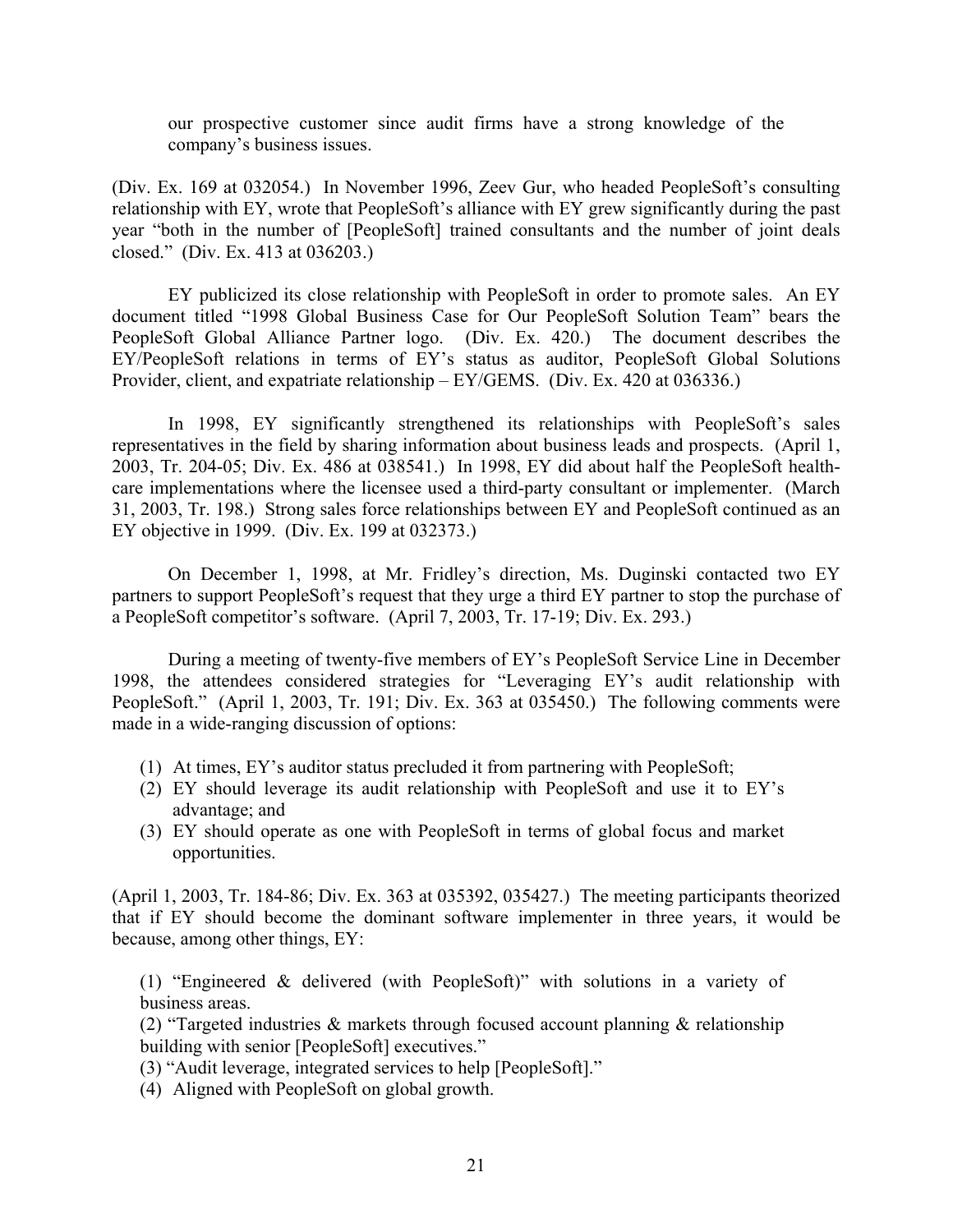(5) Did not accept incorrect assumption that the audit relationship would cause EY not to achieve market dominance.

(Div. Ex. 363 at 035428.) These EY partners noted with respect to health care:

We know where PeopleSoft is looking to sell work and where PeopleSoft will need to be upgraded. This is all a matter of partnering with the 11 sales representatives from PeopleSoft and to work the current account list. That way, when they go to the account, they have our credentials and solution sets and everything. In addition, we will help PeopleSoft sell their product – if we do our job right.

(Div. Ex. 363 at 035480.) At the conclusion of the meeting, Mr. Fridley advised:

Obviously, the business plan is a working document that will continue to be refined to reflect our increased understanding of how the reorganized [Consulting] practice will work and the additional opportunities to partner with our clients and work more closely than ever with PeopleSoft.

(Div. Ex. 363 at 035499.)

1

The goal for EY's PeopleSoft Southeast Business Strategy in 1999, a major initiative of EY's PeopleSoft Service Line in Atlanta, was "Taking It to the Limit" and supporting PeopleSoft nationally. (April 2, 2003, Tr. 230; Div. Ex. 417.) EY and PeopleSoft personnel were matched/paired for communication and helped with sales/marketing initiatives. (Div. Ex. 417 at 036231.) Ms. Anderson testified that matching EY and PeopleSoft contacts was to provide EY with the name of the right person for information, but reluctantly admitted that the matching had a sales aspect. (April 2, 2003, Tr. 231-32.)

EY paid PeopleSoft \$5,000 to sponsor a PeopleSoft Worldwide Sales meeting held on February 21-23, 1999, where EY, as one of PeopleSoft's top twelve "partners," had an opportunity to meet 1,000 PeopleSoft salespeople. (April 2, 2003, Tr. 63-64; Div. Exs. 267 at 033791, 491.) In addition, EY sponsored two PeopleSoft events annually and spoke at local PeopleSoft events, conferences, and meetings. (Div. Ex. 417 at 036231.) From 1998 to 2000, EY sponsored and/or paid for golf outings at PeopleSoft health care conferences. (Div. Ex. 267 at 033780-82, 033790, 033792-93.)

On July 13, 1999, Mr. Fridley asked PeopleSoft to endorse EY to Standard Register, a PeopleSoft customer, in connection with EY's sales efforts.<sup>32</sup> (April 2, 2003, Tr. 56, 62; Div. Ex. 181.) EY's sales efforts were successful and Standard Register selected EY as an implementation consultant and paid EY \$11.6 million to install and implement PeopleSoft's financial modules. (Div. Ex. 428.)

<span id="page-21-0"></span> $32$  PeopleSoft salespeople rated EY a four on a five-point scale on a sale to Standard Register. (Div. Ex. 319.)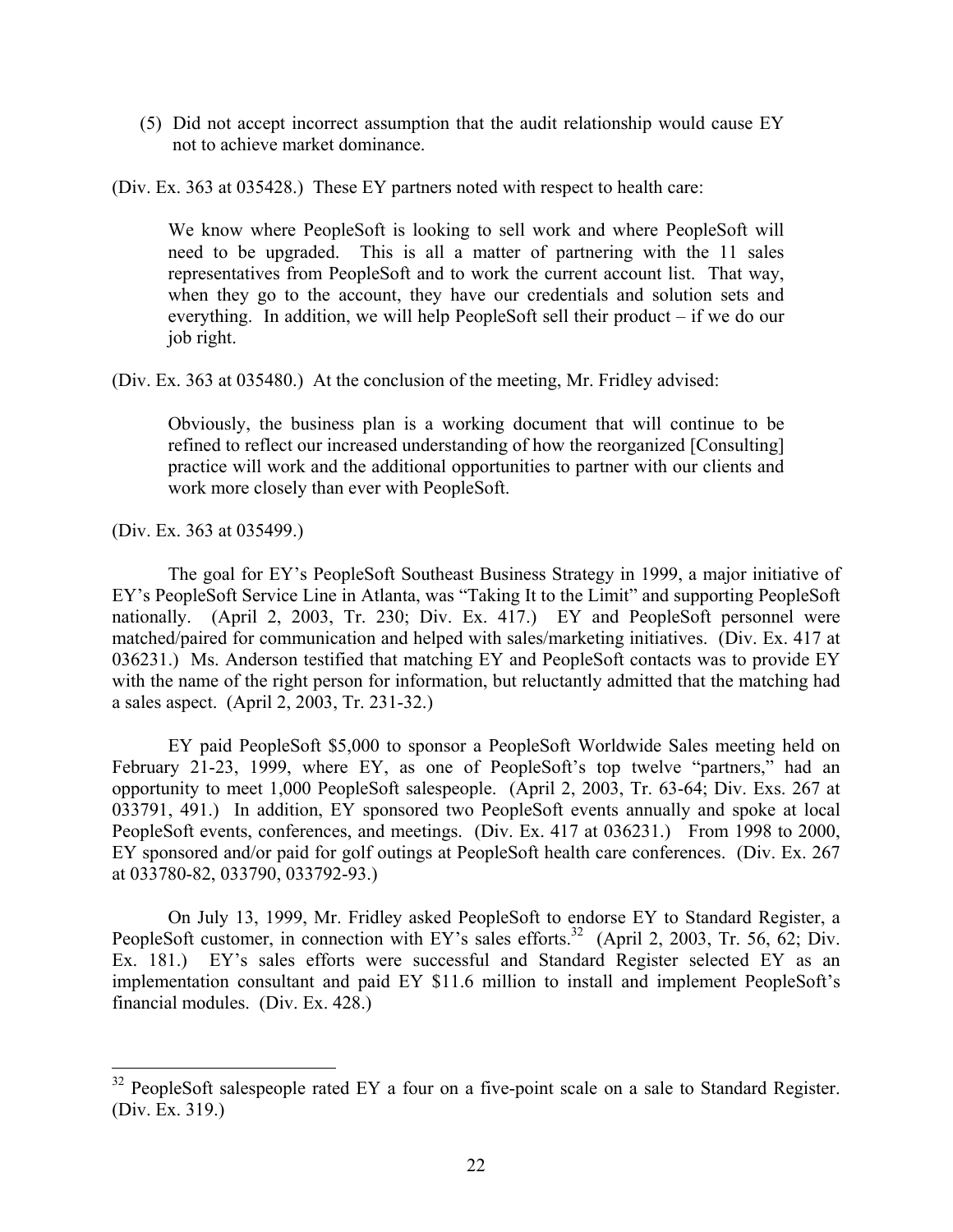Ms. Anderson learned at the user conference that an EY audit client, Arkansas Best Freight Co. ("ABF"), had not yet selected a software vendor. On September 9, 1999, Ms. Anderson gave Mr. Kavanagh, who succeeded Mr. Horne as PeopleSoft's Global Alliance Manager for EY in July 1999, this information and requested that he supply her with a list of freight companies who have PeopleSoft modules. (Div. Ex. 210.) At the hearing, Ms. Anderson denied she was trying to help PeopleSoft make a sale and claimed EY was obtaining information for ABF at its request. (April 2, 2003, Tr. 221-22.)

On September 13, 1999, in an e-mail titled "Need Info," Ms. Anderson stated, "We are trying to 'sell' PeopleSoft as the solution for [a potential client]." (Div. Ex. 365.) In the same email, Ms. Anderson requested customer information and Mr. Kavanagh responded. (April 2, 2003, Tr. 257-58; Div. Ex. 365 at 035679.)

On January 4, 2000, Ms. Anderson requested PeopleSoft give EY the names of cruise companies that have PeopleSoft modules because "[w]e are heavily involved in the entertainment area (i.e. hospitality, gaming and cruise lines) and [the Hospitality Group] would like to have any info you have on that and what you are doing to help sell [PeopleSoft] as the package of choice for that segment." (Div. Ex. 361.) Ms. Anderson testified that she made the request because EY clients wanted the information. (April 2, 2003, Tr. 252-54.)

# **Joint Marketing**

EY's direct and indirect activities with PeopleSoft amounted to joint marketing in an effort to increase implementation sales. EY marketed its implementation services by emphasizing a close working relationship with PeopleSoft. On its Web site, EY stated that its commitment to PeopleSoft includes "joint development between E&Y and PeopleSoft in several areas, continuous feedback directly to PeopleSoft development and product strategists for functional enhancements, and even significant involvement in the testing of PeopleSoft's latest releases." (Div. Ex. 185.) EY presented Adventist Health Systems with a work solicitation document dated January 19 and 20, 1999, that shows the PeopleSoft logo and the words, "Implementation Partner," describes EY/GEMS for Human Resources as a joint product with PeopleSoft, and lists EY as a PeopleSoft Global Implementation Provider and alliance member. (Div. Ex. 583 at 043378, 043399, 043402.) A work proposal that EY submitted to Federal Express sets out the "[s]trengths of EY according to PeopleSoft taken directly from [PeopleSoft's] '1997 Global Alliance Program.'" (Div. Ex. 256 at 033467.) In a work proposal submitted to Primerica Financial Services, EY stated, "As a PeopleSoft Global Solutions Provider, we have been placed in a class above the rest based on our depth and breadth of knowledge in the PeopleSoft arena. PeopleSoft has positioned us in this role due to our functional and technical capabilities, as well as our proven ability to support large scale PeopleSoft implementations." (Div. Ex. 225 at 032565.)

Sprint Communications Company ("Sprint") was EY's largest implementation client and a major client of PeopleSoft. Mr. Fridley informed PeopleSoft on May 17, 1999, that Sprint had asked him to facilitate a meeting with PeopleSoft's senior management to discuss their difficulties and concerns regarding PeopleSoft. Mr. Fridley proposed a dinner meeting for executives of Sprint and PeopleSoft, which he and EY's account partner and engagement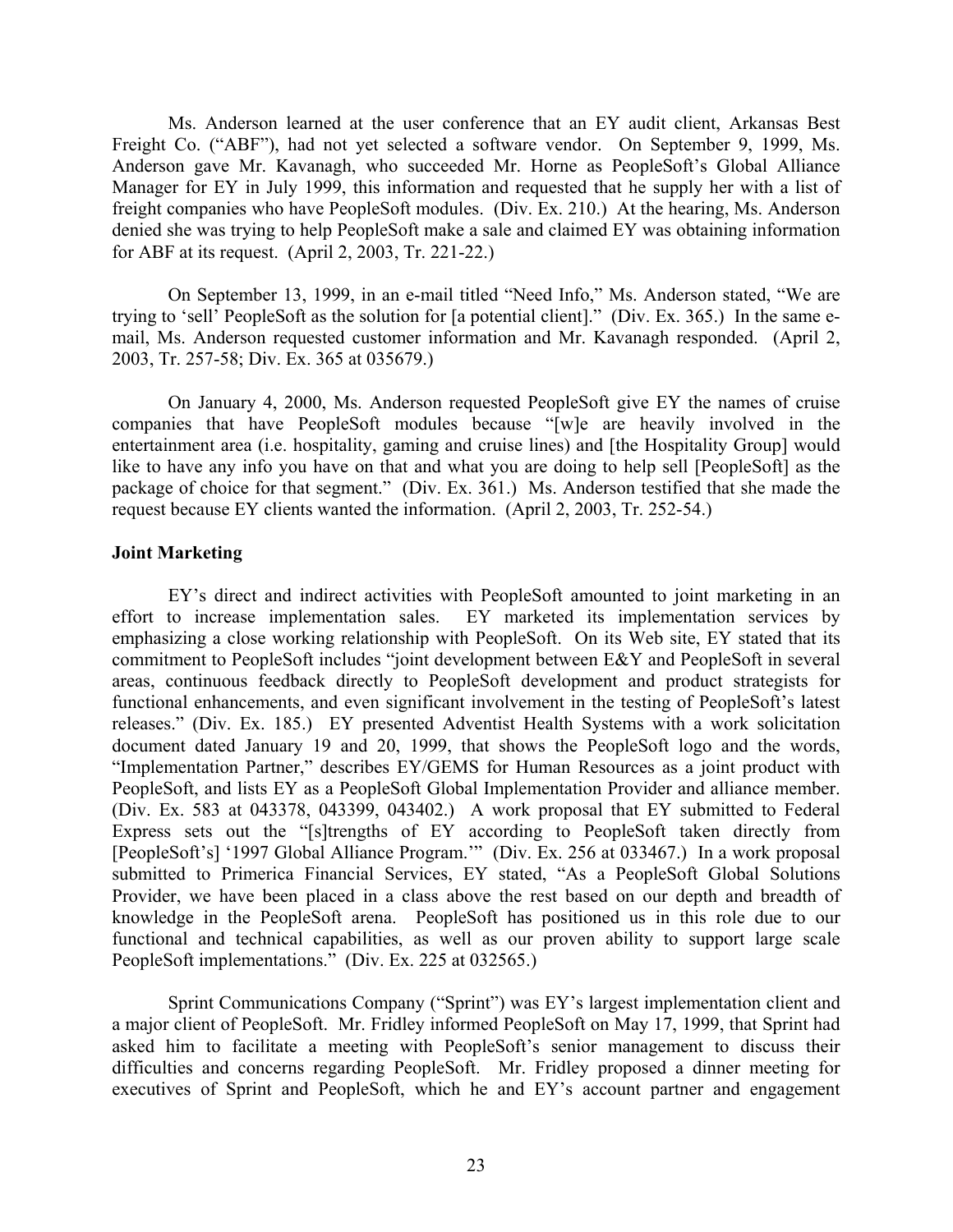director would also attend. (Div. Ex. 315.) Mr. Fridley saw this as an opportunity to sell additional software, and a "win/win opportunity for Sprint, PeopleSoft, and E&Y." (Id.)

On June 10, 1999, EY's Alex Zmoira informed PeopleSoft that Sprint was interested in PeopleSoft's Treasury module. Mr. Zmoira requested that PeopleSoft suggest a date when PeopleSoft could conduct a demonstration for Sprint. Also, EY's project manager at Sprint would inform PeopleSoft's account manager of the sales opportunity with Sprint. (Div. Ex. 281 at 34536.)

In June 1999, Mr. Fridley wrote to PeopleSoft:

At our last session of those E&Y Partners that routinely interact in service/working with PeopleSoft, we discussed the desirability of a regular interchange/checkpoint on how we are working together. . . . putting together a balanced scorecard that captures how we are doing together on the many dimensions that E&Y and PeopleSoft operate across. The idea we discussed was a quarterly meeting of 1 hour duration where we would review the status (and hopefully accomplishments) across the three dimensions in which we operate:

- 1. PeopleSoft as a full service customer of  $E\&Y$  where we provide audit, tax and consulting services to your company;
- 2. E&Y as a major customer of PeopleSoft (probably your largest customer in the Services industry by quite a margin); and
- 3. The serving of mutual customers of PeopleSoft and E&Y in the marketplace how can we both grow our sales there – which is really important to you and me.

. . . Overall, I believe that we are working better together in the "field" and on several initiatives (i.e., Healthcare, Treasury Management, EPM, etc.). The information in the PeopleSoft closed business report seems to support that also.

(Div. Ex. 180.)

On July 22, 1999, EY's project manager for Standard Register, James R. Mittenzwei, asked PeopleSoft to contact Standard Register on behalf of EY. "I would sure like to close this deal and make this a successful project for SRC, PeopleSoft and EY. . . . as soon as we are selected I would like to make the introductions between you and the Sr. VP's at SRC in regards to Ecommerce and EPM." (Div. Ex. 287 at 034601.) On July 26, 1999, Tim Schinke, PeopleSoft's Vice President for the Midwest Region, sent Standard Register a letter that Mittenzwei had drafted endorsing EY.<sup>33</sup> (April 2, 2003, Tr. 57-60.)

Given the complexity, importance and value that will be achieved in your project, we continue to endorse Ernst & Young as your implementation Partner.

<span id="page-23-0"></span> $\overline{a}$  $33$  Mr. Mittenzwei later became a principal at EY. (April 2, 2003, Tr. 57.)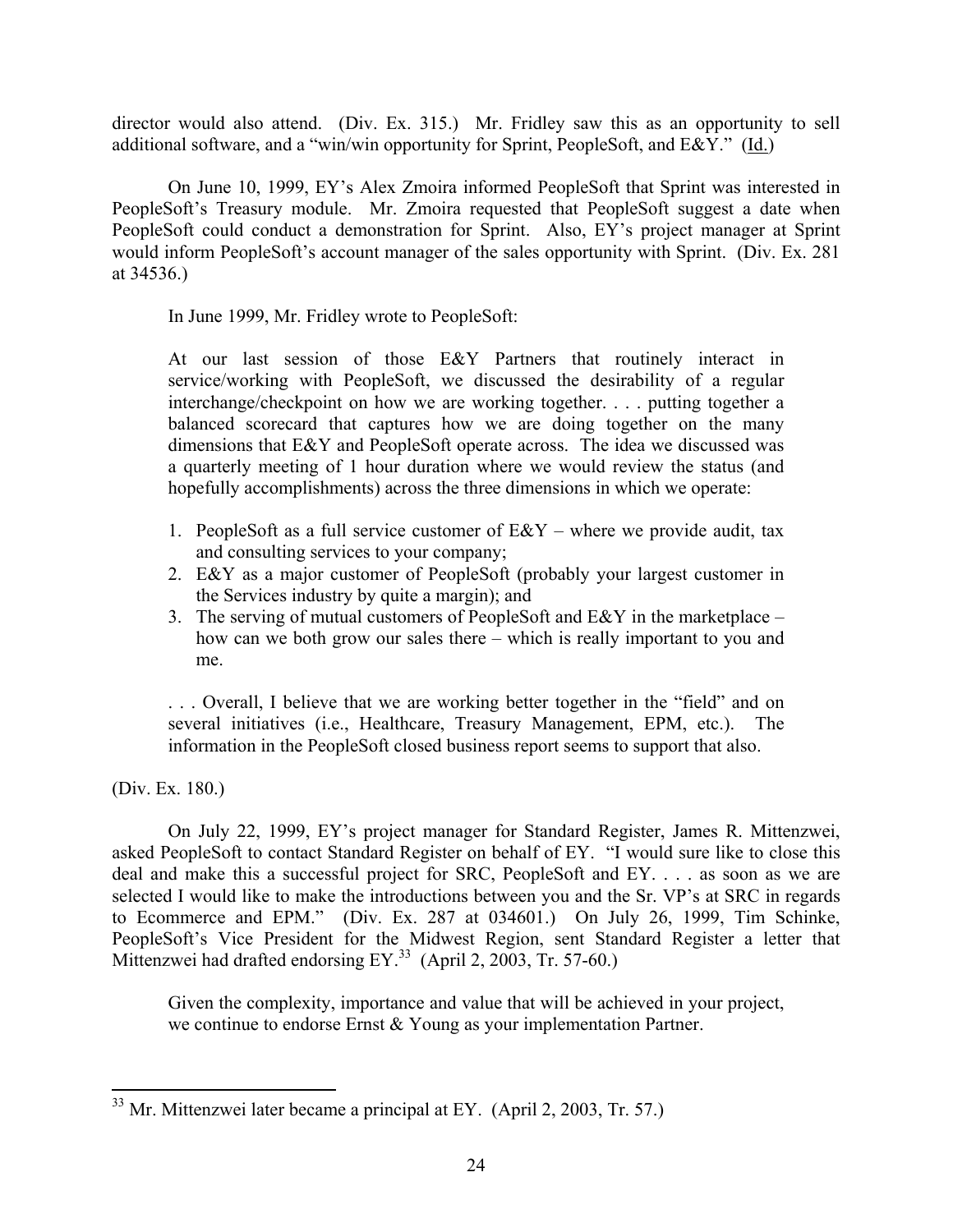EY has been a highly successful global alliance implementation provider of PeopleSoft since the early 1990's. Their proven success in running large PeopleSoft projects, streamlining business processes, understanding our products and focusing on business value are strengths of EY as an implementation service provider for large scale projects.

## (Div. Ex. 500B.)

In a November 21, 1999, letter, Ms. Anderson suggested to PeopleSoft integrating two EY services into PeopleSoft to get a dynamic combination.

I think it would be [a] great idea to draft a distinct letter to communicate EY's new direction . . . and what we are investing in . . . and how [PeopleSoft] can benefit and our clients can benefit. I'd like to target specifics and send [it] to right folks as well as put together a plan to really make it happen. I believe we can [despite] the current inquiry - (I'd like a letter both aimed at [PeopleSoft] executives as well as EY account/leaders as well.)

### (Div. Ex. 355.)

EY submitted a request for proposal for implementation of PeopleSoft HRMS software on February 28, 2000, which stated that EY enjoyed a lengthy, close working relationship with PeopleSoft, including joint development in several areas "including redesigning their HRMS application." (Div. Ex. 513 at 039944.) "We have developed jointly with PeopleSoft, EY/GEMS, a global expatriate tax system integrated with PeopleSoft Payroll." (Id.) The request for proposal states that EY provided more resources to test PeopleSoft's version 7.5 release than the combination of other Big Five firms, and that it developed jointly with PeopleSoft, EY/GEMS, a global expatriate tax system integrated with PeopleSoft payroll. (Id.)

From at least 1994 through 1999, EY regularly sent representatives from the PeopleSoft Service Line, expatriate services, and other units to user conferences attended by over 10,000 people, and held to generate sales of PeopleSoft's products and services. (April 1, 2003, Tr. 28- 29; Div. Ex. 511 at 039897.) PeopleSoft only invited its "certified PeopleSoft business partners" to have display booths featuring their products and sales representatives in what it called the "Products and Partners Fair." (Div. Ex. 495, Tab A at 038679, Tab B at 038736, Tab C at 038846, Tab D at 038975.) EY and some four or five hundred companies paid from \$5,000 to \$40,000 to have a booth at the user conference. (April 1, 2003, Tr. 28-29.) EY considered its participation in the conference to be a marketing effort, and it advised its attendees to promote EY in all activities, network with PeopleSoft personnel and other key strategic alliance partners, and interact with current or potential clients. (Div. Ex. 511.)

PeopleSoft enlarged the focus of the 1999 Users Conference and ran an Executive Symposium for prospective customers. The new event was to help PeopleSoft's implementation partners "close hot prospects."(Div. Ex. 205 at 032443.) Each PeopleSoft partner among the "Big Six" accounting firms could bring eight people with a minimum of four prospects. EY supplied four names for the prospect dinner. (Div. Ex. 205 at 032449-50.)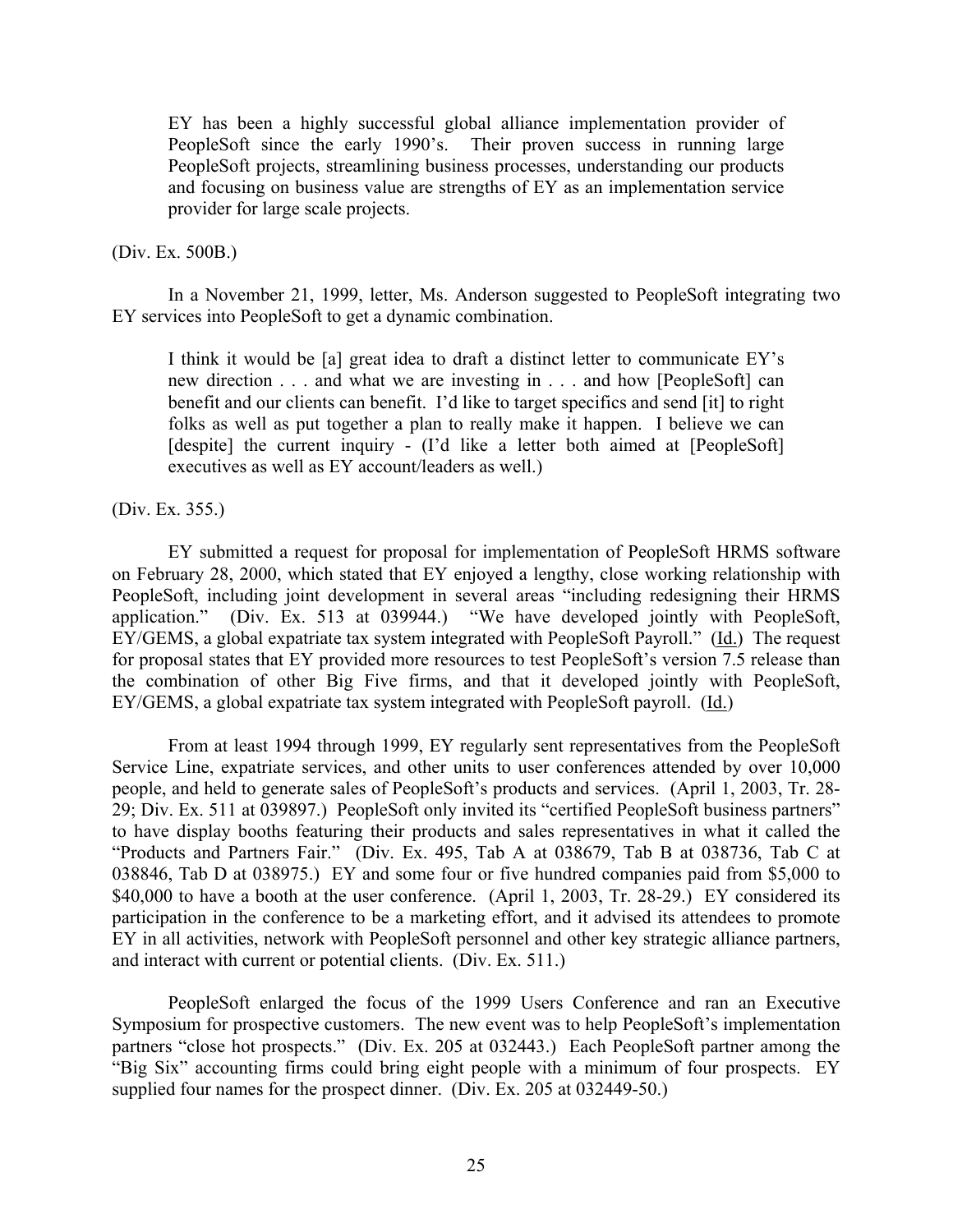On December 12, 1999, after she was aware that EY was under investigation for independence violations, Ms. Anderson informed Mr. Kavanagh that EY "would DEFINITELY be interested" in working with PeopleSoft HR marketing to develop a white paper and presentation on key human relations issues for high-level business executives. (April 2, 2003, Tr. 243-46; Div. Ex. 360 at 035358) (emphasis in original.) Based on the Guidelines and advice from EY people working on PeopleSoft audits and the legal department, Ms. Anderson believed that EY could participate in joint marketing with PeopleSoft as long as others participated. (April 2, 2003, Tr. 245-46.) However, PeopleSoft's inquiry about EY's participation does not mention any other firm. (Div. Ex. 360.)

On February 11, 2000, Ms. Anderson informed others at EY that PeopleSoft had asked EY to work closely with PeopleSoft in the rollout of a new PeopleSoft Professional Services Automation offering, and questioning whether the situation posed opportunities for EY inasmuch as it had experience with a similar product. (Div. Ex. 398.) A related PeopleSoft press release identified EY as a satisfied PeopleSoft customer. Ms. Anderson claims EY's audit and legal groups approved EY's participation in the press release, which Ms. Anderson does not consider an endorsement of an audit client's product. (April 2, 2003, Tr. 264-66.)

# **Confidential Information**

1

The evidence is that EY shared considerable proprietary, confidential business information with PeopleSoft so that PeopleSoft would reciprocate and work with EY to achieve sales. Specifically, EY provided Mr. Horne with a copy of Mr. Fridley's PeopleSoft Business Plan Summary, dated December 1998, that described EY's efforts to:

Continue to build strong "field" [PeopleSoft's technical and salespeople] relationships with PeopleSoft.<sup>[34](#page-25-0)</sup>

Develop and execute an account plan that focuses on PeopleSoft's growth opportunities and which ones EY can tie into and achieve market dominance.

Identify and work with PeopleSoft on new solutions that are industry specific.

(Div. Ex. 179B at 032219-20, 486 at 038547.) Mr. Fridley intended to focus on health care, services industry, PeopleSoft Select, and Treasury Management Initiative. (April 1, 2003, Tr. 205.)

In December 1998, Mr. Horne of PeopleSoft was the only outsider to participate in a twoday EY brainstorming session that focused on enhancing and defining EY's PeopleSoft Service Line's business plan for 1999. (April 1, 2003, Tr. 177-78, 189; Div. Ex. 363 at 035498.) The meeting dealt with confidential material. (April 1, 2003, Tr. 191.) The meeting materials

<span id="page-25-0"></span><sup>&</sup>lt;sup>34</sup> Significant strengthening of PeopleSoft "field" relationships was a major EY achievement in fiscal year 1998. (April 1, 2003, Tr. 204; Div. Ex. 179B at 32218.)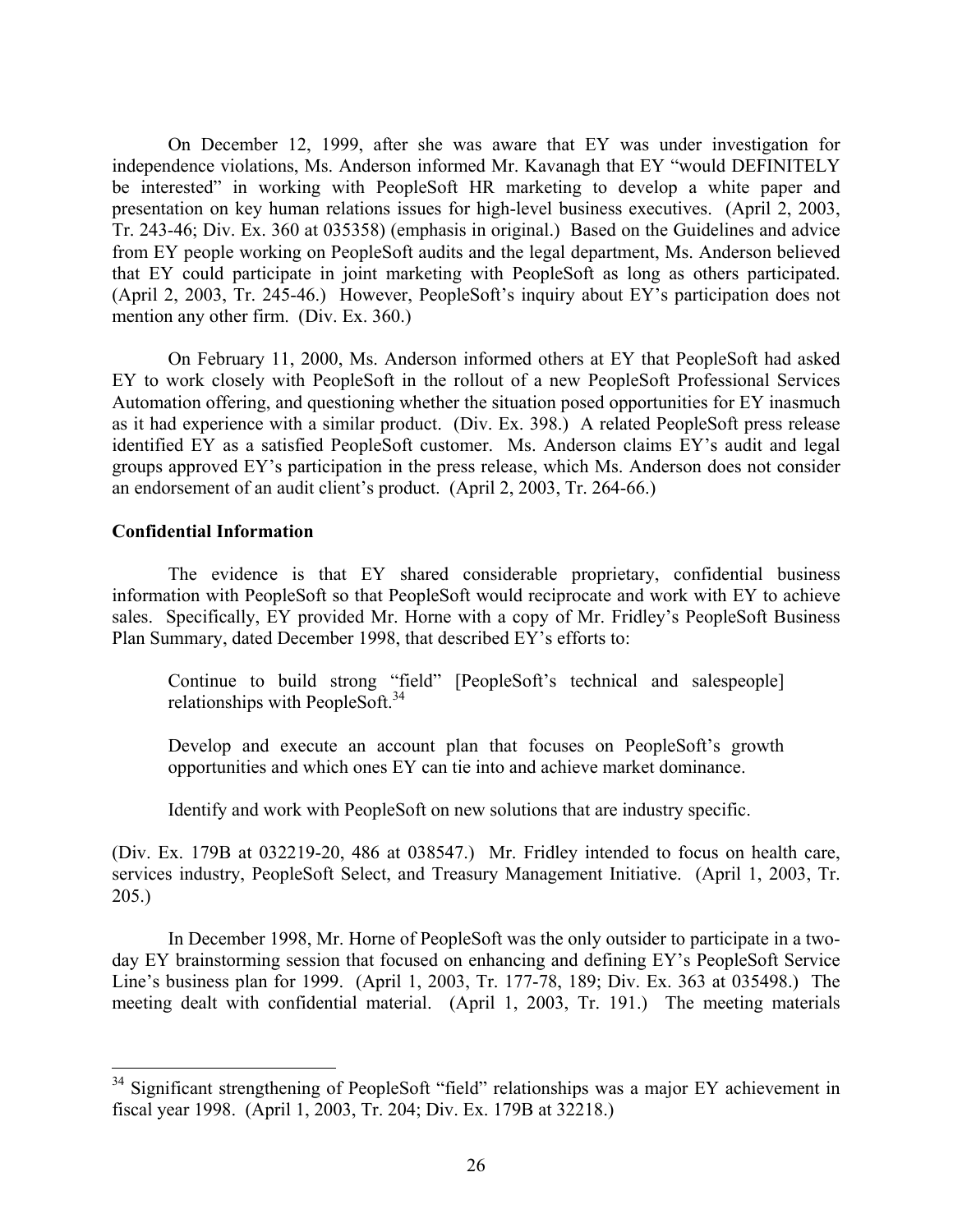contained the statement, "We really need to join fully with PeopleSoft because we are joined at the hip." (Div. Ex. 363 at 035453.)

In 1999, EY sent PeopleSoft internal EY privileged and confidential sales reports for the EY's PeopleSoft Service Line biweekly. The reports showed sales, the names of businesses that were active leads and pursuits, and information about EY's employees. (April 1, 2003, Tr. 166- 70, 172; Div. Ex. 338A.) Other internal confidential documents sent to PeopleSoft included a newsletter with information supplied by EY's global representatives, and a list of EY's global clients. (April 1, 2003, Tr. 171-72; Div. Exs. 338C, 338E.)

On January 1, 1999, Mr. Fridley directed others at EY:

[t]o get information on our mutual HRMS customers (PeopleSoft and EY) by industry segment as well as our target accounts; and make this information available to [PeopleSoft's Global Alliance Manager and his boss] for internal marketing only. Stuart [Horne] and Bill [Parsons] for internal marketing only. Stuart and Bill - you will have to use the info very judiciously.

(Div. Ex. 227 at 32658.) Mr. Horne recognized that Mr. Fridley did not want other companies working with PeopleSoft to have the information. (March 31, 2003, Tr. 101.)

On May 25, 1999, Mr. Fridley gave notice to Howard Gwin at PeopleSoft that he would soon be requesting a meeting to discuss a number of "potential areas of synergy with E&Y and PeopleSoft." (Div. Ex. 166.) In the same message, Mr. Fridley responded to a request Mr. Gwin made in October 1998, and transmitted to Mr. Gwin and Mr. Horne "a very confidential list of [EY's] major global clients" that EY considered proprietary. (Id.) Mr. Fridley shared this highly sensitive information so that PeopleSoft could "use it as an early warning mechanism on when [PeopleSoft and EY] should align." (Id.)

On June 9, 1999, Ms. Anderson requested that PeopleSoft give her "a list of all [its] Hospitality clients and which modules they have." (Div. Ex. 321 at 035091.) Ms. Anderson claims she requested the information for an EY client, and that it was public information. (April 2, 2003, Tr. 211.) "This might help a client go with PeopleSoft solution[s] rather than do a packaged selection . . . I am trying to work that out." (Div. Ex. 321 at 035091.)

EY furnished PeopleSoft with EY's biweekly reports on sales, active customer leads, and employee utilization. (Div. Exs. 338A, 338B.) This material was marked "for internal use only," and Mr. Fridley considered it information EY wanted to keep to itself. (April 1, 2003, Tr. 167; Div. Ex. 338C at 035170.)

EY and PeopleSoft met on December 1 and 2, 1999, to identify and line up EY salespeople with PeopleSoft's salespeople in terms of products and industries. (April 2, 2003, Tr. 227-28; Div. Ex. 206B at 032452.) Ms. Anderson testified that the agenda item, "Align opportunities for EY via streams/industries" referred to updating the responsibilities of PeopleSoft employees. (April 2, 2003, Tr. 228-29; Div. Ex. 206B at 032452.) Ms. Anderson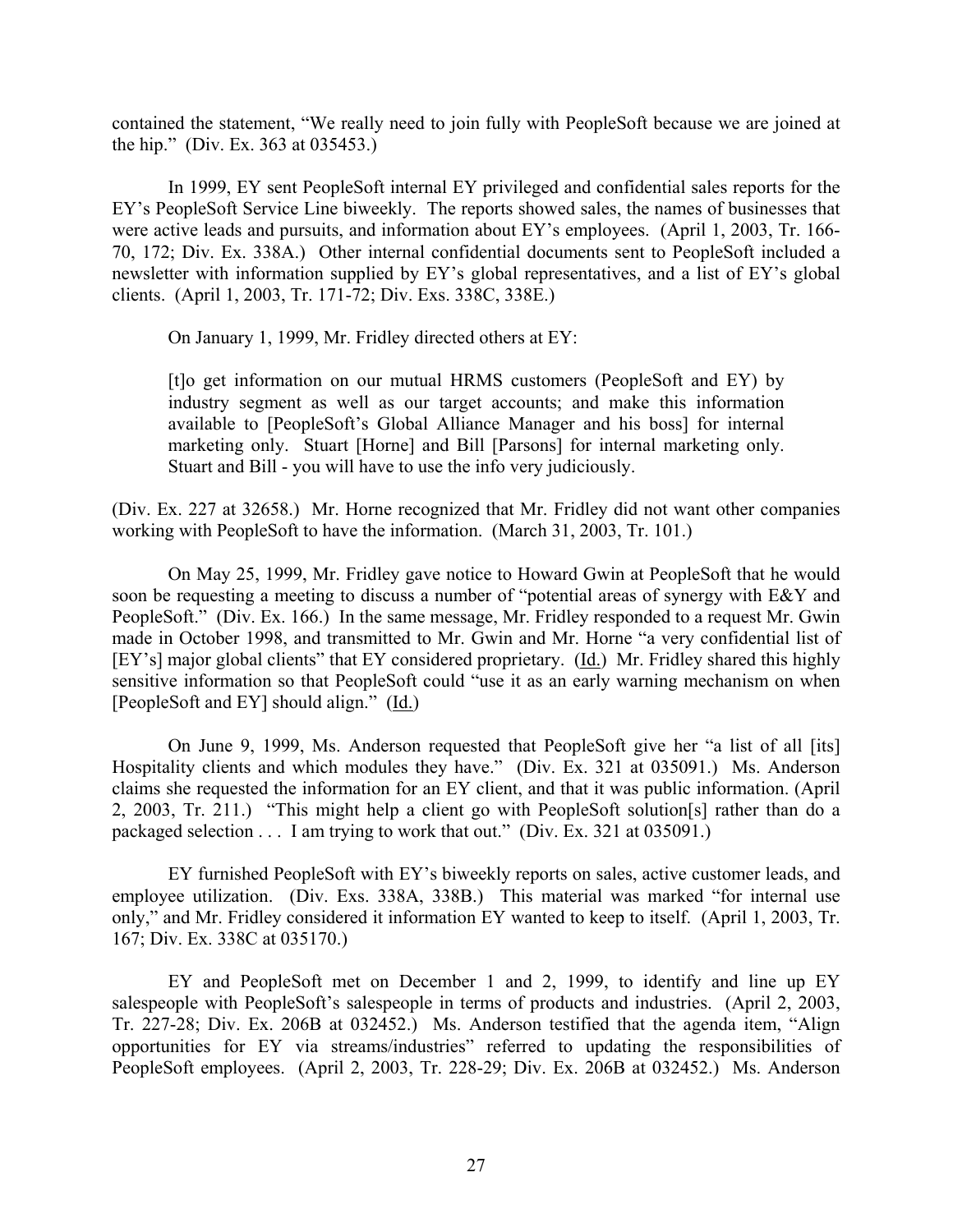claimed EY held similar meetings with all its vendors as it needed this information to plan the services it would offer and for training purposes.

I discount Dr. Hitt's testimony minimizing the significance of this sharing of information because there were few secrets in the software industry. The witness testimony and the markings on many of the documents indicate that they were considered confidential and proprietary.

## **Testimonials for PeopleSoft Products**

From April 1998 to August 1999, PeopleSoft highlighted EY as a satisfied PeopleSoft customer in a marketing program to sell software. (April 2, 2003, Tr. 130-33, 150-60, 169; Div. Exs. 258 at 033620, 300A.) PeopleSoft chose EY because it had company name recognition, and PeopleSoft's new services industry software was suited for EY's operations. (April 2, 2003, Tr. 132, 141-42.) At PeopleSoft's invitation, Mr. Richardson participated at a major PeopleSoft sales event attended by chief financial officers and chief information officers in March 1999, as a satisfied PeopleSoft customer. (April 2, 2003, Tr. 150-01; Div. Exs. 258 at 033620, 300B.) EY expected its presentation and distribution of material would assist its sales of its consultation services. (April 2, 2003, Tr. 7-9, 11, 19; Div. Ex. 199 at 032382.)

Also, in June 1999, Mr. Richardson appeared as a customer at a PeopleSoft interactive audio conference and described how EY successfully created for itself one of the largest PeopleSoft Financials-based Service Implementations in the world. (April 2, 2003, Tr. 162-63; Div. Exs. 300A, 320 at 35080, 35082.) The PeopleSoft User Conference featured a similar session with an EY representative.<sup>35</sup> (April 2, 2003, Tr. 149.) In each instance, PeopleSoft and EY coordinated their presentations.

Based on her endeavors with Mr. Richardson, Ms. Jeffries assumed there were no auditor independence problems if PeopleSoft treated EY just like it treated any customer making a testimonial on its behalf. (April 2, 2003, Tr. 165.) Ms. Jeffries took Mr. Richardson's recommendation that EY be PeopleSoft's preferred partner for service industries to mean that Mr. Richardson wanted PeopleSoft to recommend that EY implement the software. (April 2, 2003, Tr. 165-66.) Ms. Jeffries considered that Mr. Richardson simply paid lip service to the restrictions imposed by the audit relationship. (April 2, 2003, Tr. 184.)

# **Health Care Initiative**

 $\overline{a}$ 

EY and PeopleSoft saw the health care industry as a lucrative market for their products and services and they embarked on a Health Care Initiative to make sales.<sup>36</sup> Major health care providers, mainly hospitals, are large users of computer software programs. Beginning in

<span id="page-27-0"></span><sup>&</sup>lt;sup>35</sup> Pursuant to their agreement, Pamela Jeffries, PeopleSoft's manager of marketing communications for service industries, communicated sales leads developed at the audio conference to Mr. Richardson on July 1, 1999. (April 2, 2003, Tr. 172-73; Div. Ex. 283.)

<span id="page-27-1"></span><sup>&</sup>lt;sup>36</sup> PeopleSoft considered EY to be the strongest health care implementer, and it wanted to convince EY that PeopleSoft software was a good solution for EY clients. (April 7, 2003, Tr. 15-16.)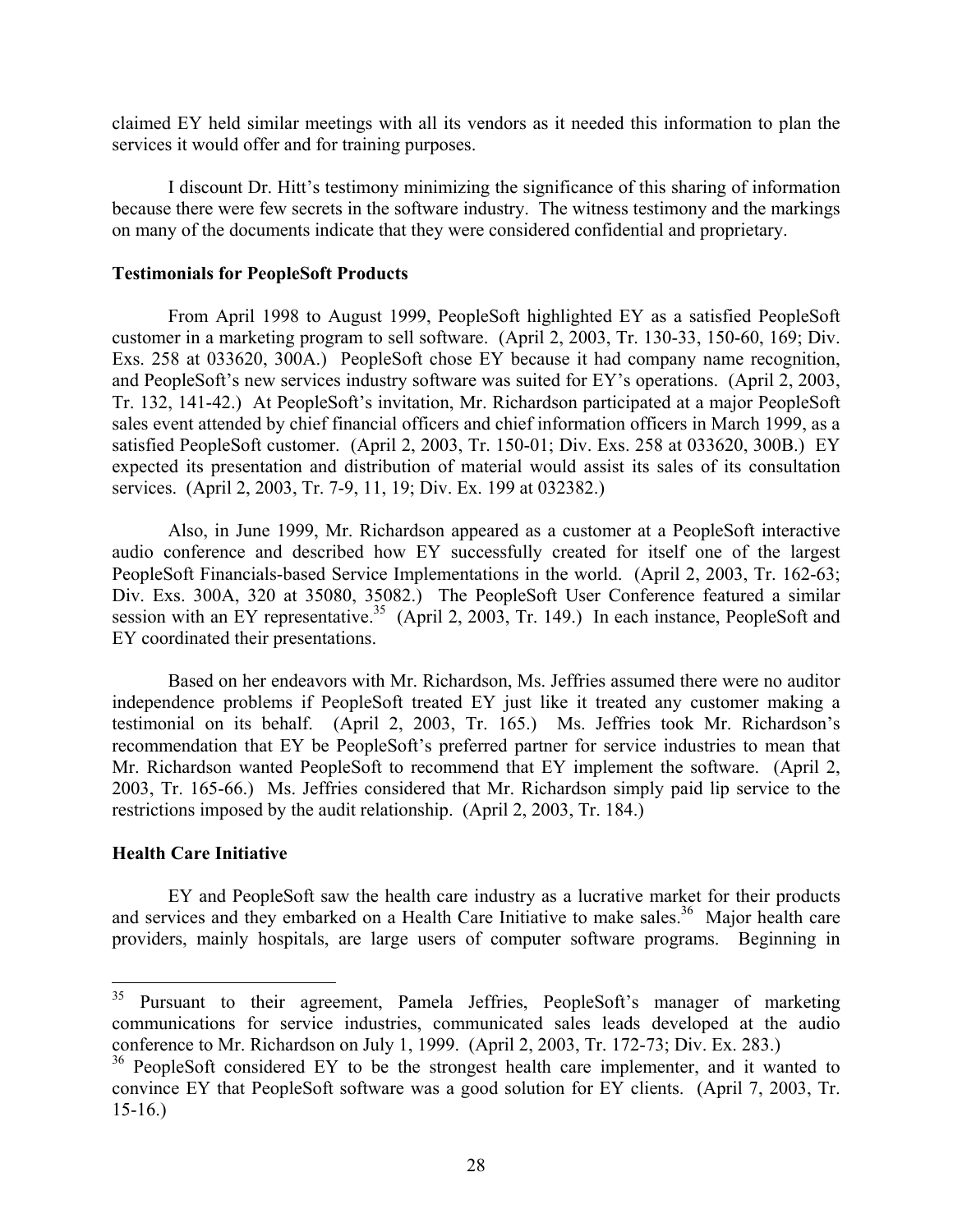November 1998, EY began meeting with PeopleSoft's senior management on what could be done to improve each company's share of the health care portion of the services industry market. (Div. Ex. 199 at 032385.) At EY's request, PeopleSoft arranged for EY consultants to meet with PeopleSoft sales representatives in late 1998. (March 31, 2003, Tr. 59; Div. Ex. 313.) In one sales initiative, EY met with PeopleSoft health care salespeople and made specific assignments in terms of "geography and accounts to directly target/prioritize opportunities." (Div. Ex. 199 at 032385.)

In 1998 and 1999, PeopleSoft's health care unit alliance manager organized meetings of PeopleSoft's salespeople trying to sell software to an account with salespeople from EY or another service firm partner who interacted with that account. (April 7, 2003, Tr. 6-12.) The goal was to share information and to establish a working relationship that would result in sales for PeopleSoft and EY. (April 7, 2003, Tr. 12.) PeopleSoft also arranged many meetings in regions, states, and cities where its sales force and product experts would meet with EY partners to share information about accounts. (April 7, 2003, Tr. 12-14.)

PeopleSoft prepared a "1999 Master Account Plan PeopleSoft, Inc., Ernst & Young LLP," which described the mission of its relationship with EY as growing the list of joint clients by, among other things, developing strong local relationships between the two firms. (Div. Ex. 165 at 032029-30). The plan refers to the "E&Y PeopleSoft practice," to EY as a "Software partner," and that "because of [its audit] relationship E&Y is committed to helping PeopleSoft grow and become a successful company." (Div. Ex. 165 at 032030.) The reference to "grow" is to increase PeopleSoft sales. (March 31, 2003, Tr. 130-31.) Under "Strategic Market Initiatives – Health Care," the plan describes an effort headed by the Health Service Line leaders at both PeopleSoft and EY to "educate E&Y Target Account leaders on the benefits that PeopleSoft products can bring to their clients." (Div. Ex. 165 at 032034.) Under "Other Markets - Secondary Initiatives," PeopleSoft envisioned working with EY "opportunistically in the larger market retail sector," and setting up a planning meeting with EY Revenue team leaders and others "to discuss opportunities in insurance and banking." (Div. Ex. 165 at 032036.)

To assist PeopleSoft meet its revenue targets for implementations, Ms. Duginski, notified thirteen PeopleSoft salespeople on January 18, 1999, that EY had identified contact people for PeopleSoft to work with to help EY close business deals. (Div. Ex. 173, 190 at 032342; April 7, 2003, Tr. 54-58.) Ms. Duginski wrote:

**E and Y must help PeopleSoft close 7 to 10 healthcare deals in the next 45**  days in order for them to reach their numbers. They know they have more success in that endeavor when [they] help us in the sales cycle. (According to the closed business report from the last 12 months, all six deals in which they were involved in the sales cycle resulted in their winning the implementation.) **They realize they will have more success in their sales cycle if they help us with ours.** Let them help in your sales cycle.

(Div. Ex. 173) (emphasis in original.) These EY contacts would identify EY's experience in the account, devise a joint strategy for EY and PeopleSoft "to win," and when necessary, sell the partner responsible for the account why PeopleSoft is the right solution. (Id.) Mr. Horne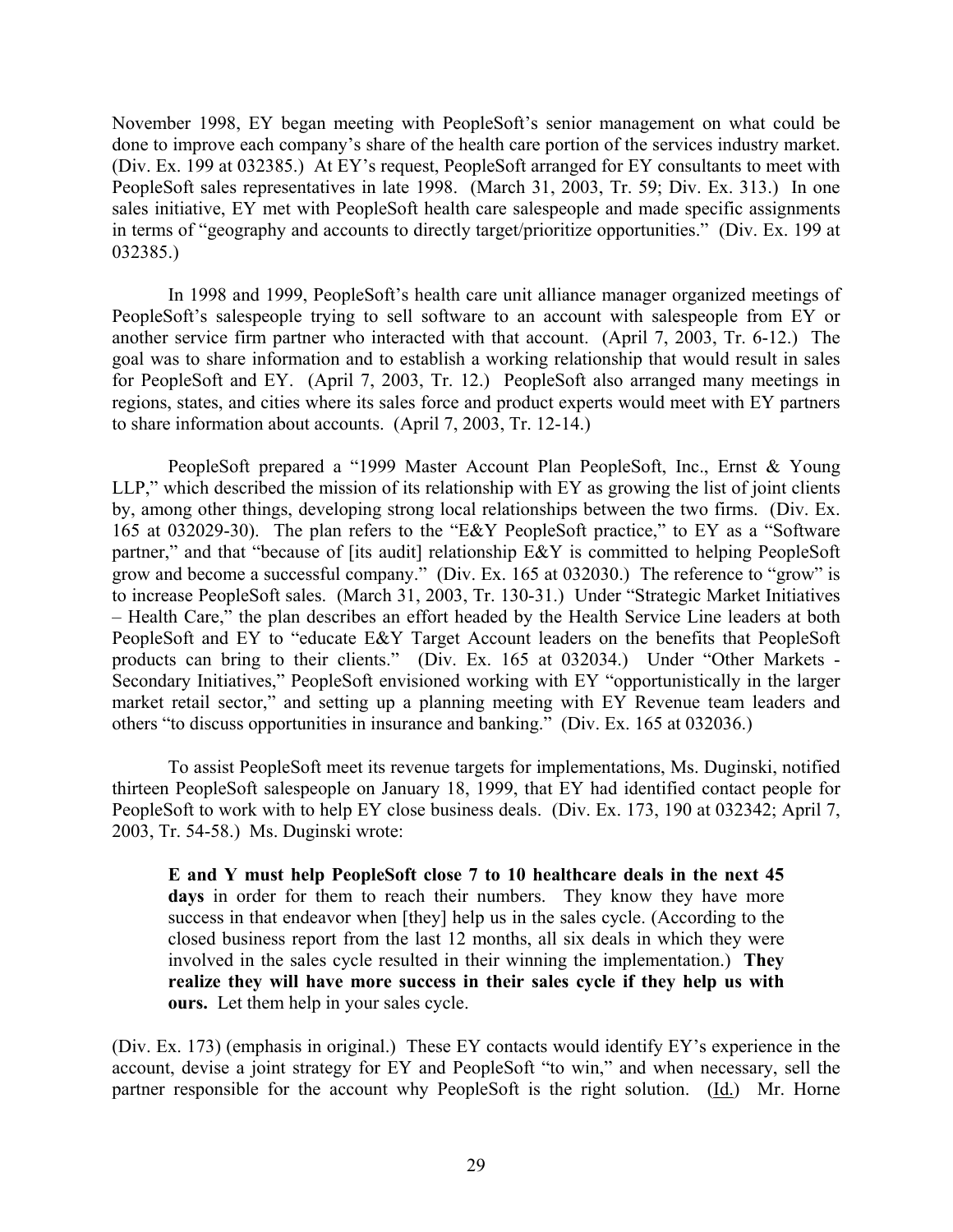believed Ms. Duginski's message indicated that "cooperation in the sales cycle is mutually beneficial." (March 31, 2003, Tr. 105.)

In January 1999, a PeopleSoft salesperson in Texas informed an EY partner of the health care accounts in Texas where he was focusing his sales efforts. (April 7, 2003, Tr. 50-51; Div. Ex. 297S.) In late January 1999, EY made a joint sales presentation with PeopleSoft to Adventist Hospital. PeopleSoft, the vendor, was present to support EY's two-day presentation. (March 31, 2003, Tr. 210-12.) Mr. Flury believed that PeopleSoft won the SI contract, which would have been for two to eight times the \$1.5 million software cost. (March 31, 2003, Tr. 213-14.)

On May 27, 1999, Mr. Horne asked EY for the names of EY personnel with contacts at eight health care providers that PeopleSoft intended to target. PeopleSoft sought the information to see "if we can leverage the relationships the large [systems implementers] have with these [Health Plan providers]." (March 31, 2003, Tr. 138-39; Div. Ex. 316.)

On July 21, 1999, Mr. Fridley forwarded to several people at EY an e-mail from Zan Calhoun, an EY partner in health care, suggesting, among other things, joint sales visits by EY and that EY "swarm the accounts with PeopleSoft, under the assumption that there is plenty of money there for all of us and if we help them, they'll help us. I think we can do that without any audit relationship issues." (April 2, 2003, Tr. 214-18; Div. Ex. 450A.) Mr. Fridley forwarded Mr. Calhoun's ideas, noting that some of Mr. Calhoun's ideas for the 2000 business plan were "very good." Mr. Fridley did not state that the independence rules prohibited joint sales by an auditor and its client. (April 2, 2003, Tr. 216-17.) According to Ms. Anderson, EY did not follow through on Mr. Calhoun's recommendations. (April 2, 2003, Tr. 216-18.)

# **PeopleSoft Express Initiative**

EY's PeopleSoft 1999 Business Plan included a strategy to enable EY to become dominant in PeopleSoft Express. (Div. Ex. 199 at 032370, 032375, 032386-87.) An undated EY document titled, "PeopleSoft Select/Express Information Guide," refers to two meetings that discussed an operating agreement for "Partnering" with PeopleSoft and an agreement in principle to work together for PeopleSoft Express implementations. (Div. Ex. 231 at 032687, 032706.) PeopleSoft Express involved a bundling of software to sell to small companies where the software installation did not require customization. (April 2, 2003, Tr. 26.) According to Mr. Fridley, PeopleSoft was making sales based on leads furnished by EY, and then PeopleSoft was doing the implementation. The "operating agreement really referred to . . . rules for the road in terms of the exchanging leads. Because if all [EY] were doing was giving them leads and they were selling, then that wasn't going to last very long." (April 2, 2003, Tr. 29.) Mr. Fridley testified that EY and PeopleSoft were to share leads and then make independent selling efforts; however, the document specifies "an agreement with PeopleSoft Inc.'s national leadership to go to market together" and aggressive market efforts "independently" and "[w]ith PeopleSoft." (April 2, 2003, Tr. 36; Div. Ex. 231 at 032708-9.) In March 1999, EY and PeopleSoft met to evaluate EY's "PeopleSoft Express" project. (March 31, 2003, Tr. 121-29; Div. Ex. 176 at 032166.) PeopleSoft used the term "express" "to describe [PeopleSoft's] rapid implementation methodology that leverages 'Partners' as integrators." (Div. Ex. 176 at 032177.) The materials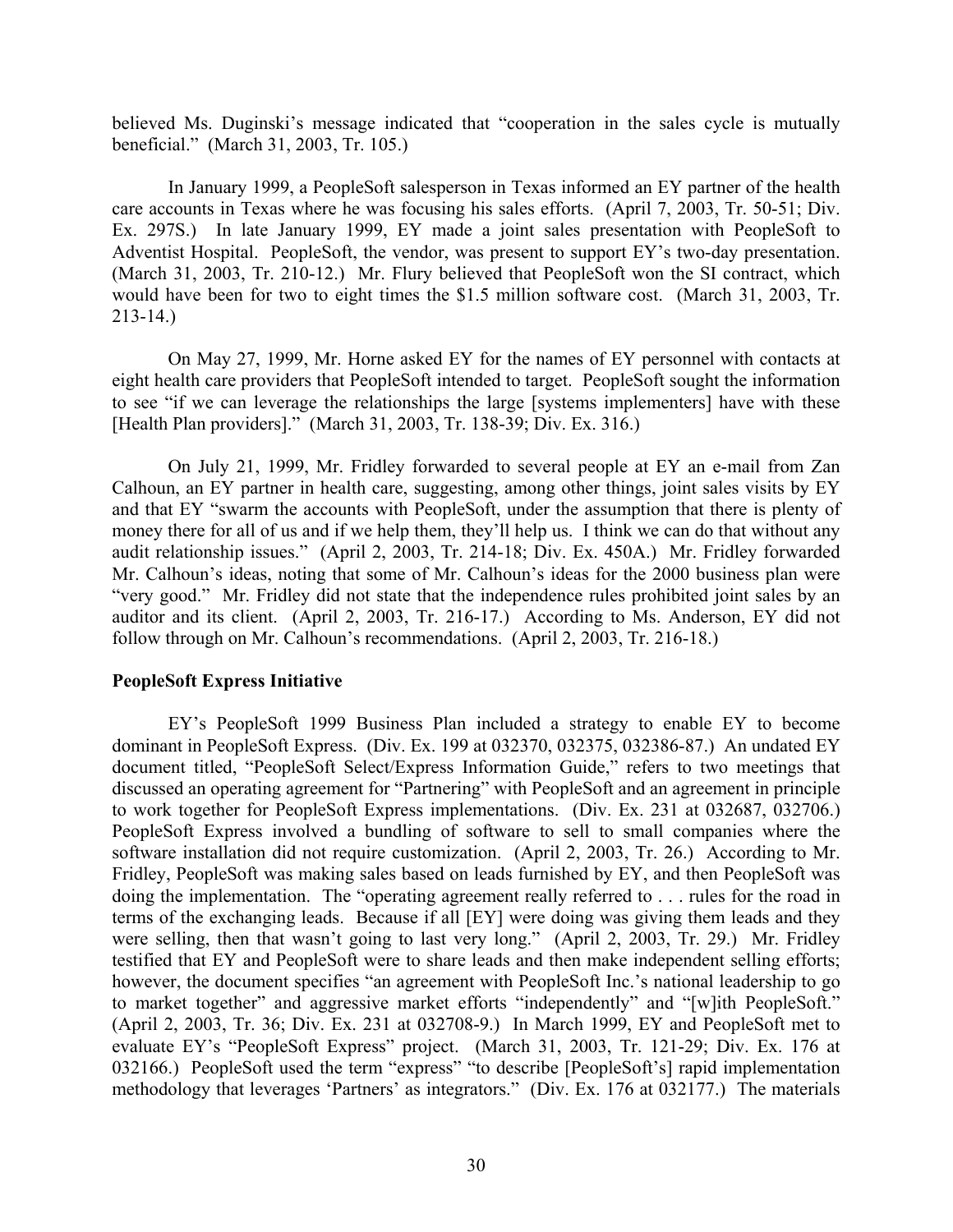prepared for the meeting indicate that with respect to the procedure for agreement on EY's changes to the Statement of Services ("SOS"):

PeopleSoft Inc. (Joe Mangano) will want to review all changes to an SOS that will be used for a client that PeopleSoft has discussed implementation scope and pricing with, and subsequently forwarded to E&Y. This is to ensure that we are not sending mixed messages to the potential clients.

PeopleSoft Inc. will also consider incorporating changes that E&Y suggests to assist in the efforts of going to market with similar offerings.

No review is necessary for an SOS that E&Y will be using for clients that they are contracting with independent of PeopleSoft Inc.

(Div. Ex. 176 at 32190.) Mr. Fridley claimed that to the best of his knowledge no leads were shared because new management at PeopleSoft abandoned the effort. (April 2, 2003, Tr. 35.) However, the fact that EY was dissatisfied with the arrangement indicates that some activities had occurred. Also, if nothing had happened, there would be no need for an evaluation session.

### **Services Industry Initiative/BERT**

The services industry consists of companies that offer services instead of products, such as law firms, accounting firms, software firms, and manpower type agencies. (April 2, 2003, Tr. 6-7.) EY considered itself a services company. (March 31, 2003, Tr. 155.) During the relevant period, EY wanted to package the knowledge it had gained implementing PeopleSoft's products in-house and offer those services to customers it had in the services industry. (Id.) EY called its internal system BERT. EY and PeopleSoft engaged in serious discussions and planning, but BERT never went into effect.

In 1999, EY embarked on a Services Industry Initiative, which included elevating "the PeopleSoft/E&Y relationship to premier status," aligning "with PeopleSoft's sales force in the field to drive sales and utilize best practices to dominate/close service industry opportunities," and working with PeopleSoft on product enhancement. (Div. Ex 228 at 032662.) Mr. Fridley asked to meet with Mr. Gwin at PeopleSoft in July 1999, "for a quarterly update and to review EY's plans to invest in the Services Industry with PeopleSoft." (Div. Ex. 328.) Mark Richardson at EY sent PeopleSoft a discussion draft of a "Business Services Industry Initiative, June 1999." (Div. Ex. 258.) The twenty-one-page slide presentation was the subject of a phone call with PeopleSoft's Director of Product Development. (March 31, 2003, Tr. 156; Div. Ex. 258.) The presentation noted that: (1) "EY has significant intellectual capital and many experienced resources focused on the services industry that can help PeopleSoft enhance its products and increase sales;" (2) EY can help accelerate PeopleSoft's sales; (3) PeopleSoft and EY should work together on a Business Services Industry Initiative; (4) PeopleSoft and EY can generate significant new revenue from growth in the services industry and access to new accounts; (5) working together will lead to cross-selling other EY services and PeopleSoft software; and (6) PeopleSoft and EY should work together to build and deliver a PeopleSoft and EY Services Industry solution. (Div. Ex. 258 at 033616-17, 033623, 033625.)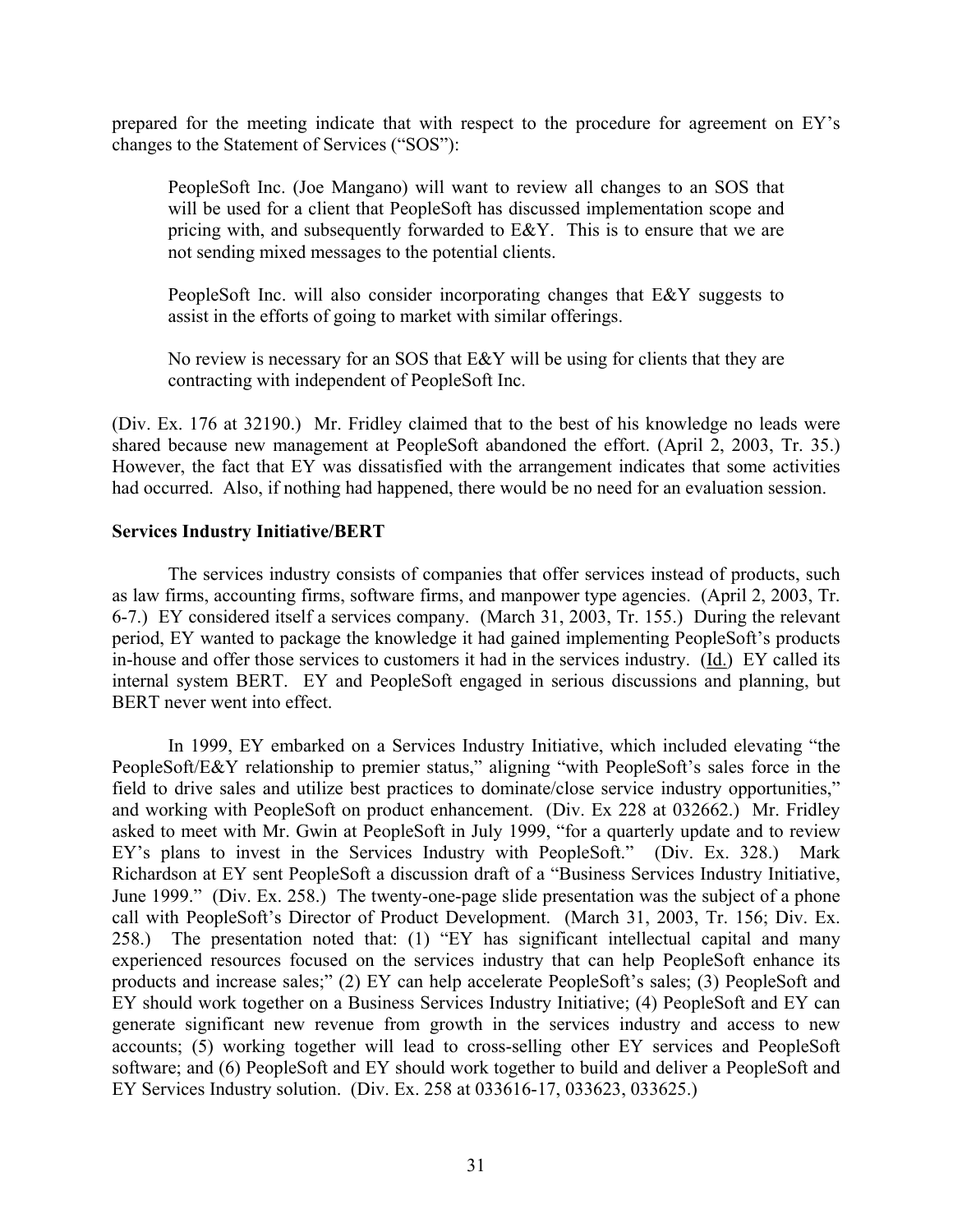In April 1999, Mr. Fridley passed on to others at EY, including Mr. Frick, notes from a meeting with PeopleSoft that considered what EY would like to see develop with PeopleSoft "as partnering organizations" around opportunities for both companies in the Services Industry. (Div. Ex. 236.) Mr. Richardson believed the following actions were desirable in the "PeopleSoft/EY marketing and sales partnership:"

a. E&Y to be the preferred partner for Services Industries

b. An ongoing dialogue regarding products, tools, etc.

c. PeopleSoft to deliver presentations regarding [PeopleSoft] solutions within the E&Y organization

d. PeopleSoft to assist with E&Y presentations

(Div. Ex. 236 at 032749.) Mr. Richardson committed EY to be the featured customer at a PeopleSoft "Service Supply Chain" audio conference. (Id.) Mr. Frick does not consider that meetings of PeopleSoft and EY sales forces to identify common realistic sales prospects would raise concerns about joint sales and independence problems. (March 25, 2003, Tr. 109.)

# **Treasury Initiative**

PeopleSoft had an initiative to interest software implementers in its Treasury Management Module. Mr. Fridley believed that this PeopleSoft initiative presented an opportunity for EY. In November 1998, Mr. Fridley requested and received from PeopleSoft a confidential list of companies that had purchased PeopleSoft's Treasury Management module. (Div. Ex. 171.) Mr. Fridley intended to use the confidential customer list to "get started on a target list of prospects for EY." (Id. at 032121.) In December 1998, Mr. Fridley directed the EY consultants that:

We need to smartly go to each of the industry segments where we have gaps and have someone from the PeopleSoft service line help us grow that particular market. . . . we need to look at treasury and decide whether or not this is an area where we would like to dominate so we can put forth plans and really get there. Mark Richards will be doing some co-development with PeopleSoft.

(Div. Ex. 364 at 035533.)

1

On March 3-4, 1999, Mr. Fridley, Mr. Frick, and Phillippe Paradis attended a meeting of representatives from the EY practice groups that had PeopleSoft as a client to consider the EY PeopleSoft 1999 Business Plan.<sup>37</sup> (Div. Ex. 199 at 032369, 032408.) The 1999 Business Plan projected refocusing the PeopleSoft Service Line on, among other things, achieving dominance in implementing PeopleSoft's Treasury Management Module. (Div. Ex. 199 at 032375.) The Treasury Management Module proposed having EY "[w]ork with PeopleSoft's senior

<span id="page-31-0"></span> $37$  Mr. Paradis worked with Mr. Frick on the PeopleSoft audits. Mr. Paradis became an EY partner in 1998 or 1999. (March 25, 2003, Tr. 18.)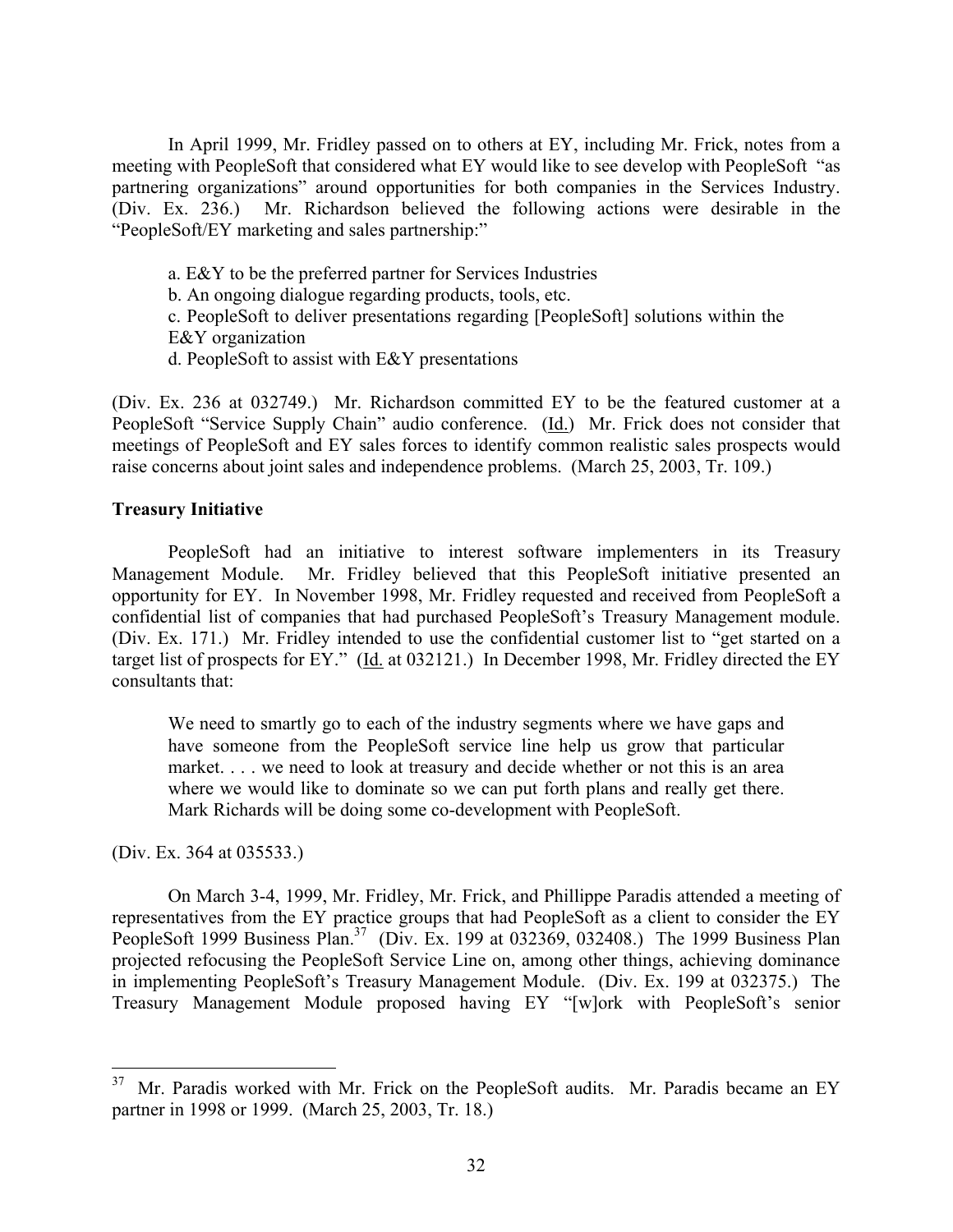management to drive rapid sales (probably through SWAT force and/or 'one to many' center selling approach)." (Div. Ex. 199 at 032380.)

In approximately May 1999, EY named a senior partner to EY's effort to make sure EY was doing all the right things and PeopleSoft Treasury Management Module was successful. EY and PeopleSoft representatives met in June 1999. (Div. Ex. 286 at 034588-89.) The goal was "to develop joint [EY-PeopleSoft] treasury strategy and plans." (Id.) EY was "looking forward to continuing a successful E&Y-PeopleSoft relationship in the [PeopleSoft Treasury] arena." (Id.) EY's Mr. Zmoira urged that the "to do" list that came out of the June meeting on how EY and PeopleSoft planned to work together on sales be treated with extreme confidentiality. (Div. Ex. 172 at 032129.)

There is no evidence that EY carried through on its proposed joint marketing program with PeopleSoft. EY argues that the testimony of Mr. Horne is that the Treasury Management Initiative did not occur. (EY Brief at 90-91.)

### **IV. CONCLUSIONS OF LAW**

### **Applicable Legal Standards**

 $\overline{a}$ 

The Division alleges that EY violated Rule 2-02 of Commission Regulation S-X, caused PeopleSoft to violate Sections 7(a) and 10(a) of the Securities Act and Sections 13(a) and 14(a) of the Exchange Act and Rules 13a-1 and 14a-3, and violated Section 4C of the Exchange Act and Rule 102(e) of the Commission's Rules of Practice.

Various provisions of the federal securities statutes mandate that financial statements incorporated in Commission filings be certified by an independent public or certified accountant. Sections 7(a) and 10(a) of the Securities Act and Items 25, 26, and 27 of Schedule A to the Securities Act; Sections 12(b), 13(a), 14(a), and 17(e) of the Exchange Act; Section 30(i) of the Investment Company Act of 1940; and Section 203(c) of the Investment Advisers Act of 1940. The Commission has used its authority to define "accounting, technical, and trade terms" under Section 19(a) of the Securities Act and Section 3(b) of the Exchange Act to define the term "independent."

Congress granted the independent auditor an important public trust in the framework it enacted for the federal regulation of securities.<sup>38</sup> Auditors have been characterized as "gatekeepers" to the public securities markets that are crucial for capital formation.

<span id="page-32-0"></span> $38$  See Subcomm. on Oversight and Investigations of the House Comm. on Interstate and Foreign Commerce, 94th Cong., 2d Sess., Federal Regulation and Regulatory Reform 35 (Subcomm. Print 1976) (Moss Report); "Relationships Between Registrants and Independent Accountants," Accounting Series Release ("ASR") No. 296 (Aug. 20, 1981); Codification of Accounting Standards and Procedures, Statement on Auditing Standards No. 1, § 220.03 (American Inst. of Certified Pub. Accountants 1999).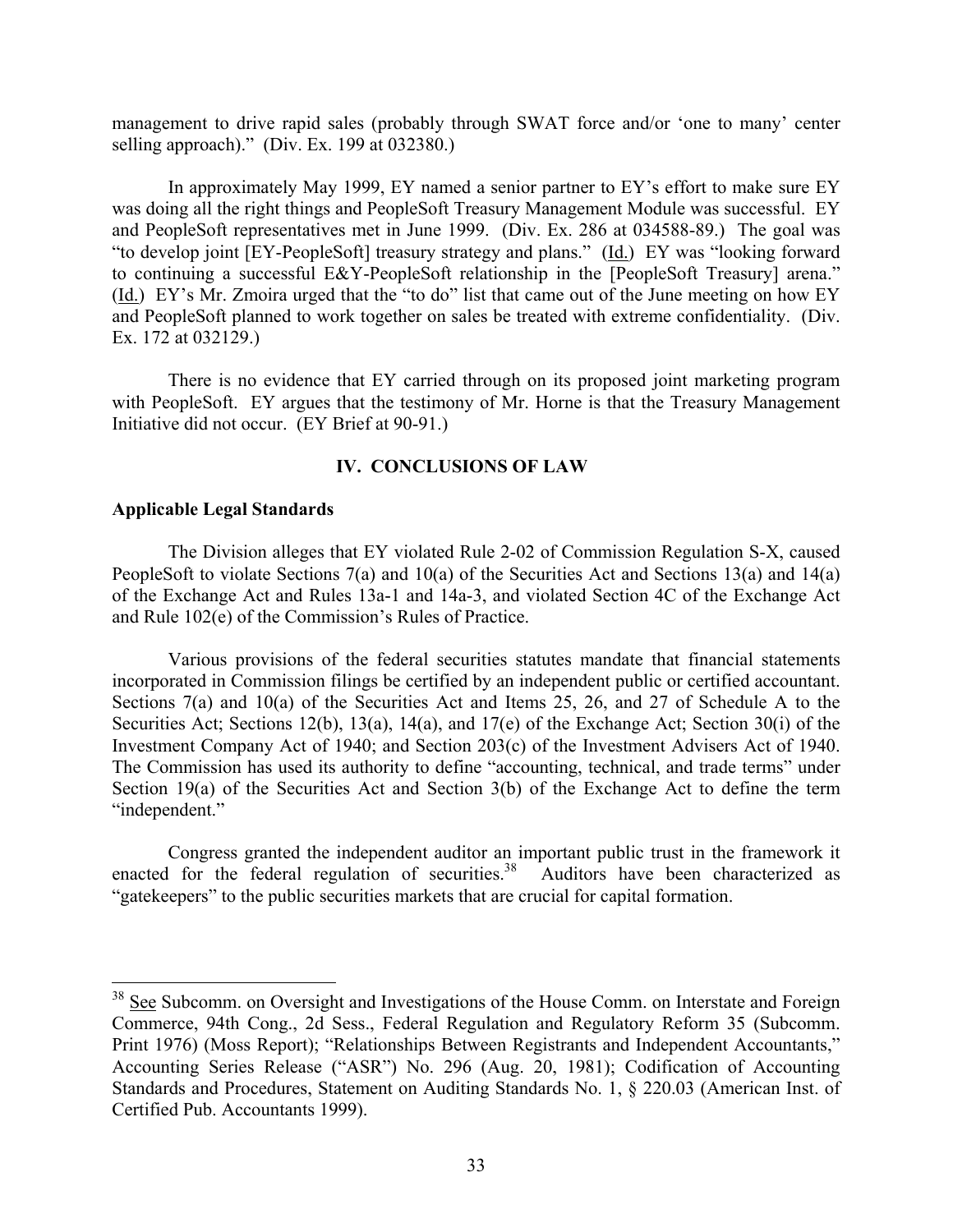The independent public accountant performing this special function owes ultimate allegiance to the corporation's creditors and stockholders, as well as to the investing public. This "public watchdog" function demands that the accountant maintain total independence from the client at all times and requires complete fidelity to the public trust.

As we have stated, the federal securities laws make "independent auditors the 'gatekeepers' to the public securities markets. This statutory framework gives auditors both a valuable economic franchise and an important public trust. Within this statutory framework, the independence requirement is vital to our securities markets."

KPMG Peat Marwick LLP, 74 SEC Docket 384, 406 & n.54 (Jan. 19, 2001) (citation omitted), reconsideration denied, 74 SEC Docket 1351 (Mar. 8, 2001), petition for review denied, 289 F.3d 109 (D.C. Cir. 2002).

Throughout its history, the Commission has stressed that auditor independence is essential to the notion that an auditor's opinion on financial statements provides investors with critical assurance that the financial statements have been subject to a rigorous examination by an impartial and skilled professional.

The auditor is the only professional that a company must engage before making a public offering of securities and the only professional charged with the duty to act and report independently from management. Because it is the issuer's responsibility to file independently audited financial statements, if the auditor is not independent, the issuer's filings are deficient under the securities laws.

Proposed Revision of Commission's Auditor Independence Requirements, 65 Fed. Reg. 43,148, 43,150 (July 12, 2000) in evidence as EY Ex. 1309. The courts have supported the Commission's consistent public assertion that auditor independence is crucial to the statutory scheme which aims to protect the vitality of the capital markets. United States v. Arthur Young & Co., 465 U.S. 805, 817-18 (1984); Cornucopia Gold Mines, 1 S.E.C. 364, 366-67 (1936).

EY acted through its partners, officers, and employees and their actions are imputed to the firm. Mallis v. Bankers Trust Co., 717 F.2d 683, 689 n.9 (2d Cir. 1983) ("It is a basic tenant of the law of agency that the knowledge of an agent, or for that matter a partner or joint venturer, is imputed to the principal."); see also C.E. Carlson, Inc. 859 F.2d 1429, 1435 (10th Cir. 1988); A.J. White & Co., 556 F.2d 619, 624 (1st Cir. 1977); SEC v. Manor Nursing Center Inc., 458 F.2d 1082, 1096-97 (2d Cir. 1972).

### **Rule 2-02(b) of Commission Regulation S-X and GAAS**

Rules 2-01 and 2-02 of Regulation S-X are the Commission's two key rules on auditor independence. 17 C.F.R. §§ 210.2-01, .2-02. Rule 2-01(b) specifies that an accountant must be independent to be recognized by the Commission. In this proceeding, the Division seeks to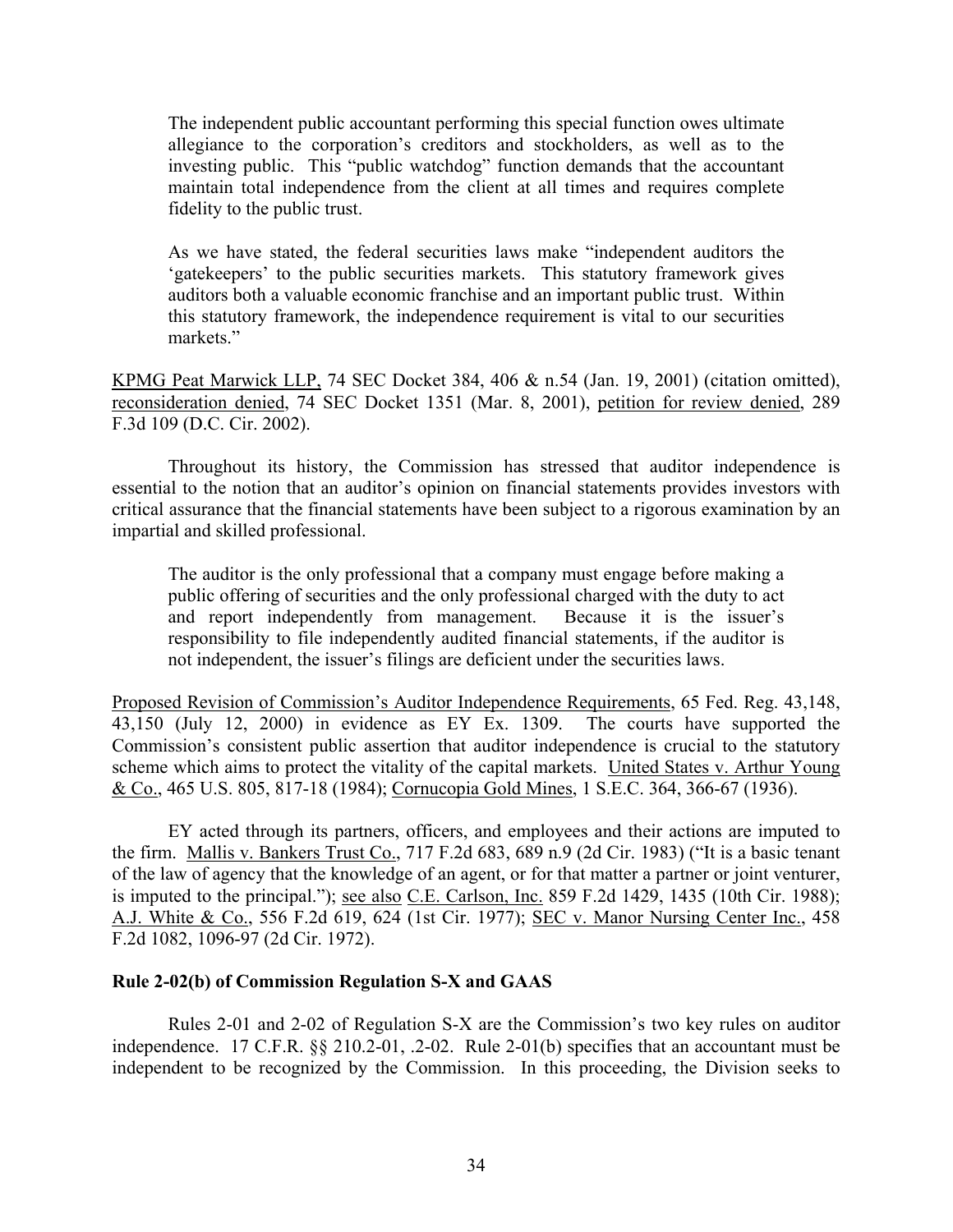apply Rule 2-01 before it was amended in  $2000^{39}$  $2000^{39}$  $2000^{39}$  (Div. Initial Brief at 8 n.2 (citing KPMG, 74 SEC Docket at 407 n.56).)

Rule 2-01 stated:

(b) The Commission will not recognize any certified public accountant or public accountant as independent who is not in fact independent. For example, an accountant will be considered not independent with respect to any person . . . (1) in which, during the period of his professional engagement to examine the financial statements being reported on or at the date of his report, he [sic], his firm, or a member of his firm had, or was committed to acquire, any direct financial interest or any material indirect financial interest . . .

(c) In determining whether an accountant may in fact be not independent with respect to a particular person, the Commission will give appropriate consideration to all relevant circumstances, including evidence bearing on all relationships between the accountant and that person or any affiliate thereof, and will not confine itself to the relationship existing in connection with the filing of reports with the Commission  $40$ 

17 C.F.R. § 210.2-01(b), (c) (Apr. 1, 2000). In circumstances where the relationship at issue is not otherwise delineated, the basic test for auditor independence that has emerged from Commission pronouncements is:

[W]hether a reasonable investor, knowing all relevant facts and circumstances, would perceive an auditor as having neither mutual nor conflicting interests with its audit client and as exercising objective and impartial judgment on all issues brought to the auditor's attention.

KPMG, 74 SEC Docket at 411 n.74 (Jan. 19, 2001) (citing FRR 50, 7 Fed. Sec. L. Rep. (CCH) ¶ 72,450 at 62,307-08, and Office of the Chief Accountant, Securities and Exchange Commission, Staff Report on Auditor Independence, 2 (1994)).

Independence in fact refers to a state of mind, a subjective condition not easily demonstrated. The Commission has held that independence in fact and appearance are equally important under the securities laws because audits must not only produce more reliable financial information, but investors must believe that they do, so that auditors must appear to be free of biases and prejudices that may impair their objectivity. KPMG, 74 SEC Docket at 409-10. For this reason, a showing of the auditor's mental state and the fact that the audit was properly performed do not establish that the auditor was independent. Id. at 415-16.

<span id="page-34-0"></span><sup>&</sup>lt;sup>39</sup> All references are to Rule 2-01 before it was amended in 2000.

<span id="page-34-1"></span><sup>&</sup>lt;sup>40</sup> The preliminary note to the current Rule 2-01 states that the Rule "is designed to ensure that auditors are qualified and independent of their audit clients both in fact and in appearance." It seems reasonable that the purpose was the same prior to 2000.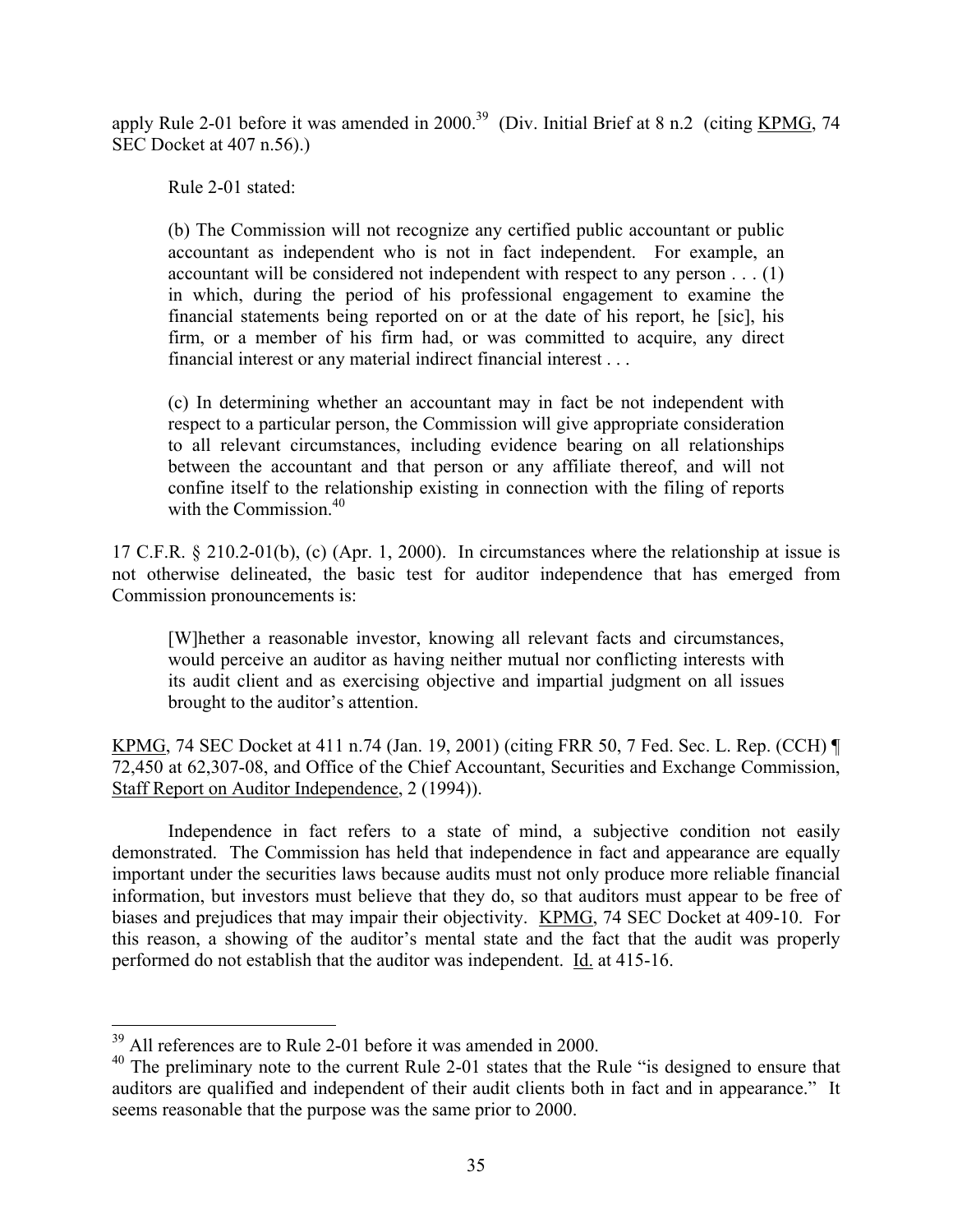The Commission has applied an appearance of independence standard since the enactment of Rule 2-01(b). KPMG, 74 SEC Docket at 407 n.58 (citing 2 John L. Carey, The Rise of the Accounting Profession to Responsibility and Authority: 1937-1969, 176-77, 180 (AICPA 1970) ("Thus, as commentators have recognized, this Commission has, from its beginning, refused to accept 'certificates' from auditors whose relations with clients would appear to the public to create conflicts of interest.")); see also Codification of Accounting Standards and Procedures, Code of Professional Conduct No. 2, ET § 55.01 (American Inst. of Certified Pub. Accountants 1999) ("Independence precludes relationships that may appear to impair a member's objectivity in rendering attestation services.").

Rule 2-02(b)(1) of Regulation S-X requires that the accountant's report state whether the audit was made in accordance with GAAS. The American Institute of Certified Public Accountants ("AICPA"), the professional organization representing accountants, issues pronouncements on GAAS in Statements on Auditing Standards issued by the AICPA's senior technical body, the Auditing Standards Board. The AICPA has stated: "[i]ndependent auditors should not only be independent in fact; they should avoid situations that may lead outsiders to doubt their independence." Codification of Accounting Standards and Procedures, Statement of Auditing Standards No. 1, § 220.03 (American Inst. of Certified Public Accountants 1999). Financial statements filed with the Commission must satisfy the Commission's requirements where those rules are stricter than AICPA standards. KPMG, 74 SEC Docket at 409 & n.66.

# **Codification of Financial Reporting Policies - Section 602.02.g**

The Commission's Codification of Financial Reporting Policies ("Codification"), Section 600, Matters Relating to Independent Accountants, is an authoritative discussion of auditor independence and contains the Commission's responses to various scenarios on the subject. Codification, 7 Fed. Sec. L. Rep. (CCH) ¶ 73,251 et seq. The accounting industry has long relied on the Codification for guidance. Section 602.02.g of the Codification discusses examples of business relationships between an auditor and its audit clients that impact the auditor's independence.<sup>41</sup>

Section 602.02.g of the Codification specifies that:

Direct and material indirect business relationships, other than as a consumer in the normal course of business, with a client . . . will adversely affect the accountant's independence with respect to that client. Such a mutuality or identity of interests with the client would cause the accountant to lose the appearance of objectivity and impartiality in the performance of his audit because the advancement of his interest would, to some extent, be dependent upon the client. In addition to the relationships specifically prohibited by Rule 2-01(b), joint business ventures, limited partnership agreements, investments in supplier or customer companies, leasing interests, (except for immaterial landlord-tenant relationships) and sales by the accountant of items other than professional services are examples of other connections which are also included within this classification.

<span id="page-35-0"></span> $\overline{a}$  $41$  Section 602.02.g on business relationships has been renumbered as Section 602.02.e.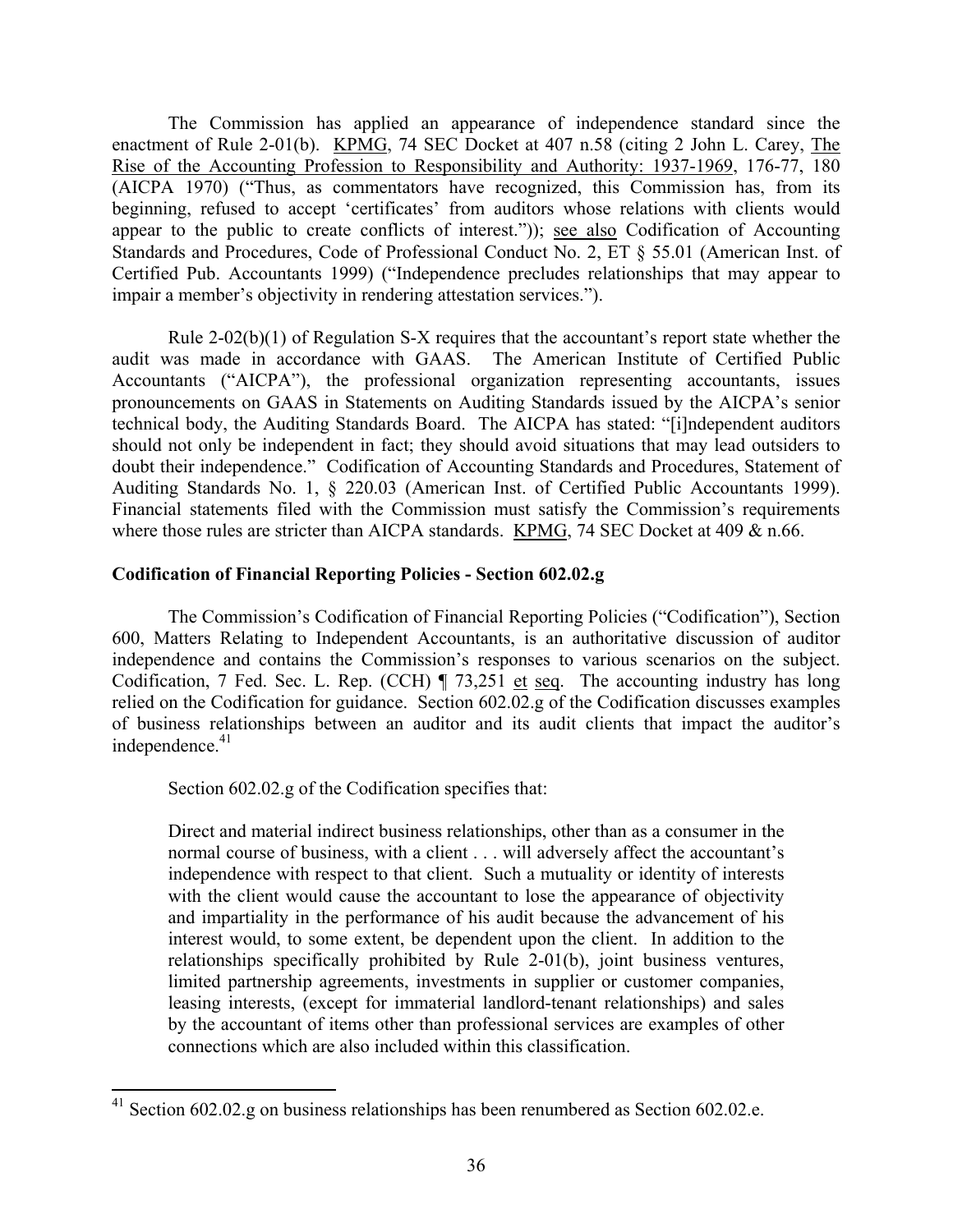## **Commission's 1989 Response to Petition of Several Accounting Firms**

The parties both rely on a February 14, 1989, Commission response to a petition filed by Arthur Andersen & Co., Peat Marwick Main & Co., and Price Waterhouse to modify Section 602.02.g of the Codification to incorporate a materiality standard when evaluating auditor independence in a prime or subcontract relationship (or similar cooperative service arrangement) ("Commission's 1989 Response"). Arthur Andersen & Co., SEC No-Action Letter (Feb. 14, 1989), *available at* http://www.sec.gov/info/accountants/noaction/aaartan1.htm, in the record as Div. Ex. 129. In denying the petition, the Commission stated that:

The Commission has recognized that certain situations, including those in which accountants and their audit clients have joined together in a profit-seeking venture, create a unity of interest between the accountant and client. In such cases, both the revenue accruing to each party in the prime/subcontractor relationship and the existence of the relationship itself create a situation in which to some degree the auditor's interest is wedded to that of its client. That interdependence impairs the auditor's independence, irrespective of whether the audit was in fact performed in an objective, critical fashion. Where such a unity of interests exists, there is an appearance that the auditor has lost the objectivity and skepticism necessary to take a critical second look at management's representations in the financial statements. The consequence is a loss of confidence in the integrity of the financial statements. Application of the type of materiality standard proposed in the petition would fail to protect adequately against the loss of independence and the appearance of auditor partiality that result from this type of relationship.

. . . In addition, the Commission would not raise an independence question if the party receiving the combined services contracted separately with the auditor and the audit client for their respective portions of the service engagement, thereby separating the accountant's liability and contractual obligations from those of its audit client (unless the arrangement is considered to be a material indirect business relationship).

. . . In summary, the closeness and unity of interest inherent in joint business ventures . . . between an auditor and its audit client, rather than just the amount of revenues derived from such a relationship, creates a mutuality of interest between auditor and client and may cause financial statement users to question the auditor's objectivity.

# Id.

# **EY's Broad Legal Challenges**

EY argues that there is no legal or factual basis for a finding that EY violated any statute or Commission rule or for the imposition of any sanctions against EY. Two of EY's legal arguments are that: (1) the Commission cannot sanction EY under Section 4C or Rule 102(e) for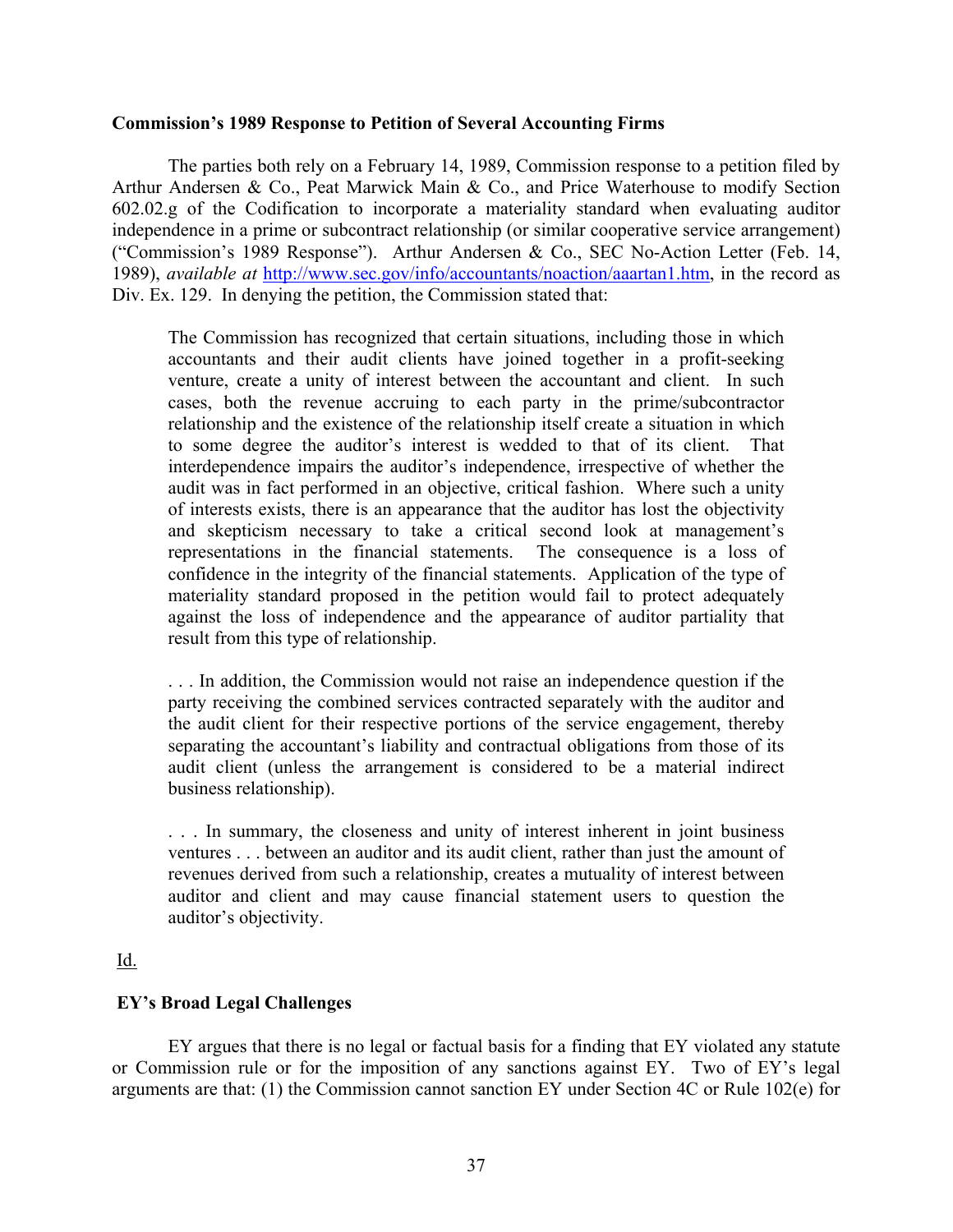any conduct that occurred prior to May 20, 1997, five years prior to issuance of the OIP in an earlier proceeding;<sup>42</sup> and  $(2)$  it would violate due process and fundamental fairness to sanction EY in view of its "good-faith attempts to comply with vague, open-ended rules that defy interpretation." EY cites Section 602.02.g of the Codification, the Commission's 1989 Response, two records of oral independence advice given by the Office of the Chief Accountant, and materials on the Commission's Web site titled "Independence Reference Materials." (EY Brief at 96-101, 111-23.)

The Division argues that Johnson does not apply to any of the remedies it recommends. It notes that in a consent filed in connection with registration statements that PeopleSoft filed on January 31, 1997, EY affirmed that it conducted independent audits in 1994, 1995, and 1996, and that audit engagements continue until they are terminated. (Div. Reply Brief at 20 n.14.) It notes further that there is not one case that supports EY's position on disgorgement. (Id. at 21.) The Division considers Johnson inapplicable because in that case the court: (1) applied the limitations of 28 U.S.C. § 2462 to a proceeding brought under Section 15(b) of the Exchange Act, while this proceeding involves Rule 102(e) of the Commission's Rules of Practice and Section 4C of the Exchange Act; (2) found no showing of a current need for relief while here the recommended sanctions are remedial measures needed because of the risk to the public; and (3) stated that 28 U.S.C. § 2462 does not apply to disgorgement or restitution. (Id. at 23.)

# **Ruling – Statute of Limitations**

EY's interpretation of the holding in Johnson has no impact on this proceeding because EY's conduct with PeopleSoft in connection with EY/GEMS for PeopleSoft and in connection with implementing PeopleSoft software continued well after May 20, 1997. The Licensing Agreement between EY and PeopleSoft was effective on October 1, 1994, but EY granted its last license for EY/GEMS for PeopleSoft under its Licensing Agreement with PeopleSoft in September/October 1999. EY Consulting continued activities with PeopleSoft in connection with implementing PeopleSoft software until EY sold its Consulting practice to Cap Gemini on or about May 25, 2000.

# **Ruling - Vagueness**

 $\overline{a}$ 

I reject EY's defense that the Commission's rules on auditor independence are so vague as to defy interpretation, and that EY made a good faith attempt to comply with them. Rules 2- 01 and 2-02 of Regulation S-X and Section 602.02.g of the Codification are clear and unambiguous. EY understood the independence rules in 1995, because it agreed to abide by them. On March 13, 1995, the United States District Court for the Northern District of Texas

<span id="page-37-0"></span> $42$  The parties entered into a tolling agreement, which covered the period between the dismissal of an earlier OIP issued May 20, 2002, and this one. (EY Brief at 96 n.34.) Johnson v. SEC, 87 F.3d 484 (D.C. Cir. 1996), held that the Commission could not impose a censure and six-month suspension because 28 U.S.C. § 2462, which imposed a five-year statute of limitations on "an action, suit, or proceeding for the enforcement of any civil fine, penalty, or forfeiture, pecuniary or otherwise," was applicable in a Commission administrative proceeding.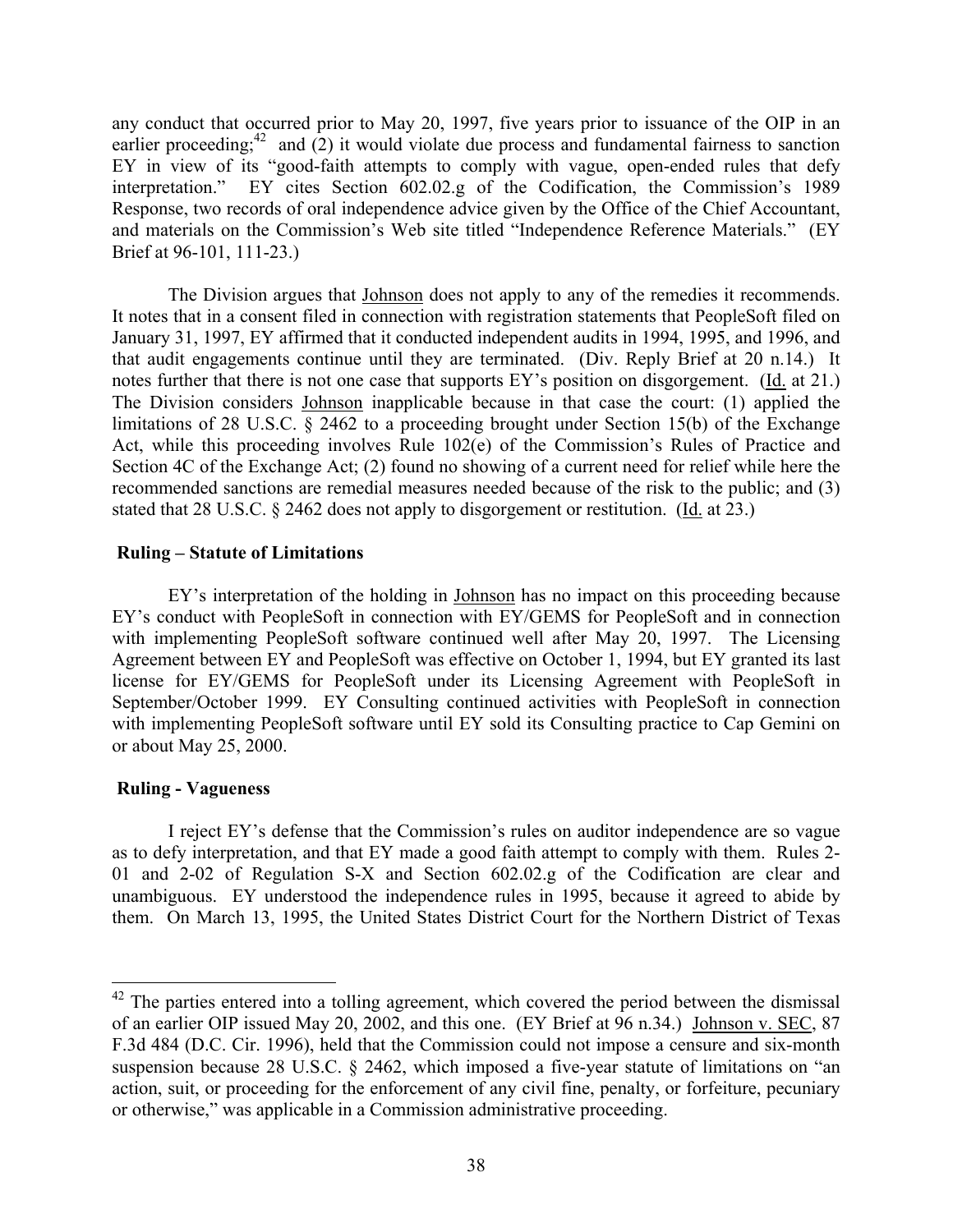entered a Final Order that contained the terms of a settlement where EY agreed with respect to its future activities to:

comply with standards and guidelines issued by the Commission and the accounting profession regarding the independence of public accountants that audit the financial statements of any issuer whose securities are registered with the Commission pursuant to Section 12 of the [Exchange Act] relating to loans, leases, and other business relationships with audit clients as specified in the Codification of Financial Reporting Policies Section 602.02.g.

SEC v. Ernst & Young, Civil Action No. 3-91-2267-X (N.D. Tx. 1995) (cited in the record as Div. Ex. 246). Based on the settlement, it seems reasonable to assume that EY understood the Commission's rules on auditor independence between 1995 and 2000.

EY's claim does not meet the established standard for showing that it did not have fair notice of what was prohibited by the Commission's independence rules. "Due process requires only that laws give a 'person of ordinary intelligence a reasonable opportunity to know what is prohibited.'" Michael J. Marrie, 80 SEC Docket 2694, 2720-21 (July 29, 2003) (citing Grayned v. City of Rockford, 408 U.S. 104, 108 (1972)). The Division has met the general requirement that a person must have received reasonable notice of what the government regulation required of the regulated public. Gen. Elec. V. EPA, 53 F.3d 1324, 1328-34 (D.C. Cir. 1995); Satellite Broad. Co. v. FCC, 824 F.2d 1, 3-4 (D.C. Cir. 1987); see also KPMG, LLP v. SEC, 289 F.3d 109 (D.C. Cir. 2002); United States v. Chrysler Corp., 158 F.3d 1350, 1354-57 (D.C. Cir. 1998); Upton v. SEC, 75 F.3d 92 (2d Cir. 1996); Timpinaro v. SEC, 2 F.3d 453 (D.C. Cir. 1993); Gates & Fox v. OSHRC, 790 F.2d 154 (D.C. Cir. 1986).

The Commission has stated that:

[d]isciplinary rules, like Rule 102(e), long have withstood vagueness challenges because professionals are deemed to know the standards that govern their conduct. The standards we enforce in this matter, basic concepts of GAAS such as the duties to exercise due care, to evaluate whether audit conclusions are supported by sufficient competent evidential matter, and to bring to the work an appropriate level of professional skepticism, are standards to which all accountant must adhere and which any accountant can be expected to understand.

Michael J. Marrie, 80 SEC Docket 2694, 2721 (July 29, 2003) (citing United States v. Hearst, 638 F.2d 1190, 1197 (9th Cir. 1980), cert. denied, 451 U.S. 938 (1981) and Crimmins v. American Stock Exchange, Inc., 368 F. Supp. 270, 277 (S.D.N.Y. 1973), aff'd, 503 F.2d 560 (2d Cir. 1974)).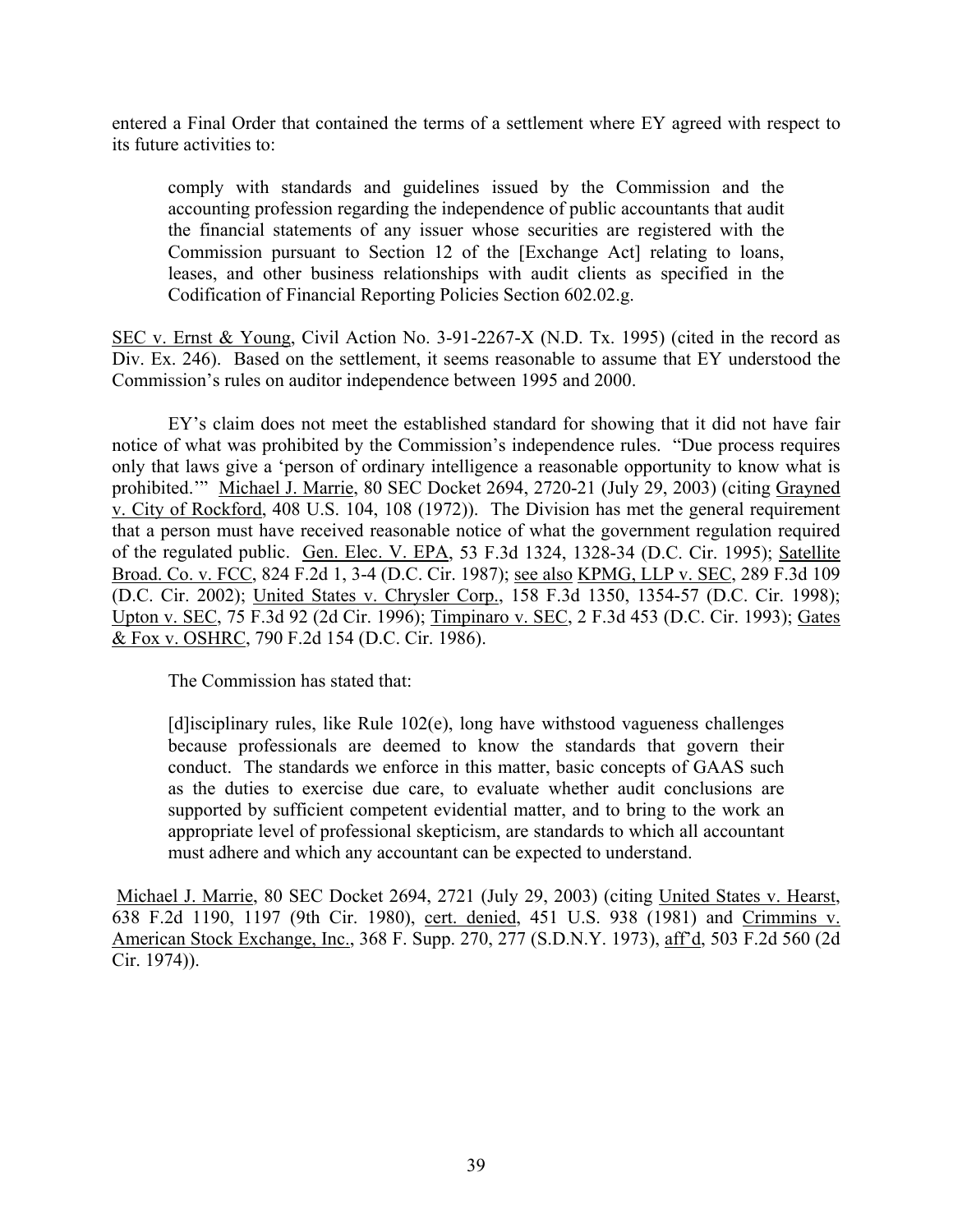## **Did EY/GEMS for PeopleSoft Violate the Independence Rules?**

# **Direct or Material Indirect Business Relationship**

1

Section 602.02.g of the Codification prohibits a direct and material indirect business relationship between an auditor and a client, unless the auditor is a consumer in the normal course of business. I will consider first whether EY and PeopleSoft had a direct or material indirect business relationship and, if that is true, whether EY was a consumer in the normal course of business.

The Division believes that the evidence establishes that EY and PeopleSoft engaged in a joint venture to create EY/GEMS for PeopleSoft and that EY and PeopleSoft openly promoted the product and touted their joint relationship with respect to it. (Div. Brief at 17-21.) The Division cites the expert testimony of Dr. Carmichael and Walter Rush, III in support of its position.[43](#page-39-0) Dr. Carmichael views the Licensing Agreement as a direct business relationship, and that the joint involvement of EY and PeopleSoft in revenue generating activities was known to potential users of PeopleSoft financial statements by, among other things, EY's press release announcing the Licensing Agreement and other press reports. (Div. Exs. 242, 741 at 10-12.) Dr. Carmichael concluded that "[t]he joint business activity of development and marketing of EY/GEMS for PeopleSoft impaired EY's audit independence, and as a result, EY's audits of PeopleSoft's financial statements were not made in accordance with GAAS." (Div. Ex. 741 at 10.)

Mr. Rush believes that the Licensing Agreement violated the independence rules because it: (1) constituted a direct business relationship between EY and PeopleSoft; (2) created a mutuality of interest; (3) created a close identity in fact and appearance; (4) had important elements of partnering; and (5) did not involve a consumer in the normal course of business. (Div. Ex. 748 at 7-14.)

EY strenuously denies that EY/GEMS for PeopleSoft was a joint product. (EY Brief at 11-27.) EY contends that it developed and marketed EY/GEMS for PeopleSoft, and provided technical support. EY contends that it was allowed to use "a PeopleSoft development tool" to modify its existing GEMS product under Section 602.02.g of the Codification, which allows an

<span id="page-39-0"></span><sup>&</sup>lt;sup>43</sup> When he testified, Dr. Carmichael was the Director of the Center for Integrity in Financial Reporting at Baruch College, City University of New York, where he was the Wollman Distinguished Professor of Accountancy. Dr. Carmichael has a PhD in Accountancy, and is a CPA and a Certified Fraud Examiner. He is the author and co-author of numerous textbooks and scholarly articles. (Div. Ex. 741, Ex. 1.) Dr. Carmichael is now the Chief Auditor and Director of Professional Standards at the Public Company Accounting Oversight Board.

Mr. Rush has been a CPA for thirty-five years and is presently licensed in California and Colorado. Mr. Rush was a senior staff member of the Commission for two years and a partner with Coopers & Lybrand, the predecessor of PricewaterhouseCoopers for twenty years. Mr. Rush was the Northwest Regional Director of Accounting, Auditing, and SEC Reporting at Coopers & Lybrand. (Div. Ex. 748.)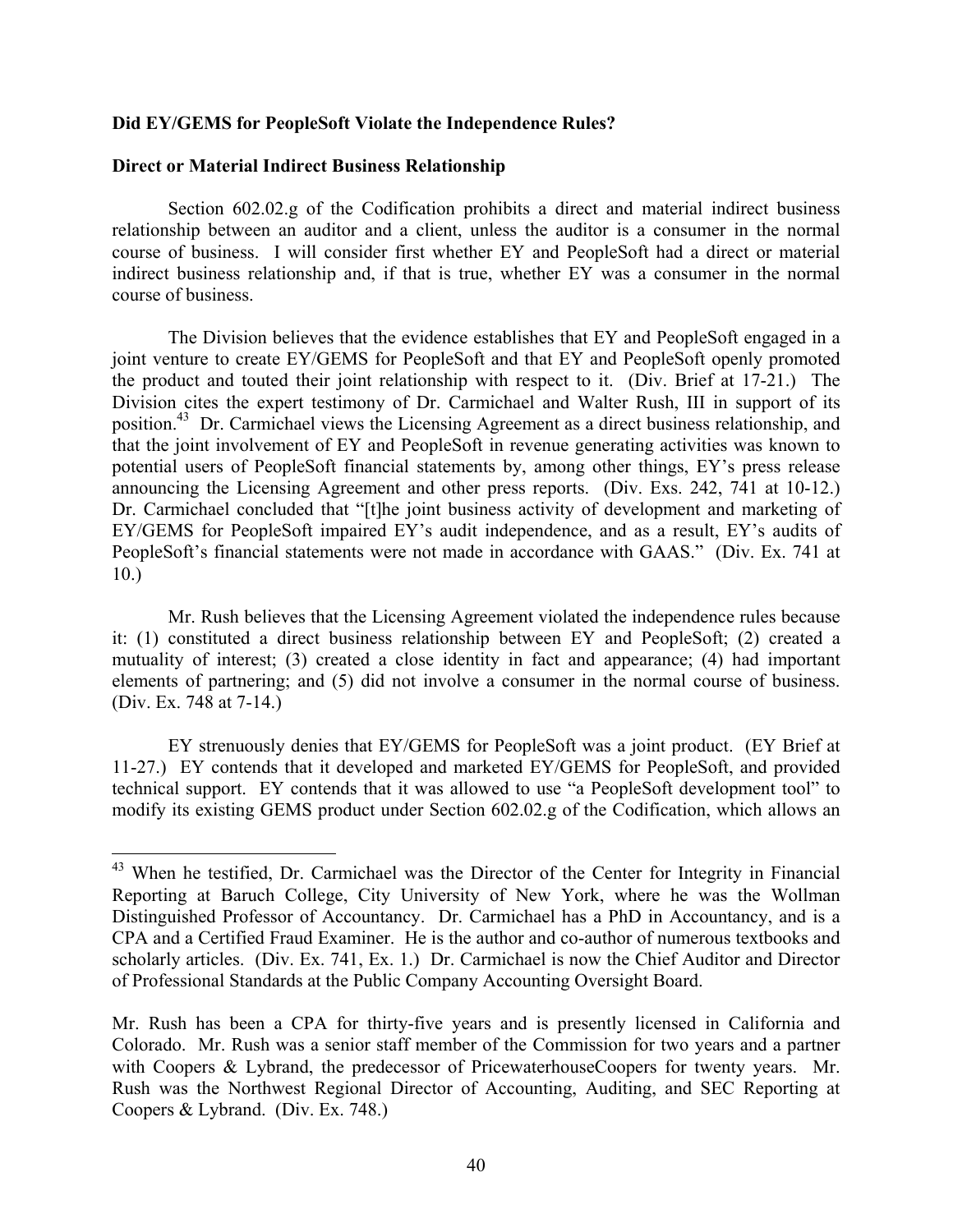<span id="page-40-0"></span>auditor to purchase or license products from an audit client "as a consumer in the normal course of business." (EY Brief at 3.) EY maintains that EY/GEMS for PeopleSoft is not a combination or packaging of EY and PeopleSoft products; rather, EY simply used PeopleTools. EY argues that even if EY/GEMS for PeopleSoft were a combination, the rules do not prohibit a bundling of fragments of EY and PeopleSoft products. Finally, EY argues that the Licensing Agreement specifies that it does not create a joint venture or joint ownership, and the royalty provisions do not change the intent of the parties. (EY Brief at 11-27.)

EY's experts, Dr. Hitt and Mr. Mooney, represent that licensing PeopleTools was a normal business practice for PeopleSoft and cite technology practices in "today's world," but they do not cite any situation where an auditor licensed development software from its audit client. (EY Exs. 1310 at 11-12, 1311 at 11-12.) In addition, Dr. Hitt stressed that the Licensing Agreement provisions were standard in the software industry, and that persons familiar with the industry knew that EY/GEMS for PeopleSoft was not a joint product, and the persons "with a modest understanding of the software industry" would not conclude that partnering and alliance endeavors indicated a legal partnership or joint development or marketing effort. (EY Ex. 1310 at 12-20.)

However, the standard in assessing independence is not the perception of a specialized group of people. Rather, the standard is whether EY and PeopleSoft shared a mutual interest in the success of EY/GEMS for PeopleSoft and acted together to promote the product so that a reasonable investor with knowledge of all the facts would conclude that EY was closely identified in fact and appearance with its audit client. (Div. Ex. 748 at 9-10 (citing Codification Section 602.02.g).) Moreover, at least two people at PeopleSoft with industry experience were concerned due to EY's status as PeopleSoft's auditor. Ms. Gonzalez voiced concerns to her supervisor and Mr. Horne believed that the revenue sharing arrangement violated EY's Guidelines on auditor independence. (March 24, 2003, Tr. 18-19, March 31, 2003, Tr. 158-59.)

## **Finding**

 $\overline{a}$ 

The Licensing Agreement between EY and PeopleSoft created a direct business relationship. The following provisions of the Licensing Agreement created an identity or mutuality of interest between EY and PeopleSoft: (1) EY's payment of royalties of the greater of a base of \$300,000 or actual royalties on product sales or renewals; (2) PeopleSoft's agreement to provide EY with technical support to assist product development; (3) PeopleSoft's right of final approval over release of EY/GEMS for PeopleSoft and how it was priced; (4) PeopleSoft's right to approve marketing materials prepared by EY; (5) the right of EY to use PeopleSoft's trademark to market materials; and (6) the requirement that EY obtain signed sublicense agreements from each end-user of EY/GEMS for PeopleSoft prior to delivery of the product. (Div. Exs. 121.) The terms of the Licensing Agreement created a situation where the success of EY/GEMS for PeopleSoft was in the best interests of both EY and PeopleSoft. The greater the sales of  $EY/GEMS$  for PeopleSoft, the higher the royalties that  $EY$  paid to PeopleSoft.<sup> $44$ </sup> Certain

<sup>&</sup>lt;sup>44</sup> There is no indication that the computer processing situation described in the Codification, which EY claims is analogous, involved an agreement for royalties or any of the other features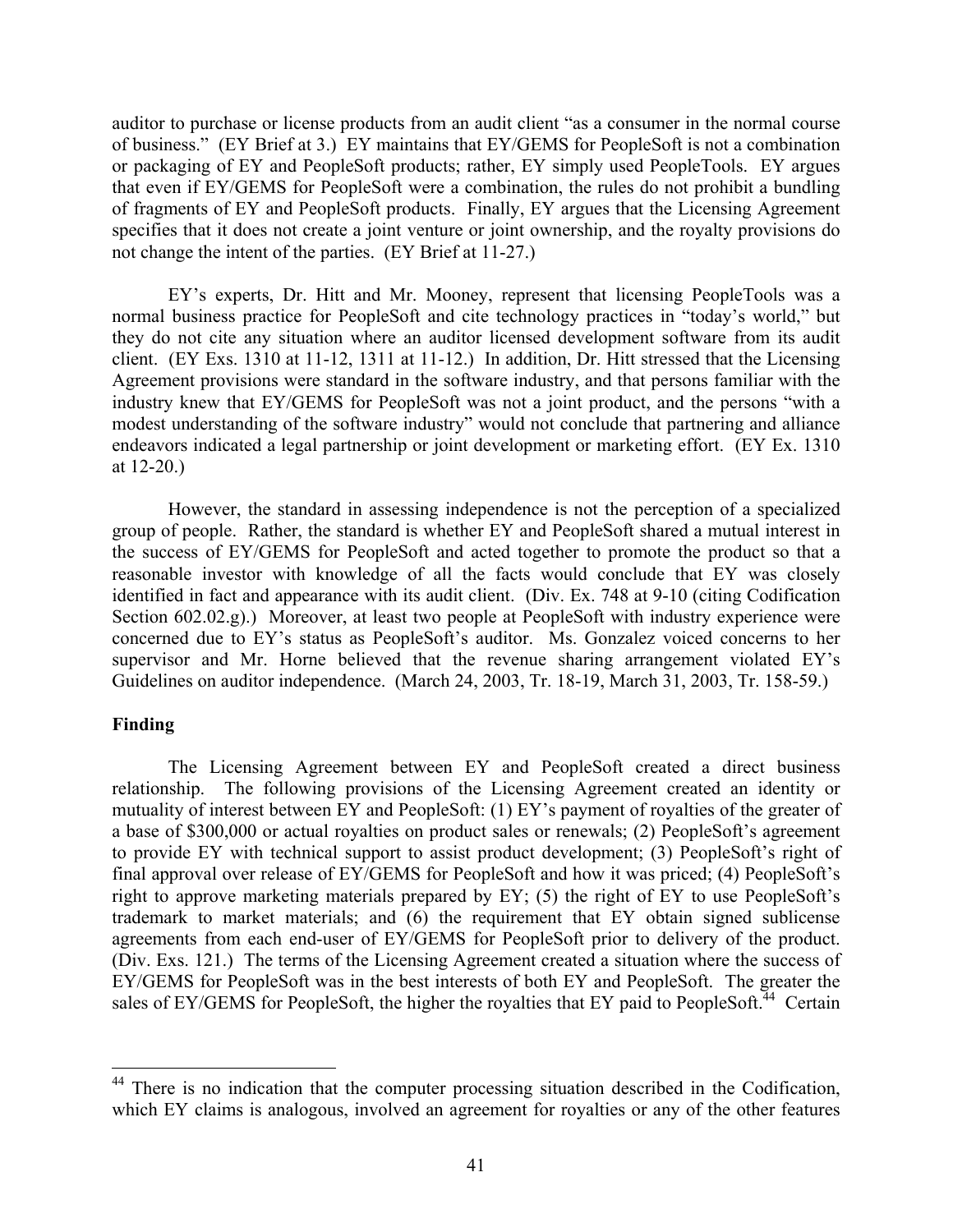provisions of the Licensing Agreement considered separately, such as the royalty provisions, EY's use of the PeopleSoft logo and trademark for marketing purposes, and PeopleSoft's right to approve the final product and give input on the product price individually, support a joint business venture finding. Considering the totality of the Licensing Agreement, the evidence is overwhelming that EY/GEMS was a joint product. (Div. Ex. 121.)

The evidence is persuasive that EY/GEMS for PeopleSoft was much more than a bundling of fragments and that EY did more than use PeopleTools for development purposes. Standing alone, EY/GEMS for PeopleSoft provides significant indicia that cause it to be considered a joint business venture. (March 24, 2003, Tr. 108.) "[W]e approached PeopleSoft with the idea of developing a version of EY/GEMS in their development tool which would be completely integrated with their HRMS. The solution was beneficial for both sides as mutual clients would have the integrated system with the same look and feel for data entry and processing, as well as real-time data access." (Div. Ex. 126 at 031933.) EY/GEMS for PeopleSoft is the result of putting together EY's proprietary EY/GEMS software and PeopleSoft's proprietary product, HRMS using PeopleTools into a single integrated system. (March 21, 2003, Tr. 245; Div. Ex. 127 at 031943-44.) Persons acquiring EY/GEMS for PeopleSoft received material that listed the program's functions and identified those that were part of PeopleSoft. (Div. Exs. 412 at 036201-2, 531 at 040778-79.) The use of PeopleTools to create screens always involves the use of PeopleSoft's proprietary language PeopleCode. (March 24, 2003, Tr. 120-21, 144-46.) Pursuant to the Licensing Agreement, PeopleTools was incorporated into EY/GEMS for PeopleSoft and distributed to end-users. (Div. Ex. 121 at ¶ 2-b.) EY already had access to PeopleTools as part of its PeopleSoft HRMS license and as an implementation consultant, but it needed an additional license to distribute PeopleTools as part of EY/GEMS for PeopleSoft. (March 28, 2003, Tr. 82.)

The EY/GEMS for PeopleSoft developers succeeded in producing a product that would "share common functionality and databases and adhere to the standards of the PeopleSoft application." (Div. Ex. 591.) In application, "the user would only have to log on to one application to be able to access both the PeopleSoft delivered screens and the EY/GEMS screens." (March 24, 2003, Tr. 171.) The log-on was accomplished through PeopleSoft HRMS. (EY Brief at 14.) The screen would show the standard PeopleSoft tool bars, menu items, and functionality. A double-click on the PeopleSoft icon would bring up EY/GEMS for PeopleSoft as a menu option.[45](#page-41-0) (March 24, 2003, Tr. 143-62, 168-71; Div. Ex. 618 at 043632.)

The intellectual assets of EY and PeopleSoft are the integral components of the product EY/GEMS for PeopleSoft. Knowledgeable people described EY/GEMS for PeopleSoft in terms that reasonable people would interpret as indicating a joint business venture or joint product. An EY partner characterized EY/GEMS for PeopleSoft as an effort "to port the EY/GEMS product to the PeopleSoft platform." (Div. Ex. 198 at 032364.) The result was that EY's GEMS

1

contained in the Licensing Agreement. The factual situation set out in the Codification does not describe the agreement for services. Codification, Section 602.02.g, Example 1.

<span id="page-41-0"></span><sup>&</sup>lt;sup>45</sup> A user also has to click "OK" to verify data base type and sign-on. Once in PeopleSoft, the user would click "Start" and see the menu options, one of which is "EY/GEMS for PeopleSoft." (Div. Ex. 618 at 043632.)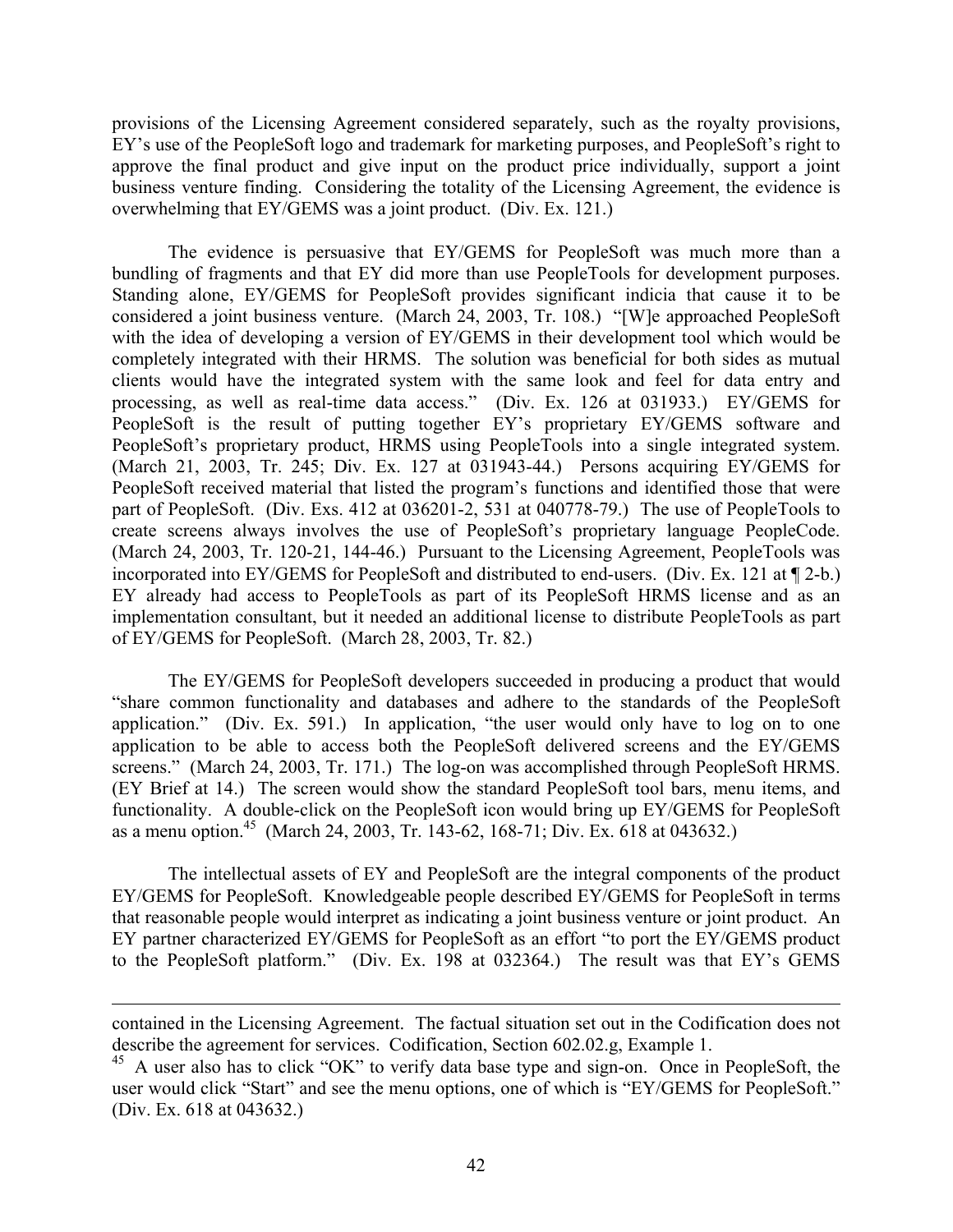application interfaced seamlessly with PeopleSoft's HRMS/Payroll product. (March 21, 2003, Tr. 126; Div. Ex. 652 at 043792.) Dr. Hitt described EY/GEMS for PeopleSoft as "a software application that complemented the capability of the PeopleSoft Human Resources Management System (HRMS) to enable end users, typically corporate human resource professionals, to perform a variety of tax calculations, compensations calculations, and recordkeeping activities relating to expatriate employees." (EY Ex. 1310 at 2.) Ms. Gonzalez considered that "it was made with PeopleTools so that made it kind of [a] joint product." (March 24, 2003, Tr. 108.)

EY and PeopleSoft viewed EY/GEMS as mutually beneficial. (March 24, 2003, Tr. 15, 22-29, 64-65.) EY projected that "[a]s PeopleSoft expands its sales both in the U.S. and globally, the demand for EY/GEMS functionality to be integrated into its HRMS product will only increase." (Div. Ex. 641 at 043755.) PeopleSoft explained in a 1999 publication that:

[f]or clients using PeopleSoft HRMS/Payroll, the integration of [EY/GEMS] functionality provides a total solution for international companies. . . .

The database consists of four core administrative and planning modules and several supplemental modules, which all interface to minimize data entry and create a system that addresses pertinent expatriate management needs. Because the system is integrated into PeopleSoft HRMS, clients also receive the benefits of:

A single integrated system, thus eliminating duplicate processes and procedures.

The same flexibility as PeopleSoft for customization of panels and code.

EY/GEMS upgrades simultaneous with PeopleSoft upgrades.

The full spectrum of EY/GEMS tools needed to get the job done.

(Div. Ex. 304 at 034917.)

EY argues that the terms of the Licensing Agreement do not create a joint business venture because, among other things, the payment of royalty fees was standard in the software industry. (EY Brief at 22-27.) EY's argument is unpersuasive. As PeopleSoft's auditor, EY had to abide by the independence rules regardless of what others in the industry were doing. In addition, EY's defense that EY/GEMS for PeopleSoft was a software product developed and marketed by EY alone is not true. EY paid \$75,000 to PeopleSoft for technical assistance and admits that PeopleSoft provided technical assistance on "rare occasions." (EY Ex. 1311 at 14.) The evidence is that EY marketed EY/GEMS for PeopleSoft as a joint product, and that it did so at PeopleSoft User Conferences. At PeopleSoft's 1999 User Conference, Michael Fischer from EY's Tax practice insisted that PeopleSoft announce that EY/GEMS for PeopleSoft was PeopleSoft's preferred solution for computing expatriate payroll and tax data. (March 24, 2003, Tr. 91-92.)

In its promotional literature, EY described EY/GEMS for PeopleSoft as a joint product. "We have developed jointly with PeopleSoft, EY/GEMS, a global expatriate tax system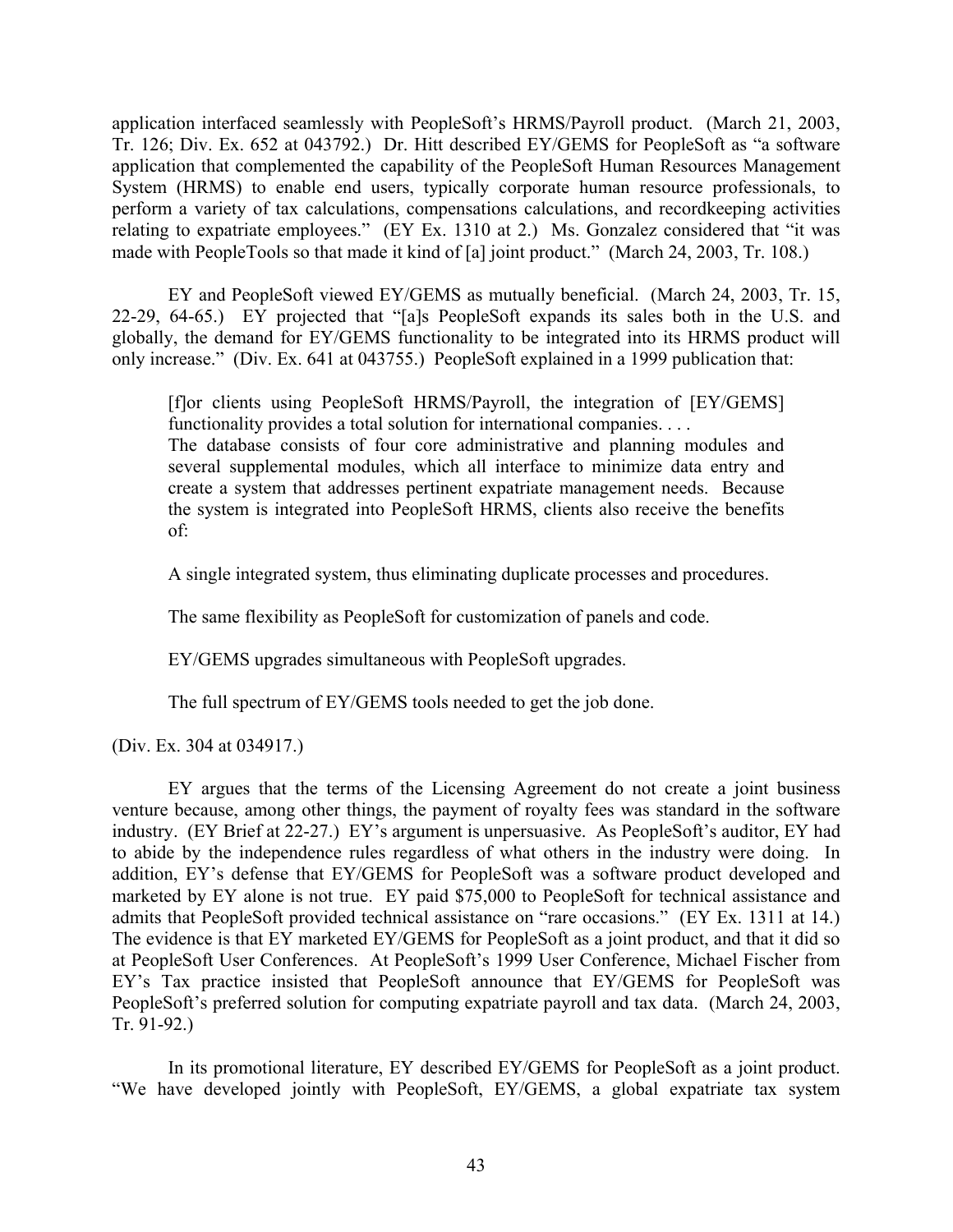integrated with PeopleSoft Payroll." (Div. Ex. 243 at 33119.) In a 1999 sales presentation, EY described "JOINT PRODUCTS – EY/GEMS for Human Resources." (Div. Ex. 299H at 034807.) In another sales presentation, EY in discussing its "Lengthy, Close Working Relationship" with PeopleSoft repeated, "We have developed jointly with PeopleSoft, EY/GEMS, a global expatriate tax system integrated with PeopleSoft Payroll." (Div. Ex. 513 at 039944.) An EY brochure bearing the logos of both EY and PeopleSoft titled "EY/GEMS<sup>TM</sup> + PeopleSoft tm = EY/GEMS for PeopleSoft" explained that:

PeopleSoft is the worldwide leader in relational client/server HRMS/payroll packaged software. For more than twenty-five years [EY] has been the worldwide leader in providing expatriate services. EY/GEMS for PeopleSoft brings together the experience of these two leaders . . . .

EY/GEMS for PeopleSoft is a single integrated system

(Div. Ex. 127 at 031943-44; March 21, 2003, Tr. 241-45.) EY's advertising materials for EY/GEMS for PeopleSoft featured the PeopleSoft logo. (March 21, 2003, Tr. 241-47; Div. Exs. 127, 625.) Mr. Bishko did not seek advice from either Mr. Coulson or anyone at EY on whether EY marketing materials bearing the EY and PeopleSoft logos violated the independence rules.<sup>46</sup> (March 21, 2003, Tr. 245.)

The major accounting firms, including EY's predecessor, acknowledged in a petition, which resulted in the Commission's 1989 Response, that "while an accountant may provide nonattest services for an audit client's own use, the provision of such services is forbidden if the client intends to combine the services with its own and sell the entire package to a third party." (Div. Ex. 127 at 031946.) This prohibition, which EY recognized in 1988, applies to EY/GEMS for PeopleSoft, a combination of auditor and client products in a single package.

EY activities in marketing EY/GEMS for PeopleSoft provide additional indicia that EY promoted the product based on its mutuality or identity of interests with PeopleSoft. A January 24, 1995, EY press release announced that:

EY/GEMS for PeopleSoft delivers a seamless interface that provides the same functionality for information systems (IS) professionals maintaining the system and HR professionals utilizing the reporting and recordkeeping functionalities, regardless of their location. PeopleSoft provides the development toolset that enables Ernst & Young to build a client/server Windows-based application of EY/GEMS. . . . EY/GEMS will seamlessly interface with PeopleSoft's current international assignment module, expanding on the tracking of employee home and host data, defining assignment details, tracking employee residence, visa and work permit requirements, and adding the compensation and tax functionality needed by HR professionals.

<span id="page-43-0"></span> $46$  Mr. Bishko supplied PeopleSoft with a hard copy of the EY logo in 1995. (Div. Ex. 600 at 043581.)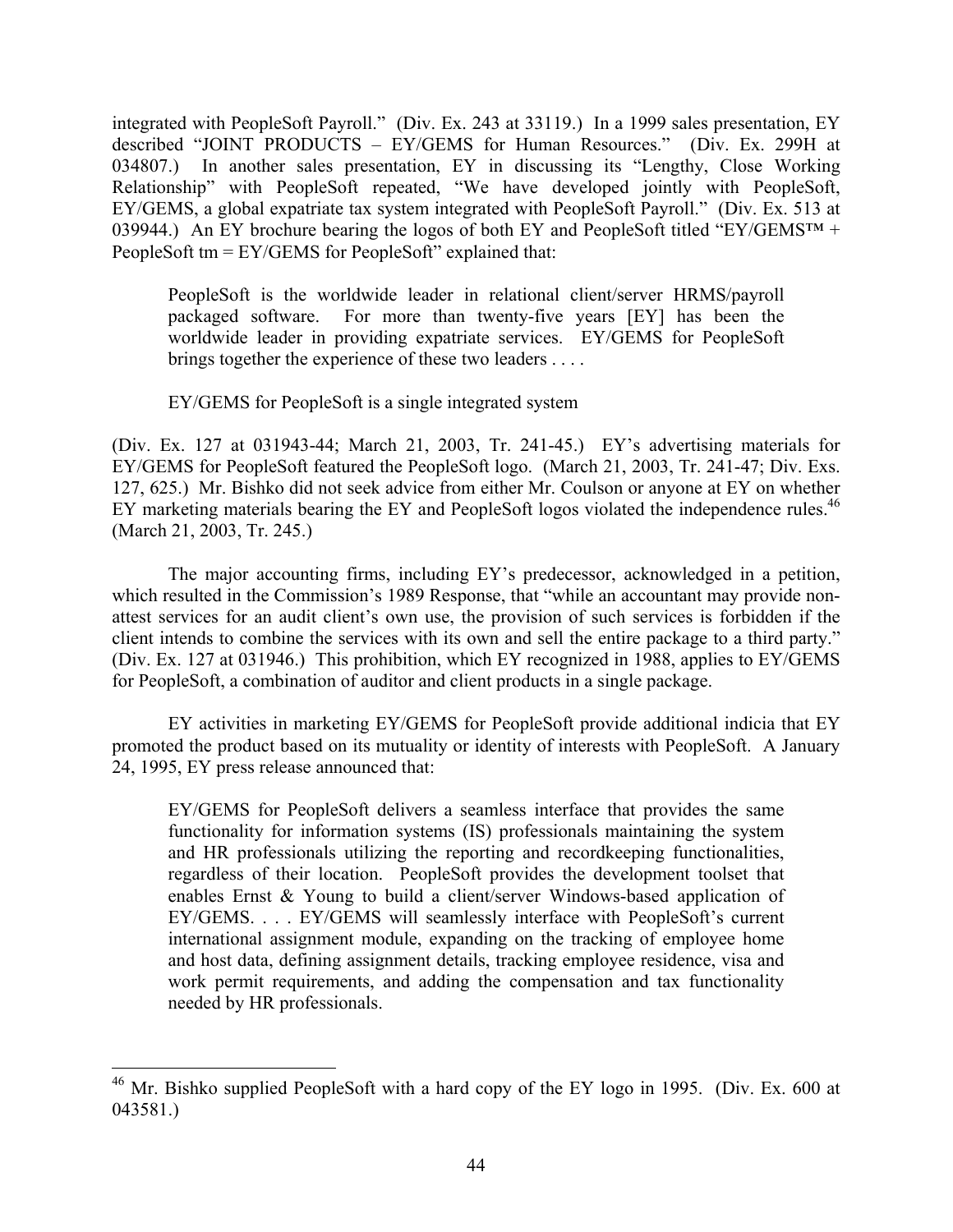"We're excited about EY/GEMS adding this important global dimension to PeopleSoft's premier line of human resources applications," said Michael J. Bishko, National Director of Expatriate Services for Ernst & Young.

(Div. Ex. 122 at 031905.) A news report in January 1995 stated that EY had "teamed up" with PeopleSoft "to develop a new software package it [hoped would] dominate the market for global work force management systems." The same press report quoted Jay Levine, an EY partner and director of Expatriate Technology, Technology Services Group, as stating that EY viewed expatriate services as an emerging market since 600 of the top 1,000 United States companies had large international work forces. (Div. Exs. 123, 242.) A similar article appeared in Software Magazine in March 1995. (Div. Ex. 242.)

When EY released EY/GEMS for PeopleSoft in January 1996, it announced that it combined PeopleSoft's human relations software with EY's tax expertise for tracking and calculating expatriate employees' costs and taxes.<sup>47</sup> The software was completely integrated into an installed PeopleSoft HRMS Payroll product and provided a seamless interface with other PeopleSoft panels and menu applications. (Div. Ex. 238A at 032768.) EY marketing materials declared:

PeopleSoft is the worldwide leader in relational client/server HRMS/payroll packaged software. For more than twenty-five years [EY] has been the worldwide leader in providing expatriate services. EY/GEMS for PeopleSoft brings together the experience of these two leaders to enhance your ability to support your company's international agenda, your management and your expatriate employees. It creates a win-win equation for you and your organization.

(Div. Ex. 127 at 031944.) EY demonstrated the 6.0 version release of EY/GEMS for PeopleSoft at the 1997 PeopleSoft User Conference attended by over 10,000 people. (Div. Ex. 641.) EY projected increased demand for "EY/GEMS functionality to be integrated into [PeopleSoft] HRMS product" as PeopleSoft sales expanded domestically and globally. (Id.) EY noted in a 1998 product description that it had created this version of GEMS as an "Application Development Partner with PeopleSoft." (Div. Ex. 238C at 032793.)

The EY-PeopleSoft direct business relationship continued into 1999, when PeopleSoft considered how to address customer concerns regarding expatriate processing, and decided to continue its partnership with EY. (March 24, 2003, Tr. 15-25.) EY's Mr. Fischer tried unsuccessfully to convince PeopleSoft to sell and service a more integrated form of EY/GEMS for PeopleSoft. PeopleSoft rejected that proposal, but agreed to declare that EY/GEMS for PeopleSoft was its "preferred solution" for computing expatriate payroll and tax data. (March 24, 2003, Tr. 57, 60-61.)

<span id="page-44-0"></span> $^{47}$  An EY document, dated June 1999, represented that version 7.0 was in production in the U.S. since December 1997. (Div. Ex. 182 at 032248, 032252.)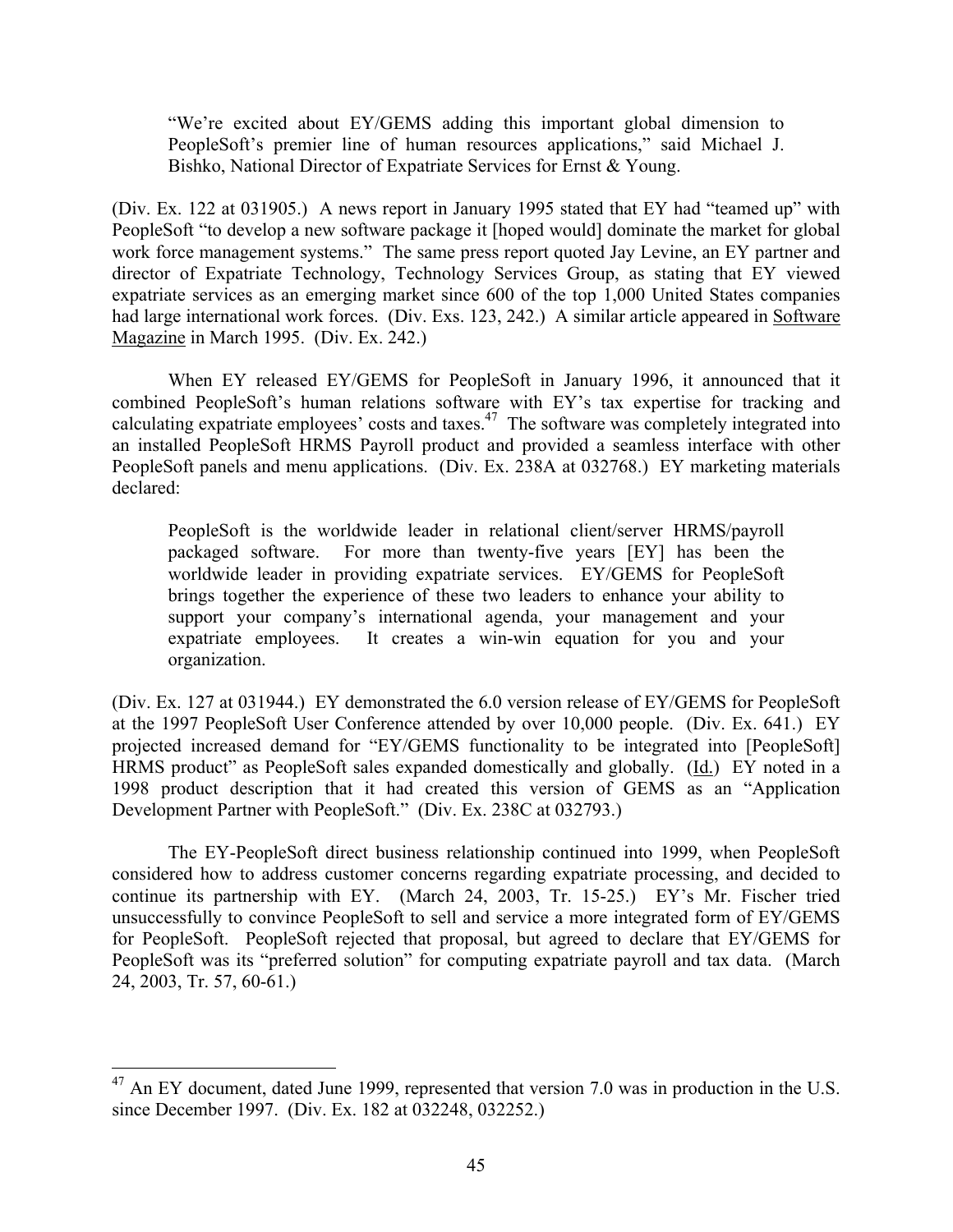I find that a reasonable investor who knew of EY and PeopleSoft's mutual interest in the business success of EY/GEMS for PeopleSoft would make an objective and pragmatic assessment that EY would not be objective in its audit of PeopleSoft. My ruling has considered Mr. Mooney's concerns that the appearance of lack of independence is an arbitrary and capricious type of standard, and his warning that if it is used, it must be applied pragmatically and sensibly. (April 8, 2003, Tr. 60-61, 67-70.)

I reject: (1) EY's characterization of its status as a PeopleSoft application partner and alliance member, and its teaming up with PeopleSoft as involving "inconsequential matters"; and (2) its reliance on a Gartner Group Report that stated, "[b]ecause PeopleSoft is an audit client of E&Y, that precludes close partnering opportunities available to other [implementation consultants]." (EY Ex. 1311 at 15.) The use of the terms "partner" and "alliance member" are not per se determinative, but based on the evidence, they do connote a significant relationship and status in the technological industry. (March 24, 2004, Tr. 19-20; Div. Ex. 454 at 037140.) The record establishes that EY and PeopleSoft acted as partners in the sense that they shared a business interest and they acted together in a variety of ways for their mutual benefit. Finally, nothing suggests that the Gartner Group Report was anything more than a statement of what the author believed to be the standard for auditor-client business relationships. Even if the Gartner Group knew all the facts and made a conclusion, the standard is a reasonable investor standard not the conclusion of an information technology market research firm.

For all these reasons, I find that EY's actions in connection with EY/GEMS established a direct business relationship in the form of a joint product. EY's direct business relationship with PeopleSoft relative to EY/GEMS for PeopleSoft violated the auditor independence requirements unless EY was acting as a consumer in the normal course of business. See Codification, Section 602.02.g.

### **Consumer in the Normal Course of Business**

EY believes that the record supports its judgment that the consumer in the normal course of business exception covers EY/GEMS for PeopleSoft. (EY Brief at 27-28.) The Division asserts that EY bears the burden of proof as to the applicability of the exception to its situation because a party asserting an affirmative defense has the burden of establishing it by the necessary proof. In re Johnson Bros. Truckers Inc., 9 Fed. App. 156, 161-62 (4th Cir. 2001) (assertion of "ordinary course of business exception" under 11 U.S.C.  $\S$  547(c)(2) operates as an affirmative defense). The Division likens the "consumer in the ordinary course of business" exception to an issuer claiming a statutory exemption to the Section 5 registration requirements of the Securities Act. SEC v. Ralston Purina, 346 U.S. 119, 126 (1953) (an issuer claiming an exemption under Section 4 of the Securities Act carries the burden of showing that the exemption is met) (Div. Brief at 101-04, Reply Brief at 59 n.36.) EY disputes the Division's position, citing Steadman v. SEC, 450 U.S. 91, 102 (1981), and characterizes the Division's case law as distinguishable and "specious." (EY Brief at 28.)

Inasmuch as the purpose of the securities statutes and regulations is to protect investors, the burden of persuasion is with the person claiming an exemption from a Commission rule. Steadman places the burden on the Division to prove the allegations in the OIP; however,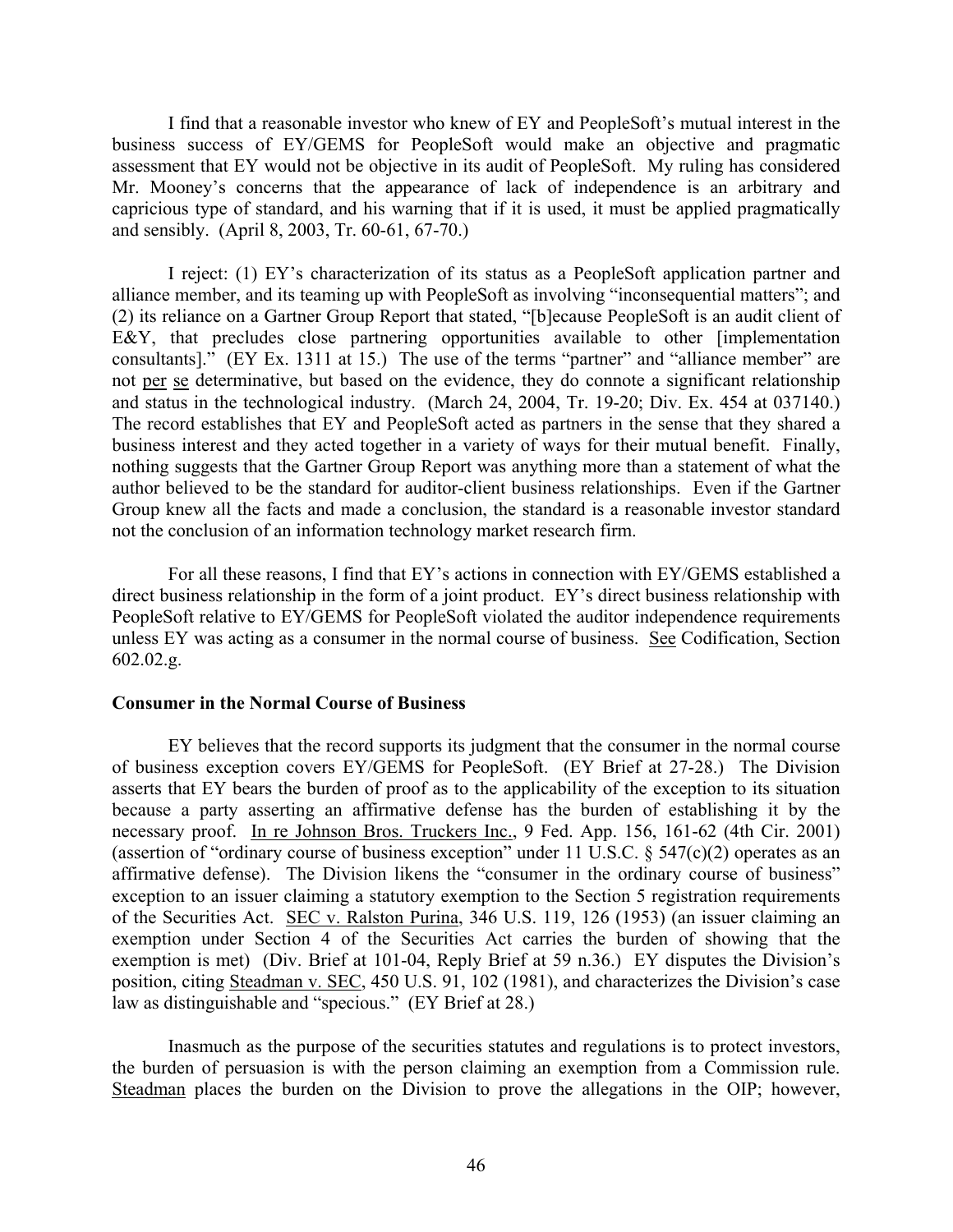Ralston Purina places the burden on a respondent if it claims that a rule of general applicability does not apply to its particular situation. 346 U.S. at 126. In any event, the evidence here is compelling, and the Division carried any burden that it may have had. (Div. Findings of Fact at 60-61; EY Brief at 28-29; Div. Reply Brief at 59 n.36.)

Dr. Carmichael and Mr. Rush reject EY's position that its relationship with PeopleSoft relative to EY/GEMS for PeopleSoft was as a consumer in the normal course of business because EY was not a consumer and the transaction was not in the normal course of business. (Div. Exs. 741 at 12, 748 at 12.) Dr. Carmichael cites Black's Law Dictionary to support his contention that EY is not a consumer because it did not use the PeopleSoft's product internally.<sup>48</sup> In support of their positions, Dr. Carmichael and Mr. Rush cite the Commission's 1989 Response where it rejected the accounting firms' position that prime or subcontractor relationships or other cooperative service arrangements between auditors and clients fell within the consumer in the normal course of business exception. (Div. Exs. 741 at 15, 748 at 12.) In his forty years of accounting experience, Mr. Rush has never known an accounting firm to pay royalties to an audit client. (Div. Ex. 748 at 13-14.) Mr. Rush concluded that the relationship was not in the normal course of business because, among other things: it was unusual for PeopleSoft to provide its proprietary language; it is not normal for an accounting firm to pay its suppliers royalties; an accounting firm does not normally give a supplier a third-partybeneficiary interest in its revenues; a CPA firm does not normally allow a supplier to give input on how it should price its services and products; and a CPA firm does not normally receive a large competitive advantage from an audit client. (Div. 748 at 13-14.)

Mr. Mooney believes that EY did not violate the independence rules because, in substance, the transaction was nothing more than an effort by EY to rewrite an existing software program. (EY Ex. 1311 at 9-10.) Mr. Mooney believes that EY entered into the Licensing Agreement as a consumer in the normal course of business. (EY Ex. 1311 at 11-14.) Dr. Hitt concluded that EY was a consumer of software development tools in the normal course of its business as a software developer, and that EY/GEMS for PeopleSoft was an EY product marketed by EY. (EY Ex. 1310 at 3.) Dr. Hitt opined that:

1. The Licensing Agreement's grant of the use of PeopleTools, the payment of royalties, EY's limited consultation with PeopleSoft technical support personnel, use of the terms "partner" or "alliance" member, and use of PeopleSoft in the product's name does not show that EY/GEMS for PeopleSoft was a joint product.

2. PeopleSoft did not directly distribute or install or provide technical support for EY/GEMS for PeopleSoft. It did not issue press releases, and it did not develop or test the final product. The absence of these activities indicates that EY/GEMS for PeopleSoft was not a joint product or joint business venture.

(EY Ex. 1310 at 19-20.)

<span id="page-46-0"></span><sup>&</sup>lt;sup>48</sup> Consumer is "one who consumes. Individuals who purchase, use, maintain, and dispose of products and services." Black's Law Dictionary 219 (6th ed. 1991).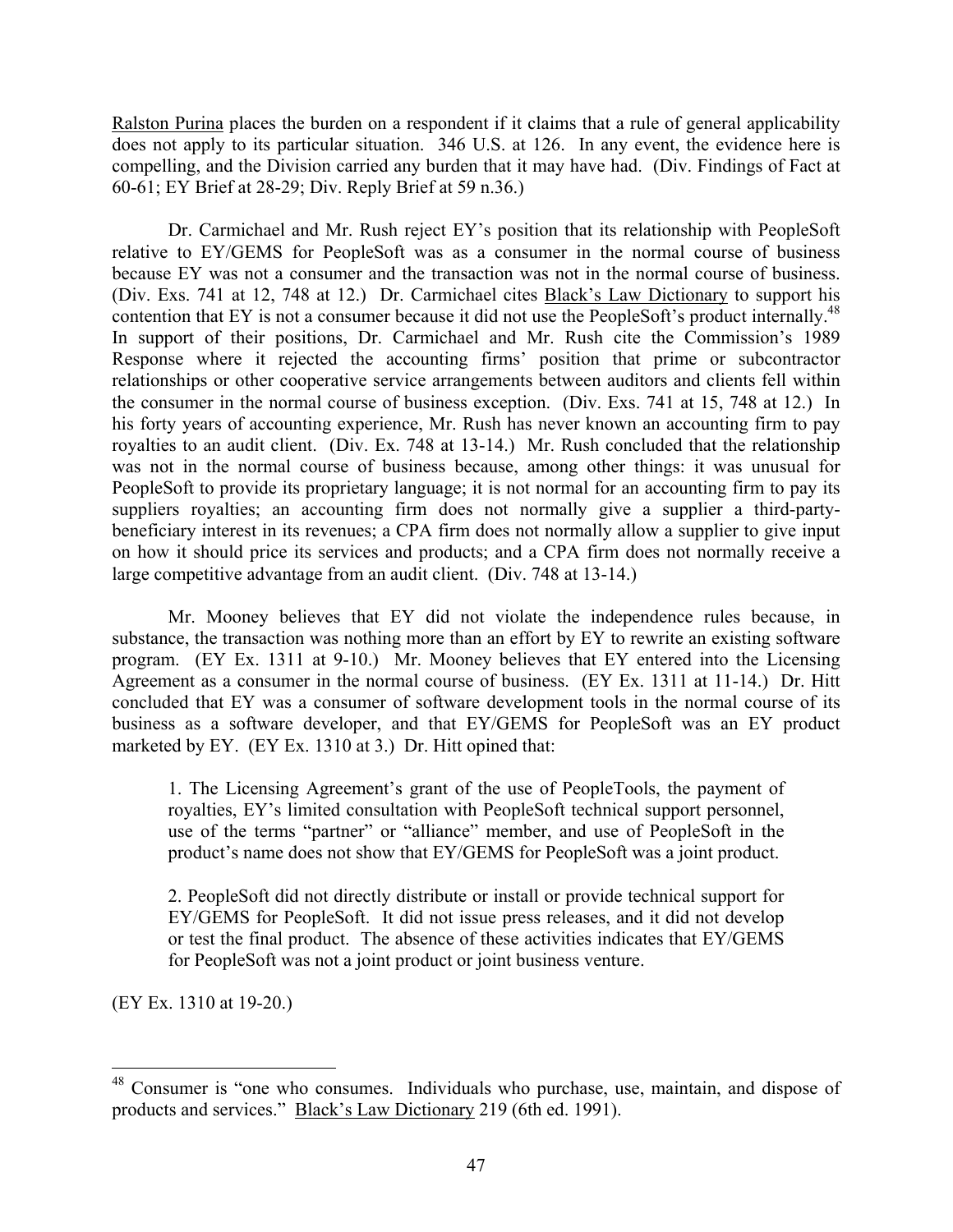I disagree with EY and its experts that "in entering into the licensing agreement, E&Y was acting as a 'consumer in the ordinary course of business' and thus squarely covered by the exception provided in Rule 602.02.g." (EY Ex. 1311 at 11.) Several facts cause me to conclude that EY was not a consumer and did not enter agreements similar to the Licensing Agreement in the normal course of business. A consumer is one who consumes and the definition of the verb "consume" is to do away with completely, to use up, to eat or drink, to engage fully. Merriam-Webster's Collegiate Dictionary 248 (10th ed. 2001). EY did not consume PeopleCode or PeopleTools; rather, it used these intellectual properties and passed them on in the form of new software. For this reason, I find that EY was not a consumer in the generally accepted meaning of the term.

EY cites the fact that EY had earlier versions of EY/GEMS and to Dr. Hitt's opinion to support its assertion that during the relevant period EY licensed software development tools to produce GEMS related software in the normal course of its business. (EY Brief at 29.) I reject this reasoning. Dr. Hitt's citations do not support his assertion, and there is no evidence that whatever licensing was required to produce GEMS in a DOS version, a Windows version, and a client/server application involved agreements similar to the Licensing Agreement. EY's businesses were auditing, tax, and consulting. The "bread and butter" services of EY's tax group were tax return preparation and tax consulting. (March 21, 2003, Tr. 120-21, 139-40.)

EY licensed PeopleTools, a developmental tool, and a PeopleSoft application, PeopleSoft's HRMS, to produce EY/GEMS for PeopleSoft. (Div. Ex. 121.) EY initiated GEMS and had developed upgrades of the program not as a major piece of its practice but as a defense measure to protect against competition and to show that EY was on the cutting edge of technology. (March 21, 2003, Tr. 139-40.) Mr. Coulson acknowledged that EY had never entered an agreement similar to the Licensing Agreement in the ordinary course of its business. This was the first time that Mr. Coulson had ever encountered a situation where the issue was whether an auditor could pay a royalty to its audit client without violating independence standards. Mr. Coulson knew of no other situation where EY made a royalty payment to an audit client. (March 26, 2003, Tr. 162.) Mr. Coulson was unaware of any other agreement: (1) making an audit client the beneficiary of an agreement the auditor entered with a third party; (2) giving an audit client veto power over what the auditor could sell; and (3) where an auditor paid a client a quarterly technical support fee during product development. (March 26, 2003, Tr. 198- 01.)

The fact that some PeopleSoft employees found EY's license of PeopleTools to EY unusual supports a finding that PeopleSoft licensed its software for product development infrequently in 1994. (March 24, 2003, Tr. 24, 167, March 28, 2003, Tr. 77, 83.) Ms. Gonzalez knew of only one other company that PeopleSoft allowed to use PeopleTools to write an application that interfaced with its HRMS/payroll. (March 24, 2003, Tr. 24.) Marsha Ann Matthews, a PeopleSoft product manager employee, was surprised when she first saw EY/GEMS for PeopleSoft in 1999 because at the time she was unaware of any products that had been built on PeopleTools. (March 24, 2003, Tr. 121, 167.) EY states that Dr. Hitt cited "numerous" examples to support his conclusion that licensing PeopleTools was a normal practice for PeopleSoft during the relevant period. (EY Brief at 30.) Dr. Hitt found three instances that PeopleSoft licensed PeopleTools to software developers who used it to produce "bolt-on"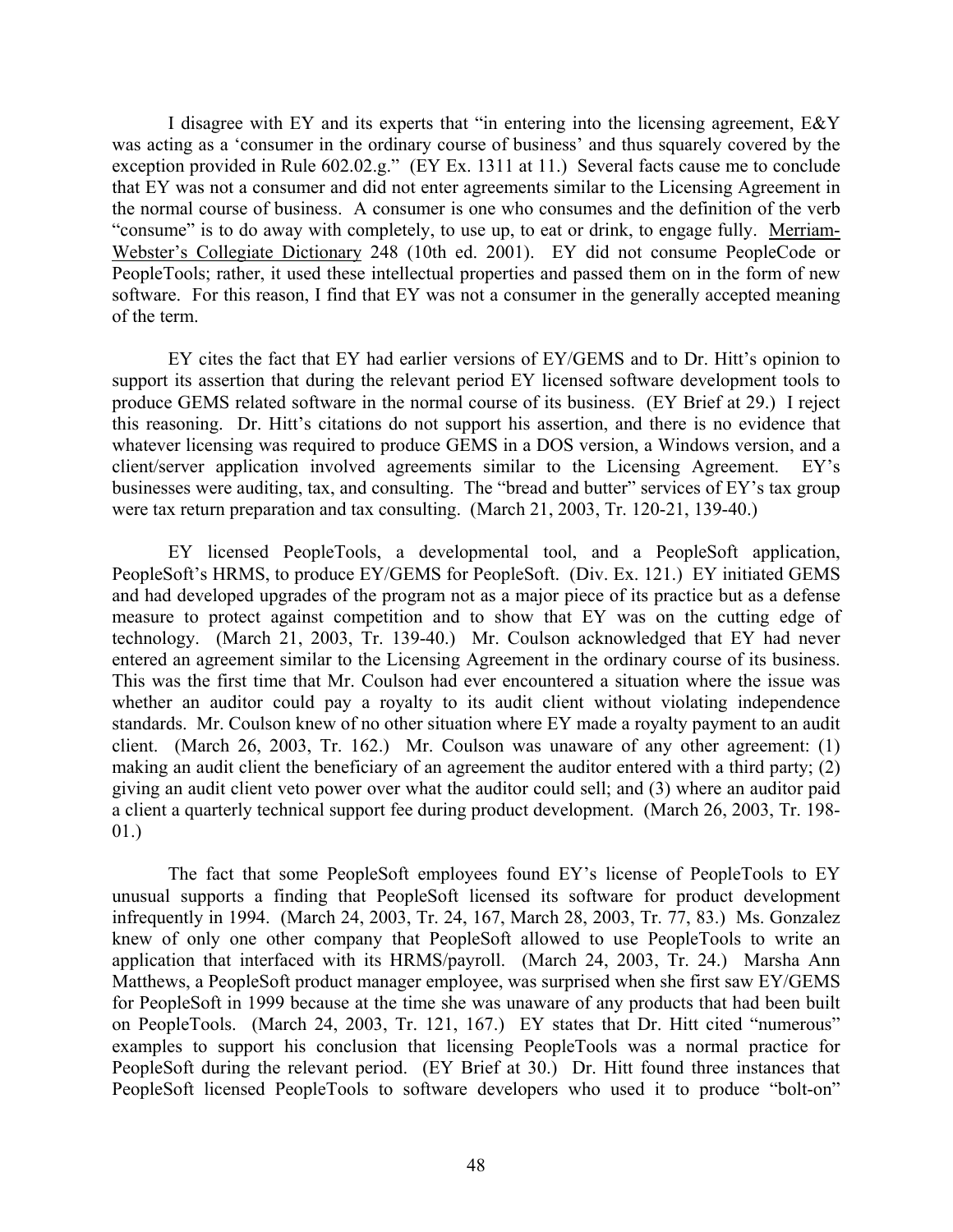applications that added functionality to an existing PeopleSoft application by 1993. (EY Ex. 1310 at 8.) Dr. Hitt notes that PeopleSoft licensed PeopleTools to two accounting firms by 1994, and he cited newspaper reports of two others licenses in the late 1990s. (Id.) It is questionable whether six licenses in a period of about ten years can be characterized as numerous. Dr. Hitt found one product that had "for PeopleSoft" in its name prior to EY/GEMS for PeopleSoft. (EY Ex. 1310 at 17-18.)

The "consumer in the normal course of business" exception originated as a narrow exception for goods or services acquired for internal use or consumption added because under the original rule "if you're the auditor of the A&P, you couldn't buy a loaf of bread" from an A&P grocery store. (March 27, 2003, Tr. 135-38.) In a notice of a proposed rule amendments regarding auditor independence issued in 2000, the Commission stated:

In general, an accountant acts as a "consumer in the ordinary course of business" when the accountant buys "routine" products or services on the same terms and conditions that are available to the seller's other customers or clients. An accountant is not acting as a "consumer" if it resells the client's products or services. Likewise, a purchase is not "in the ordinary course of business," nor is the product "routine," if it is significant to the firm or its employees.

Proposed Revision of the Commission's Auditor Independence Requirements; 65 Fed. Reg. 43,148, 43,167 (July 12, 2000) in evidence as EY Ex. 1309.

EY maintains that the "consumer in the normal course of business" exception has evolved substantially since it was added to the rule in 1972. EY considers this situation similar to where the Commission found an accounting firm's use of a client's computer income tax data processing services for performing tax work for its clients within the "consumer in the normal course of business" exception.<sup>49</sup> (EY Ex. 1311 at 11, 14.) EY also cites as support the fact that the Commission has not challenged the fact that an auditor bills clients "for the costs of using another audit client's products – such as telephone, or delivery services – so long as the terms are consistent with those available to others." (EY Ex. 1311 at 11.)

The examples of data processing services and telephone or delivery services do not support EY's position that EY was a consumer in the normal course of business in the arrangement between EY and PeopleSoft relative to EY/GEMS for PeopleSoft. In the computer company example, the accounting firm was one of several accounting firms using a company whose business was to run a computer program based on data supplied by the accounting firm. The accounting firm needed to have the data processed to perform the tax service it offered its clients. Using a computer processing company client to run math calculations that the auditor used in providing tax services is different in character and significance from licensing a proprietary software code and adapting it with an in-house program to produce a one-of-a-kind software containing applications of both the auditor and its client. In 1999, EY/GEMS for

<span id="page-48-0"></span><sup>&</sup>lt;sup>49</sup> The Commission found that the business relationship would adversely affect the auditor's independence if billings for the service were significant to the accounting firm, its local office that performed the audit, or to the computer firm. Codification, Section 602.02.g, Example 1.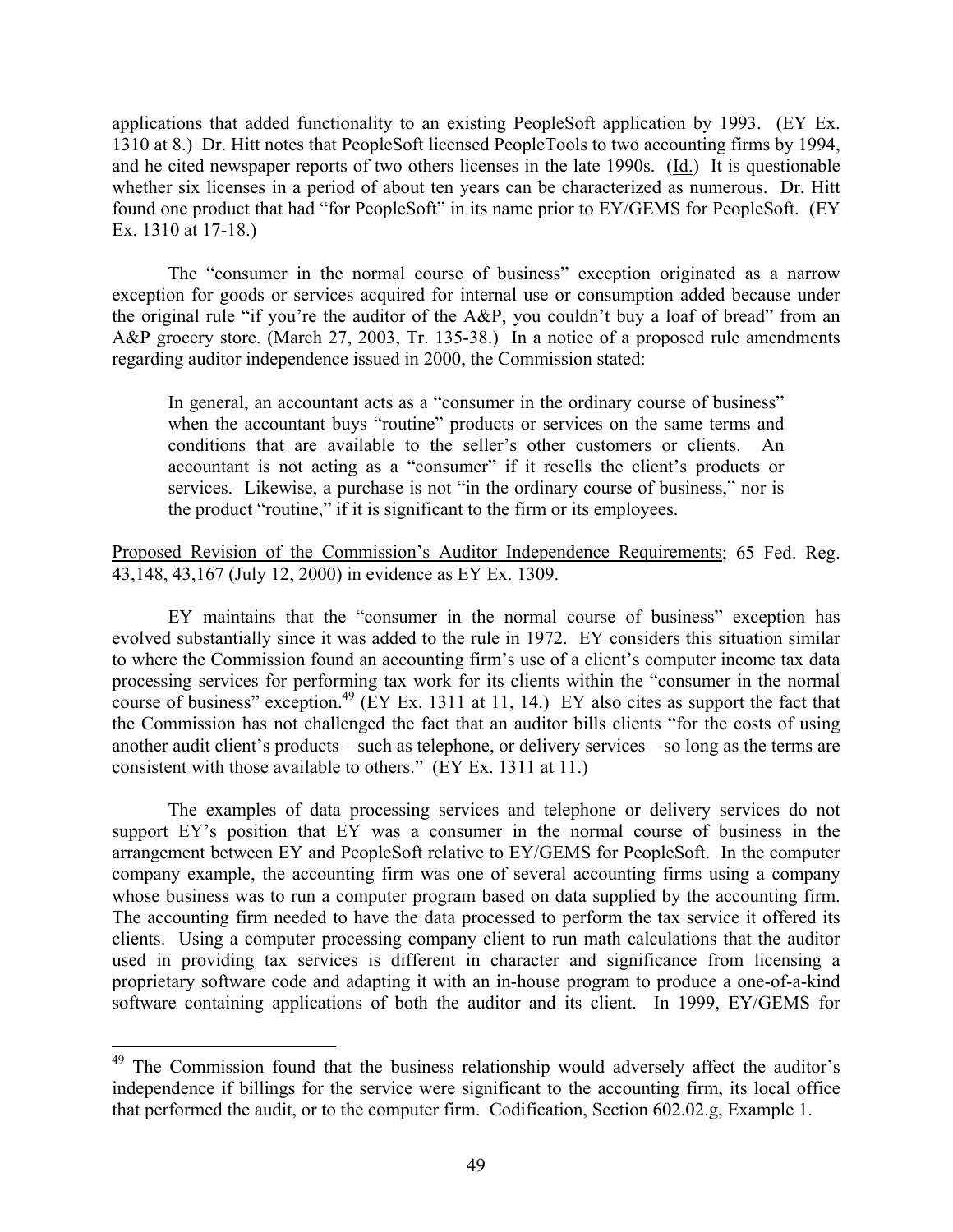PeopleSoft was the only expatriate management system available written using PeopleTools. (March 21, 2003, Tr. 218-19, March 24, 2003, Tr. 72.)

Another indicia that EY's relationship with PeopleSoft concerning EY/GEMS for PeopleSoft was not in the normal course of business is the level of importance each company assigned to it. The Licensing Agreement was signed by Mr. Bishko, an EY partner, national director Expatriate Services, Tax, and by PeopleSoft's general counsel. It is reasonable to assume that arrangements for computer processing services, telephone, and delivery services are not negotiated, agreed to, and signed by persons at similar high corporate levels.

I accept the reasoning of Dr. Carmichael and Mr. Rush as to why EY was not acting as a consumer in the normal course of business when it entered the Licensing Agreement. I reject Dr. Hitt's opinions because his analysis ignored the auditor-client relationship, which has implications or nuances that are not present in the technological arena. I disagree with the implications Mr. Mooney drew from the facts.

For all these reasons, I find that EY was not a consumer in the normal course of business in the direct business relationship it had with PeopleSoft relative to EY/GEMS for PeopleSoft. EY, therefore, violated Rule 2-02 of Regulation S-X because EY was not independent when it audited PeopleSoft's financial statements for fiscal years 1994 through 1999.

# **Did EY's Implementation Activities Violate Auditor Independence?**

The second basis for the allegations in the OIP concerns EY's activities as a consultant implementing PeopleSoft software. The Division claims the implementation relationship was "fraught with potential" independence violations, and that EY's interactions with PeopleSoft in marketing and sales created a direct business relationship in violation of auditor independence. (Div. Proposed Findings at 28-32.) The Division contends that provisions of the Implementation Agreement are directly inconsistent with "actual independence and an appearance of independence between E&Y and PeopleSoft." (Div. Initial Brief at 38.) The Division cites specifically the provisions that required PeopleSoft to:

(i) designate E&Y "as a participant in PeopleSoft's Implementation **Partner** Program";

(ii) market E&Y's implementation services by agreeing to distribute a one-page profile of  $E(X)$  – containing information provided by  $E(X)$  – to PeopleSoft endusers; and

(iii) permit E&Y "to attend PeopleSoft's annual user conference and to participate in its product fair."

(Div. Initial Brief at 38, Div. Reply Brief at 89) (emphasis in original.) The Division contends that additional provisions in the succeeding Implementation Agreement, which Ms. Anderson signed on behalf of EY knowing of the Commission investigation that led to this proceeding, are inconsistent with the appearance of independence. These provisions: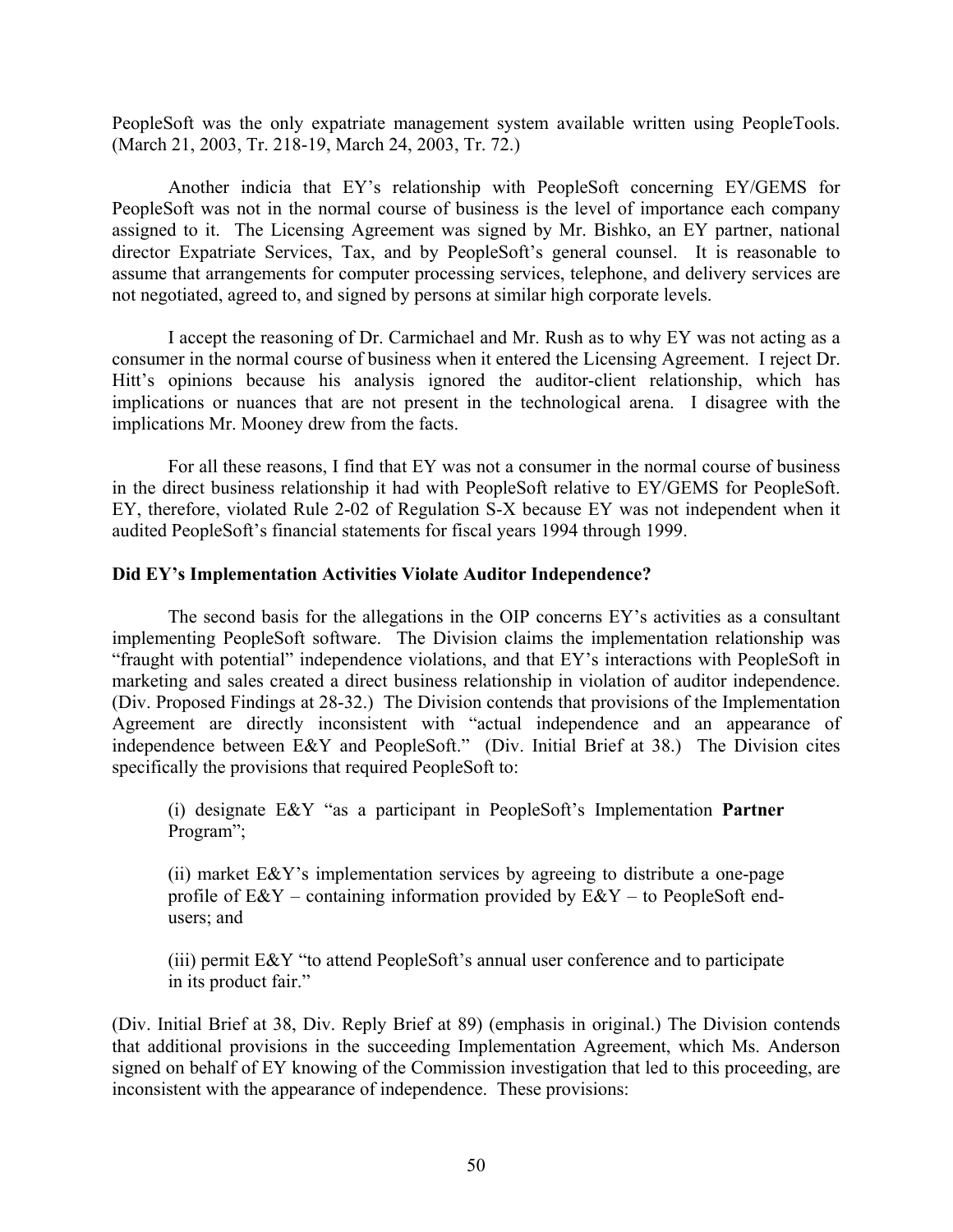(i) allowed E&Y to demonstrate PeopleSoft's software products to prospective PeopleSoft customers; (ii) permitted E&Y to use PeopleSoft's Global Alliance Program logo on E&Y's marketing materials; (iii) required E&Y to maintain a minimum customer satisfaction rating and to share such ratings with PeopleSoft; (iv) obligated both parties to try to meet prior to working for a "joint Customer"; (v) obligated both parties to create a "Steering Committee" comprised of E&Y and PeopleSoft key executives to meet at least twice a year to review the status of the agreement; and (vi) required E&Y to indemnify PeopleSoft against any legal claims or judgments arising from E&Y's services to PeopleSoft's customers.

## (Div. Initial Brief at 39-40, Div. Reply Brief at 90.)

The Division argues that the EY and PeopleSoft relationship as software implementer and seller, respectively, "involved extensive and intricately interwoven joint activities that created a direct business relationship," that violated auditor independence. (Div. Initial Brief at 42.) The Division maintains that, viewed in its totality, the preponderance of the evidence is that EY and PeopleSoft had a direct business relationship in which EY was not a consumer in the normal course of business, and that a mutuality or identity of interests existed that caused EY to lose the appearance of objectivity and impartiality in the performance of its audits. (Div. Reply Brief at 77.) The Division cites the following examples of behavior that created a direct business relationship between EY and PeopleSoft: (i) extensive joint coordination, including sharing confidential business information on at least three major marketing initiatives; (ii) joint targeting of specific potential clients and sharing confidential and sensitive information; (iii) mutual assistance on sales and closing deals; (iv) mutual endorsements; and (v) promoting the joint relationship for the purpose of generating mutual revenues. (Div. Initial Brief at 42; Div. Findings at 32.)

Dr. Carmichael considers that "the joint business activity of providing software implementation services to" third parties "combined with the extensive mutuality of interests in marketing and sales efforts related to these services impaired EY's audit independence." (Div. Ex. 741 at 10.) Dr. Carmichael argues that the Implementation Agreement comes within the definition, "contractual agreements to perform interdependent services for the profit of the parties to the agreement," as prohibited "joint business ventures" or "limited partnership agreements." (Div. Exs. 741 at 19-20, 129 at 031951.) Dr. Carmichael points out that the Commission's 1989 Response allowed an auditor to enter relationships, other than a direct business relationship, with a client through the use of separate contracts, but that arrangement is subject to the test of whether it created a mutuality or identity of interests which would have the auditor lose the appearance of objectivity and impartiality. (Div. Ex. 741 at 20.) Dr. Carmichael is troubled more by the "degree of connectedness" in selling than the basic implementation allowed by the Implementation Agreement. (March 28, 2003, Tr. 38, 40-41.) Dr. Carmichael concludes that considered in the aggregate, EY's implementation activities created an appearance of a mutuality and identity of interests with PeopleSoft that Section 602.02.g indicates impairs audit independence. (Div. Ex. 741 at 23.) Finally, Dr. Carmichael believes that an auditor and a client can have separate contracts with third parties; however, their interconnected activities can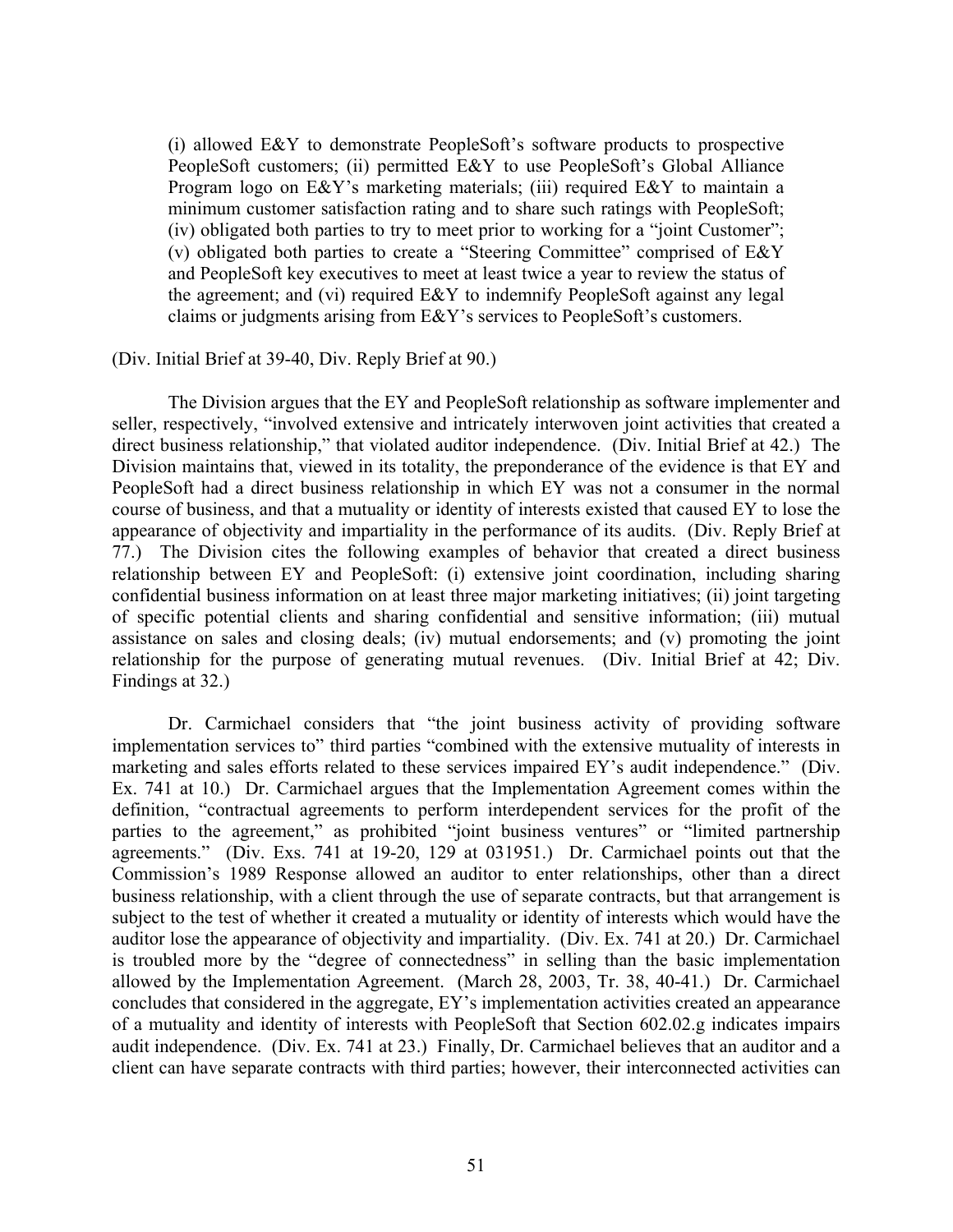create a direct business relationship between the auditor and the audit client, and that is what happened here. (March 28, 2003, Tr. 174-76.)

In forty years of accounting experience, Mr. Rush had never encountered any other audit firm or client with such a close business relationship as EY Consulting and PeopleSoft. (Div. Ex. 748 at 18.) Mr. Rush rejects EY's position that the Commission has allowed cooperative arrangements between auditors and clients, and finds that EY's implementation activities with PeopleSoft, in particular the marketing related activities created a direct business relationship that compromised EY's independence. Mr. Rush concludes that by working closely together to increase their respective revenues, EY violated the prohibition on an auditor and client "join[ing] together in a profit-seeking venture." (Div. Ex. 748 at 17.) Mr. Rush faults EY for proposals it submitted to prospective clients that boasted that PeopleSoft had positioned EY above the rest of the implementers, and Mr. Rush disagrees that reasonable investors would conclude that EY's "partner" status was as innocuous as EY claims. (Div. Ex. 748 at 10-11, 16 n.34.)

EY claims its business relationship with PeopleSoft did not cause it to lose its independence or the appearance of independence because the Commission's 1989 Response allowed auditors to provide software implementation to third parties who acquired software from an audit client, provided the implementation and acquisition were by separate contract. (EY Brief at 4.) EY cites the Commission's 1989 Response:

[T]he Commission would not raise an independence question if the party receiving the combined services contracted separately with the auditor and the audit client for their respective portions of the service engagement, thereby separating the accountant's liability and contractual obligations from those of its audit client (unless the arrangement is considered to be a material indirect business relationship).

(Div. Ex. 129 at 031949.)

EY's expert Mr. Mooney opined that, in substance, the Implementation Agreement was nothing more than an arrangement that permitted EY to hold itself out as a qualified PeopleSoft software implementer, and that "most major accounting firms were providing implementation services involving their audit clients' software and used similar arrangements." (EY Ex. 1311 at 16.) Mr. Mooney relies on language in the Commission's 1989 Response that it "would not raise an independence question if the party receiving the **combined services** contracted separately with the auditor and the audit client for their respective portions of the service engagement thereby separating the accountant's liability and contractual obligations from those of its audit client." (Id. at 16-17) (emphasis in original.) Mr. Mooney would not imply a prohibited business relationship from use of the term "partner" in the agreement, noting that neither party accepted responsibility for the actions of the other and that the Implementation Agreement states that EY is an independent contractor. (Id. at 16, 19-20.) Mr. Mooney states that the applicable test is whether or not the activities create a mutuality or identity of interest between the auditor and its client. (Id. at 18.) Mr. Mooney considers the Division's position on implementation as based largely on arguments that EY's implementation activities created an appearance that EY lacked independence. He notes there is no evidence that any informed investor, investment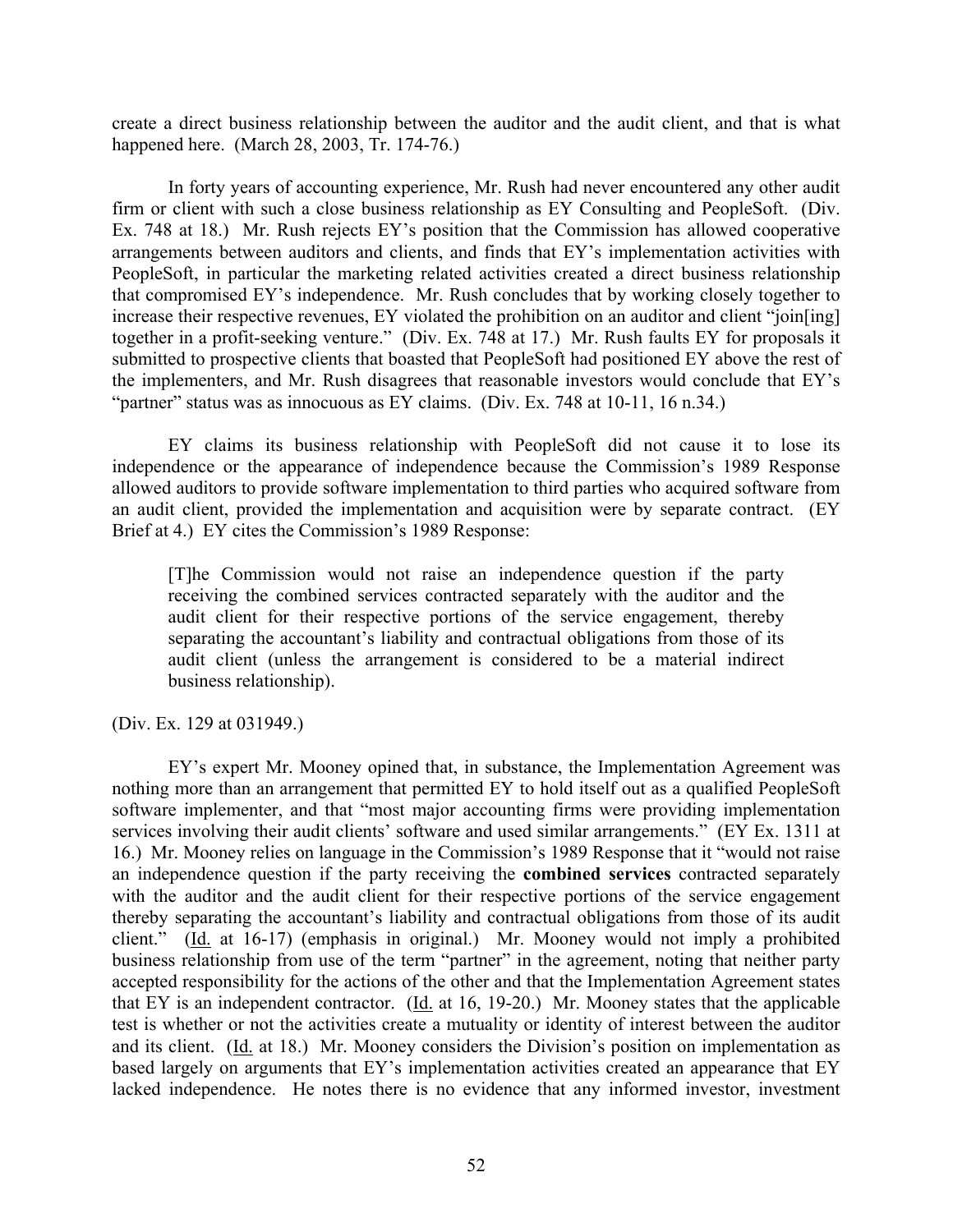analyst, reporter, or other person held this view, and he cites a report of the Gartner Group as evidence that the public understood EY's activities vis-à-vis PeopleSoft were limited because of independence considerations. (Id. at 15, 23.) Mr. Mooney understands that EY and PeopleSoft did not co-sell or jointly sell products or services, and he views the evidence as showing "nothing more than instances of mutual cooperation, or isolated occurrences." (Id. at 23.)

Dr. Hitt asserts that "a reasonable person with a modest understanding of business practices of the software industry would not conclude that there was a 'partnership' in the legal sense or a 'mutuality of interests' between EY and PeopleSoft." (EY Ex. 1310 at 3-4.) Dr. Hitt opines that the amount of interaction and extent of cooperative business relationships are substantially less than would be expected given EY's size and presence among software implementers. (Id. at 3) Dr. Hitt characterizes the business interactions between EY and PeopleSoft as normal. (Id. at 29.) Dr. Hitt asserts that EY was less aggressive and had more restive service offerings than its peer consulting firms, and that the peer consulting firms had significantly closer relationships with PeopleSoft than did EY. (Id. at 3, 27.) Dr. Hitt concluded that EY was foregoing potentially lucrative business opportunities, in part because of independence concerns.<sup>50</sup> ( $\underline{Id}$  at 3.) According to Dr. Hitt, there are few secrets regarding sales opportunities in the software implementing community, and it is common to share sales leads or client lists and this information provides no special advantage. (Id. at 22.)

Applying the same logic used to decide whether EY violated the independence rules in connection with EY/GEMS for PeopleSoft, the first question is whether EY engaged in a direct or a material indirect business relationship with PeopleSoft in connection with implementing PeopleSoft software, and, if so, whether in those business relationships, EY was a consumer in the normal course of business. And finally, if EY engaged in any direct or material indirect business relationships with PeopleSoft as a consumer in the normal course of business, whether its conduct created such an identity or mutuality of interests that a reasonable investor would conclude that EY would not be impartial or objective in auditing PeopleSoft's financial statements. See Codification, Section 602.02.g; Commission's 1989 Response.

The 1993 and 2000 Implementation Agreements created a direct business relationship between EY and PeopleSoft, and EY's implementation activities on behalf of third parties created a material indirect business relationship between EY and PeopleSoft.<sup>51</sup> Unlike the EY/GEMS for PeopleSoft situation, these relationships did not per se cause EY to violate the independence rules because EY was acting as a consumer in the normal course of business. Unlike EY/GEMS for PeopleSoft, to conduct its normal business activity, EY Consulting had to enter an Implementation Agreement and deal with PeopleSoft to be able to implement PeopleSoft software. (March 27, 2003, Tr. 203-04.)

<u>.</u>

<span id="page-52-0"></span> $50$  Dr. Hitt appears to rely on a statement by the Gartner Group that "[b] ecause PeopleSoft is an audit client of E&Y, that precludes close partnering opportunities available to other SIs." (EY Ex. 1310 at 28.)

<span id="page-52-1"></span> $51$  Dr. Carmichael considered the Implementation Agreement evidence of a continuing relationship for the mutual benefit of EY and PeopleSoft, but not standing alone an independence violation. (March 27, 2003, Tr. 197-98.)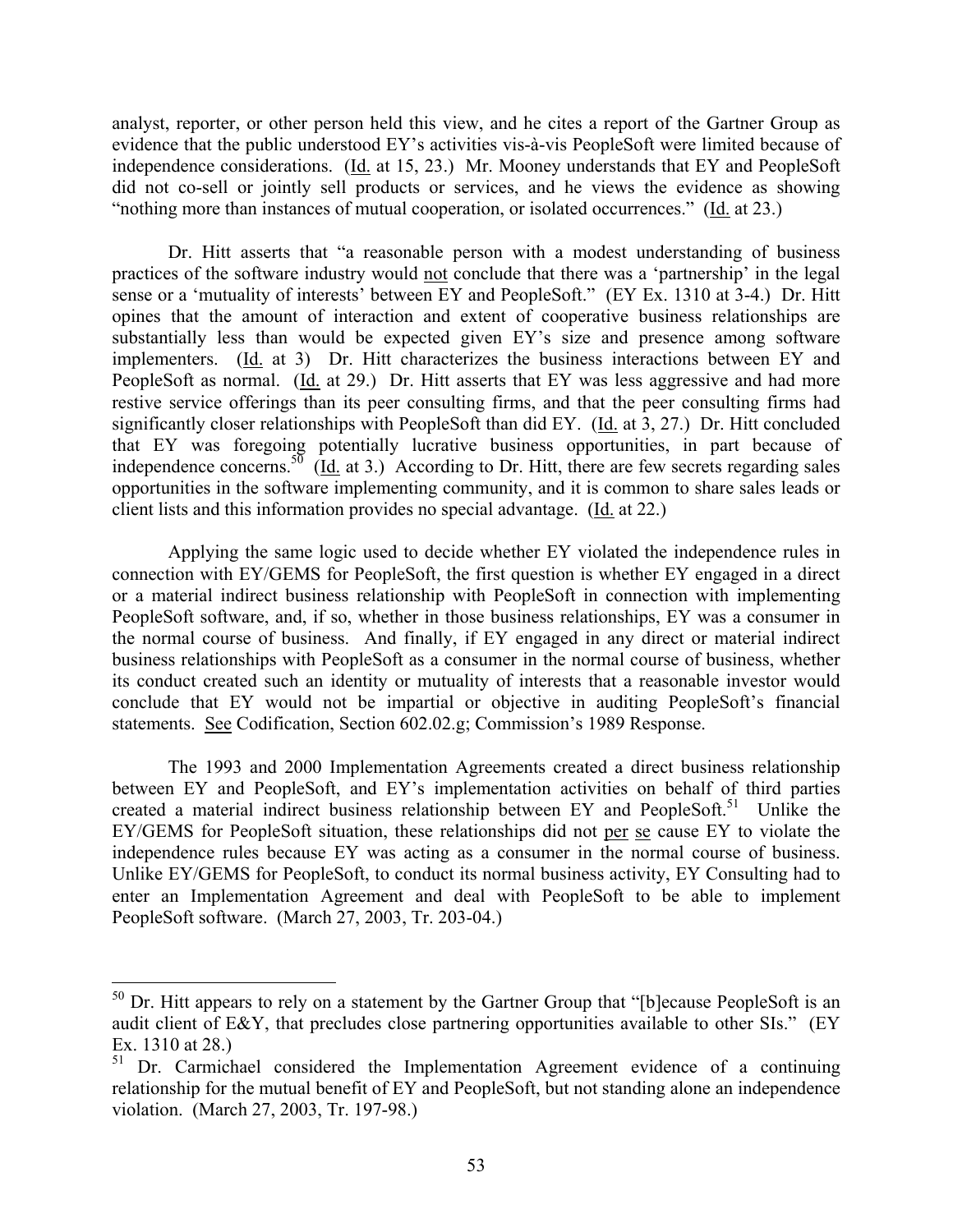Mr. Coulson stated that the Commission's staff allowed a certain level of cooperation between a vendor and a consultant so long as the cooperation "did not go too far" such that a material indirect business relationship developed that would raise independence questions. (EY Ex. 1311 at 18.) I find that EY violated the rules on auditor independence because EY's activities went "too far" and established "a continuing relationship for the mutual benefit of [the] two parties" and created such an identity or mutuality of interests between EY and PeopleSoft that a reasonable investor would believe that EY would not be objective in auditing PeopleSoft's financial statements. See Codification, Section 602.02.g.

I reject EY's defense that any violations were occasional and occurred by chance. Almost all of EY's actions detailed in the Findings of Fact regarding the implementation of PeopleSoft software were suspect and most were inappropriate for an auditor because of independence considerations. The unrefuted evidence is that Mr. Fridley and Ms. Anderson implemented a broad strategy to use the PeopleSoft sales force to the greatest degree possible to maximize sales by EY's PeopleSoft Service Line, and that EY and PeopleSoft acted together to accomplish this end, which benefited both parties. The following statement by PeopleSoft's director of corporate advertising is in sync with voluminous evidence that shows what amounted to joint sales by EY and an audit client. "Because [EY is] also a business partner of [PeopleSoft], we shared the leads that were relevant to their business and had our respective sales teams work together to contact leads generated from this marketing event." (Div. Ex. 283 at 034554.)

EY's defense that its conduct was no different than the conduct of other software implementers is also unpersuasive. Dr. Hitt's opinions and evidence that software implementers had similar business relationships with software vendors are largely irrelevant because EY was held to a different standard as PeopleSoft's auditor.

PeopleSoft's Partner Profile for EY, which was based on information EY supplied, stated that as an auditor EY must maintain an "air of independence when dealing with PeopleSoft in the marketplace," and that EY and PeopleSoft could not do joint marketing, have the PeopleSoft and EY logos appear together, refer to each other as a partner, or be in an exclusive, preferred or alliance relationship.<sup>52</sup> (Div. Ex. 169.) As detailed in the Findings of Fact, EY and PeopleSoft engaged in all these actions that are inimical to an independent relationship because they cause the auditor to lose the appearance of objectivity and impartiality. Considering the types of activities and the level of activities, EY's conduct was blatant. The most outrageous were the joint marketing and joint sales activities that occurred across the board. EY agrees that the physical presence of PeopleSoft representatives at EY's sales presentation to Adventist Hospital in January 1999 was improper. I find equally improper the fact that EY and PeopleSoft salespeople held meetings in the field with respect to the Health Care Initiative and other subjects and targeted customers based on shared information; that EY and PeopleSoft regularly shared confidential, proprietary information as to customers, business plans, and sales; that EY salespersons called on and received assistance from PeopleSoft in making sales; that EY assisted

<span id="page-53-0"></span> $52$  The profile explained, "E&Y is a Global Implementation Service Provider. They are not part of [PeopleSoft's] Global Consulting Alliance program, but have equal capabilities to deliver services globally to [PeopleSoft] customers." (Div. Ex. 169 at 032052.)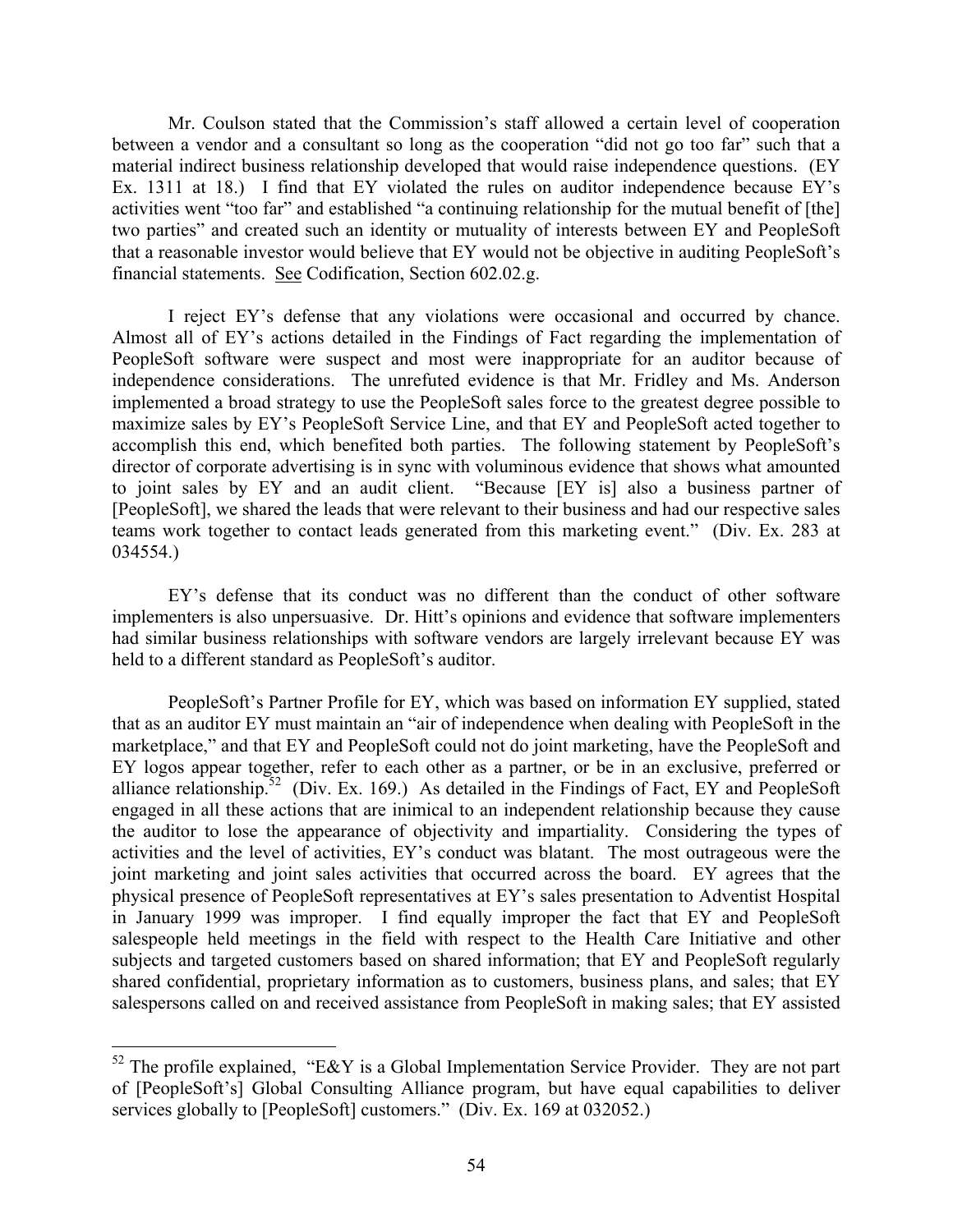PeopleSoft in achieving its sales expectations; that EY used PeopleSoft logos in touting its services; and that EY asked for and received business information from PeopleSoft that was unavailable from any other source.

A software vendor and a software implementer have to interact. Where the implementer is the vendor's auditor, the auditor must be sensitive to the auditor's status and the appearance of independence. This record has no evidence that EY was sensitive or concerned about EY's appearance of independence. There is no evidence that EY's PeopleSoft Service Line ever consulted with Mr. Coulson or anyone in EY's national office on independence issues. There is no evidence that Mr. Fridley or anyone else at EY complied with the provisions of EY's PPS on Engagements in Association with Clients.

Mr. Mooney argues that investors, analysts, reporters, and publications, such as those of the Gartner Group, did not question EY's relationship with PeopleSoft and this is "compelling evidence that there was no impairment of E&Y's appearance of independence because of these matters." (EY Ex. 1311 at 23.) I disagree with Mr. Mooney for several reasons.<sup>53</sup> Most of the information in this record was not in the public domain. A great deal of evidence consists of emails between and among EY and PeopleSoft personnel, and internal documents of both companies. Also, even if public investors, analysts, reporters, and publications had some of this information, they did not have the total picture revealed by the evidence in this record. Also, prior to 2000, public investors and, perhaps to a lesser extent, analysts and reporters presumed that accounting firms observed applicable legal standards regarding auditor independence.

EY and PeopleSoft's activities concerning software implementations for third parties, viewed collectively, violated Rules 2-01 and 2-02 because no reasonable investor who knew all the facts - including that in both 1998 and 1999 EY earned approximately \$500,000 from auditing PeopleSoft and \$150 million from implementing PeopleSoft software - would consider EY as independent and objective when it audited PeopleSoft's financials. "[A]s the size of management advisory services fees from a particular client rises in proportion to audit fees there is a greater likelihood that independence may be impaired either in fact or in appearance." 2 Louis Loss & Joel Seligman, Securities Regulation 738 (3rd ed. 1989) (citing Scope of Services by Independent Accountants, 17 SEC Docket 877, 881 (1979)).

1

<span id="page-54-0"></span><sup>&</sup>lt;sup>53</sup> On March 22, 2002, Mr. Mooney testified under oath: "I have never thought that independence rules ought to be based on appearances because that in turn always raises the question of what is perceived to be a compromise in independence by whom and the 'by whom' could reflect all kinds of different views, experiences, levels of knowledge. And I think it is an arbitrary and capricious type of standard." (April 8, 2003, Tr. 61, 67.) In the same testimony, Mr. Mooney admitted he was not aware of a general requirement with respect to the appearance of independence. (April 8, 2003, Tr. 71-72.) After reflecting on the subject, Mr. Mooney testified in this proceeding that he agreed "completely that independence in appearance is an important consideration in maintaining investor confidence in the audit process and the related financial statements." (April 8, 2003, Tr. 67-70, 78-79; EY Ex. 1311 at 14-15.)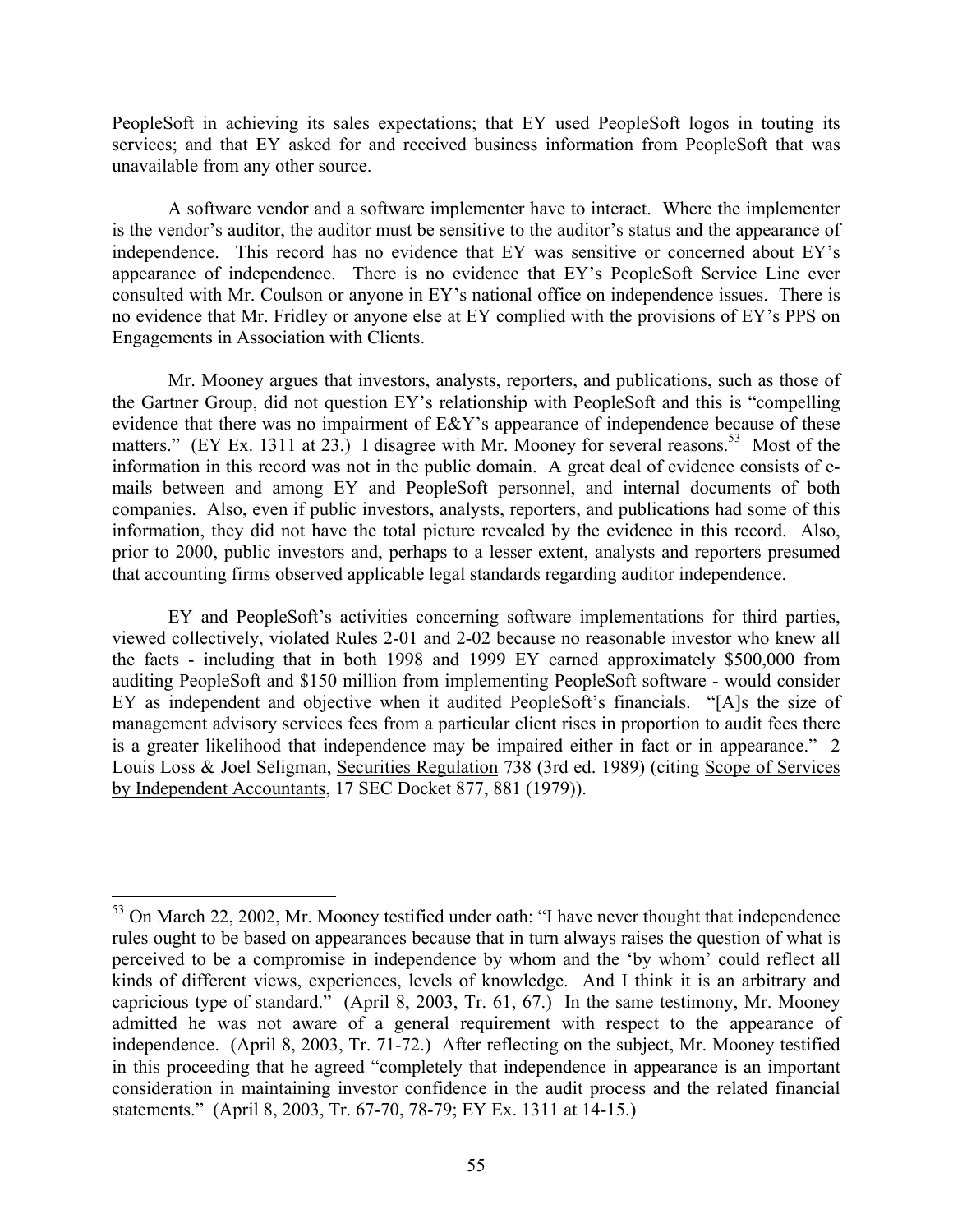# **Causation**

.

 $\overline{a}$ 

Section 8A of the Securities Act and Section 21C of the Exchange Act authorize sanctions by the Commission where there is a finding that a person was the cause of a violation of the Securities Act, Exchange Act, or any rule or regulation thereunder. The OIP alleges that EY caused PeopleSoft to violate Sections 7(a) and 10(a) of the Securities Act, Sections 13(a) and 14(a) of the Exchange Act, and Exchange Act Rules 13a-1 and 14a-3.<sup>54</sup> Case law has established that causation requires findings that: (1) a primary violation occurred; (2) an act or omission by the respondent contributed to the violation; and (3) the respondent knew, or should have known, that his/her conduct would contribute to the violation. Erik W. Chan, 77 SEC Docket 851, 859- 60 (Apr. 4, 2002); Valicenti Advisory Servs., Inc., 68 SEC Docket 1805, 1812 n.11 (Nov. 18, 1998), aff'd, 198 F.3d 62 (2d Cir. 1999).

PeopleSoft violated Sections 7(a) and 10(a) of the Securities Act, Sections 13(a) and 14(a) of the Exchange Act, and Rules 13a-1 and 14a-3, because it filed financial statements with the Commission for fiscal years 1994 through 1999 that were not audited by an independent accountant. EY's lack of independence, within the meaning of Rule 2-01 and GAAS, caused PeopleSoft to violate Sections 7(a) and 10(a) of the Securities Act, Sections 13(a) and 14(a) of the Exchange Act, and Rules 13a-1 and 14a-3. EY knew or should have known that its conduct would cause PeopleSoft to violate the reporting requirements of the securities statutes and the Commission's rules thereunder.

# **Did EY Engage In Improper Professional Conduct?**

In 1998, the Commission amended Rule 102(e) of the Commission's Rules of Practice, 17 C.F.R. § 210.102(e), and provided that amended Rule 102(e) would automatically apply in all cases considered after the amendment's effective date, except for trials underway, regardless of when the conduct in question occurred. Amendment to Rule 102(e) of the Commission's Rules of Practice, 68 SEC Docket 707-08 (Oct. 19, 1998); see also Carroll A. Wallace, CPA, 80 SEC Docket 3370, 3372-73 (Aug. 20, 2003), appeal pending, No. 03-1350 (D.C. Circuit). As the result of the Sarbanes-Oxley Act of 2002 ("Sarbanes-Oxley Act"), 107 P.L. No. 204, 116 Stat. 745 (2002), Rule 102(e) was codified in Section 4C of the Exchange Act.

Rule 102(e) as it applies to this situation reads as follows:

The Commission may censure a person or deny, temporarily or permanently, the privilege of appearing or practicing before it in any way to any person who is found by the Commission after notice and opportunity for hearing in the matter: . .

<span id="page-55-0"></span> $54$  Sections 7(a) and 10(a) of the Securities Act set forth the information to be disclosed in a registration statement and prospectus, respectively. Sections 13(a) and 14(a) of the Exchange Act and Rules 13a-1 and 14a-3 set forth the information to be provided by issuers of securities registered pursuant to Section 12 of the Exchange Act in periodic and other reports and in proxy solicitations.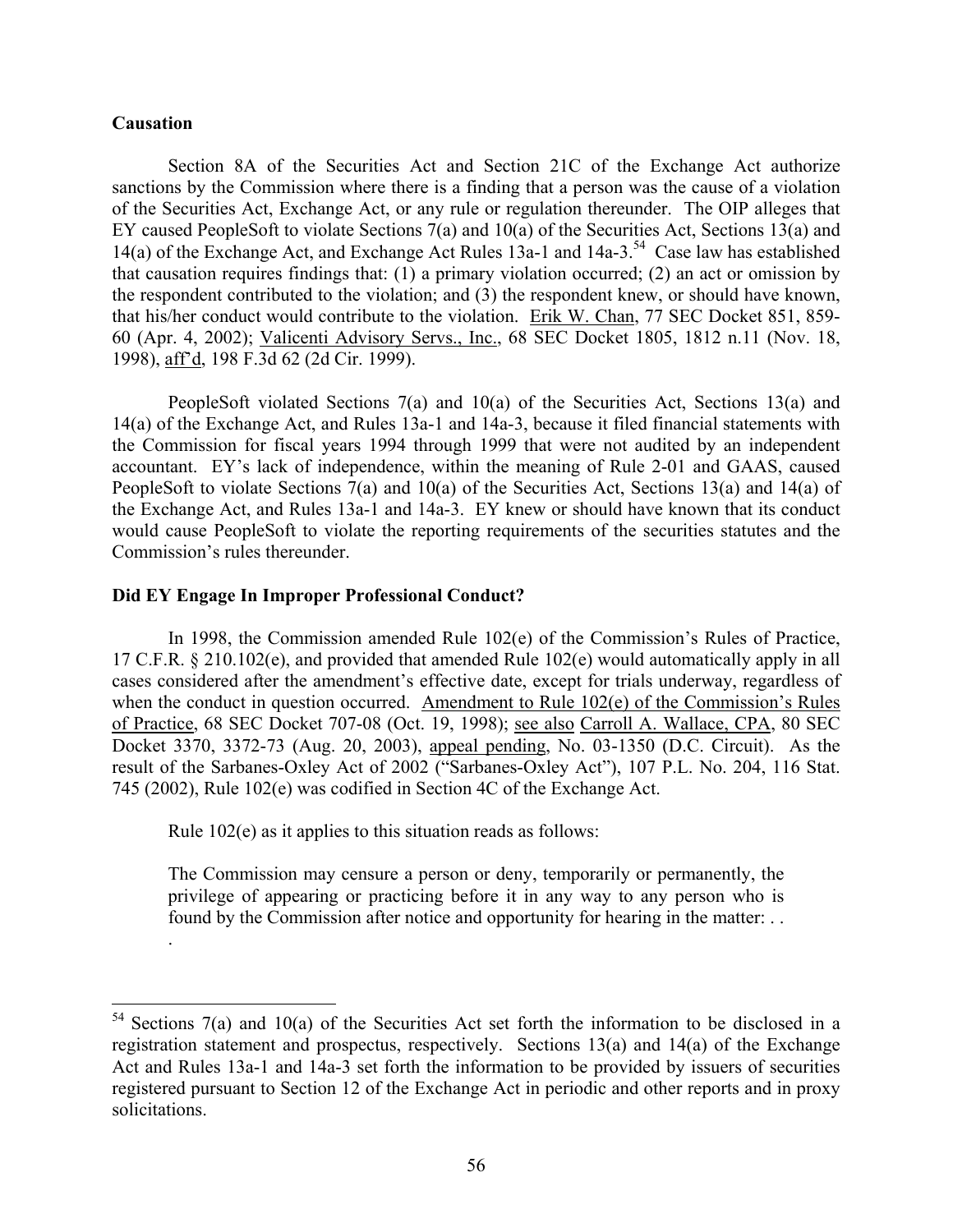(ii) To be lacking in character or integrity or to have engaged in unethical or improper professional conduct; . . .

(iv) With respect to persons licensed to practice as accountants, 'improper professional conduct' under Rule 102(e)(1)(ii) means:

(A) Intentional or knowing conduct, including reckless conduct, that results in a violation of applicable professional standards; or

(B) Either of the following two types of negligent conduct:

- (1) A single instance of highly unreasonable conduct that results in a violation of applicable professional standards in circumstances in which an accountant knows, or should have known, that heightened scrutiny is warranted.
- (2) Repeated instances of unreasonable conduct, each resulting in a violation of applicable professional standards, that indicate a lack of competence to practice before the Commission.

The Division claims EY is subject to a sanction pursuant to Rule 102(e) because its conduct was "at least reckless" in: (1) entering the Licensing Agreement; (2) failing to recognize that its conduct pursuant to the Implementation Agreement exceeded independence limits; and (3) failing "to adopt, implement, and maintain a thorough system of quality control policies and procedures designed to provide it with reasonable assurances" that the firm conformed with independence standards under GAAS in its audit engagements. (Div. Initial Brief at 120-21.)

The Division also asserts that: (1) a negligence standard is appropriate to assess whether EY's actions are considered improper professional conduct; and (2) to be free from improper professional conduct as to independence, accounting firms practicing before the Commission "must adopt, implement, and maintain a thorough system of quality control policies and procedures to provide it with reasonable assurance that it is conforming to GAAS, 'including its independence standards in its audit engagements."" (Div. Initial Brief at 118 (citing KPMG, 74 SEC Docket at 438 n.152).) The Division claims that EY's highly unreasonable conduct merits a sanction because EY was under an outstanding court order to comply with the same independence standards it violated. The Division alleges that EY engaged in repeated instances of unreasonable conduct by issuing audit reports for several years when it was not independent, by entering the Licensing Agreement with an audit client, and by not informing the engagement partner of the Licensing Agreement for several years. Finally, the Division claims that EY acted unreasonably by not being proactive to ensure that EY consultants were independent. (Div. Initial Brief at 121-23.)

EY maintains that it committed no violations, but even if it is found to have committed some technical independence violation, the record is devoid of evidence showing its actions, with respect to auditor independence, were knowing, reckless, or negligent within the meaning of Rule 102(e) and Section 4C of the Exchange Act. (EY Brief at 103-04.)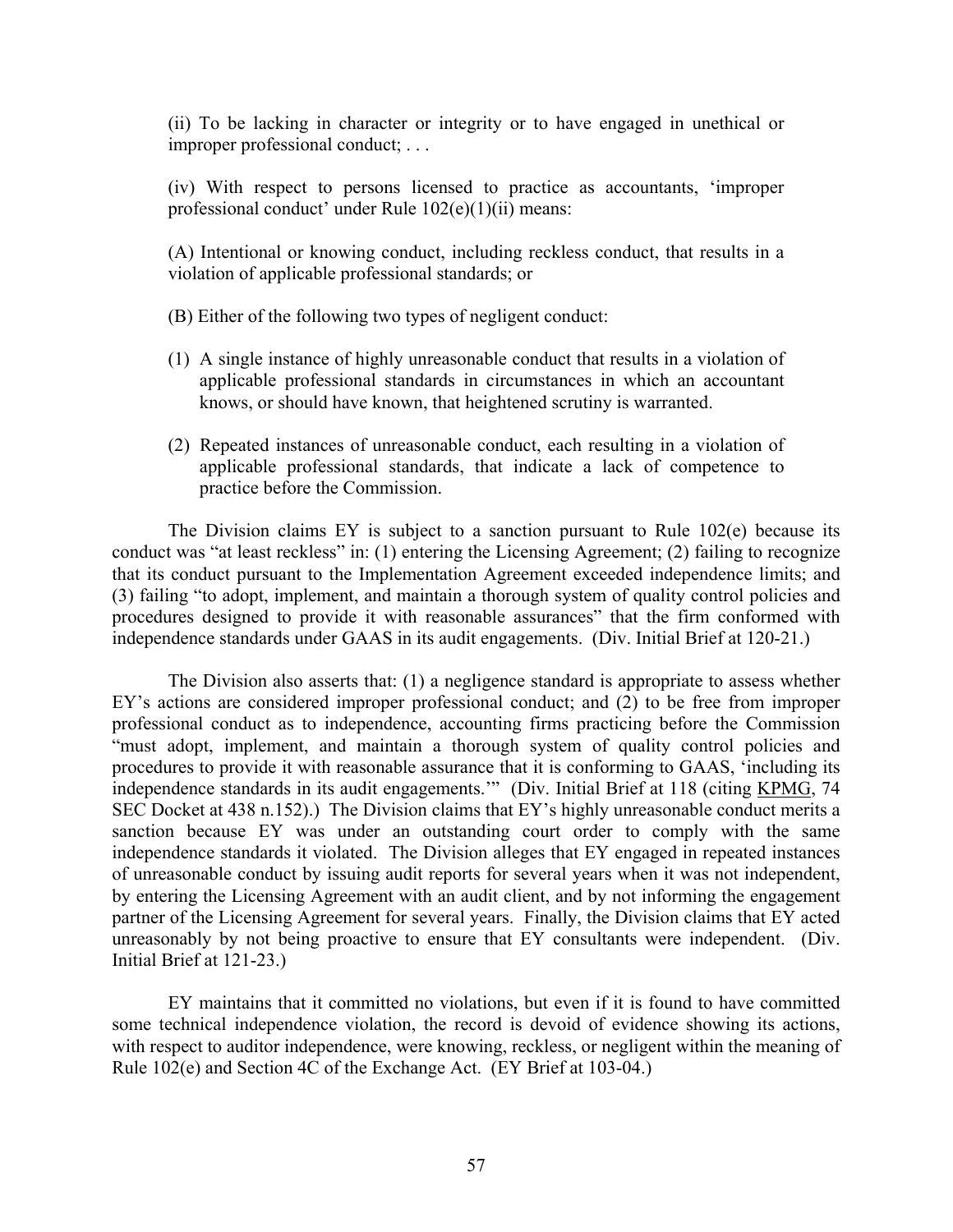I find that EY engaged in improper professional conduct because it violated applicable professional standards for auditors by conduct that was both reckless and negligent.

## **Reckless Conduct**

Recklessness has the same meaning in Rule 102(e) and Section 4C of the Exchange Act as it does under the Exchange Act's antifraud provisions. Amendment to Rule 102(e), 68 SEC Docket at 710, & nn.36, 37 (citing SEC v. Steadman, 967 F.2d 636, 641 (D.C. Cir. 1992) (quoting Sundstrand Corp. v. Sun Chemical Corp., 553 F.2d 1033, 1045 (7th Cir. 1977)); Ernst & Ernst v. Hochfelder, 425 U.S. 185, 193-94 n.12 (1976)). Recklessness is defined as an "extreme departure from the standards of ordinary care, and which presents a danger of misleading buyers or sellers that is either known to the [actor] or is so obvious that the actor must have been aware of it." Sundstrand, 553 F.2d at 1045 (internal quotations omitted). In Wallace, the Commission held under Rule 102(e) that, "the definition of reckless conduct establishes the mental state that must be shown with respect to conduct that results in a violation of applicable professional standards . . . [t]he question is whether the accountant recklessly violated applicable professional standards." 80 SEC Docket at 3373.

The record shows that EY acted recklessly in several distinct ways. EY recklessly violated applicable professional standards by entering the Licensing Agreement with PeopleSoft and in conducting activities that violated the standards for auditor independence in connection with business relationships with an audit client. The subject of allowable business relationships between an auditor and its audit clients was a subject of much debate from the late 1980s. In 1994, EY had never entered an agreement that was similar to the Licensing Agreement. This was Mr. Coulson's first encounter with the issue of whether an auditor could pay a royalty to its audit client without violating independence standards, and he knew of no other situation where EY made a royalty payment to an audit client. (March 26, 2003, Tr. 162.) Mr. Coulson was unaware of any other agreement: (1) making an audit client the beneficiary of an agreement the auditor entered with a third party; (2) giving an audit client control over product quality; (3) where an audit client helped set the fees that its auditor charged third parties; and (4) where an auditor paid an audit client a quarterly technical support fee during product development.

Mr. Coulson conducted no independent research on the subject. Mr. Coulson did not read the proposed licensing agreement. Mr. Coulson did not consult with others at EY or at the Commission on the royalty or other issues, which were not normal in arrangements between auditors and their clients, because he considered these features standard to licensing arrangements. (March 26, 2003, Tr. 164, 195-96, 198, 200.) Mr. Coulson approved the Licensing Agreement based on two or three phone conversations of approximately twenty minutes each with Mr. Bishko. Mr. Coulson relied on an unknown person who assured him that the proposed agreement contained standard licensing provisions, and his belief that Mr. Bishko would inform him of any unusual provisions in the proposed agreement. (March 26, 2003, Tr. 157-58, 163-64.) Mr. Bishko, however, initiated the project so he had an interest in getting the Licensing Agreement approved. Mr. Coulson kept no record or notes of his conversations with Mr. Bishko and did not tell anyone at EY of the advice that he had given. (March 26, 2003, Tr. 197.)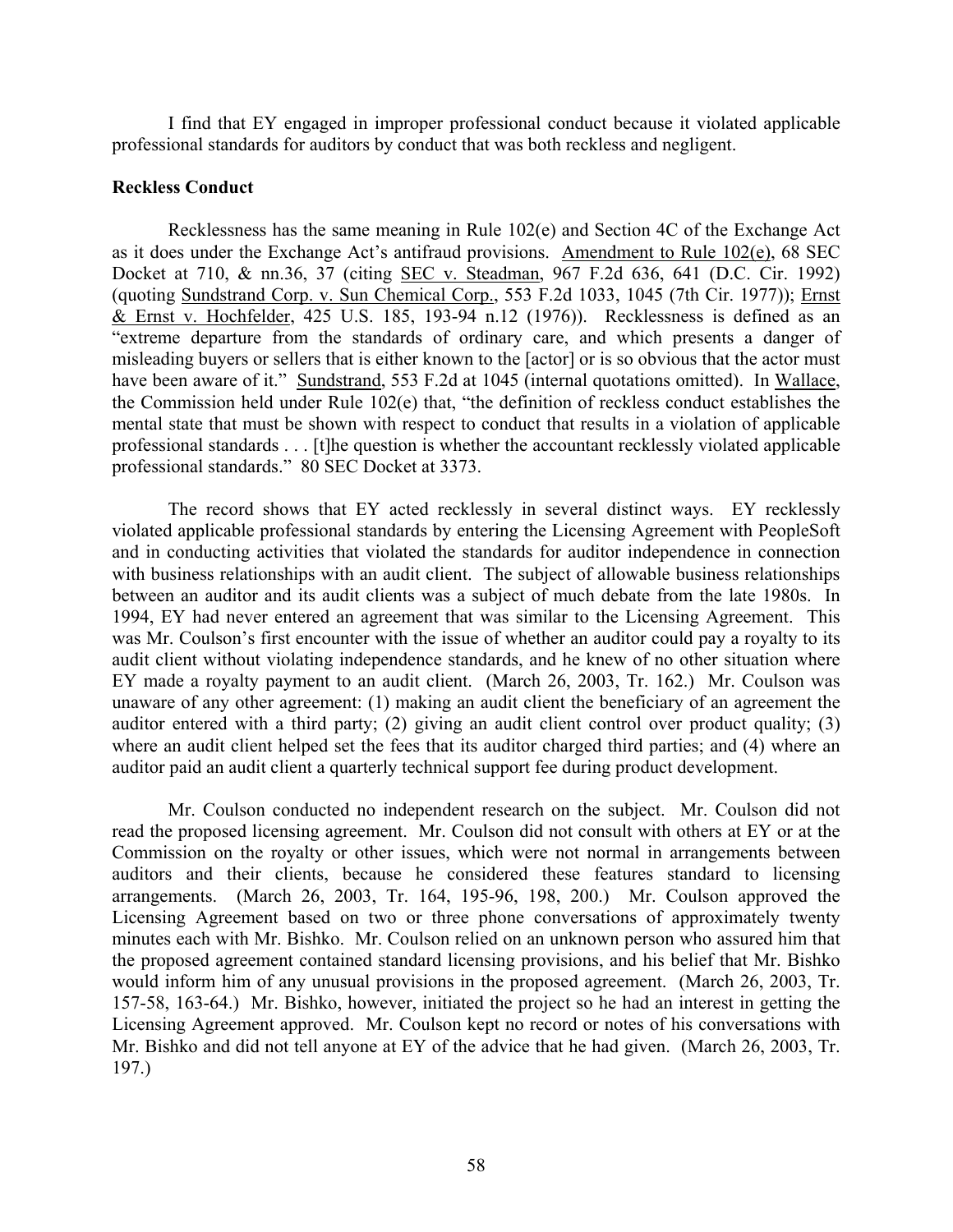EY's expert Mr. Mooney opined:

Considering the nature of the matter, and its size in relationship to both E&Y and PeopleSoft, Mr. Coulson made a supportable judgment based on a reasonable investigation and I believe that Mr. Coulson's decision not to look at the contract was reasonable in the circumstances. . . . I have now examined that contract and there is nothing in it that would have caused me to give advice different from that given by Mr. Coulson to Mr. Bishko.

(EY Ex. 1311 at 14.) Mr. Mooney's position is unpersuasive. The Commission has never found that an auditor, who develops a product that contains a proprietary asset of its client and markets the product bearing the client's name to persons using the client's product, is a consumer in the normal course of business. Mr. Mooney justifies EY's actions because of the "matter, and its size" in respect to the size of EY and PeopleSoft. The Commission's 1989 Response rejected the use of a materiality standard when determining auditor independence. Also, this logic would hold larger companies to a lower legal standard than smaller companies. Mr. Mooney does not define what he means by "reasonable investigation," but there is no evidence that Mr. Coulson did any investigation. Finally, Mr. Mooney is inconsistent. He finds that Mr. Coulson behaved reasonably in not reading the agreement before approving it, but Mr. Mooney found it necessary to read the Licensing Agreement before he opined on Mr. Coulson's conduct. I disagree with Mr. Coulson and Mr. Mooney. The facts support Dr. Carmichael's conclusion that "EY's conduct in entering into the agreement with PeopleSoft to develop and market EY/GEMS for PeopleSoft was an extreme and unreasonable departure from what a reasonable independent auditor would have done in these circumstances to avoid an impairment of independence." (Div. Ex. 741 at 10.)

EY also recklessly violated applicable professional standards because Mr. Frick certified that PeopleSoft's financials for fiscal years 1994 through 1999 were the subject of independent audits. Mr. Frick first saw the EY independence Guidelines when he received an e-mail from Mr. Fridley in January 1999. Mr. Frick was not an expert on independence, and he considered independence rules "somewhat vague guidelines." (March 25, 2003, Tr. 15-16, 109-10; Div. Ex. 201.) Despite these facts, Mr. Frick was the lead audit partner and his judgment was required on whether EY was independent and whether the audit was conducted in accordance with GAAS. Mr. Frick either did not know or ignored evidence that showed EY had improper business relationships with EY about EY/GEMS for PeopleSoft and software implementations. Mr. Coulson testified that a coordinating partner would know about any kind of relationship that EY had involving a Commission audit client. However, Mr. Frick did not learn that EY had a Licensing Agreement with PeopleSoft that included royalty payments until April 1999. (March 25, 2003, Tr. 91-92, March 26, 2003, Tr. 96, 113.)Mr. Frick could not exercise judgment on the Licensing Agreement or EY's various actions taken pursuant to the Licensing Agreement from October 1994 until April 1999, because he did not know about them. Mr. Coulson found it hard to imagine that a coordinating partner on an EY audit would not know of EY's interaction with the audit client. (March 26, 2003, Tr. 114.)

When he learned of the Licensing Agreement, Mr. Frick concluded that others in EY had decided that the Licensing Agreement and EY/GEMS for PeopleSoft posed no independence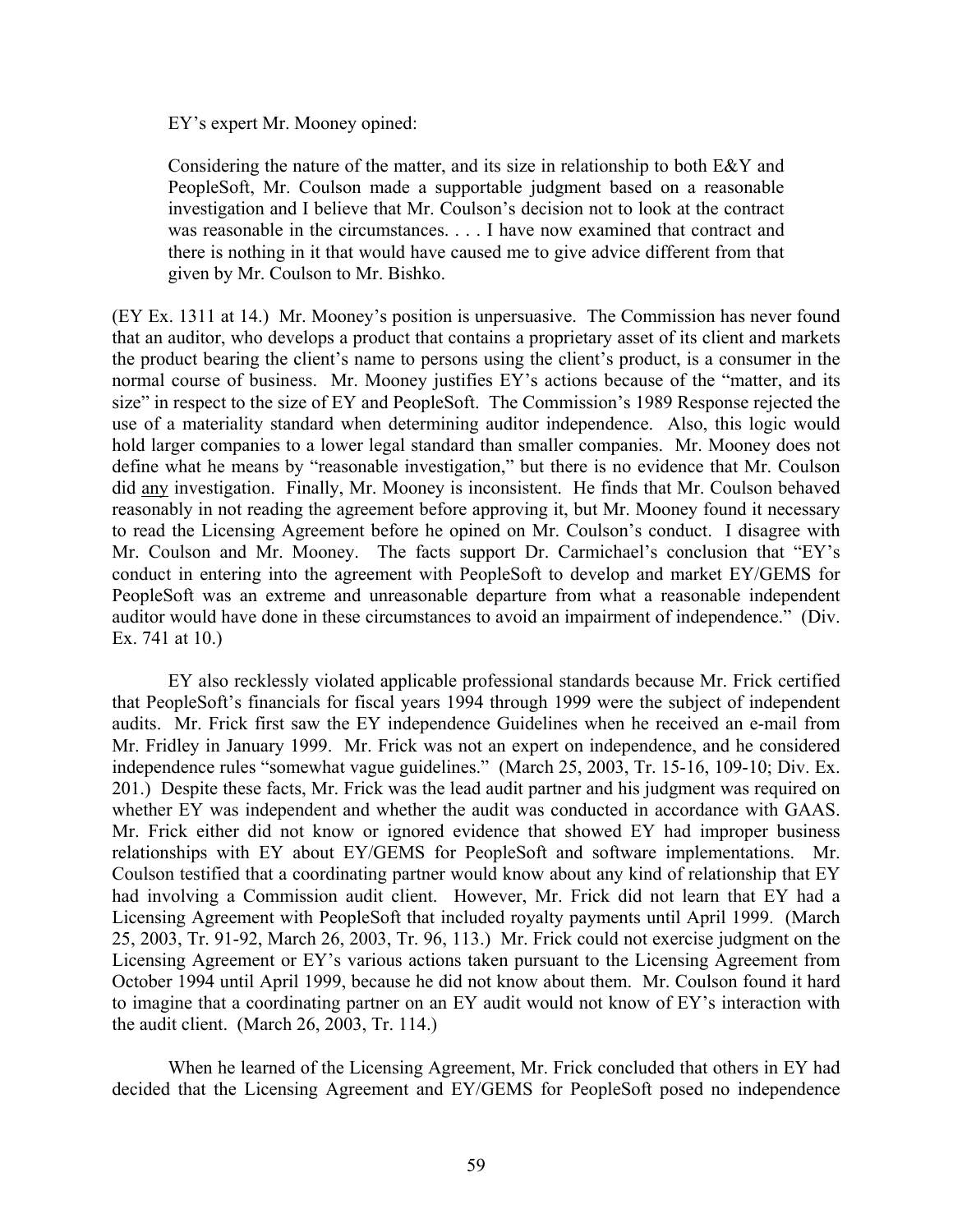issues. (March 25, 2003, Tr. 92-93, 96-97.) Mr. Frick was satisfied when Mr. Paradis learned in April 1999 that people in EY's national office had approved the Licensing Agreement, and he accepted Mr. Bishko's representation that EY Legal would review any new agreements and marketing materials even though Mr. Frick did not know what Mr. Bishko meant by new marketing materials. (March 25, 2003, Tr. 93, 138-39; Div. Ex. 234 at 032729.) Mr. Frick did not call and address any inquiries to Mr. Bishko because he considered EY/GEMS to be within Mr. Bishko's area of responsibility, and he considered Mr. Bishko knowledgeable on independence. (March 25, 2003, Tr. 139-40.) Mr. Frick did not make basic inquiries about EY/GEMS for PeopleSoft that would have revealed facts that required consideration; rather, he relied on Mr. Bishko to bring independence concerns to his attention.

Mr. Frick also knew that EY had an Implementation Agreement with PeopleSoft but he relied completely on the consulting partners, non-accountants who headed EY's PeopleSoft service line – Mr. Lindeman, Mr. Fridley, and Ms. Anderson - to bring independence issues to his attention. (March 25, 2003, Tr. 42-43, April 2, 2003, Tr. 192.) Mr. Frick's practice was to ask questions and, if he was unsatisfied, to consult with EY's experts. (March 25, 2003, Tr. 15.) Mr. Frick remembers Mr. Lindeman, and later Mr. Fridley, raising a handful of issues annually, and he recalls discussions with Mr. Coulson. (March 25, 2003, Tr. 46-47, 177.) When questioned about documents and e-mails that pertained to EY's implementation activities, Mr. Frick stated that he would have questioned many of the statements and representations concerning EY's consulting activities from an independence perspective, if he had known about them. (March 25, 2003, Tr. 59-65, 128-37; Div. Ex. 387 at 035882, 035893, 035894.) The record does not show that Mr. Frick consulted much, if at all, with Mr. Coulson or anyone in EY's national office on any of the independence issues that are the subject of this proceeding. There is also no evidence that Mr. Frick determined whether EY followed its internal procedures, PPS AA 7505, Engagements in Association with Clients, as to any of the implementation activities detailed in the Findings of Fact.

# **Highly Unreasonable Conduct**

Rule 102(e) of the Commission's Rules of Practice and Section 4C of the Exchange Act define improper professional conduct to include "[a] single instance of highly unreasonable conduct that results in a violation of applicable professional standards in circumstances in which an accountant knows, or should know, that heightened scrutiny is warranted." According to the Commission, the "highly unreasonable" standard is

an intermediate standard, higher than ordinary negligence but lower than the traditional definition of recklessness used in cases brought under Section 10(b) of the Exchange Act and Rule 10b-5. The highly unreasonable standard is an objective standard. The conduct at issue is measured by the degree of the departure from professional standards and not the intent of the accountant. . . . conduct that poses a threat of future harm to the Commission's processes and conclusively demonstrates that the accountant lacks competence to practice before it.

Amendment to Rule 102(e), 68 SEC Docket at 710.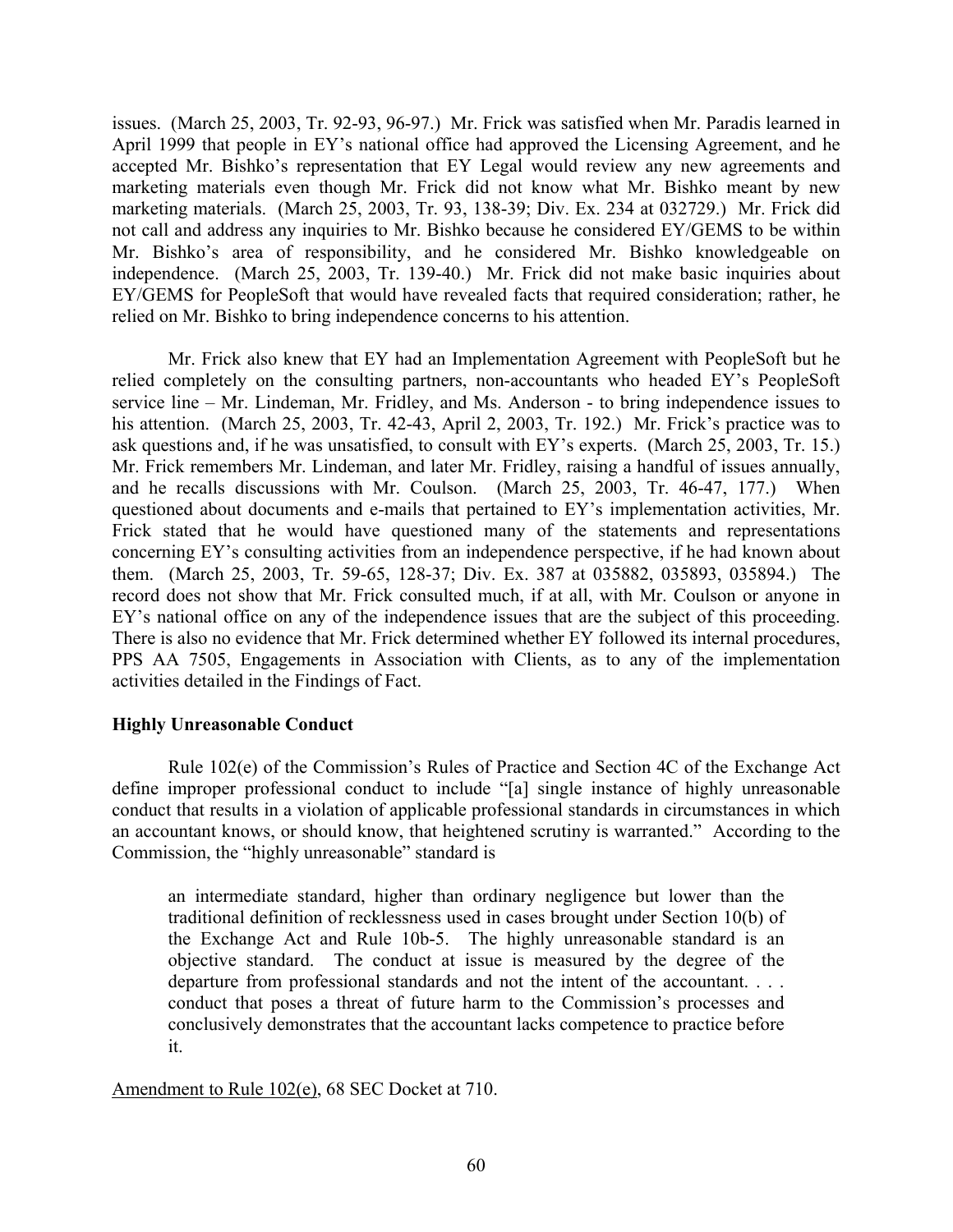I found that Mr. Frick acted recklessly and violated applicable professional standards by certifying that PeopleSoft's financial statements for fiscal years 1994 through 1999 were the subject of independent audits for the reasons stated previously. If a reviewing authority should determine that this conduct does not satisfy the definition of reckless conduct, it meets the standard of highly unreasonable conduct.

## **Negligent Conduct**

I find that EY committed repeated instances of unreasonable conduct, each of which resulted in violations of applicable professional standards, that indicate a lack of competence to practice before the Commission. See Rule  $102(e)(1)(iv)(B)(2)$  of the Commission's Rules of Practice and Section 4C of the Exchange Act. The Commission has defined the term "unreasonable" under Rule  $102(e)(1)(iv)(B)(2)$  as "an ordinary or simply negligence standard." Amendment to Rule 102(e), 68 SEC Docket at 712. The term "repeated instances" means "more than once" and can be satisfied by "as few as two separate instances of unreasonable conduct occurring within one audit, or separate instances of unreasonable conduct within different audits." Id. Mr. Frick was reckless in certifying that PeopleSoft's audits from fiscal years 1994 through 1999 were done in accordance with GAAS and that EY was independent. If a reviewing authority should determine that the conduct described above does not satisfy the definition of reckless or highly unreasonable conduct, at a minimum, it comes within the definition of negligent conduct.

The overwhelming evidence is that during the relevant period, EY's day-to-day operations were profit-driven and ignored considerations of auditor independence in business relationships with PeopleSoft. EY's partners shared in the pooled revenues of the firm's three practice areas, and each EY partner was evaluated annually on his or her achievement toward five preset goals, one of which was sales. EY did not give its employees any formal training on a regular basis concerning the independence rules on business dealings with an audit client. Most of the EY employees who testified relied on the Guidelines and EY used them in the information it provided to PeopleSoft for its Partner Profile; however, EY never formally endorsed these directives. The evidence demonstrates that not everyone received the Guidelines. Those who received copies interpreted them differently. Further, EY made no firm-wide attempt at educating its employees about them to assure a consistent interpretation.

EY had no procedures in place that could reasonably be expected to deter violations and assure compliance with the rules on auditor independence with respect to business dealings with audit clients.Mr. Coulson expected EY employees to seek his advice; however, there is no evidence that Mr. Fridley and the other Consulting partners ever sought his advice. EY's national office that addressed independence issues is not mentioned in the voluminous communications in this record that pertain to EY's implementation efforts. The only oversight mechanism to enforce the "culture of consultation" that allegedly existed was a self-reporting form on which EY partners and employees were required to report whether they abided by the firm's independence policies. The evidence is persuasive that it is not effective to rely on members of an accounting firm to self-report on the issue of independence without the threat of random verification. (April 8, 2003, Tr. 37-40.) As an expert in audits, EY knew or should have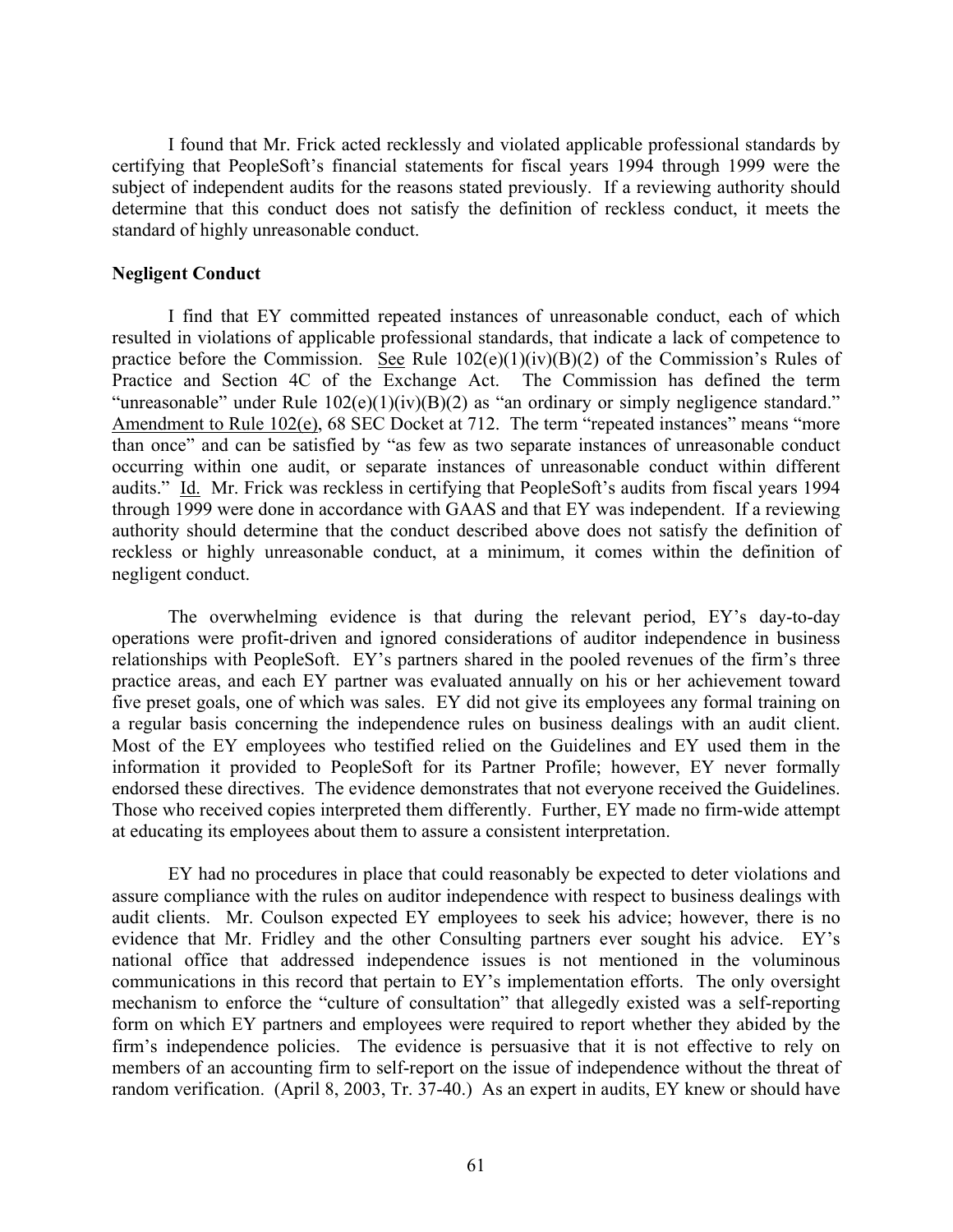known that a worldwide firm with thousands of employees could not rely on voluntary compliance. The fact that EY relied on self-interested people to voluntarily raise independence issues and to file forms where positive responses would cause a loss of income are strong indications that EY was negligent.

# **V. SANCTIONS**

Based on the findings in this Initial Decision, I find the following sanctions necessary in the public interest.

### **Cease and Desist**

Section 8A of the Securities Act and Section 21C of the Exchange Act authorize the Commission, after it has found a violation of the respective statute or any rule or regulation thereunder, to require a person who has violated or caused a violation, due to an act or omission the person knew or should have known would contribute to such violation, to cease and desist from committing or causing such violation and any future violation.The Division requests that EY be ordered to cease and desist from committing any future violations of Rule 2-02 of Regulation S-X, and from causing any future violations of Sections 7(a) and 10(a) of the Securities Act, and Sections 13(a) and 14(a) of the Exchange Act, and Rules 13a-1 and 14a-3.

The Court of Appeals for the District of Columbia Circuit recently vacated a Commission order to cease and desist based on a finding that the Commission's action was arbitrary and capricious. WHX Corp. v. SEC, 2004 U.S. App. LEXIS 6942 (Apr. 9, 2004). The court found that the Commission failed to meet the evidentiary standard it had set for itself as to when to impose a cease-and-desist order, which included a finding of some risk of future violation, and that the Commission had failed to explain how a reasonable application of the KPMG factors could support imposition of an order to cease and desist. Id. at \*13-20.

In KPMG, the Commission found the accounting firm had acted negligently in violating Rule 2-02 and in causing its audit client's violation of Section 13(a) of the Exchange Act and Rule 13a-1 and ordered the firm to cease and desist upon consideration of the following factors:

Along with the risk of future violations, we will continue to consider our traditional factors in determining whether a cease-and-desist order is an appropriate sanction based on the entire record. Many of these factors are akin to those used by courts in determining whether injunctions are appropriate, including the seriousness of the violation, the isolated or recurrent nature of the violation, the respondent's state of mind, the sincerity of the respondent's assurances against future violations, the respondent's recognition of the wrongful nature of his or her conduct, and the respondent's opportunity to commit future violations. In addition, we consider whether the violation is recent, the degree of harm to investors or the marketplace resulting from the violation, and the remedial function to be served by the cease-and-desist order in the context of any other sanctions being sought in the same proceedings.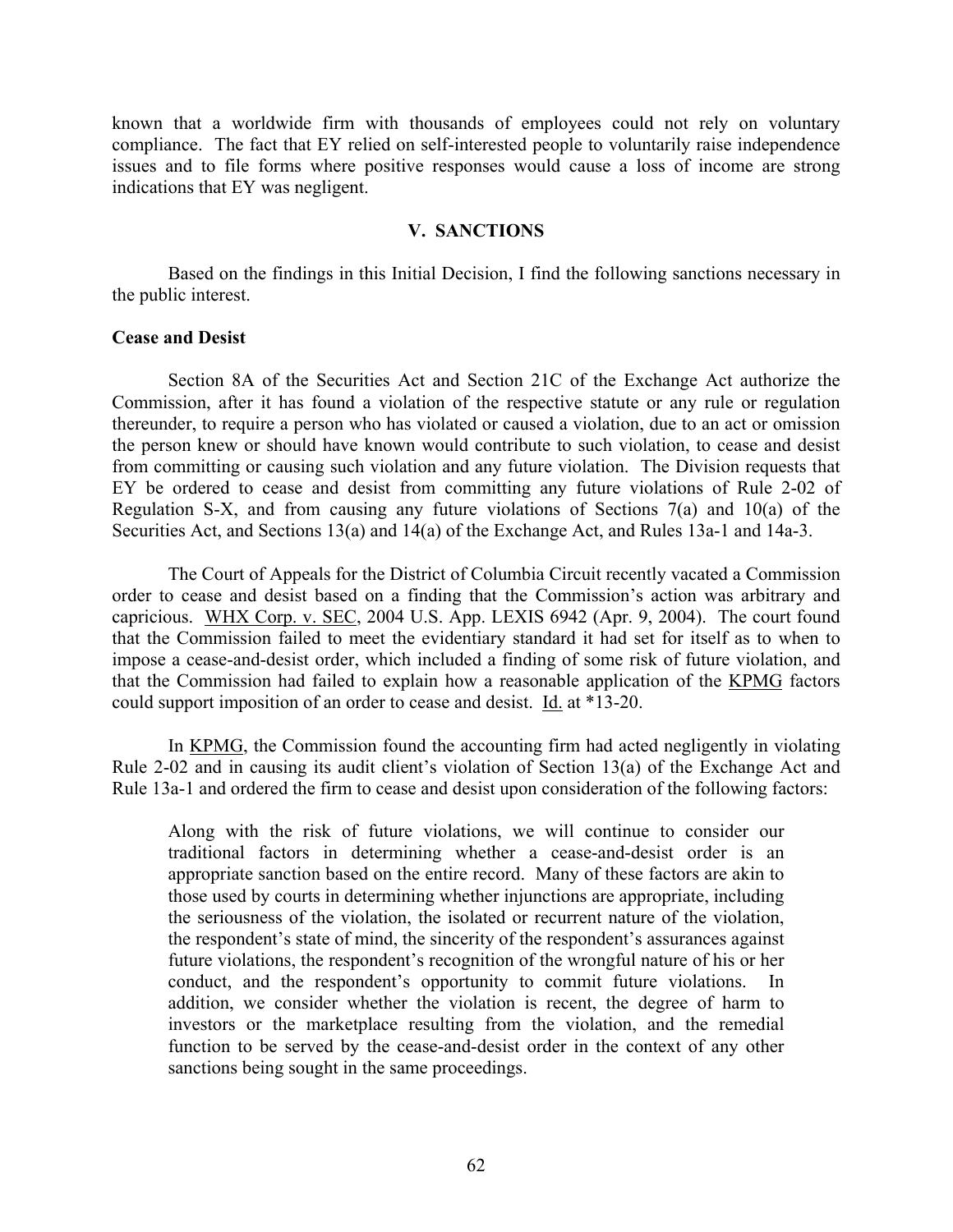## 74 SEC Docket at 436.

 $\overline{a}$ 

The evidence demonstrates that it is necessary to order EY to cease and desist in order to protect public investors and the capital markets. Based on my observation of the witnesses and my review of record, I conclude that EY will likely commit future violations absent an explicit directive to cease and desist. Although EY has sold its consulting practice and certain partners have retired, many EY partners, who either committed the violations or knew about them and did nothing to stop them, are still at EY: Mr. Fisher in tax, Mr. Frick and Mr. Paradis in audit, Mr. Coulson, and unnamed persons in both the national office on independence and legal department. In addition, the evidence shows that EY has an utter disdain for the Commission's rules and regulations on auditor independence. In their testimony, Mr. Bishko, a retired partner, Mr. Coulson, and Mr. Frick, present partners, were at times argumentative, sarcastic, and not forthcoming.<sup>55</sup>

A second compelling reason why a cease-and-desist order is required is that the Commission has tried and failed to bring EY into compliance through litigation. As noted previously, in 1995, the United States District Court for the Northern District of Texas entered a Final Order that contained the terms of a settlement where EY agreed with respect to its future activities that:

Ernst & Young undertakes to, and shall, comply with standards and guidelines issued by the Commission and the accounting profession regarding the independence of public accountants that audit the financial statements of any issuer whose securities are registered with the Commission pursuant to Section 12 of the [Exchange Act] relating to loans, leases, and other business relationships with audit clients as specified in the Codification of Financial Reporting Policies Section 602.02.g.

SEC v. Ernst & Young, Civil Action No. 3-91-2267-X (N.D. Tx. 1995) in evidence as Div. Ex. 246. In June 2002, the Commission censured a Dutch accounting firm that was a member of EY International because the firm lacked independence due to its joint business relationships with an audit client that was a software company. Moret Ernst & Young Accountants, 77 SEC Docket 3416 (June 27, 2002) in evidence as Div. Ex. 453.

In addition, the persuasive evidence in this record is that EY is neither implementing, nor does it have in place, policies and procedures that can reasonably be expected to ensure compliance with independence rules in business dealings with audit clients. The TOS Report, which found that EY's systems and controls designed to achieve compliance with independence rules were effectively designed and implemented as of June 30, 2001, and that they operated effectively from June 30, 2001, to December 31, 2001, is a consideration. However, the TOS authors did not view the evidence in this record, and the TOS Report is not dispositive on the issue of whether EY will likely violate the independence rules in the future.

<span id="page-62-0"></span> $55$  Mr. Bishko refused to comply with a subpoena requiring him to testify on March 18, 2003, and the hearing had to be postponed until he appeared voluntarily on March 21, 2003.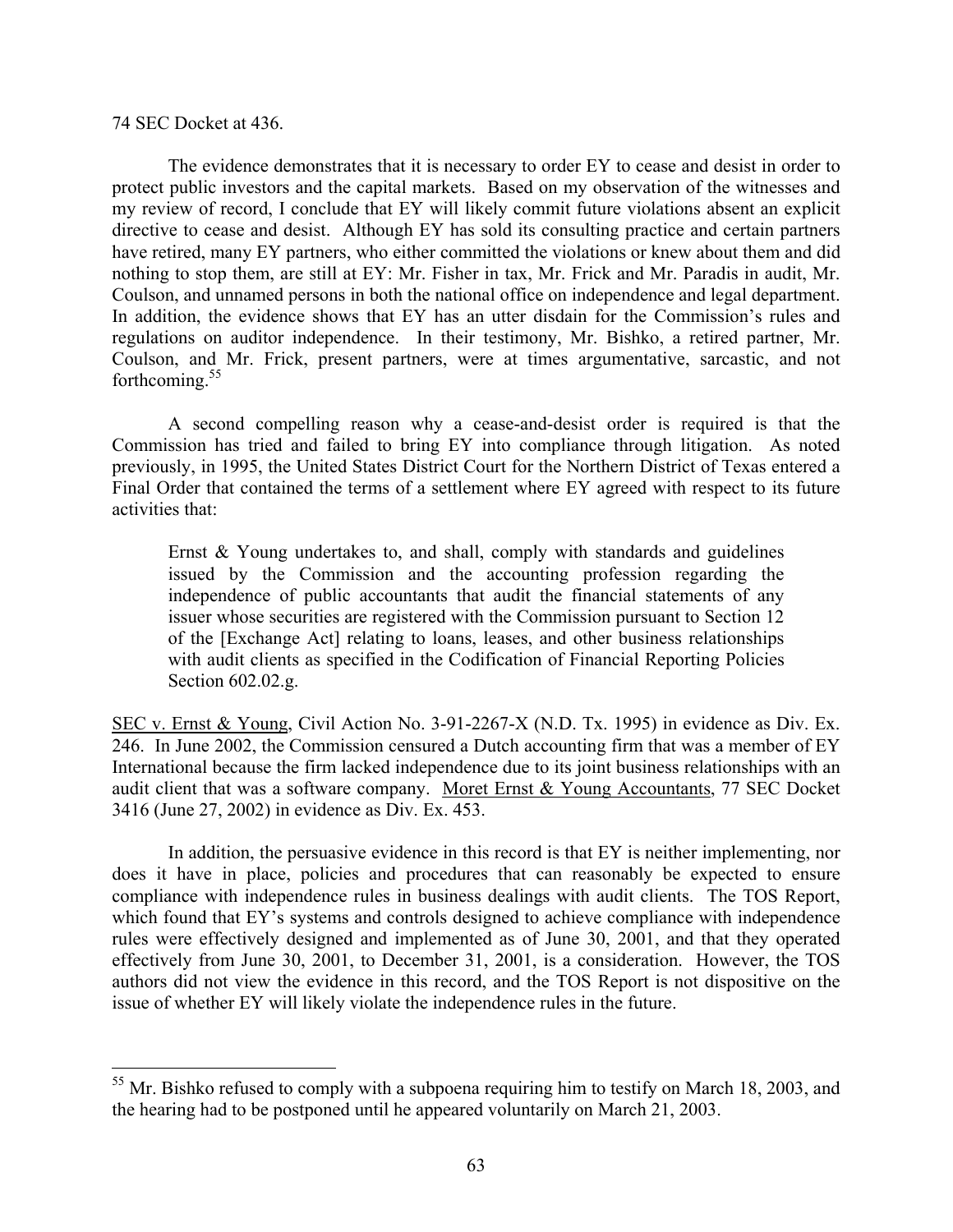EY's violations occurred over a prolonged time period and concerned matters that are significant to public investors and the capital markets. Congress affirmed that auditor independence is one of the paramount conditions that auditors must observe by enacting the Sarbanes-Oxley Act. A Senate Report on the legislation states:

The statutory independent audit requirement has two sides. It grants a franchise to the nation's public accountants – their services, and only their services, and certification, must be secured before an issuer of securities can go to market, have the securities listed on the nation's stock exchanges, or comply with the reporting requirements of the securities laws. This is a source of significant private benefit to the public accountants.

But the franchise is conditional. It comes in return for the CPA's assumption of a public duty and obligation. As a unanimous Supreme Court noted nearly 20 years ago: "In certifying that public reports that collectively depict a corporation's financial status, the independent auditor assumes a *public* responsibility. [That auditor] owes ultimate allegiance to the corporation's creditors and stockholders, as well as to the investing public. This 'public watchdog' function demands that the accountant maintain total independence from the client at all times and requires complete fidelity to the public trust."

S. Rep. No. 107-205, at 14 (2002) (citing United States v. Arthur Young & Co., 465 U.S. 805, 817-18 (1984) (emphasis in original).

EY committed repeated violations of the auditor independence standards by conduct that was reckless, highly unreasonable, and negligent. It has not acknowledged that it has committed any violations, and it has offered no assurance that it will not commit violations in the future.

For all the above reasons, I find the public interest requires a cease-and-desist order to secure compliance.

# **Disgorgement**

 $\overline{a}$ 

Section 8A(e) of the Securities Act and Section 21C(e) of the Exchange Act authorize the Commission to order disgorgement, including reasonable interest, in any cease-and-desist proceeding where there is a finding that someone is violating, has violated, or is about to violate any provision of any statute, rule, or regulation.

The Division recommends that EY be ordered to disgorge \$1,686,500, the amount of EY's fees for auditing PeopleSoft for fiscal years 1994 through 1999, and prejudgment interest totaling \$729,302.13.<sup>56</sup> (Stipulations.) According to the Division, equity requires that EY disgorge its audit fees that amount to "but a fraction of the nearly half a **B**illion dollars of revenues EY obtained through its consulting and other business relationships with PeopleSoft

<span id="page-63-0"></span> $56$  The parties stipulated to the amount of EY's audit fees, but the Division did not show how it calculated the amount of prejudgment interest. (Stipulations; Div. Initial Brief at 125.)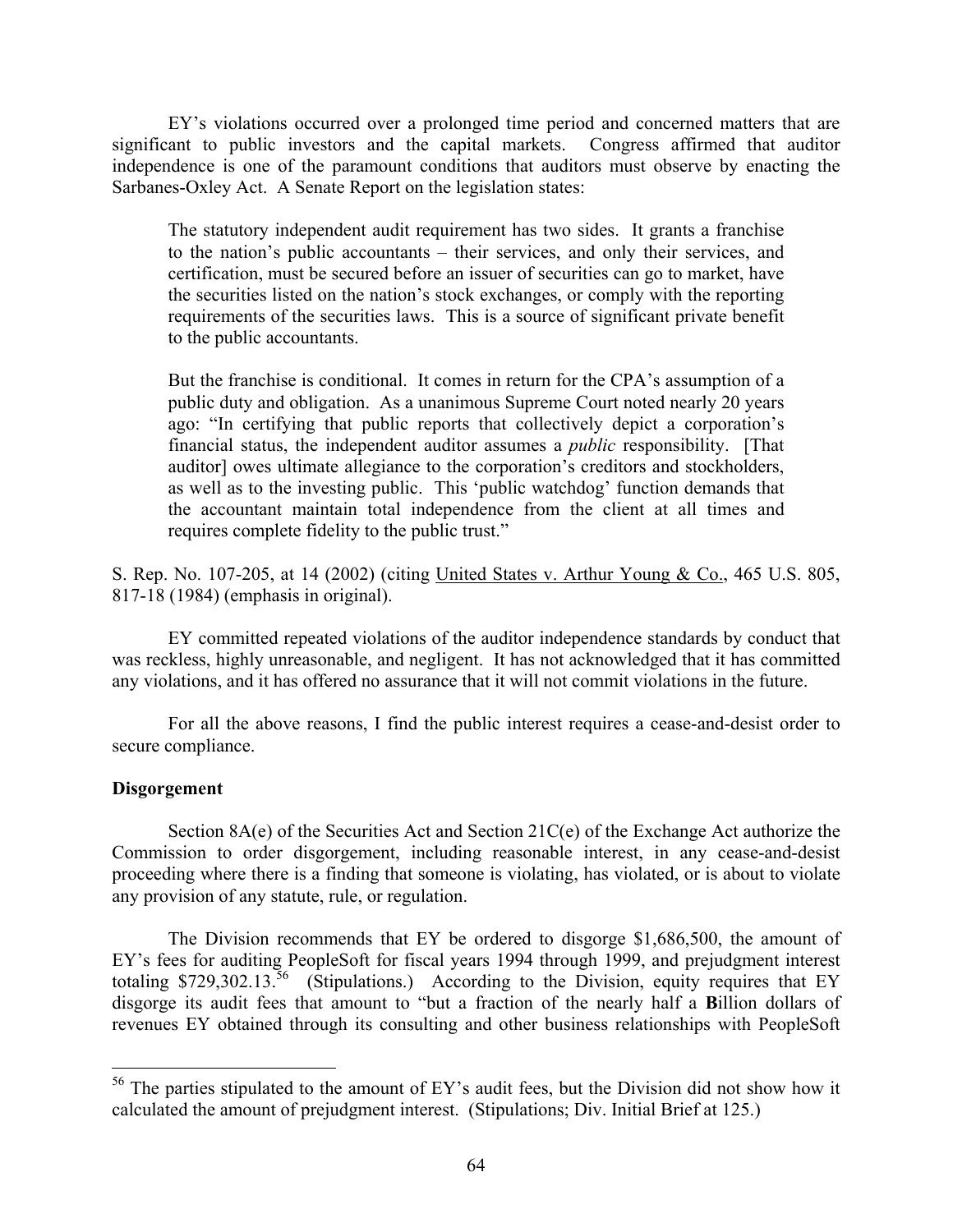that caused" EY to violate the independence regulations. (Div. Initial Brief at 116) (emphasis in original). In support of its position, the Division cites SEC v. Hughes Capital, 124 F.3d 449, 455 (3d Cir. 1997) (quoting SEC v. First City Financial Corp., 890 F.2d 1215, 1230 (D.C. Cir. 1989) (disgorgement "is an equitable remedy designed to deprive a wrongdoer of his unjust enrichment and to deter others from violating the securities laws.") and SEC v. Manor Nursing Centers, Inc., 458 F.2d 1082, 1104 (2d Cir. 1972) ("The effective enforcement of the federal securities laws requires that the SEC be able to make violations unprofitable.") (Div. Initial Brief at 115.)

Based on the evidence, disgorgement is warranted to prevent unjust enrichment and to deter EY and others from committing similar violations. "The deterrent effect of an SEC enforcement action would be greatly undermined if securities law violators were not required to disgorge illicit profits." Manor Nursing Centers, 458 F.2d at 1104. This was not a situation of an isolated mistake or confusion over a complicated, technical issue. These violations occurred over an extended period. They were committed by professionals throughout the firm who exhibited no caution or concern for the rules of auditor independence in connection with business relationships with an audit client. I therefore will order that EY disgorge \$1,686,500, the amount of its fees for auditing PeopleSoft for fiscal years 1994 through 1999, and prejudgment interest from April 1, 2000, the first day of the month following March 30, 2000, the day PeopleSoft filed its Form 10-K for fiscal year ended December 31, 1999. (Div. Ex. 549 at 041936.)

# **Requiring An Independent Consultant**

Section 8A of the Securities Act and Section 21C of the Exchange Act authorize the Commission to supplement a cease-and-desist order with a requirement that such person:

comply, or to take steps to effect compliance, with such provision, rule, or regulation, upon such terms and conditions and within such time as the Commission may specify in such order. Any such order may, as the Commission deems appropriate, require future compliance or steps to effect future compliance, either permanently or for such period of time as the Commission may specify, with such provision, rule, or regulation with respect to any security, any issuer, or any other person.

The Division recommends that the Commission use this authority to require EY to hire an independent consultant acceptable to the Division. The independent consultant would: (1) review EY's auditor independence policies, procedures, and practices regarding its business relationships with audit clients, including the business relationships set out in this Initial Decision; (2) review all of EY's business relationships with audit clients from which EY and/or its audit client received revenues over \$100,000 (exclusive of audit fees) during any calendar year since January 1, 2000, or such other threshold set by the independent consultant after consultation with the Division and EY; and (3) determine whether any such relationship violated the auditor independence requirements established by the Commission and GAAS.

The Division recommends that within six months of the date of the Initial Decision, the independent consultant shall submit a report documenting its findings and making recommendations (the "Report") to EY, the Division, and the Chief Administrative Law Judge.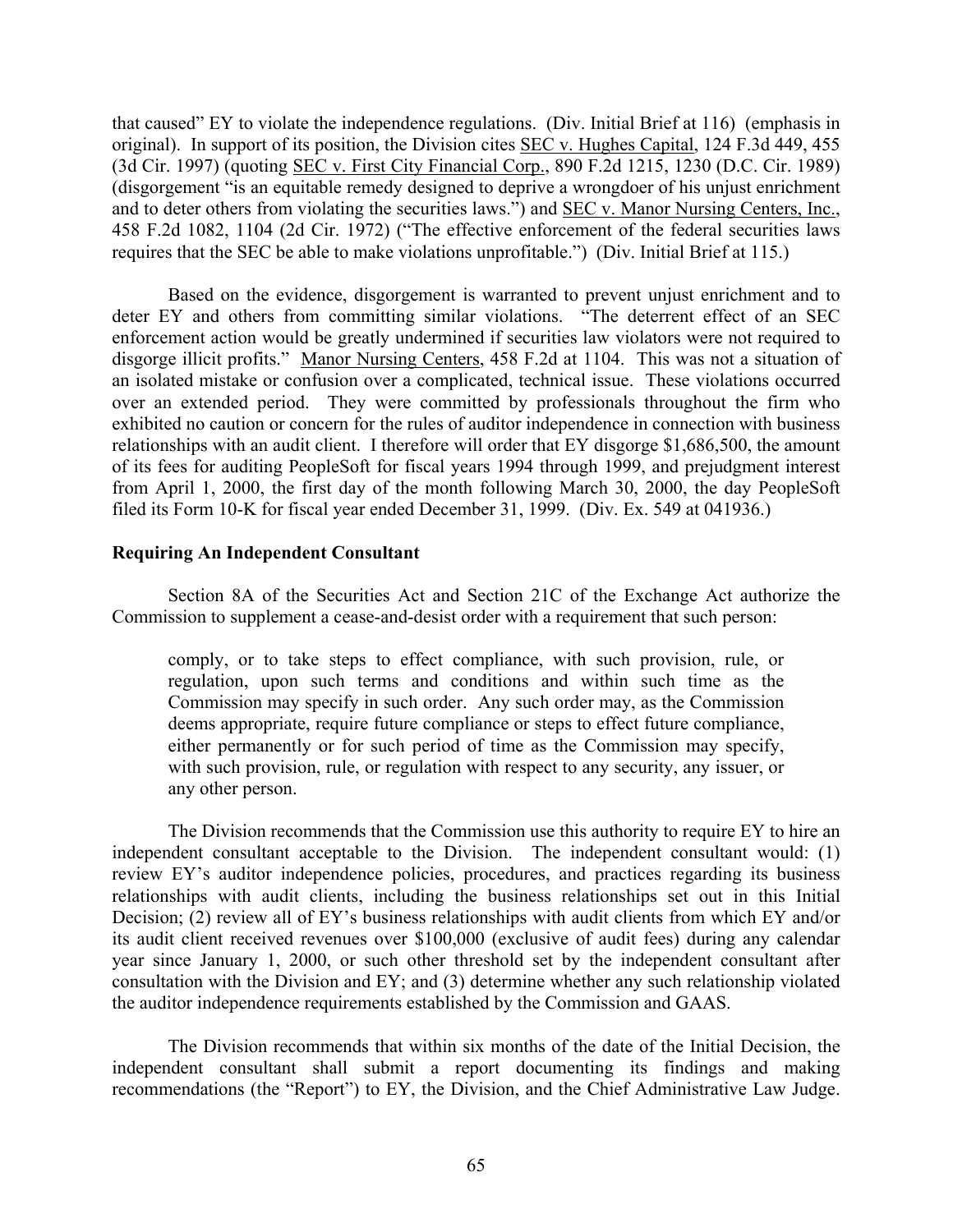The Report will include recommendations necessary to remedy the failures found in the Initial Decision and any additional failures found in the Report. EY shall adopt all recommendations in the Report; provided however, that EY may suggest an alternative policy or procedure designed to achieve the same result in writing to the independent consultant, the Division, and the Chief Administrative Law Judge. EY and the independent consultant shall negotiate in good faith any recommended policy or practice as to which there is dispute. EY shall adopt the recommendations the independent consultant deems appropriate. Finally, the Division recommends that within forty-five days of receiving the independent consultant's written Report, EY shall file an affidavit with the Division and the Chief Administrative Law Judge certifying that it has implemented the independent consultant's recommendations. (Div. Initial Brief at 125-26, clarified by the Division's Motion To Supplement the Record, December 18, 2003.) The Division points to Peat Marwick Mitchell & Co., 45 S.E.C. 789 (July 2, 1975), as an example of an order entered on consent that imposed various remedial sanctions on a firm. (Div. Initial Brief at 124 n.53 (citing Moret Ernst & Young Accountants, 77 SEC Docket 3416 (June 27, 2002) (settlement order); Syncor International Corp., 79 SEC Docket 378 (Dec. 10, 2002) (settlement order); DeGeorge Financial Corp., 65 SEC Docket 2608 (Nov. 12, 1997) (settlement order)).)

EY considers the requirement that it retain an independent consultant as an "outrageous" attempt to punish EY for alleged transgressions that happened several years ago that is unsupported by any record evidence. (EY Brief at 149-50.) EY cites several cases for the proposition that relief pursuant to Rule 102(e) of the Commission's Rules of Practice and Sections 4C and 21C of the Exchange Act must be remedial in nature, rather than punitive, must be tailored to the challenged conduct at issue, and must be directed toward preventing future harm to the investing public and the Commission's processes. (EY Brief at 126 (citing County of Nevada, 70 SEC Docket 3303, 3334-35 (Oct. 29, 1999); Warren G. Trepp, 65 SEC Docket 614 (Aug. 18, 1997).) According to EY, there has been no harm to the investing public, and EY had reasonable policies and procedures in place to address independence issues and these processes worked. In addition, EY claims that subsequent events such as the end of EY/GEMS for PeopleSoft, the sale of EY's consulting practice, the TOS report, and the provisions of the Sarbanes-Oxley Act, make any sanction unwarranted. (EY Brief at 127, 140-49.)

Section 8A of the Securities Act and Section 21C of the Exchange Act specify that the Commission may take actions in addition to an order to cease and desist to achieve compliance. The record demonstrates that it is in the public interest for the Commission to exercise this authority as a means of obtaining compliance with the Commission's independence rules. Despite EY's strong denials, the evidence shows that the firm paid only perfunctory attention to the rules on auditor independence in business dealings with a client, and that EY reliance on a "culture of consulting" to achieve compliance with the rules on auditor independence was a sham. EY has offered no promises of future compliance. I reject EY's argument that intervening events make sanctions unnecessary. Congress in the Sarbanes-Oxley Act reaffirmed the Commission's responsibility to act vigorously to eliminate improper professional conduct by codifying the provisions of Rule 102(e) in Section 4C of the Exchange Act. I have previously rejected EY's claims that: (1) it had reasonable policies and procedures in place, which it implemented reasonably to assure compliance with auditor independence standards in business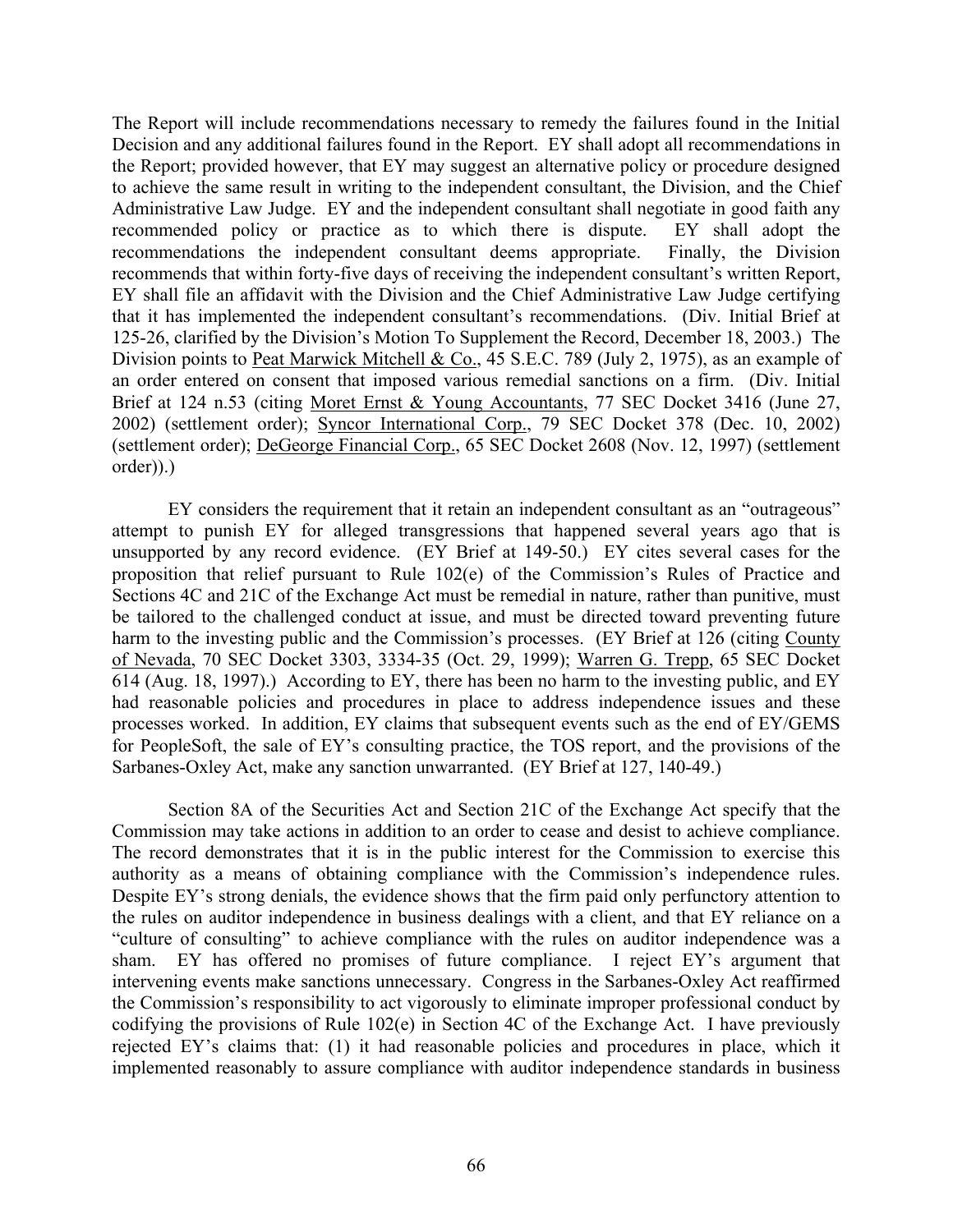relationships; and (2) the TOS Report provides assurance that EY will comply with the independence rules in the future.

I accept the Division's recommended sanction as appropriate, however, I will order a less detailed requirement for the independent consultant and shift oversight responsibility to the Commission so that it can delegate that responsibility to whomever it deems appropriate.

# **Six-Month Suspension**

The Division recommends that the Commission, pursuant to Section 4C of the Exchange Act and Rule 102(e) of the Rules of Practice, suspend EY:

from accepting audit engagements for new SEC registrant audit clients for a period of six months from the date of this Order, or, if not accomplished before that date, until such date on which it demonstrates, to the satisfaction of the Chief Administrative Law Judge, that it has implemented procedures sufficient to comply with this Order.

(Div. Initial Brief at 126.)

EY opposes the suspension for many of the same reasons it opposed the independent consultant. It characterizes the Division's recommendation as outrageous and unprecedented. It notes that Peat Marwick was a settlement that did not involve audit failures. EY argues that the requested relief is unsupported by the record and is an attempt to punish EY for alleged independence transgressions that happened many years before. EY argues that Commission precedent in cases involving serious audit failure, which were not present here, do not support a six-month, firm-wide suspension. In Ernst & Ernst, 46 S.E.C. 1234 (May 31, 1978), the Commission reversed an administrative law judge's finding that an accounting firm should be barred from Commission practice with respect to new clients for six months. In Ernst  $\&$ Whinney, 47 SEC Docket 291 (June 28, 1990), the administrative law judge rejected the Division's request for a firm-wide suspension and ordered a forty-five day suspension on the firm's local office that contributed to the audit failure. (EY Brief at 151.)

The Commission has repeatedly stated that the assessment of the proper sanctions to be imposed depends "on [the] particular facts and circumstances, and cannot be determined in comparison with the actions taken in other cases." Stonegate Securities Inc., 76 SEC Docket 111, 118 n.22 (Oct. 15, 2001.) Here considerable evidence shows that EY partners acted recklessly and negligently in committing willful and deliberate violations of well-established rules that govern auditor independence standards in connection with business relationships with an audit client. EY's misconduct was blatant and occurred after the Commission and a court accepted EY's representations that it would observe the very same auditor independence rules, that it now claims are too vague to be followed. There is nothing in this record that shows that EY is willing to accept the auditor independence rules applicable to business relationships with audit clients. EY has not acknowledged any wrongdoing and it has made no commitment to lawful conduct.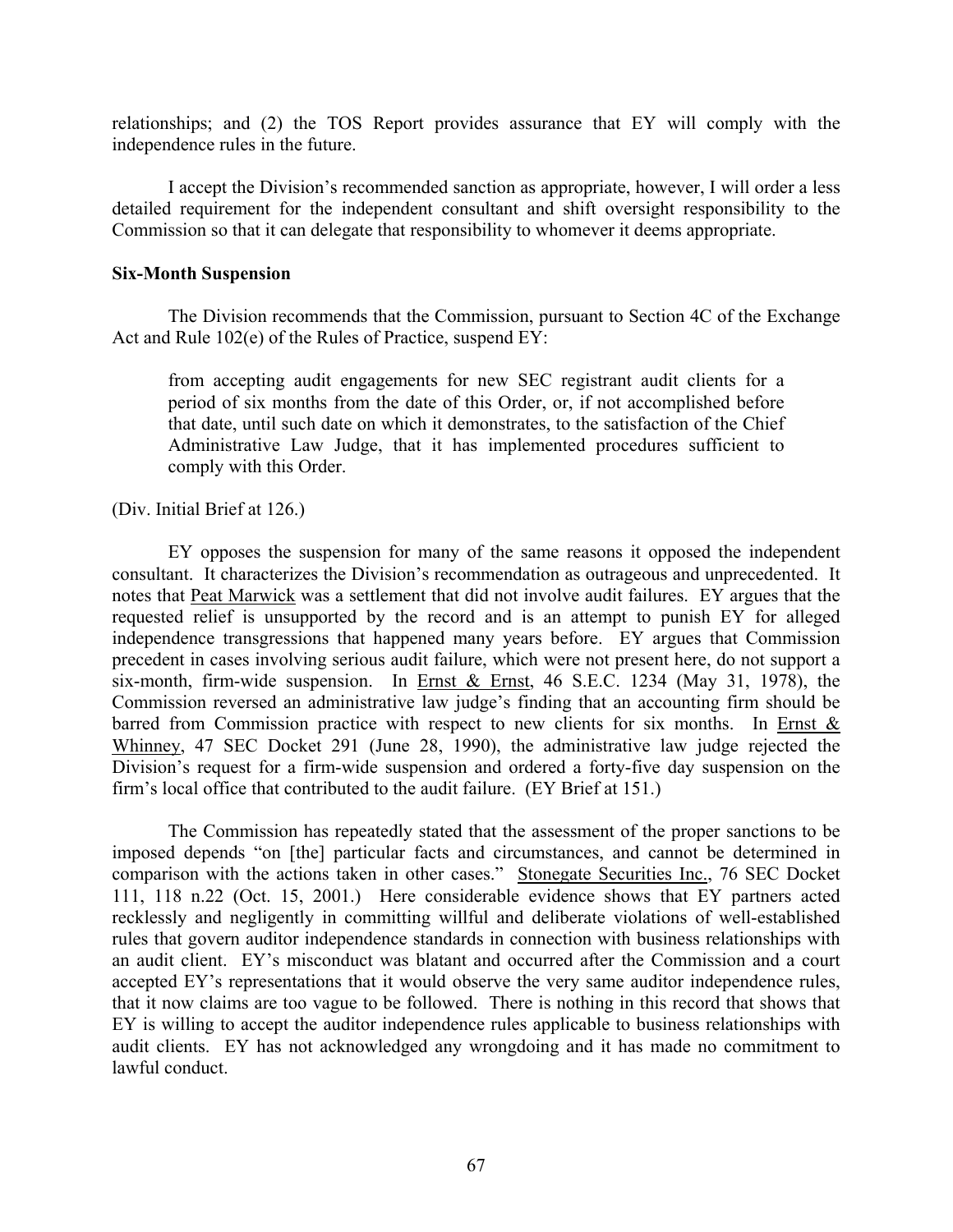Congress gave the Commission authority to suspend EY from accepting audit engagements for new SEC registrant audit clients. I find that the record demonstrates that it is in the public interest for the Commission to exercise its authority as a means of obtaining compliance with the Commission's independence rules. I therefore will suspend EY from accepting audit engagements for new SEC registrant audit clients for a period of six months.

# **VI. RECORD CERTIFICATION**

Pursuant to Rule 351(b) of the Commission's Rules of Practice, 17 C.F.R. § 201.351(b), I certify that the record includes the items described in the record index issued by the Secretary of the Commission on February 4, 2004, and the additional exhibits I admitted into evidence in this Initial Decision.

## **VII. ORDER**

Based on these findings and conclusions:

 $\overline{a}$ 

I ORDER, pursuant to Section 8A of the Securities Act of 1933 and Section 21C of the Securities Exchange Act of 1934, that:

A. Ernst & Young LLP shall cease and desist from committing any violations and any future violations of Rule 2-02 of Regulation S-X, and from causing any violations and any future violations of Sections 7(a) and 10(a) of the Securities Act of 1933, and Sections 13(a) and 14(a) of the Securities Exchange Act of 1934, and Rules 13a-1 and 14a-3 thereunder.

B. Ernst & Young LLP shall disgorge the sum of \$1,686,500, and prejudgment interest, calculated from April 1, 2000, through the last day of the month preceding the month in which payment is made pursuant to Commission Rule  $600<sup>57</sup>$  17 C.F.R. § 201.600.

Ernst & Young LLP shall pay disgorgement and prejudgment interest on the first day following the day this Initial Decision becomes final by United States postal money order, wire transfer, certified check, bank cashier's check, or bank money order payable to the U.S. Securities and Exchange Commission. Payment with a cover letter should identify Ernst & Young LLP as the Respondent in Administrative Proceeding No. 3-10933, and should be delivered by hand or courier to the Office of Financial Management, Securities and Exchange Commission, Operations Center, 6432 General Green Way, Stop 0-3, Alexandria, Virginia 22312. A copy of the cover letter should be sent to the Commission's Division of Enforcement.

C. Ernst & Young LLP shall retain an independent consultant acceptable to the Commission, to work with Ernst & Young LLP to assure the Commission that Ernst & Young LLP's leadership is committed to, and has implemented policies and procedures that reasonably can be expected to remedy the violations found in this Initial Decision and result in compliance

<span id="page-67-0"></span> $57$  Rule 600(b) of the Commission's Rules of Practice prescribes the underpayment rate of interest established under 26 U.S.C. § 6621(a)(2) and that interest on the sum to be disgorged shall be compounded quarterly. 17 C.F.R. § 201.600(b).